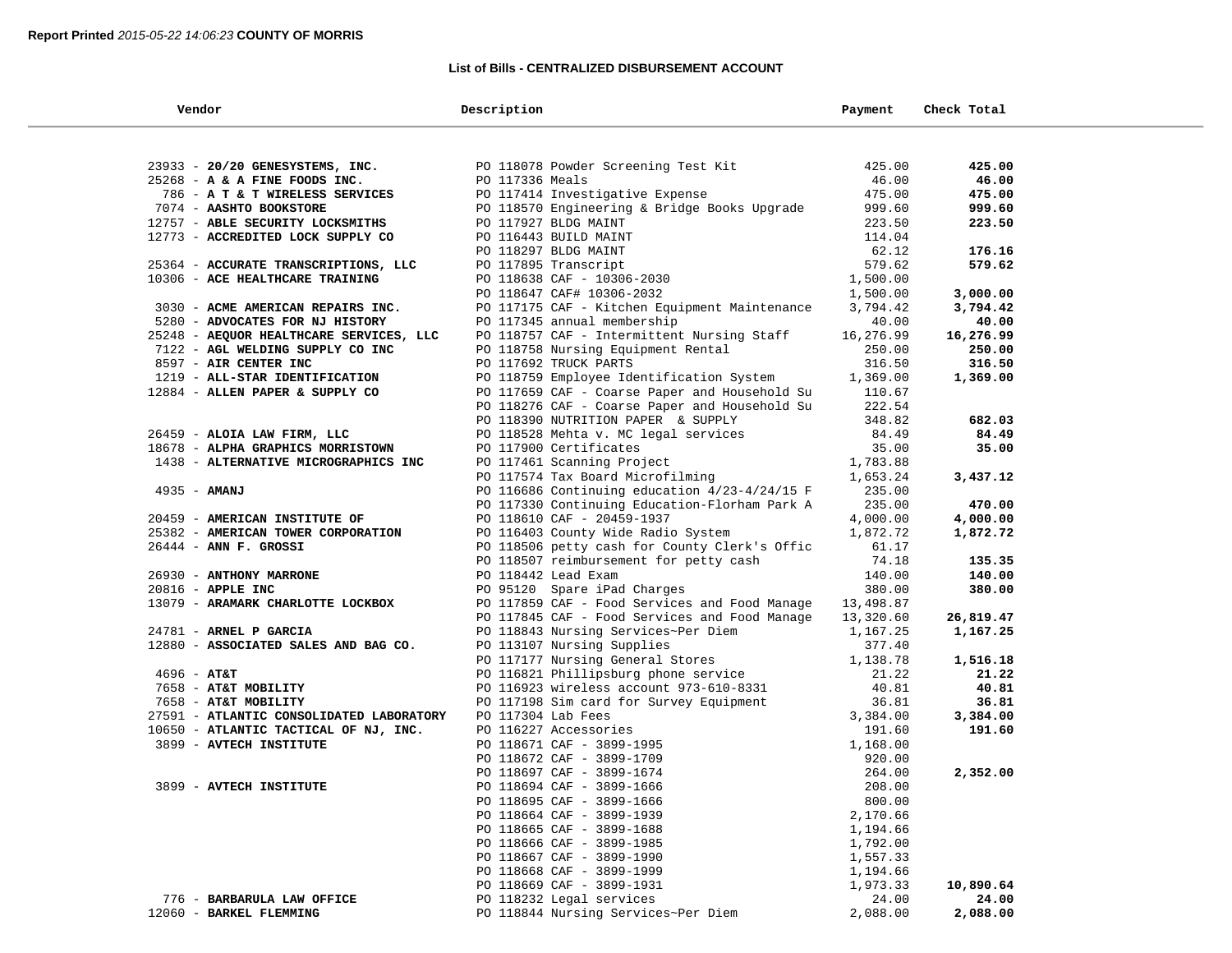|            |                                                                                                                                                                                                                                                                                      |                                      | PO 117328 Portable radio batteries                                                                                               | 322.92   |           |
|------------|--------------------------------------------------------------------------------------------------------------------------------------------------------------------------------------------------------------------------------------------------------------------------------------|--------------------------------------|----------------------------------------------------------------------------------------------------------------------------------|----------|-----------|
|            | 8561 - <b>BATTERIES PLUS</b><br>PO 117328 Portable radio batteries<br>PO 118760 Morris View Security Hardware<br>PO 117351 BUILDING REPAIRS<br>PO 117924 BLDG MAINT                                                                                                                  |                                      |                                                                                                                                  | 183.80   | 506.72    |
|            |                                                                                                                                                                                                                                                                                      |                                      |                                                                                                                                  | 637.64   |           |
|            |                                                                                                                                                                                                                                                                                      |                                      |                                                                                                                                  | 332.99   | 970.63    |
|            |                                                                                                                                                                                                                                                                                      | PO 117638 Training                   |                                                                                                                                  | 350.00   | 350.00    |
|            | 13319 - BERGEN COUNTY LAW & PUBLIC<br>27477 - BERGEN REGIONAL MEDICAL CENTER<br>21359 - BERYL SKOG<br>6327 - BETH DENMEAD<br>8986 - BETTY ANN DERCO<br>13338 - BEYER BROS CORP                                                                                                       |                                      | PO 117691 15% Share of Billings for Psychiatr 1,764.90                                                                           |          | 1,764.90  |
|            |                                                                                                                                                                                                                                                                                      |                                      | PO 118565 SANE SART Nurse Supplemental Pay                                                                                       | 59.30    | 59.30     |
|            |                                                                                                                                                                                                                                                                                      | PO 118520 MILEAGE REIMBURSMENT       |                                                                                                                                  |          |           |
|            |                                                                                                                                                                                                                                                                                      |                                      |                                                                                                                                  | 165.65   | 165.65    |
|            |                                                                                                                                                                                                                                                                                      |                                      | PO 118562 SANE SART Nurse Supplemental Pay 193.80                                                                                |          | 193.80    |
|            | 1998 - Alexander Property 2008<br>1982 - <b>BEYER BROS CORP</b> 1998 PO 117695 CAR PARTS<br>23982 - <b>BEYER CHRYSLER JEEP</b> PO 117696 CAR PARTS                                                                                                                                   |                                      |                                                                                                                                  |          | 565.53    |
|            |                                                                                                                                                                                                                                                                                      |                                      |                                                                                                                                  |          | 54.69     |
|            | 23983 - BEYER FORD                                                                                                                                                                                                                                                                   |                                      |                                                                                                                                  |          | 20.90     |
| 7997 - BFI |                                                                                                                                                                                                                                                                                      |                                      | PO 117694 TRUCK PARTS<br>PO 117695 CAR PARTS<br>PO 117696 CAR PARTS<br>PO 110075 Purchase of furniture<br>23,522.40<br>23,522.40 |          |           |
|            | PO 114710 file cabinets<br>26217 - BINARY INTELLIGENCE, LLC PO 117416 Investigative Expense<br>26217 - The Trustee of the Cabinety of the PO 117416 Investigative Expense<br>26217 - The Trustee of the Cabinety of the Cabinety of the                                              |                                      |                                                                                                                                  |          | 25,145.64 |
|            |                                                                                                                                                                                                                                                                                      |                                      |                                                                                                                                  |          | 1,687.99  |
|            | 9476 - BINSKY SERVICE LLC                                                                                                                                                                                                                                                            |                                      | PO 117673 CAF - Labor Rates for HVAC Repair $\&$ 12,435.64                                                                       |          |           |
|            |                                                                                                                                                                                                                                                                                      |                                      | PO 117673 CAF - Labor Rates for HVAC Repair $\&$ 9,500.00                                                                        |          |           |
|            |                                                                                                                                                                                                                                                                                      |                                      | PO 117909 CAF - Boiler Services for Various C                                                                                    | 1,365.17 |           |
|            |                                                                                                                                                                                                                                                                                      |                                      | PO 117912 CAF - Labor Rates for HVAC Repair $\alpha$ 3,815.00                                                                    |          |           |
|            |                                                                                                                                                                                                                                                                                      |                                      | PO 118043 CAF - Boiler Services for Various C 4,665.00                                                                           |          | 31,780.81 |
|            | 13239 - BOB BARKER COMPANY, INC.                                                                                                                                                                                                                                                     | PO 115903 Supplies po# MORNJ9        |                                                                                                                                  | 146.06   |           |
|            |                                                                                                                                                                                                                                                                                      | PO 116536 Medical supplies           |                                                                                                                                  | 330.54   | 476.60    |
|            | 13413 - BOONTON AUTO PARTS                                                                                                                                                                                                                                                           | PO 117697 AUTO BODY SHOP             |                                                                                                                                  | 104.58   | 104.58    |
|            |                                                                                                                                                                                                                                                                                      |                                      |                                                                                                                                  |          | 244.84    |
|            |                                                                                                                                                                                                                                                                                      |                                      |                                                                                                                                  |          | 1,792.34  |
|            |                                                                                                                                                                                                                                                                                      |                                      |                                                                                                                                  |          | 43.48     |
|            |                                                                                                                                                                                                                                                                                      |                                      |                                                                                                                                  |          |           |
|            |                                                                                                                                                                                                                                                                                      |                                      |                                                                                                                                  |          |           |
|            |                                                                                                                                                                                                                                                                                      |                                      |                                                                                                                                  |          | 121.36    |
|            |                                                                                                                                                                                                                                                                                      |                                      |                                                                                                                                  |          | 1,582.16  |
|            |                                                                                                                                                                                                                                                                                      |                                      |                                                                                                                                  |          | 1,600.00  |
|            |                                                                                                                                                                                                                                                                                      |                                      |                                                                                                                                  |          | 1,600.00  |
|            |                                                                                                                                                                                                                                                                                      |                                      |                                                                                                                                  |          | 1,600.00  |
|            |                                                                                                                                                                                                                                                                                      |                                      |                                                                                                                                  |          | 1,600.00  |
|            |                                                                                                                                                                                                                                                                                      |                                      |                                                                                                                                  |          | 575.00    |
|            |                                                                                                                                                                                                                                                                                      |                                      |                                                                                                                                  |          | 1,478.00  |
|            |                                                                                                                                                                                                                                                                                      |                                      |                                                                                                                                  |          | 505.52    |
|            |                                                                                                                                                                                                                                                                                      |                                      |                                                                                                                                  |          | 632.64    |
|            |                                                                                                                                                                                                                                                                                      |                                      |                                                                                                                                  |          | 252.69    |
|            |                                                                                                                                                                                                                                                                                      |                                      |                                                                                                                                  |          | 59.95     |
|            |                                                                                                                                                                                                                                                                                      |                                      |                                                                                                                                  |          | 44.99     |
|            |                                                                                                                                                                                                                                                                                      |                                      |                                                                                                                                  |          | 225.45    |
|            |                                                                                                                                                                                                                                                                                      |                                      |                                                                                                                                  |          | 2,351.92  |
|            |                                                                                                                                                                                                                                                                                      |                                      |                                                                                                                                  |          | 3,890.00  |
|            |                                                                                                                                                                                                                                                                                      |                                      |                                                                                                                                  |          | 352.00    |
|            |                                                                                                                                                                                                                                                                                      |                                      |                                                                                                                                  |          | 490.00    |
|            |                                                                                                                                                                                                                                                                                      |                                      |                                                                                                                                  |          | 592.00    |
|            | 13413 - <b>BOONTYM INTO BATES</b><br>13460 - <b>BOONY AUTO BATES</b><br>13460 - <b>BOONY AUTO BATES</b><br>13460 - <b>BOROUGH OF MULTER</b><br>15946 - <b>BOROUGH OF MULTER</b><br>13560 - <b>BRIAN FRONTICITY</b><br>1479 - <b>BRIAN FRONT BATES (1994)</b><br>1479 - <b>BOROUG</b> |                                      | PO 118817 Legal services rendered<br>PO 118817 Legal services~Per Diem<br>2,291.00<br>2,291.00<br>2,277                          |          | 3,667.70  |
|            | 25474 - CARRELLE L CALIXTE                                                                                                                                                                                                                                                           |                                      |                                                                                                                                  |          | 2,291.00  |
|            | 10475 - CARROT-TOP INDUSTRIES INC                                                                                                                                                                                                                                                    | PO 116588 BUILD MAINT                |                                                                                                                                  | 63.77    | 63.77     |
|            | 5087 - CATERERS OF EXCELLENCE/ BON                                                                                                                                                                                                                                                   |                                      | PO 118688 FY 2015 Countywide Training - Preve                                                                                    | 305.00   | 305.00    |
|            | 10296 - CCG MARKETING SOLUTIONS                                                                                                                                                                                                                                                      |                                      | PO 117771 CAF - Poll Book Production Services                                                                                    | 563.25   |           |
|            |                                                                                                                                                                                                                                                                                      |                                      | PO 117772 CAF - Printing of Addresses and Mai                                                                                    | 1,659.91 | 2,223.16  |
|            | 4598 - CDW GOVERNMENT LLC                                                                                                                                                                                                                                                            | PO 100687 Sheriff's Project          |                                                                                                                                  | 3,850.61 |           |
|            |                                                                                                                                                                                                                                                                                      |                                      | PO 110144 HEADSETS FOR NEW VOIP PHONES                                                                                           | 760.47   |           |
|            |                                                                                                                                                                                                                                                                                      | PO 115135 Supply Order               |                                                                                                                                  | 4,489.27 |           |
|            |                                                                                                                                                                                                                                                                                      |                                      |                                                                                                                                  |          |           |
|            |                                                                                                                                                                                                                                                                                      | PO 116270 Stock Cables and Equipment |                                                                                                                                  | 1,438.91 |           |
|            |                                                                                                                                                                                                                                                                                      | PO 116373 Tablet with mobile printer |                                                                                                                                  | 1,741.58 |           |
|            |                                                                                                                                                                                                                                                                                      | PO 117066 Quote no. GBPC963          |                                                                                                                                  | 8,915.70 |           |
|            |                                                                                                                                                                                                                                                                                      | PO 116337 Ram DDR3 ACCT 0723735      |                                                                                                                                  | 29.29    | 21,225.83 |
|            | 3638 - CENTER POINT LARGE PRINT                                                                                                                                                                                                                                                      | PO 116431 Confirm Large Print Books  |                                                                                                                                  | 24.02    | 24.02     |
|            | 20487 - CENTURYLINK                                                                                                                                                                                                                                                                  | PO 117967 Telephone T1chester        |                                                                                                                                  | 1,785.33 | 1,785.33  |
|            | 20487 - CENTURYLINK                                                                                                                                                                                                                                                                  | PO 117969 Telephone T1chester        |                                                                                                                                  | 999.65   | 999.65    |
|            | 24625 - CFCS - HOPE HOUSE                                                                                                                                                                                                                                                            | PO 118581 GIA 1505 April 2015        |                                                                                                                                  | 3,530.00 | 3,530.00  |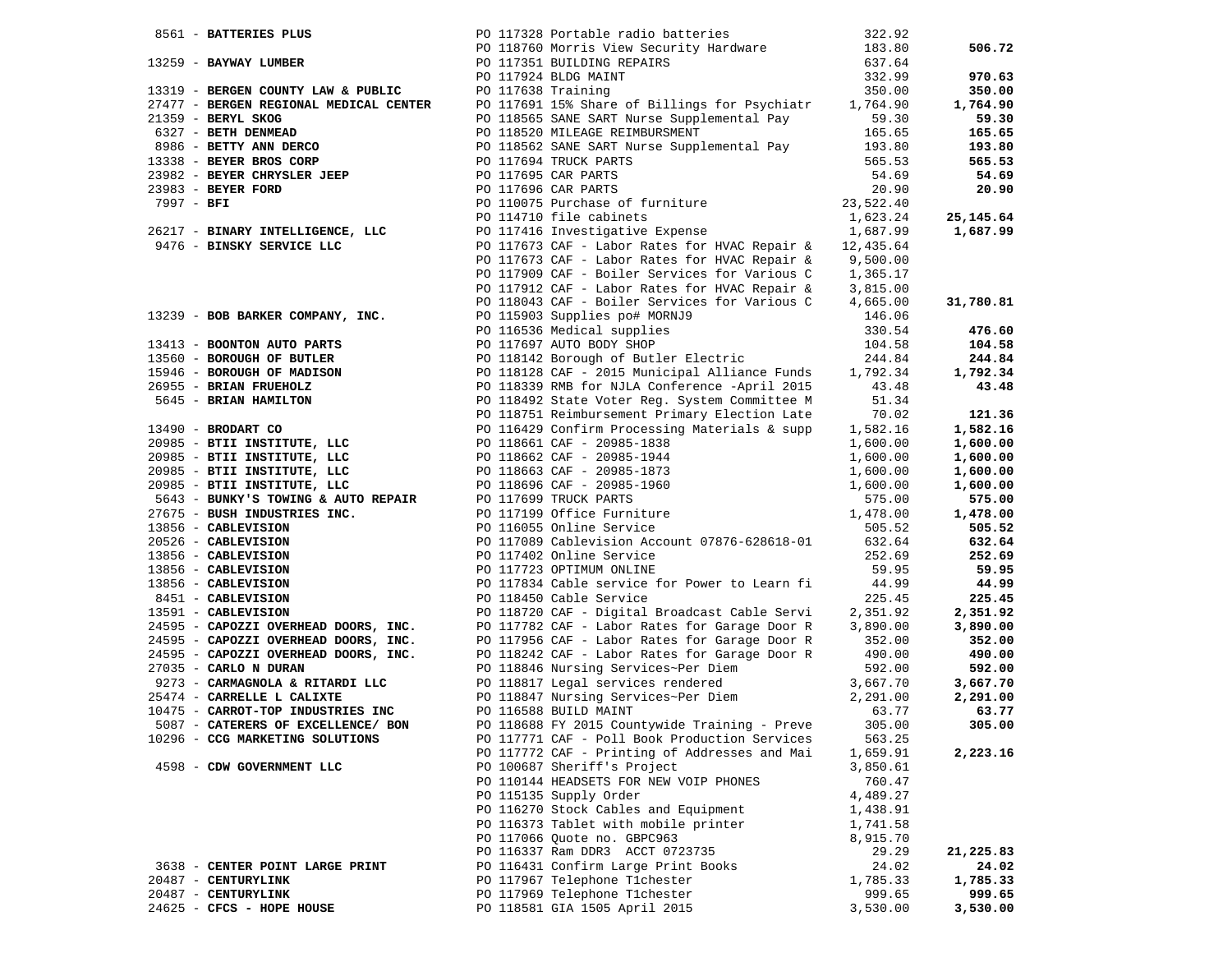| 24625 - CFCS - HOPE HOUSE                                                                                                                                                                    |                 | PO 118687 CAF - Grant in Aid Funding 2015                                                                                                                                                                                                               | 4,122.00           | 4,122.00                  |
|----------------------------------------------------------------------------------------------------------------------------------------------------------------------------------------------|-----------------|---------------------------------------------------------------------------------------------------------------------------------------------------------------------------------------------------------------------------------------------------------|--------------------|---------------------------|
| 8344 - CHESTER TOWNSHIP POLICE DEPT                                                                                                                                                          |                 | PO 117400 DRE Reimbursement                                                                                                                                                                                                                             | 440.00             | 440.00                    |
| 21857 - CITYSIDE ARCHIVES, LTD                                                                                                                                                               |                 | PO 118803 CAF - Record Storage & Shredding fo                                                                                                                                                                                                           | 5,753.88           | 5,753.88                  |
|                                                                                                                                                                                              |                 |                                                                                                                                                                                                                                                         |                    |                           |
| 25571 - CLEARY GIACOBBE ALFIERI &                                                                                                                                                            |                 | PO 118424 Various legal services rendered                                                                                                                                                                                                               | 6,465.75           | 6,465.75                  |
| 25571 - CLEARY GIACOBBE ALFIERI &                                                                                                                                                            |                 | PO 118425 Open Space Trust Fund -legal servic                                                                                                                                                                                                           | 2,056.43           | 2,056.43                  |
| 25571 - CLEARY GIACOBBE ALFIERI &                                                                                                                                                            |                 | PO 118426 Rochford v. County of Morris, et al                                                                                                                                                                                                           | 84.00              | 84.00                     |
| 25571 - CLEARY GIACOBBE ALFIERI &                                                                                                                                                            |                 | PO 118428 Public Safety Complex legal service                                                                                                                                                                                                           | 153.75             | 153.75                    |
| 25571 - CLEARY GIACOBBE ALFIERI &                                                                                                                                                            |                 | PO 118815 Legal services-MC Prosecutor's Offi                                                                                                                                                                                                           | 300.00             | 300.00                    |
| 8454 - CLIFTON ELEVATOR SERVICE CO INC                                                                                                                                                       |                 | PO 117515 CAF - Elevatior Maintenance & Inspe                                                                                                                                                                                                           | 4,200.00           |                           |
|                                                                                                                                                                                              |                 | PO 117758 CAF - Elevatior Maintenance & Inspe                                                                                                                                                                                                           | 175.00             | 4,375.00                  |
| 24252 - COFFEE LOVERS COFFEE SERVICE                                                                                                                                                         |                 | PO 117459 Office Coffee/ Tea                                                                                                                                                                                                                            | 52.10              | 52.10                     |
| 26074 - COMMUNICATIONS SERVICE                                                                                                                                                               |                 | PO 116130 Acq of Radios & Accesor - Law & Pub                                                                                                                                                                                                           | 6,179.44           | 6,179.44                  |
| 26074 - COMMUNICATIONS SERVICE                                                                                                                                                               |                 | PO 116743 REMOVAL OF RADIO AND EMERGENCY LIGH                                                                                                                                                                                                           | 400.00             | 400.00                    |
| 26074 - COMMUNICATIONS SERVICE                                                                                                                                                               |                 |                                                                                                                                                                                                                                                         |                    | 95.00                     |
|                                                                                                                                                                                              |                 | PO 117647 Vehicle Service                                                                                                                                                                                                                               | 95.00              |                           |
| 9486 - COMPLETE SECURITY SYSTEMS, INC.                                                                                                                                                       |                 | PO 117829 CAF - Security System Upgrades 2014                                                                                                                                                                                                           | 14,685.00          |                           |
|                                                                                                                                                                                              |                 | PO 117339 RE: A&R - MAILROOM/ 04-06-15                                                                                                                                                                                                                  | 285.00             |                           |
|                                                                                                                                                                                              |                 | PO 117339 RE: A&R - MAILROOM/ 04-06-15                                                                                                                                                                                                                  | 95.00              |                           |
|                                                                                                                                                                                              |                 | PO 117646 CAF - Security System Upgrades 2014                                                                                                                                                                                                           | 14,112.00          | 29,177.00                 |
| 13937 - COMPUTER CABLE & CONNECTOR CO                                                                                                                                                        | PO 117458 Cable |                                                                                                                                                                                                                                                         | 32.29              |                           |
|                                                                                                                                                                                              |                 | PO 117424 Network Jacks                                                                                                                                                                                                                                 | 81.75              | 114.04                    |
|                                                                                                                                                                                              |                 | PO 117352 annual dues                                                                                                                                                                                                                                   | 150.00             | 150.00                    |
| 4912 - CONSERVATION CENTER FOR ART & $26101$ - COOPER ELECTRIC SUPPLY CO.                                                                                                                    |                 | PO 118731 CAF - Electrical Supplies 9,080.32                                                                                                                                                                                                            |                    | 9,080.32                  |
|                                                                                                                                                                                              |                 | PO 118795 CAF - Electrical Supplies<br>PO 118797 CAF - Electrical Supplies<br>PO 118798 CAF - Electrical Supplies<br>3,781.51                                                                                                                           |                    | 9,039.00                  |
| 26101 - COOPER ELECTRIC SUPPLY CO.<br>26101 - COOPER ELECTRIC SUPPLY CO.                                                                                                                     |                 |                                                                                                                                                                                                                                                         |                    | 4,437.00                  |
| 26101 - COOPER ELECTRIC SUPPLY CO.                                                                                                                                                           |                 |                                                                                                                                                                                                                                                         |                    | 3,781.51                  |
| 14643 - CORNERSTONE FAMILY                                                                                                                                                                   |                 | PO 118347 CGI CMHC Per. 1/1/15-3/31/15 36 uni 3,589.00                                                                                                                                                                                                  |                    | 3,589.00                  |
| 14644 - CORNERSTONE FAMILY PROGRAMS                                                                                                                                                          |                 |                                                                                                                                                                                                                                                         |                    | 21,000.00                 |
| 14021 - COUNTY BUSINESS SYSTEMS INC                                                                                                                                                          |                 | PO 118721 CAF - Social Work Services 21,000.00<br>PO 113095 Arnold Reception Desk 7,540.00                                                                                                                                                              |                    |                           |
|                                                                                                                                                                                              |                 |                                                                                                                                                                                                                                                         |                    | 7,765.00                  |
|                                                                                                                                                                                              |                 | PO 117436 champ 15x10 red indestructo binder 225.00<br>PO 118716 2nd HALF 5/15 OPERATING BUDGET 568,256.75                                                                                                                                              |                    |                           |
| 14022 - COUNTY COLLEGE OF MORRIS                                                                                                                                                             |                 |                                                                                                                                                                                                                                                         |                    | 568,256.75                |
| 14031 - COUNTY CONCRETE CORP.                                                                                                                                                                |                 | PO 117038 Concrete                                                                                                                                                                                                                                      | 413.00             | 413.00                    |
| 14031 - COUNTY CONCRETE CORP.                                                                                                                                                                | PO 117769 MASON |                                                                                                                                                                                                                                                         | 1,636.98           | 1,636.98                  |
|                                                                                                                                                                                              |                 |                                                                                                                                                                                                                                                         |                    | 1,221.15                  |
|                                                                                                                                                                                              |                 |                                                                                                                                                                                                                                                         |                    | 35,415.90                 |
|                                                                                                                                                                                              |                 | 1,636.98<br>14031 - COUNTY CONCRETE CORP.<br>1,836.98<br>1,836.98<br>1,836.98<br>1,836.98<br>1,836.98<br>20117908 MASON<br>PO 118989 Meights & Measures<br>PO 118989 Meights & Measures<br>PO 118989 1st Half May 2015 Metered Mail<br>2015 - Roads<br> |                    | 106,412.38                |
|                                                                                                                                                                                              |                 |                                                                                                                                                                                                                                                         |                    | 283.31                    |
|                                                                                                                                                                                              |                 |                                                                                                                                                                                                                                                         |                    | 13.84                     |
|                                                                                                                                                                                              |                 |                                                                                                                                                                                                                                                         |                    | 8,963.50                  |
|                                                                                                                                                                                              |                 |                                                                                                                                                                                                                                                         |                    | 1,023.00                  |
|                                                                                                                                                                                              |                 |                                                                                                                                                                                                                                                         |                    | 65.25                     |
| $14102 - CY$ DRAKE LOCKSMITHS, INC.                                                                                                                                                          | PO 118120 Keys  |                                                                                                                                                                                                                                                         | 89.40              | 89.40                     |
| $12523$ - D&B AUTO SUPPLY                                                                                                                                                                    |                 | PO 117701 CAR PARTS                                                                                                                                                                                                                                     | 3,234.59           | 3,234.59                  |
| 11783 - D.R. JOHNSON & ASSOCIATES, LLC                                                                                                                                                       |                 | PO 118561 CAF - Review of Land Development Ap                                                                                                                                                                                                           | 6,122.32           | 6,122.32                  |
| 14123 - DAILY RECORD<br>14123 - DAILY RECORD<br>14123 - DAILY RECORD<br>14123 - DAILY RECORD<br>14123 - DAILY RECORD<br>14123 - DAILY RECORD<br>14123 - DAILY RECORD<br>14123 - DAILY RECORD |                 | PO 118130 Contract Awards - $4/22/15$ Meeting 106.96                                                                                                                                                                                                    |                    | 106.96                    |
|                                                                                                                                                                                              |                 | PO 118167 AD0000425579 / ASB54031274 Board of                                                                                                                                                                                                           |                    | 43.36                     |
|                                                                                                                                                                                              |                 | PO 118168 AD0000422403 / ABS188072 Primary El                                                                                                                                                                                                           | $43.36$<br>$44.44$ | 44.44                     |
|                                                                                                                                                                                              |                 | PO 118244 Legal Ad - Acct. # ASB-70021874                                                                                                                                                                                                               | 71.52              |                           |
|                                                                                                                                                                                              |                 |                                                                                                                                                                                                                                                         | 250.84             | 71.52<br>250.84<br>250.84 |
|                                                                                                                                                                                              |                 | PO 118298 ADVERTISEMENT                                                                                                                                                                                                                                 |                    |                           |
|                                                                                                                                                                                              |                 | PO 118313 AD 0000409875/ASB-54031274 Primary                                                                                                                                                                                                            | 71.28              | 71.28                     |
| 14123 - DAILY RECORD                                                                                                                                                                         |                 | PO 118497 AD0000448192 Primary Election Voter                                                                                                                                                                                                           | 79.44              | 79.44                     |
| 14123 - DAILY RECORD                                                                                                                                                                         |                 | PO 118691 Legal Ad - Acct # ASB-70021874                                                                                                                                                                                                                | 71.98              | 71.98                     |
| 14123 - DAILY RECORD                                                                                                                                                                         |                 | PO 118714 ADVERTISEMENT                                                                                                                                                                                                                                 | 245.56             | 245.56                    |
| 27177 - DAMACINA L. OKE                                                                                                                                                                      |                 | PO 118848 Nursing Services~Per Diem                                                                                                                                                                                                                     | 464.00             | 464.00                    |
| 15905 - DARREN O'NEILL                                                                                                                                                                       |                 | PO 118338 RMB Petty Cash 1st QTR 2015                                                                                                                                                                                                                   | 958.00             | 958.00                    |
| 26449 - DAVID GILLIHAM                                                                                                                                                                       |                 | PO 118521 MILEAGE REIMBURSEMENT                                                                                                                                                                                                                         | 110.70             | 110.70                    |
| 25386 - DAVID JEAN-LOUIS                                                                                                                                                                     |                 | PO 118849 Nursing Services~Per Diem                                                                                                                                                                                                                     | 2,335.25           | 2,335.25                  |
| 14181 - DAYTOP VILLAGE OF NJ, INC.                                                                                                                                                           |                 | PO 118580 GIA-1562 April 2015                                                                                                                                                                                                                           | 11,570.00          | 11,570.00                 |
| $274$ - DEER PARK                                                                                                                                                                            |                 | PO 117534 Monthly Water Delivery                                                                                                                                                                                                                        | 39.86              | 39.86                     |
| $274$ - DEER PARK                                                                                                                                                                            | PO 117652 Water |                                                                                                                                                                                                                                                         | 351.15             | 351.15                    |
| 274 - DEER PARK                                                                                                                                                                              |                 | PO 117877 water cooler                                                                                                                                                                                                                                  | 30.89              | 30.89                     |
| $274$ - DEER PARK                                                                                                                                                                            |                 | PO 117881 water & cup supplies                                                                                                                                                                                                                          | 38.16              | 38.16                     |
| $274$ - DEER PARK                                                                                                                                                                            |                 | PO 117970 3/3/15 bottled water delivery                                                                                                                                                                                                                 | 19.62              | 19.62                     |
| 274 - DEER PARK                                                                                                                                                                              |                 | PO 118214 WATER COOLER RENTAL/COFFEE SERVICE                                                                                                                                                                                                            | 379.86             | 379.86                    |
|                                                                                                                                                                                              |                 |                                                                                                                                                                                                                                                         |                    |                           |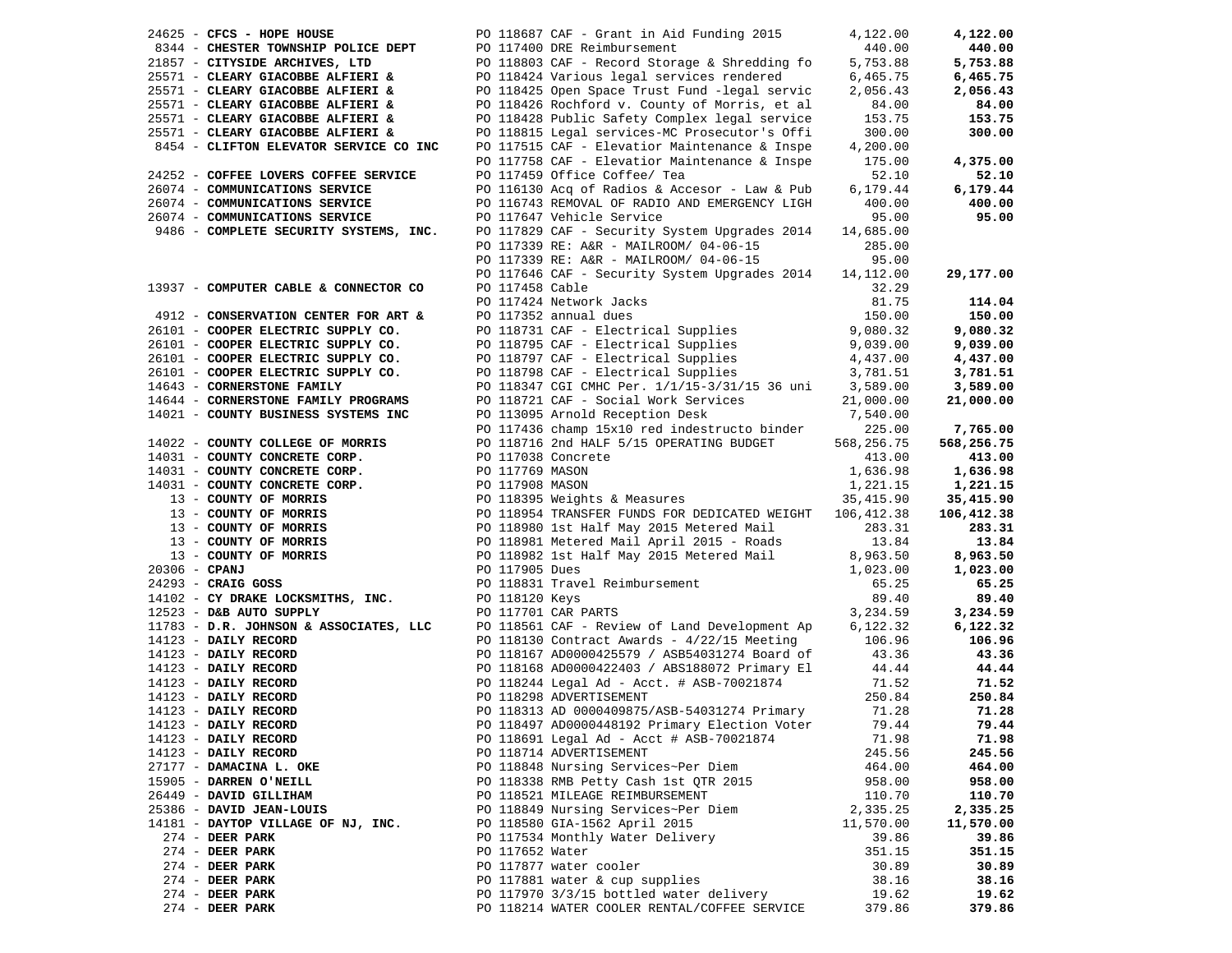|                 |                                                                   |                 |                                                                                                                                                                                                                                              |                | 13.25     |
|-----------------|-------------------------------------------------------------------|-----------------|----------------------------------------------------------------------------------------------------------------------------------------------------------------------------------------------------------------------------------------------|----------------|-----------|
|                 |                                                                   |                 |                                                                                                                                                                                                                                              |                | 53.41     |
|                 |                                                                   |                 |                                                                                                                                                                                                                                              |                | 6,060.00  |
|                 |                                                                   |                 |                                                                                                                                                                                                                                              |                |           |
|                 |                                                                   |                 |                                                                                                                                                                                                                                              |                | 2,554.96  |
|                 |                                                                   |                 |                                                                                                                                                                                                                                              |                | 705.00    |
|                 |                                                                   |                 | 274 - DEER PARK PO 118287 Water for Boiler Room Operators 13.25<br>2922 - DEIRDRE'S HOUSE<br>2922 - DEIRDRE'S HOUSE<br>2928 - DEIRDRE'S HOUSE<br>2928 - DEIRDRE'S HOUSE<br>2928 - DEIRDREYS TOUSE<br>2928 - DEIRDREYS TRING L.P.<br>2928 -   |                | 590.00    |
|                 |                                                                   |                 |                                                                                                                                                                                                                                              |                | 395.04    |
|                 |                                                                   |                 |                                                                                                                                                                                                                                              |                | 59.01     |
|                 |                                                                   |                 |                                                                                                                                                                                                                                              |                | 152.44    |
|                 |                                                                   |                 |                                                                                                                                                                                                                                              |                |           |
|                 |                                                                   |                 |                                                                                                                                                                                                                                              |                | 50.60     |
|                 |                                                                   |                 |                                                                                                                                                                                                                                              |                | 629.40    |
|                 | 14379 - DOVER BRAKE & CLUTCH CO INC                               |                 | PO 117703 TRUCK PARTS                                                                                                                                                                                                                        | 63.33<br>55.80 | 63.33     |
|                 | 14426 - DUNPHEY & ASSOCIATES SUPPLY CO<br>27082 - DYNAMIC FAN     |                 | PO 117783 INDER THILE<br>PO 115042 SECURITY EQUIP<br>PO 117183 Machinery Repairs & Parts<br>377.69                                                                                                                                           |                | 55.80     |
|                 |                                                                   |                 |                                                                                                                                                                                                                                              |                | 377.69    |
|                 | 20350 - E. M. KUTZ INC                                            |                 |                                                                                                                                                                                                                                              | 257.00         | 257.00    |
|                 | 14438 - E.A. MORSE & CO. INC.                                     |                 | PO 117754 PLOW PARTS<br>PO 117109 JANITORIAL SUPPLIES                                                                                                                                                                                        | 932.12         | 932.12    |
|                 |                                                                   |                 |                                                                                                                                                                                                                                              |                |           |
|                 |                                                                   |                 |                                                                                                                                                                                                                                              |                | 1,534.32  |
|                 |                                                                   |                 |                                                                                                                                                                                                                                              |                | 204.00    |
|                 |                                                                   |                 |                                                                                                                                                                                                                                              |                | 888.00    |
|                 |                                                                   |                 |                                                                                                                                                                                                                                              |                | 4,188.77  |
|                 |                                                                   |                 |                                                                                                                                                                                                                                              |                | 7,362.00  |
|                 |                                                                   |                 |                                                                                                                                                                                                                                              |                | 214.90    |
|                 |                                                                   |                 |                                                                                                                                                                                                                                              |                |           |
|                 |                                                                   |                 |                                                                                                                                                                                                                                              |                | 1,479.26  |
|                 |                                                                   |                 |                                                                                                                                                                                                                                              |                | 566.37    |
|                 |                                                                   |                 |                                                                                                                                                                                                                                              |                | 1,614.40  |
|                 |                                                                   |                 |                                                                                                                                                                                                                                              |                |           |
|                 |                                                                   |                 |                                                                                                                                                                                                                                              |                | 19,521.65 |
|                 |                                                                   |                 | $2047$ - EMPLOYMENT HORIZONS, INC.<br>$2047$ - EMPLOYMENT HORIZONS, INC.<br>$PQ$ 118432 JANINTORIAL SERVICES: APRIL 2015                                                                                                                     | 859.00         |           |
|                 |                                                                   |                 |                                                                                                                                                                                                                                              | 44,059.00      |           |
|                 |                                                                   |                 | PO 118514 CAF - Office Cleaning                                                                                                                                                                                                              |                | 44,918.00 |
|                 | 6038 - ESSEX COUNTY HOSPITAL                                      |                 | PO 117420 Court Ordered Settlements for J.P. 14,523.93                                                                                                                                                                                       |                | 14,523.93 |
|                 |                                                                   |                 | PO 118855 Nursing Services~Per Diem<br>DO 117195 Nursing Conomal Stores                                                                                                                                                                      | 1,359.01       | 1,359.01  |
|                 |                                                                   |                 |                                                                                                                                                                                                                                              | 553.93         | 553.93    |
|                 | 14641 - FAMILY INTERVENTION                                       |                 | PO 118238 old Ref# CF06000059000<br>DO 117973 BLDG MAINT                                                                                                                                                                                     | 23,157.00      | 23,157.00 |
|                 | 12515 - FASTENAL COMPANY                                          |                 | PO 117972 BLDG MAINT                                                                                                                                                                                                                         | 471.13         | 471.13    |
|                 | 20423 - FASTER URGENT CARE                                        |                 | PO 118800 CAF - Comprehensive Medical Service 27,272.93                                                                                                                                                                                      |                | 27,272.93 |
|                 |                                                                   |                 |                                                                                                                                                                                                                                              |                |           |
| $14668$ - FEDEX |                                                                   |                 |                                                                                                                                                                                                                                              | 387.19         |           |
|                 |                                                                   |                 |                                                                                                                                                                                                                                              | 32.45          |           |
|                 |                                                                   |                 | PO 118800 CAF - Comprehensive Medical Service<br>PO 117449 Express Mail<br>PO 118764 Express Shipping<br>PO 118764 Express Shipping<br>PO 116964 Hazmat caps<br>PO 117775 Uniform, accessories<br>PO 117705 AUTO PARTS<br>PO 117705 AUTO PAR | 128.04         | 547.68    |
|                 | 9388 - FF1 PROFESSIONAL SAFETY SERVICES                           |                 |                                                                                                                                                                                                                                              | 280.00         |           |
|                 |                                                                   |                 |                                                                                                                                                                                                                                              | 120.00         | 400.00    |
|                 |                                                                   |                 |                                                                                                                                                                                                                                              | 240.35         | 240.35    |
|                 | 12151 - FLEMINGTON BUICK CHEVROLET<br>27167 - FLEMINGTON CHRYSLER |                 |                                                                                                                                                                                                                                              | 489.38         | 489.38    |
|                 |                                                                   |                 |                                                                                                                                                                                                                                              |                |           |
|                 | 13313 - FORTIS INSTITUTE                                          |                 |                                                                                                                                                                                                                                              | 280.35         |           |
|                 |                                                                   |                 |                                                                                                                                                                                                                                              | 827.20         |           |
|                 |                                                                   |                 |                                                                                                                                                                                                                                              | 827.20         |           |
|                 |                                                                   |                 |                                                                                                                                                                                                                                              | 475.20         |           |
|                 |                                                                   |                 |                                                                                                                                                                                                                                              | 80.78          |           |
|                 |                                                                   |                 |                                                                                                                                                                                                                                              | 325.74         |           |
|                 |                                                                   |                 |                                                                                                                                                                                                                                              | 647.68         |           |
|                 |                                                                   |                 |                                                                                                                                                                                                                                              |                |           |
|                 |                                                                   |                 | PO 118630 CAF - 13313-2005                                                                                                                                                                                                                   | 478.72         | 3,942.87  |
|                 | 14772 - FOWLER EQUIP CO INC.                                      |                 | PO 114817 WASHER PART/REPAIR                                                                                                                                                                                                                 | 258.83         | 258.83    |
|                 | 4618 - FRANK ALOIA                                                |                 | PO 118828 EXPENSE VOUCHER                                                                                                                                                                                                                    | 59.95          | 59.95     |
|                 | 27609 - FRANK CHERICHELLA                                         |                 | PO 117981 Travel, Education                                                                                                                                                                                                                  | 258.74         | 258.74    |
| $14839 - GALE$  |                                                                   |                 | PO 116433 Received Books                                                                                                                                                                                                                     | 508.56         | 508.56    |
|                 | 14841 - GALETON GLOVES                                            |                 | PO 117836 Safety Vests                                                                                                                                                                                                                       | 141.31         | 141.31    |
|                 |                                                                   |                 |                                                                                                                                                                                                                                              |                |           |
|                 | 14726 - GEN-EL SAFETY & INDUSTRIAL                                | PO 115749 Boots |                                                                                                                                                                                                                                              | 478.75         | 478.75    |
|                 | 8269 - GEORGINA GRAY-HORSLEY                                      |                 | PO 118856 Nursing Services~Per Diem                                                                                                                                                                                                          | 949.75         | 949.75    |
|                 | 27816 - GERARD BARROS                                             |                 | PO 118765 Resident Activites                                                                                                                                                                                                                 | 150.00         | 150.00    |
|                 | 6564 - GERHARD VIENNA                                             |                 | PO 111986 Medicare B Reimbursement July 2014                                                                                                                                                                                                 | 1,258.80       | 1,258.80  |
|                 | 27440 - GERISCRIPT PHARMACY                                       |                 | PO 118766 CAF - Pharmaceutical and Related Se                                                                                                                                                                                                | 29,726.10      | 29,726.10 |
|                 | 14916 - GILL ASSOCIATES IDENTIFICATION                            |                 | PO 118175 Ribbon & ISO Prox Cards                                                                                                                                                                                                            | 1,043.50       | 1,043.50  |
|                 |                                                                   |                 | PO 117570 Training Contract - Payment 2                                                                                                                                                                                                      |                |           |
|                 | 14936 - GLOBAL KNOWLEDGE TRANING LLC                              |                 |                                                                                                                                                                                                                                              | 60,000.00      | 60,000.00 |
|                 | 14956 - GOODYEAR AUTO SERVICE                                     | PO 117706 TIRES |                                                                                                                                                                                                                                              | 506.64         | 506.64    |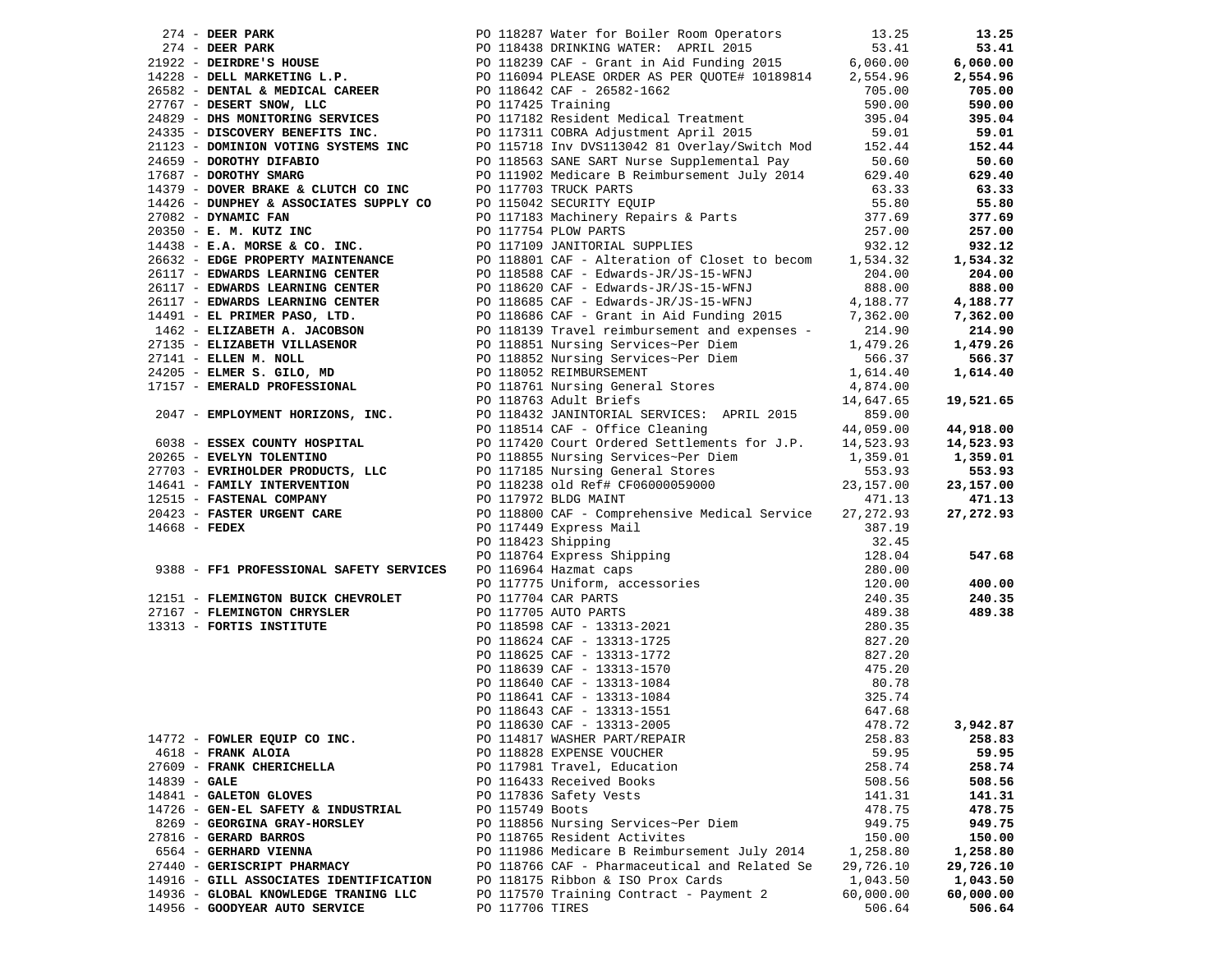|                                                                                                    |                  | PO 117931 CAF - Labor Rates Painting & Relate                                                                                                                                                                                            | 6,864.00        |            |
|----------------------------------------------------------------------------------------------------|------------------|------------------------------------------------------------------------------------------------------------------------------------------------------------------------------------------------------------------------------------------|-----------------|------------|
| 11521 - GPC, INC.<br>14984 - GRAINGER                                                              |                  | PO 118921 CAF - Labor Rates Painting & Relate 10,963.97                                                                                                                                                                                  |                 | 17,827.97  |
|                                                                                                    |                  | PO 116157 EOC Maintenance                                                                                                                                                                                                                | 1,854.27        |            |
|                                                                                                    |                  | PO 117707 SHOP SUPPLIES                                                                                                                                                                                                                  | 370.34          |            |
|                                                                                                    |                  | PO 117787 HVAC/ BLDG MAINT/ JANITORIAL/ SM TO                                                                                                                                                                                            | 4,538.22        |            |
|                                                                                                    |                  | PO 117971 BLDG MAINT                                                                                                                                                                                                                     | 62.32           | 6,825.15   |
| $24884$ - GRAINGER                                                                                 |                  | PO 118135 NUTRITION DEPARTMENT SUPPLIES                                                                                                                                                                                                  | 8.44            | 8.44       |
|                                                                                                    |                  |                                                                                                                                                                                                                                          |                 | 21.08      |
| $24884$ - GRAINGER                                                                                 |                  |                                                                                                                                                                                                                                          | 21.08<br>885.65 |            |
| 19122 - GRASS ROOTS TURF PRODUCTS INC                                                              |                  | PO 118136 NUTRITION DEPARTMENT SUPPLIES<br>PO 117788 GROUND MAINT<br>PO 117079 EQUIPMENT RENTAL                                                                                                                                          |                 | 885.65     |
| 804 - GRAY SUPPLY CORP                                                                             |                  | PO 117770 EQUIP REPAIR/ EQUIP REPAIR 1,914.00                                                                                                                                                                                            | 718.00          |            |
|                                                                                                    |                  |                                                                                                                                                                                                                                          |                 | 2,632.00   |
| 15010 - GREY HOUSE PUBLISHING                                                                      |                  | PO 116639 Confirm Spring 2015 to Fall 2015                                                                                                                                                                                               | 471.95          | 471.95     |
| 15490 - GUARANTEED REBUILDERS INC                                                                  |                  | PO 117708 TRUCK PARTS                                                                                                                                                                                                                    | 500.00          | 500.00     |
| 9728 - HARRIET VALLECER RN                                                                         |                  | PO 118858 Nursing Services~Per Diem                                                                                                                                                                                                      | 2,072.00        | 2,072.00   |
| 15159 - HELRICK'S INC                                                                              | PO 117448 Frames |                                                                                                                                                                                                                                          | 85.00           |            |
|                                                                                                    | PO 117551 Frames |                                                                                                                                                                                                                                          | 864.94          | 949.94     |
| 928 - HINDSIGHT, INC                                                                               |                  | PO 118730 $4/15$ - Support & maintenance of In 19,500.00                                                                                                                                                                                 |                 | 19,500.00  |
| 20737 - HOOVER TRUCK CENTERS INC                                                                   |                  | PO 117709 TRUCK PARTS                                                                                                                                                                                                                    | 2,862.67        | 2,862.67   |
| 20737 - HOOVER TRUCK CENTERS INC                                                                   |                  | PO 118143 HazMat #3 Repair                                                                                                                                                                                                               | 6,346.70        | 6,346.70   |
| 15241 - HORIZON BLUE CROSS BLUE SHIELD                                                             |                  | PO 117688 BCBS Medallion for 12/14 to 04/15                                                                                                                                                                                              | 357,516.43      | 357,516.43 |
| 15241 - HORIZON BLUE CROSS BLUE SHIELD                                                             |                  | PO 117702 Monthly premium for 5/15                                                                                                                                                                                                       | 140,165.38      | 140,165.38 |
| 15241 - HORIZON BLUE CROSS BLUE SHIELD                                                             |                  | PO 118083 May 2015 Freehold List Medical PPO/ 1,346,793.61 1,346,793.61                                                                                                                                                                  |                 |            |
| 15241 - HORIZON BLUE CROSS BLUE SHIELD                                                             |                  | PO 118278 May 2015 Horizon PBA 151 Medical HM 177,631.87                                                                                                                                                                                 |                 | 177,631.87 |
| 15241 - HORIZON BLUE CROSS BLUE SHIELD                                                             |                  | PO 118280 May 2015 PBA 151 Medical PPO/Medall 319,849.37                                                                                                                                                                                 |                 | 319,849.37 |
|                                                                                                    |                  |                                                                                                                                                                                                                                          |                 |            |
| 15241 - HORIZON BLUE CROSS BLUE SHIELD                                                             |                  | PO 118284 May 2015 Mosquito Medical PPO/Medal 33,541.07                                                                                                                                                                                  |                 | 33,541.07  |
| 15241 - HORIZON BLUE CROSS BLUE SHIELD                                                             |                  | PO 118349 May 2015 Mosquito Dental<br>PO 116581 Hosting of Website - S. Hunter/Admi                                                                                                                                                      | 750.76          | 750.76     |
| 27727 - HOSTING MATTERS, INC.                                                                      |                  |                                                                                                                                                                                                                                          | 112.20          | 112.20     |
| 15260 - HUDSON CTY COMMUNITY COLLEGE                                                               |                  | PO 118713 CHARGESBACK FOR SPRING 2015                                                                                                                                                                                                    | 974.44          | 974.44     |
| 10636 - HUNAN WOK                                                                                  | PO 116905 Meals  |                                                                                                                                                                                                                                          | 529.00          | 529.00     |
| 26660 - ILIFF-RUGGIERO FUNERAL HOME INC.                                                           |                  | PO 118451 Remove Deceased Human Remains from 3,900.00                                                                                                                                                                                    |                 | 3,900.00   |
| 10767 - ILLIENE CHARLES, RN                                                                        |                  |                                                                                                                                                                                                                                          |                 | 2,975.91   |
| 4592 - INFORMATION & TECHNOLOGY                                                                    |                  |                                                                                                                                                                                                                                          |                 |            |
|                                                                                                    |                  |                                                                                                                                                                                                                                          |                 |            |
|                                                                                                    |                  |                                                                                                                                                                                                                                          |                 |            |
|                                                                                                    |                  |                                                                                                                                                                                                                                          |                 |            |
|                                                                                                    |                  |                                                                                                                                                                                                                                          |                 |            |
|                                                                                                    |                  |                                                                                                                                                                                                                                          |                 | 5,473.79   |
| 1664 - INGRAM LIBRARY SERVICES                                                                     |                  |                                                                                                                                                                                                                                          |                 |            |
|                                                                                                    |                  |                                                                                                                                                                                                                                          |                 | 3,672.64   |
| 1664 - INGRAM LIBRARY SERVICES                                                                     |                  |                                                                                                                                                                                                                                          |                 |            |
|                                                                                                    |                  |                                                                                                                                                                                                                                          |                 | 2,515.96   |
| 19236 - INSTITUTE FOR FORENSIC PSYCHOLOGY                                                          |                  | PO 118451 Remove Deceased Human Remains from 3,900.00<br>PO 118559 Nursing Services~Per Diem 2,975.91<br>PO 11859 CAF - 4592-1842 800.00<br>PO 118594 CAF - 4592-1842 799.20<br>PO 118595 CAF - 4592-1842 799.20<br>PO 118595 CAF - 4592 |                 | 450.00     |
|                                                                                                    |                  |                                                                                                                                                                                                                                          |                 |            |
| 6100 - INTER CITY TIRE<br>20792 - IPC HOSPITALIST PHYSICIANS NJ                                    |                  | PO 118767 CAF - Oversee All Aspects of Medica                                                                                                                                                                                            | 2,750.50        | 5,439.16   |
|                                                                                                    |                  |                                                                                                                                                                                                                                          |                 | 2,750.50   |
| 8482 - JAGDISH DANG                                                                                |                  | PO 118768 CAF - Psychiatric Consulting Servic                                                                                                                                                                                            | 2,200.00        | 2,200.00   |
| 11247 - JAIME KLENETSKY                                                                            |                  | PO 118344 Conference Expenses                                                                                                                                                                                                            | 348.00          | 348.00     |
| 27446 - <b>JAIME SHANAPHY</b><br>21739 - <b>JAMES E DEACON</b><br>18296 - <b>JANE VAN WIEMOKLY</b> |                  | PO 118567 SANE SART Nurse Supplemental Pay                                                                                                                                                                                               | 50.10           | 50.10      |
|                                                                                                    |                  | PO 118441 refreshmenst for hazmat training                                                                                                                                                                                               | 29.62           | 29.62      |
|                                                                                                    |                  | PO 118376 RMB - NJLA Conference                                                                                                                                                                                                          | 55.24           | 55.24      |
| 12487 - JANET B. NOVELLO                                                                           |                  | PO 118564 SANE SART Nurse Supplemental Pay                                                                                                                                                                                               | 155.30          | 155.30     |
| 14340 - JANET DONALDSON                                                                            |                  | PO 118253 Receipts for the Daily Record and S                                                                                                                                                                                            | 30.00           | 30.00      |
| 27384 - JASON DUCCINI                                                                              |                  | PO 118633 staff travel                                                                                                                                                                                                                   | 114.08          | 114.08     |
| 26744 - JASON LEZCANO                                                                              | PO 117719 Travel |                                                                                                                                                                                                                                          | 99.70           | 99.70      |
| 27765 - JEFFERSON PATTERSON PARK                                                                   |                  | PO 118189 Attn: Denise America / Archaeologi                                                                                                                                                                                             | 1,600.00        | 1,600.00   |
| 27792 - JENNIFER MOLTER                                                                            |                  | PO 118198 Expenses for Transaction Conference                                                                                                                                                                                            | 313.11          | 313.11     |
| 960 - JERSEY CENTRAL POWER & LIGHT                                                                 |                  | PO 117964 Utility - Electric JCPL                                                                                                                                                                                                        | 1,289.27        | 1,289.27   |
| 960 - JERSEY CENTRAL POWER & LIGHT                                                                 | PO 118180 JCP&L  |                                                                                                                                                                                                                                          | 80.57           | 80.57      |
| 960 - JERSEY CENTRAL POWER & LIGHT                                                                 |                  | PO 118228 ELECTRIC - CAC COMPLEX                                                                                                                                                                                                         | 16,137.52       | 16,137.52  |
| 960 - JERSEY CENTRAL POWER & LIGHT                                                                 |                  | PO 118229 ELECTRIC - 0537                                                                                                                                                                                                                | 85,553.62       | 85,553.62  |
| 960 - JERSEY CENTRAL POWER & LIGHT                                                                 |                  | PO 118268 MOSQUITO CONTROL                                                                                                                                                                                                               | 607.95          | 607.95     |
| 960 - JERSEY CENTRAL POWER & LIGHT                                                                 | PO 118306 JCP&L  |                                                                                                                                                                                                                                          | 64.39           | 64.39      |
| 960 - JERSEY CENTRAL POWER & LIGHT                                                                 |                  | PO 118331 ELECTRIC - 0538                                                                                                                                                                                                                |                 |            |
|                                                                                                    |                  |                                                                                                                                                                                                                                          | 4,253.44        | 4,253.44   |
| 960 - JERSEY CENTRAL POWER & LIGHT                                                                 |                  | PO 118387 ELECTRIC - MASTER ACCOUNT                                                                                                                                                                                                      | 39,663.06       | 39,663.06  |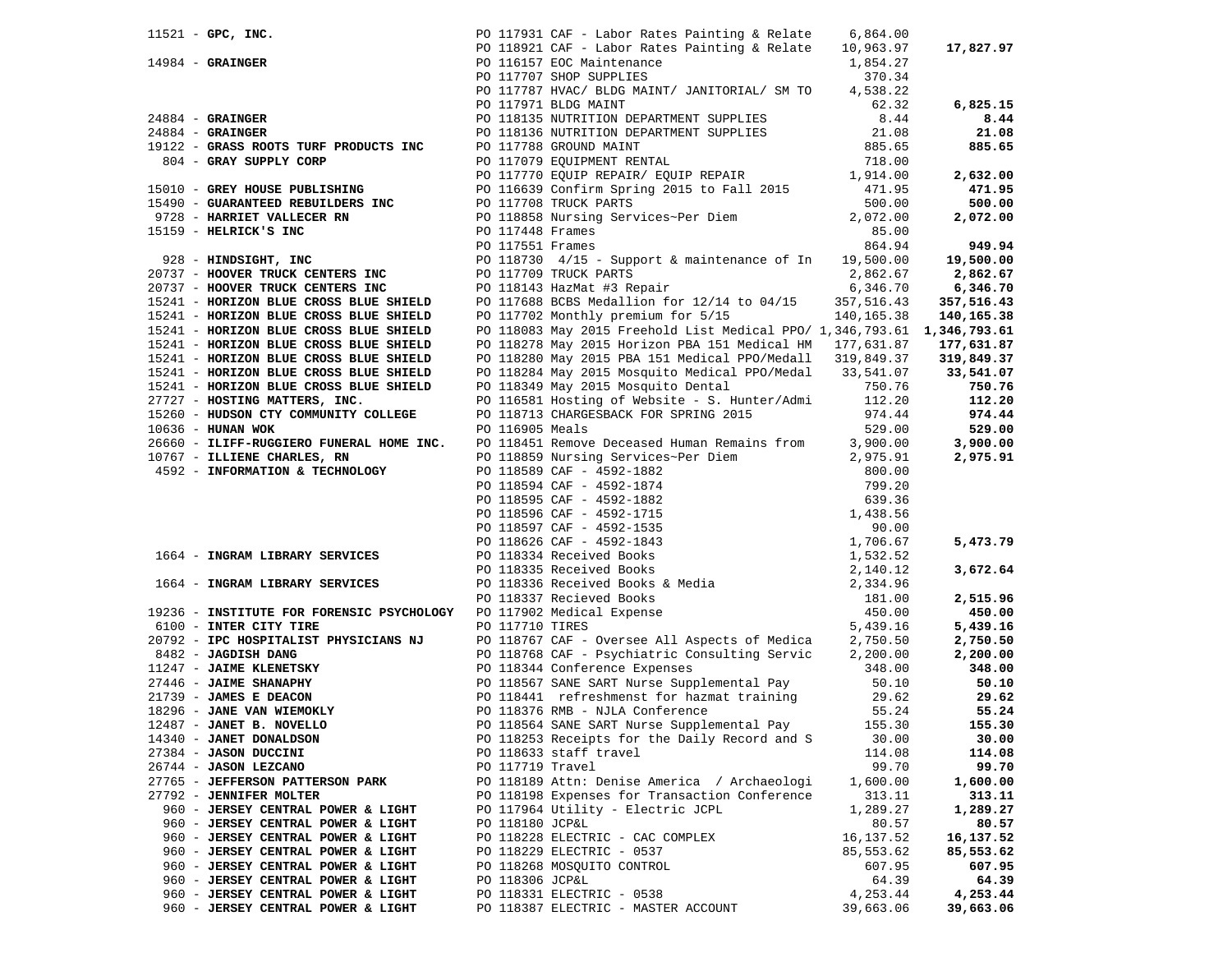| 960 - JERSEY CENTRAL POWER & LIGHT                                                                                                                                                                                                                                      | PO 118453 JCP&L |                                                                                                                      | 585.81     | 585.81     |
|-------------------------------------------------------------------------------------------------------------------------------------------------------------------------------------------------------------------------------------------------------------------------|-----------------|----------------------------------------------------------------------------------------------------------------------|------------|------------|
|                                                                                                                                                                                                                                                                         |                 |                                                                                                                      |            | 35.89      |
|                                                                                                                                                                                                                                                                         |                 |                                                                                                                      |            | 277.51     |
|                                                                                                                                                                                                                                                                         |                 |                                                                                                                      |            |            |
|                                                                                                                                                                                                                                                                         |                 |                                                                                                                      |            |            |
| 960 - <b>JERSEY CENTRAL POWER &amp; LIGHT</b><br>960 - <b>JERSEY CENTRAL POWER &amp; LIGHT</b><br>960 - <b>JERSEY TRACTOR-TRAILER</b><br>961 18515 ELECTRIC - RUTH DAVIS DR / CAC<br>977.51<br>961 18613 CAF - 1622-2016<br>97.200.00<br>97.200.00<br>97.200.00<br>97.2 |                 |                                                                                                                      |            |            |
|                                                                                                                                                                                                                                                                         |                 |                                                                                                                      |            |            |
|                                                                                                                                                                                                                                                                         |                 |                                                                                                                      |            | 16,000.00  |
|                                                                                                                                                                                                                                                                         |                 |                                                                                                                      |            | 3,097.86   |
|                                                                                                                                                                                                                                                                         |                 |                                                                                                                      |            | 435.00     |
|                                                                                                                                                                                                                                                                         |                 |                                                                                                                      |            | 1,200.00   |
|                                                                                                                                                                                                                                                                         |                 |                                                                                                                      |            | 12,548.97  |
|                                                                                                                                                                                                                                                                         |                 |                                                                                                                      |            | 83.08      |
| $9304$ - JOHN J. HAYES                                                                                                                                                                                                                                                  |                 | PO 118199 Expense voucher                                                                                            |            | 833.54     |
| 26133 - JOHN TUGMAN                                                                                                                                                                                                                                                     |                 | PO 117569 Personal Reimbursement - Batra Pero                                                                        | 42.68      | 42.68      |
| 26133 - JOHN TUGMAN                                                                                                                                                                                                                                                     |                 | PO 118147 Personal Reimbursement                                                                                     | 65.00      | 65.00      |
| 12452 - JOHNSON & JOHNSON, ESQS                                                                                                                                                                                                                                         |                 | PO 118744 Legal services rendered for 4/15 4,060.65                                                                  |            | 4,060.65   |
| 2998 - JOHNSTON COMMUNICATIONS                                                                                                                                                                                                                                          |                 | PO 117460 Fax Server Maintenance                                                                                     | 600.00     | 600.00     |
| 2695 - JOHNSTONE SUPPLY                                                                                                                                                                                                                                                 | PO 118294 HVAC  |                                                                                                                      | 667.56     |            |
|                                                                                                                                                                                                                                                                         | PO 118547 HVAC  |                                                                                                                      | 127.76     | 795.32     |
| 24859 - JOSEPH RUSSO                                                                                                                                                                                                                                                    |                 |                                                                                                                      | 477.56     | 477.56     |
| 16135 - JUDITH MERCERON                                                                                                                                                                                                                                                 |                 | PO 118547 HVAC<br>PO 118200 Expense Voucher<br>PO 118756 Employee Reimbursement<br>PO 118738 Mileage reimb. for 4/15 | 210.00     | 210.00     |
| 677 - JULIO PORRAO                                                                                                                                                                                                                                                      |                 |                                                                                                                      | 226.80     | 226.80     |
| 7432 - JUNE WITTY                                                                                                                                                                                                                                                       |                 | PO 118566 SANE SART Nurse Supplemental Pay                                                                           | 202.60     | 202.60     |
| 10108 - KENSEAL CONSTRUCTION PRODUCTS                                                                                                                                                                                                                                   |                 | PO 113611 BLDG MAINT                                                                                                 | 1,596.17   |            |
|                                                                                                                                                                                                                                                                         | PO 114544 MASON |                                                                                                                      | 516.48     | 2,112.65   |
| 15574 - KENVIL POWER EQUIPMENT, INC.                                                                                                                                                                                                                                    | PO 117037 Blade |                                                                                                                      | 109.75     |            |
|                                                                                                                                                                                                                                                                         |                 | PO 117299 Engine Oil                                                                                                 | 67.27      |            |
|                                                                                                                                                                                                                                                                         |                 | PO 118073 Weed Wacker for Weed & Pest Control                                                                        | 456.79     | 633.81     |
| 11214 - KEVIN SITLICK                                                                                                                                                                                                                                                   |                 | PO 118223 Reimbursement for APA/AICP Membersh                                                                        | 422.00     | 422.00     |
| 20682 - KINGS KID DELI                                                                                                                                                                                                                                                  | PO 115854 Meals |                                                                                                                      | 448.50     | 448.50     |
| 14458 - KODAK ALARIS INC.                                                                                                                                                                                                                                               |                 | PO 117390 PMS service delivered on 2 kodak I4                                                                        | 976.00     | 976.00     |
| 3088 - KRONOS INC                                                                                                                                                                                                                                                       |                 | PO 117555 Maintenance of Proprietary Computer 49,658.84                                                              |            | 49,658.84  |
| 8899 - L-3 D.P. ASSOCIATES INC.                                                                                                                                                                                                                                         |                 | PO 107757 CAF - PatrolSim Driving Simulator                                                                          | 107,000.00 | 107,000.00 |
| 7434 - LABORATORY CORPORATION OF                                                                                                                                                                                                                                        |                 | PO 116628 DNA testing from 1/31/15 - 2/28/15                                                                         | 96.75      |            |
|                                                                                                                                                                                                                                                                         |                 | PO 117690 DNA testing from 2/28/15 to 3/28/15                                                                        | 645.00     | 741.75     |
| 15682 - LANDMARK 1 APPRAISAL, LLC                                                                                                                                                                                                                                       |                 | PO 118348 CAF -Appraisal Services                                                                                    | 7,900.00   | 7,900.00   |
| 12726 - LANGUAGE LINE SERVICES                                                                                                                                                                                                                                          |                 | PO 117291 Interpretation Service                                                                                     | 42.50      | 42.50      |
| 25486 - LASZLO CSENGETO                                                                                                                                                                                                                                                 |                 | PO 118202 Mileage reimb. for 4/15                                                                                    | 29.40      | 29.40      |
| 8850 - LAUREN BURD                                                                                                                                                                                                                                                      |                 | PO 118138 EXPENSE VOUCHER                                                                                            | 175.90     | 175.90     |
| 25383 - LAW OFFICE OF ROBERT J. GREENBAUM                                                                                                                                                                                                                               |                 | PO 118285 Various legal services rendered 1,656.00                                                                   |            | 1,656.00   |
| 15722 - LEAGUE OF HISTORICAL SOCIETIES                                                                                                                                                                                                                                  |                 | PO 117326 annual dues                                                                                                | 40.00      | 40.00      |
| 15727 - LEARNING TREE INTL                                                                                                                                                                                                                                              |                 | PO 117571 Learning Tree Training Contract 29,925.00                                                                  |            | 29,925.00  |
| $27072$ - LEIGH CARTER                                                                                                                                                                                                                                                  |                 | PO 118673 travel reimbursement                                                                                       | 84.34      | 84.34      |
| 5855 - LEXIS NEXIS                                                                                                                                                                                                                                                      |                 | PO 116640 Confirm On-Line for Feb 01, 2015 to 174.00                                                                 |            | 174.00     |
| 8307 - LOREEN RAFISURA                                                                                                                                                                                                                                                  |                 | PO 118861 Nursing Services~Per Diem                                                                                  | 296.00     | 296.00     |
|                                                                                                                                                                                                                                                                         |                 |                                                                                                                      |            | 64.92      |
|                                                                                                                                                                                                                                                                         |                 |                                                                                                                      |            | 1,803.75   |
| 26155 - LS ENGINEERING ASSOCIATES CORP. PO 118305 CAF - Professional Engineering Cons                                                                                                                                                                                   |                 |                                                                                                                      | 1,440.00   | 1,440.00   |
| 26155 - LS ENGINEERING ASSOCIATES CORP. PO 118307 PROFESSIONAL ENGINEERING SERVICES 2,690.00                                                                                                                                                                            |                 |                                                                                                                      |            | 2,690.00   |
| 15933 - M & I METRO IMAGING SERVICES                                                                                                                                                                                                                                    |                 | PO 117325 microfilm reader svc contract                                                                              | 875.00     | 875.00     |
| 20783 - MA. LIZA IMPERIAL                                                                                                                                                                                                                                               |                 | PO 118863 Nursing Services~Per Diem                                                                                  | 2,691.01   | 2,691.01   |
| 25073 - MADISON INSURANCE INC.                                                                                                                                                                                                                                          |                 | PO 118680 CAF - OJT-15M-08-DW                                                                                        | 4,991.05   | 4,991.05   |
| 7568 - MADUKWE IMO IBOKO, RN                                                                                                                                                                                                                                            |                 | PO 118865 Nursing Services~Per Diem                                                                                  | 2,368.00   | 2,368.00   |
| $3210 - MANPOWER$                                                                                                                                                                                                                                                       |                 | PO 117518 temporary staffing                                                                                         | 734.72     |            |
|                                                                                                                                                                                                                                                                         |                 | PO 117510 temporary staffing                                                                                         | 918.40     |            |
|                                                                                                                                                                                                                                                                         |                 | PO 117537 temporary staffing                                                                                         | 918.40     | 2,571.52   |
| 25080 - MARIA CARMELITA OBLINA                                                                                                                                                                                                                                          |                 | PO 118866 Nursing Services~Per Diem                                                                                  | 471.25     | 471.25     |
| 25040 - MARIANA DEMARTINEZ                                                                                                                                                                                                                                              |                 | PO 117842 REIMBURSEMENT                                                                                              | 246.44     | 246.44     |
| 25380 - MARIN REGENTHAL- GARLAND                                                                                                                                                                                                                                        |                 | PO 118684 reimbursable travel expenses                                                                               | 40.91      | 40.91      |
| $11023$ - MARTHA YAGHI                                                                                                                                                                                                                                                  |                 | PO 118867 Nursing Services~Per Diem                                                                                  | 592.00     | 592.00     |
| 9935 - MASTER DRIVING SCHOOL INC                                                                                                                                                                                                                                        |                 | PO 118602 CAF - 9935-1649                                                                                            | 3,191.40   |            |
|                                                                                                                                                                                                                                                                         |                 | PO 118603 CAF - 9935-1697                                                                                            | 3,191.40   |            |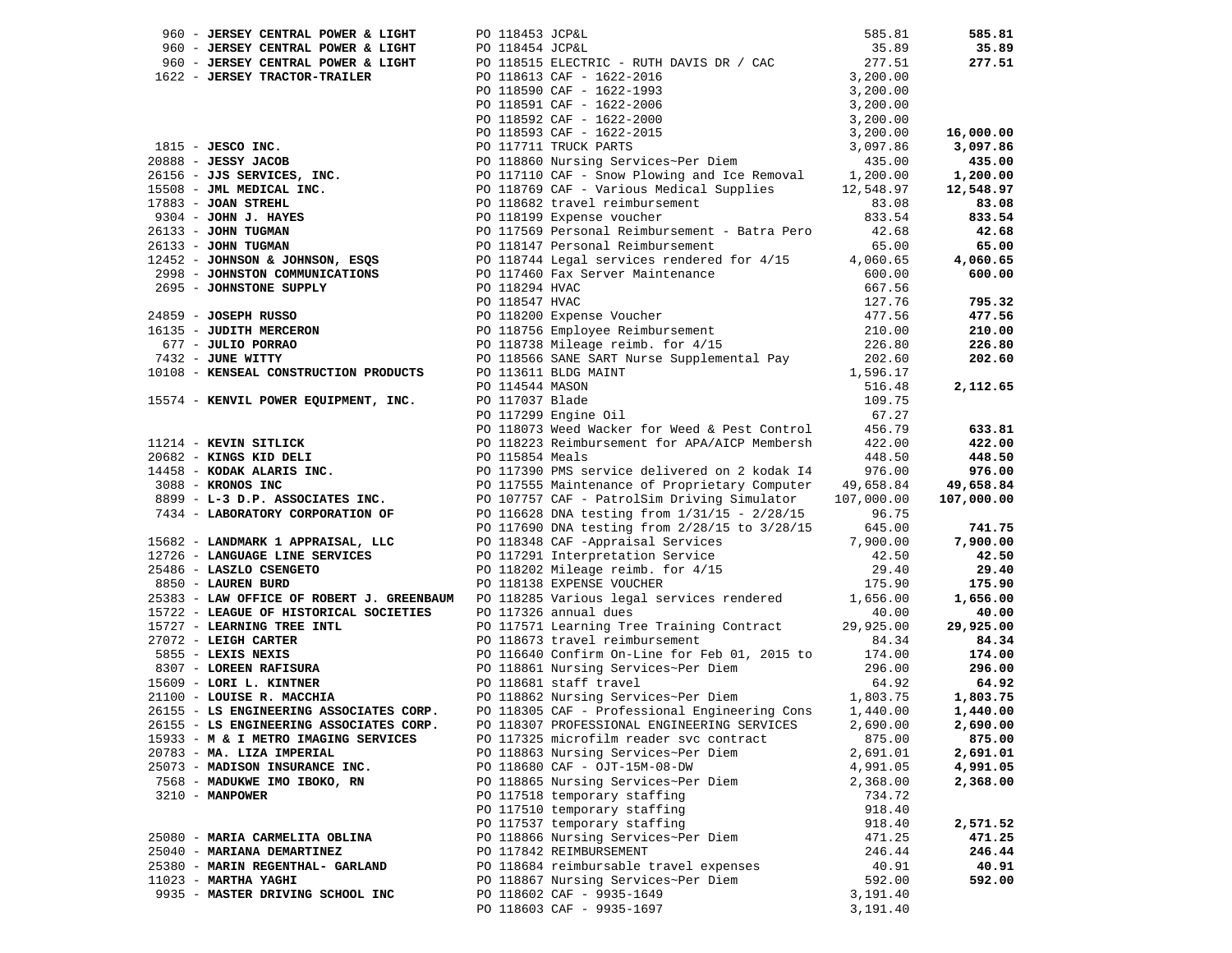|                                                                  |                 | PO 118604 CAF - 9935-1633                                                                                 | 3,191.40             |                    |
|------------------------------------------------------------------|-----------------|-----------------------------------------------------------------------------------------------------------|----------------------|--------------------|
|                                                                  |                 | PO 118606 CAF - 9935-1801                                                                                 | 3,191.40             |                    |
|                                                                  |                 | PO 118607 CAF - 9935-1747                                                                                 | 3,191.40             |                    |
|                                                                  |                 | PO 118636 CAF - 9935-1483                                                                                 | 3,191.40             |                    |
|                                                                  |                 | PO 118637 CAF - 9935-1483                                                                                 | 798.60               | 19,947.00          |
| 4132 - MAYO MEDICAL LABORATORIES                                 |                 | PO 118140 Consultant                                                                                      | 62.41                | 62.41              |
| 6984 - MAYO PERFORMING ARTS CENTER                               |                 | PO 118342 CAF - Freeholder Special Projects                                                               | 10,000.00            | 10,000.00          |
| 6693 - MC HUMAN RELATIONS COMMISSION                             |                 | PO 118346 CAF - Freeholder Special Projects                                                               | 1,800.00             | 1,800.00           |
| 16065 - MC VOCATIONAL SCHOOL DISTRICT                            |                 | PO 118717 5/15 DISTRICT TAXES TO BE RAISED                                                                | 286, 291.67          | 286,291.67         |
| 14264 - MCMANIMON, SCOTLAND & BAUMANN LLC                        |                 | PO 118429 Legal services rendered                                                                         | 10,699.34            |                    |
|                                                                  |                 | PO 118983 Professional Services - Bond Ordina                                                             | 2,700.00             | 13,399.34          |
| 16095 - MCMASTER-CARR SUPPLY CO                                  |                 | PO 116449 Misc. Supplies                                                                                  | 51.57                |                    |
|                                                                  |                 | PO 117397 Misc. Supplies                                                                                  | 105.16               | 156.73             |
| 16096 - MCMASTER-CARR SUPPLY CO                                  |                 | PO 117716 AUTO PARTS                                                                                      | 86.61                | 86.61              |
| 12460 - MEDIA SUPPLY, INC.                                       |                 | PO 117903 Investigative Expense<br>PO 117903 Investigative Expense<br>PO 118868 Nursing Services~Per Diem | 1,160.00<br>1,497.39 | 1,160.00           |
| 8443 - MELOJANE CELESTINO                                        |                 |                                                                                                           |                      | 1,497.39           |
| 24004 - MENDHAM BOROUGH                                          |                 | PO 117399 DRE Grant Reimbursements                                                                        | 2,585.00             | 2,585.00           |
| 20546 - MICHALSKI FUNERAL HOME                                   |                 |                                                                                                           | 5,650.00             | 5,650.00           |
| 24951 - MICHELLE CAPILI                                          |                 | PO 117303 Indigent<br>PO 118869 Nursing Services~Per Diem                                                 | 1,480.00             | 1,480.00           |
| 295 - MID-ATLANTIC TRUCK CENTRE INC                              |                 | PO 117720 TRUCK PARTS                                                                                     | 2,489.80             | 2,489.80           |
| 25428 - MIRLENE ESTRIPLET                                        |                 | PO 118870 Nursing Services~Per Diem                                                                       | 2,728.75             | 2,728.75           |
| 6953 - MOBILEX USA                                               |                 | PO 118770 Resident Testing                                                                                | 1,761.60             | 1,761.60           |
| 24348 - MOONLIGHT DESIGNS                                        |                 | PO 118771 Resident Activities                                                                             | 165.00               | 165.00             |
| $13106$ - MORRIS ARTS                                            |                 | PO 118343 CAF - Freeholder Special Projects                                                               | 5,062.50             | 5,062.50           |
| 19478 - MORRIS COUNTY CHAMBER OF                                 |                 | PO 117377 washington update breakfast 4/27/15                                                             | 45.00                | 45.00              |
| 16288 - MORRIS COUNTY FARMS INC                                  |                 | PO 118772 Resident Activities                                                                             | 154.45               |                    |
|                                                                  |                 | PO 118773 Employee Recognition                                                                            | 154.10               | 308.55             |
| 11408 - MORRIS COUNTY HISTORICAL SOCIETY                         |                 | PO 118516 CAF - Morris Aid to Museums                                                                     | 3,000.00             | 3,000.00           |
| 15472 - MORRIS COUNTY PARK COMMISSION                            |                 | PO 116836 Skating event for Youth Shelter Res                                                             | 21.00                | 21.00              |
| 15472 - MORRIS COUNTY PARK COMMISSION                            |                 | PO 117658 Skating admissions for 2 residents                                                              | 21.00                | 21.00              |
| 16297 - MORRIS MUSEUM                                            |                 | PO 118345 CAF - Morris Aid to Museums                                                                     | 14,000.00            | 14,000.00          |
| 16321 - MORRISTOWN LUMBER &                                      |                 | PO 117361 Marking Paint                                                                                   | 21.16                |                    |
|                                                                  |                 | PO 117827 Misc. Supplies                                                                                  | 51.61                | 72.77              |
| 21573 - MORRISTOWN MEDICAL CENTER                                |                 | PO 118186 CAF - Comprehensive Medical Service                                                             | 7,037.33             | 7,037.33           |
| 16340 - MORRISTOWN PARKING AUTHORITY                             |                 | PO 118134 PARKING MAINTENANCE FEE                                                                         | 5,340.00             | 5,340.00           |
| 16341 - MORRISTOWN PARTNERSHIP                                   |                 | PO 118504 CAF - Freeholder Special Projects                                                               | 7,500.00             | 7,500.00           |
| 27295 - MORTON SALT, INC.                                        |                 | PO 116567 CAF - Rock Salt                                                                                 | 82,117.41            | 82,117.41          |
| 792 - MOTION INDUSTRIES INC                                      | PO 117438 HVAC  |                                                                                                           | 268.63               | 268.63             |
| 21791 - MOTOROLA SOLUTIONS INC                                   |                 | PO 117086 CAF - Trunk Radio System Maintenanc                                                             | 107,188.35           | 107,188.35         |
| 21791 - MOTOROLA SOLUTIONS INC                                   | PO 117642 Parts |                                                                                                           | 393.00               | 393.00             |
| 19501 - MSC INDUSTRIAL SUPPLY CO.                                |                 | PO 116475 SHOP SUPPLIES                                                                                   | 1,952.73             | 1,952.73           |
| 8608 - MT OLIVE POLICE DEPT.                                     |                 | PO 117343 DRE Grant Reimbursment                                                                          | 330.00               | 330.00             |
| 21858 - MUNICIPAL CAPITAL CORP                                   |                 | PO 113435 Lease payment for the copy machine                                                              | 634.47               | 634.47             |
| 21858 - MUNICIPAL CAPITAL CORP                                   |                 | PO 113438 Lease payment for the copy machine                                                              | 634.47               | 634.47             |
| 21858 - MUNICIPAL CAPITAL CORP<br>21858 - MUNICIPAL CAPITAL CORP |                 | PO 117790 Rental Payment for Ricoh Copier - S                                                             | 911.92<br>178.32     | 911.92<br>178.32   |
|                                                                  |                 | PO 117791 Quarterly - Ricoh/Protective Serv                                                               |                      |                    |
| 21858 - MUNICIPAL CAPITAL CORP<br>21858 - MUNICIPAL CAPITAL CORP |                 | PO 117920 Copier Rental Fee<br>PO 118039 Office Machine Rental - copier                                   | 9,816.15<br>658.75   | 9,816.15<br>658.75 |
| 21858 - MUNICIPAL CAPITAL CORP                                   |                 | PO 118129 Leasing Charges                                                                                 | 1,016.21             | 1,016.21           |
| 21858 - MUNICIPAL CAPITAL CORP                                   |                 | PO 118152 Inv. 13199-05 VM Warehouse-Qtrly Pa 225.52                                                      |                      | 225.52             |
| 21858 - MUNICIPAL CAPITAL CORP                                   |                 | PO 118153 Inv. 14613-02 Supt of Elections Cop                                                             | 224.85               | 224.85             |
| 21858 - MUNICIPAL CAPITAL CORP                                   |                 | PO 118165 Copier Quarterly Rental Fee                                                                     | 946.02               | 946.02             |
| 21858 - MUNICIPAL CAPITAL CORP                                   |                 | PO 118178 Ricoh Copiers                                                                                   | 1,452.77             | 1,452.77           |
| 21858 - MUNICIPAL CAPITAL CORP                                   |                 | PO 118249 Ricoh Copier                                                                                    | 197.23               | 197.23             |
| 21858 - MUNICIPAL CAPITAL CORP                                   |                 | PO 118382 Quarterly copier payment                                                                        | 692.04               | 692.04             |
| 21858 - MUNICIPAL CAPITAL CORP                                   |                 | PO 118417 Quarterly Copier Rentals                                                                        | 5,333.65             | 5,333.65           |
| 21858 - MUNICIPAL CAPITAL CORP                                   |                 | PO 118774 Office Machines Rental                                                                          | 3,793.00             | 3,793.00           |
| 16409 - MUSEUM OF EARLY TRADES &                                 |                 | PO 118341 CAF - Morris Aid to Museums                                                                     | 4,600.00             | 4,600.00           |
| 16758 - N R A A O CONFERENCE 2015                                |                 | PO 116653 NRAAO 2015 Annual Conference May 17                                                             | 1,180.00             | 1,180.00           |
| 19523 - N.J. NATURAL GAS COMPANY                                 |                 | PO 118398 NATURAL GAS - DOVER PROBATION                                                                   | 169.42               |                    |
|                                                                  |                 | PO 118406 NATURAL GAS - WHARTON BRIDGE GEN                                                                | 21.98                |                    |
|                                                                  |                 | PO 118407 NATURAL GAS - WHARTON OFF                                                                       | 134.17               |                    |
|                                                                  |                 | PO 118408 NATURAL GAS - WHARTON BRIDGES                                                                   | 646.45               |                    |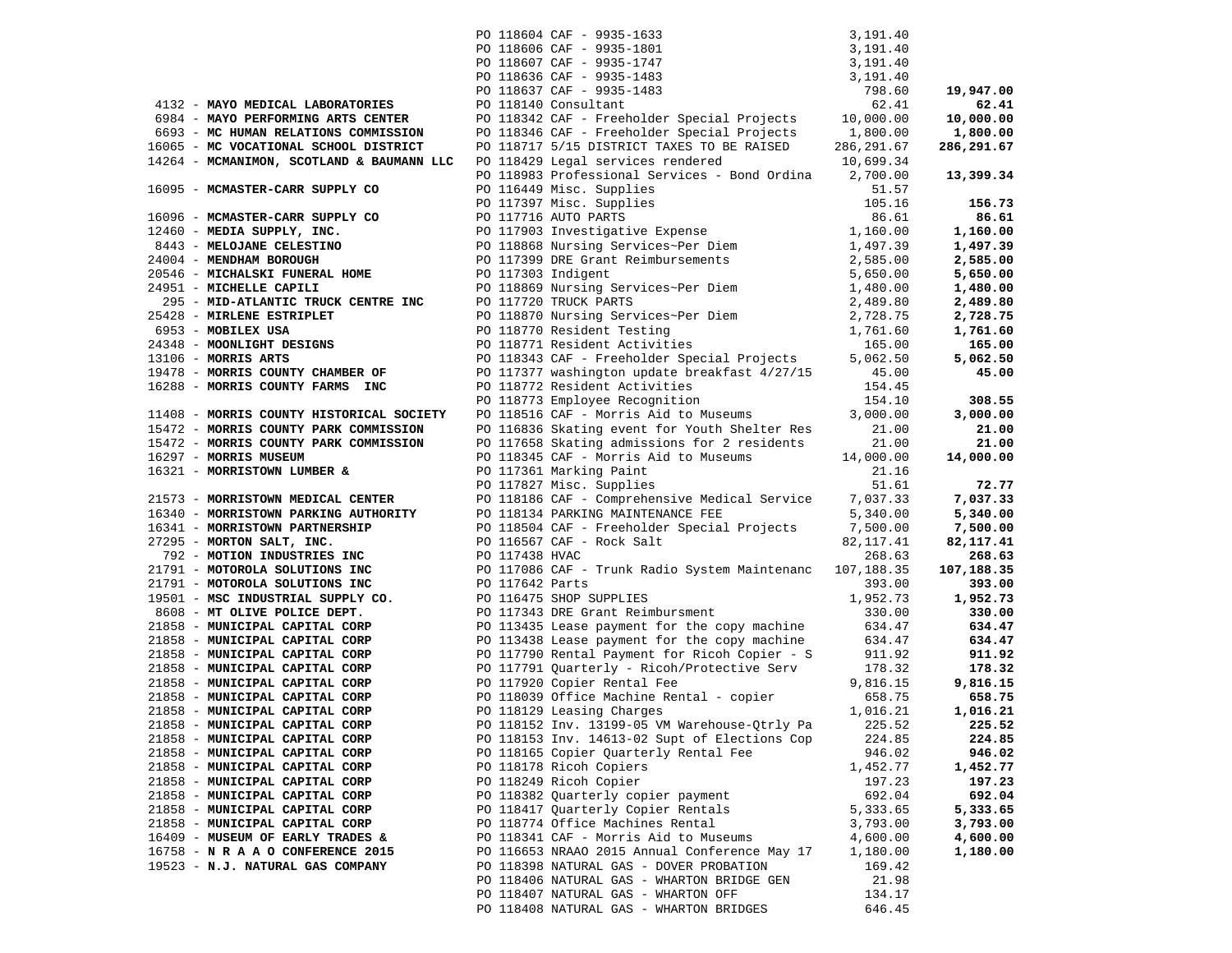|                                       |                                                                                                          |  |                                                                                                                                                                                                                                                                |           | 1,389.69  |
|---------------------------------------|----------------------------------------------------------------------------------------------------------|--|----------------------------------------------------------------------------------------------------------------------------------------------------------------------------------------------------------------------------------------------------------------|-----------|-----------|
|                                       |                                                                                                          |  |                                                                                                                                                                                                                                                                |           | 16,586.70 |
|                                       |                                                                                                          |  | 21122 - NATIONAL FUEL OIL INC.<br>15.586.70<br>26.85 PO 116783 Internet service - WIB Web hosting 16,586.70<br>26.85 PO 116783 Internet service - WIB Web hosting                                                                                              |           | 74.85     |
|                                       | 12673 - NEW JERSEY HOMICIDE INVESTIGATORS PO 117463 Training                                             |  |                                                                                                                                                                                                                                                                | 625.00    | 625.00    |
|                                       |                                                                                                          |  |                                                                                                                                                                                                                                                                | 1,859.00  |           |
|                                       | 16552 - <b>NEWBRIDGE SERVICES INC</b> PO 118364 No Caf #<br>PO 118237 CAF - Gra                          |  |                                                                                                                                                                                                                                                                |           |           |
|                                       |                                                                                                          |  | PO 118237 CAF - Grant in Aid Funding 2015 15,794.50                                                                                                                                                                                                            |           |           |
|                                       |                                                                                                          |  | PO 118264 2015 Funding through the Older Amer 3,971.00                                                                                                                                                                                                         |           | 21,624.50 |
|                                       | 24712 - NICHOLAS L. ROCCAFORTE                                                                           |  | PO 118775 Resident Activities                                                                                                                                                                                                                                  | 75.00     | 75.00     |
|                                       | 10594 - NJ STATE ASSO. OF CHIEFS POLICE                                                                  |  |                                                                                                                                                                                                                                                                |           | 175.00    |
| $16678$ - NJ TRANSIT                  |                                                                                                          |  |                                                                                                                                                                                                                                                                |           | 1,050.00  |
| $5705 -$ NJAPA CONVENTION             |                                                                                                          |  |                                                                                                                                                                                                                                                                |           |           |
|                                       |                                                                                                          |  |                                                                                                                                                                                                                                                                |           | 780.00    |
| 12317 - NJICLE                        |                                                                                                          |  |                                                                                                                                                                                                                                                                |           |           |
|                                       |                                                                                                          |  |                                                                                                                                                                                                                                                                |           | 521.24    |
|                                       |                                                                                                          |  |                                                                                                                                                                                                                                                                |           |           |
|                                       | 2244 - NORTHAMPTON COMMUNITY COLLEGE<br>6752 - NORWESCAP INC                                             |  |                                                                                                                                                                                                                                                                |           | 3,200.00  |
| 16752 - NORWESCAP INC                 |                                                                                                          |  | PO 118775 Resident Activities<br>PO 118164 Registration for NJSACOP Annual Tra<br>PO 118196 Bus Pass Order<br>PO 118778 Conference Expenses<br>990.00<br>PO 118779 Conference Expenses<br>990.00<br>PO 116072 Training<br>212.24<br>PO 116642 Co               |           |           |
|                                       |                                                                                                          |  | PO 118261 2015 Funding through the Older Amer 13,143.00                                                                                                                                                                                                        |           | 17,277.00 |
|                                       | 16786 - O'MULLAN & BRADY P.C.<br>16786 - O'MULLAN & BRADY P.C.<br>10246 - OFFICE OF TEMPORARY ASSISTANCE |  | PO 118262 County Administration legal service                                                                                                                                                                                                                  | 21,580.00 | 21,580.00 |
|                                       |                                                                                                          |  | PO 118739 Estimated Co. Share for TANF Recipi 11,000.00                                                                                                                                                                                                        |           | 11,000.00 |
|                                       | $10246$ - OFFICE OF TEMPORARY ASSISTANCE                                                                 |  | PO 118740 Estimated Co. Share of ASSIR for 5/ 42,000.00                                                                                                                                                                                                        |           | 42,000.00 |
|                                       |                                                                                                          |  | PO 116535 Temporary employee-Kimberly Johnson                                                                                                                                                                                                                  |           | 511.56    |
|                                       |                                                                                                          |  |                                                                                                                                                                                                                                                                |           | 383.67    |
|                                       |                                                                                                          |  |                                                                                                                                                                                                                                                                |           | 639.45    |
|                                       |                                                                                                          |  |                                                                                                                                                                                                                                                                |           | 883.75    |
|                                       |                                                                                                          |  |                                                                                                                                                                                                                                                                |           | 383.67    |
|                                       |                                                                                                          |  |                                                                                                                                                                                                                                                                |           |           |
|                                       |                                                                                                          |  |                                                                                                                                                                                                                                                                |           | 814.31    |
|                                       |                                                                                                          |  |                                                                                                                                                                                                                                                                |           | 320.75    |
|                                       |                                                                                                          |  |                                                                                                                                                                                                                                                                |           | 236.00    |
|                                       |                                                                                                          |  |                                                                                                                                                                                                                                                                |           | 131.49    |
|                                       |                                                                                                          |  |                                                                                                                                                                                                                                                                |           | 58.55     |
|                                       |                                                                                                          |  |                                                                                                                                                                                                                                                                |           | 1,740.00  |
|                                       |                                                                                                          |  | 10246 - <b>OFFICE OF TEMPORARY ASSISTANCE</b><br>10246 - <b>OFFICE TEAM</b><br>10246 - <b>OFFICE TEAM</b><br>102116535 Temporary omployee -Kimberly Johnson<br>1021.56<br>1654 - <b>OFFICE TEAM</b><br>102117931 Temporary employee -Kimberly Johnson<br>1021. |           |           |
|                                       |                                                                                                          |  |                                                                                                                                                                                                                                                                |           | 2,432.20  |
|                                       |                                                                                                          |  |                                                                                                                                                                                                                                                                |           | 341.40    |
|                                       |                                                                                                          |  |                                                                                                                                                                                                                                                                |           | 51.50     |
|                                       |                                                                                                          |  |                                                                                                                                                                                                                                                                |           | 397.85    |
|                                       |                                                                                                          |  |                                                                                                                                                                                                                                                                |           | 1,811.94  |
|                                       |                                                                                                          |  |                                                                                                                                                                                                                                                                |           | 411.12    |
|                                       |                                                                                                          |  |                                                                                                                                                                                                                                                                |           | 1,301.70  |
|                                       |                                                                                                          |  |                                                                                                                                                                                                                                                                |           | 189.99    |
|                                       |                                                                                                          |  |                                                                                                                                                                                                                                                                |           |           |
|                                       |                                                                                                          |  |                                                                                                                                                                                                                                                                |           | 3,783.60  |
|                                       |                                                                                                          |  |                                                                                                                                                                                                                                                                |           | 2,949.61  |
|                                       |                                                                                                          |  |                                                                                                                                                                                                                                                                |           | 1,238.06  |
|                                       |                                                                                                          |  |                                                                                                                                                                                                                                                                |           |           |
|                                       |                                                                                                          |  |                                                                                                                                                                                                                                                                |           | 91,308.30 |
|                                       |                                                                                                          |  | 21397 - PRESERVATION DESIGN PARTNERSHIP LLC PO 118245 CAF - Historic Preservation Archite 8,395.00                                                                                                                                                             |           | 8,395.00  |
|                                       |                                                                                                          |  | 6638 - PRESERVATION DESIGN PARTNERSHIP, LL PO 118246 CAF - Historic Preservation Archite 550.00                                                                                                                                                                |           | 550.00    |
|                                       |                                                                                                          |  |                                                                                                                                                                                                                                                                | 27,783.05 | 27,783.05 |
|                                       |                                                                                                          |  |                                                                                                                                                                                                                                                                |           | 2,184.36  |
| 7872 - QUENCH USA, INC.               |                                                                                                          |  | 17189 - PSE&G CO<br>27549 - PYRAMID SCHOOL PRODUCTS PO 117349 CAF - Coarse Paper and Household Su 2,184.36<br>284.00 PO 110828 WATER COOLER LEASE 284.00<br>PO 110828 WATER COOLER LEASE                                                                       | 284.00    |           |
|                                       |                                                                                                          |  | PO 115164 Office supply                                                                                                                                                                                                                                        | 168.92    |           |
|                                       |                                                                                                          |  | PO 115202 Office Supplies                                                                                                                                                                                                                                      | 376.30    |           |
|                                       |                                                                                                          |  | PO 116435 office supply                                                                                                                                                                                                                                        |           |           |
|                                       |                                                                                                          |  |                                                                                                                                                                                                                                                                | 48.00     | 877.22    |
| 264 - R & J CONTROL, INC.             |                                                                                                          |  | PO 117668 CAF - Generator Repair Services                                                                                                                                                                                                                      | 3,300.00  |           |
|                                       |                                                                                                          |  | PO 117670 CAF - Generator Repair Services                                                                                                                                                                                                                      | 695.00    | 3,995.00  |
| 264 - R & J CONTROL, INC.             |                                                                                                          |  | PO 117672 CAF - Generator Repair Services                                                                                                                                                                                                                      | 2,655.00  | 2,655.00  |
| 17215 - R.S. KNAPP CO. INC.           |                                                                                                          |  | PO 117756 plans & specs                                                                                                                                                                                                                                        | 734.55    |           |
|                                       |                                                                                                          |  | PO 117882 Service contract for Designjet                                                                                                                                                                                                                       | 66.64     |           |
|                                       |                                                                                                          |  | PO 118081 PW300 Print Engine                                                                                                                                                                                                                                   | 364.88    | 1,166.07  |
| 16124 - RALPH MELORO                  |                                                                                                          |  | PO 117815 Continuing Education-travel                                                                                                                                                                                                                          | 98.62     | 98.62     |
| 26223 - RE-TRON TECHNOLOGIES INC.     |                                                                                                          |  | PO 117727 AUTO PARTS                                                                                                                                                                                                                                           | 568.62    | 568.62    |
| 12128 - READY SUPPLY                  |                                                                                                          |  | PO 118782 Nursing General Stores                                                                                                                                                                                                                               | 665.76    | 665.76    |
| 17270 - RECORDER COMMUNITY NEWSPAPERS |                                                                                                          |  | PO 117439 Renewale subscription for The Citiz                                                                                                                                                                                                                  | 33.00     | 33.00     |
|                                       |                                                                                                          |  |                                                                                                                                                                                                                                                                |           |           |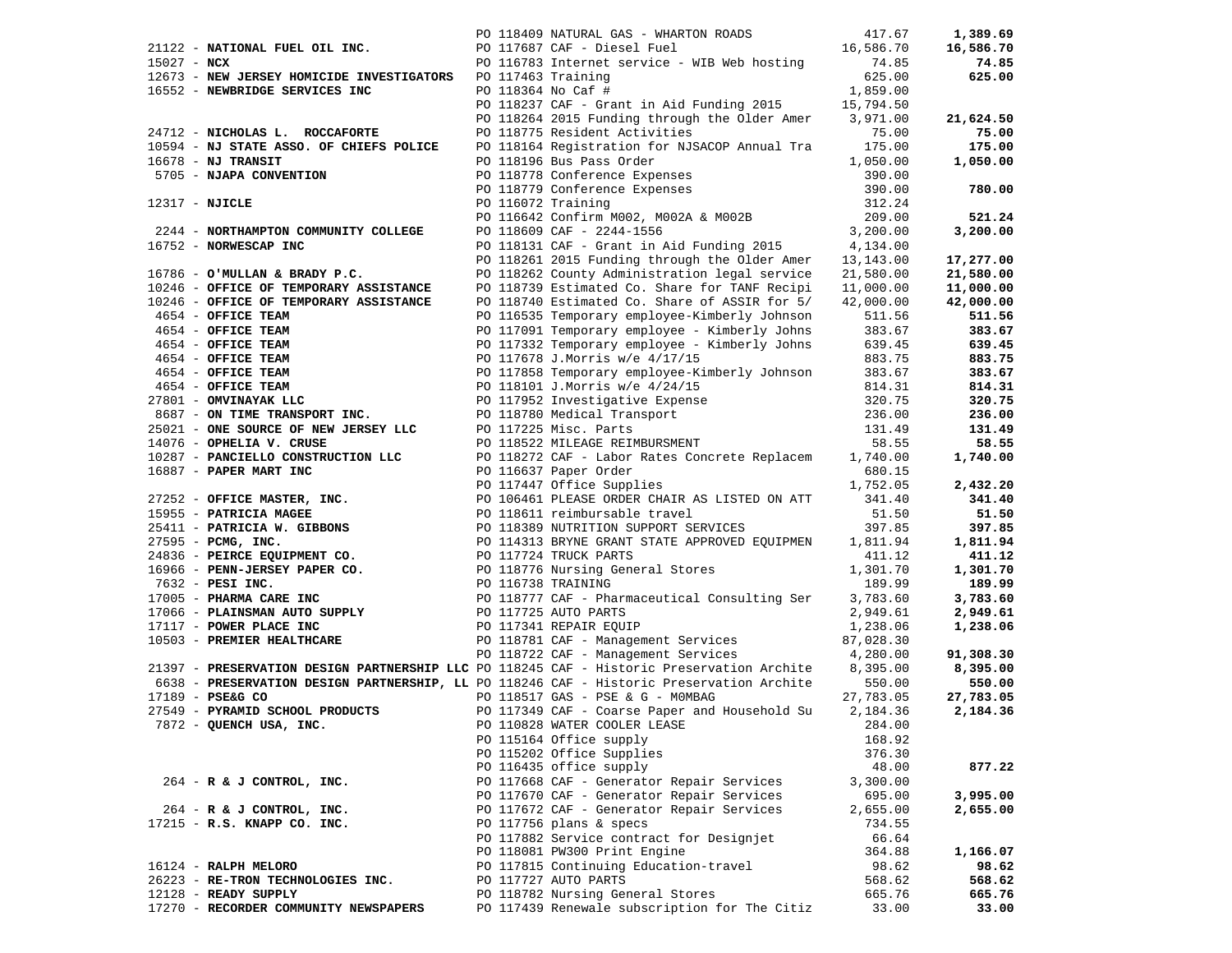|               |                                                             |  | 27101 - REDMANN ELECTRIC CO., INC. PO 117962 CAF - Labor Rates Electrical and Re                                                                                                                                                               | 320.00     | 320.00        |
|---------------|-------------------------------------------------------------|--|------------------------------------------------------------------------------------------------------------------------------------------------------------------------------------------------------------------------------------------------|------------|---------------|
|               | 17334 - RIO'S ENGRAVING                                     |  | PO 117410 Plaque<br>PO 117410 Plaque<br>PO 117636 Brass Plates<br>PO 118293 GRND MAINT<br>PO 117167 Guide Rail<br>PO 118615 CAF - 20142-2028<br>PO 118871 Nursing Services~Per Diem<br>PO 118871 Nursing Services~Per Diem                     | 29.00      | 29.00         |
|               | 7952 - RIOS' ENGRAVING                                      |  |                                                                                                                                                                                                                                                | 261.00     | 261.00        |
|               | 27061 - RIVERSIDE GREENHOUSES LLC                           |  |                                                                                                                                                                                                                                                | 1,430.00   | 1,430.00      |
|               | 21788 - ROAD SAFETY SYSTEMS LLC                             |  |                                                                                                                                                                                                                                                | 4,760.50   | 4,760.50      |
|               | 20142 - ROBOTECH CAD SOLUTIONS                              |  |                                                                                                                                                                                                                                                | 1,493.00   | 1,493.00      |
|               | 7805 - ROSE DUMAPIT                                         |  |                                                                                                                                                                                                                                                | 296.00     | 296.00        |
|               | 24397 - ROSEMARY BATANE COBCOBO                             |  | PO 118872 Nursing Services~Per Diem $2,220.00$<br>750.50                                                                                                                                                                                       |            | 2,220.00      |
|               | 5345 - ROUTE 23 AUTOMALL LLC                                |  | PO 117728 AUTO PARTS                                                                                                                                                                                                                           | 769.62     | 769.62        |
|               | 11414 - ROUTEMATCH SOFTWARE, INC.                           |  | PO 118689 CAF - Proprietary computer software 19,665.27                                                                                                                                                                                        |            | 19,665.27     |
|               | 9938 - RUTGERS CENTER FOR CONTINUING                        |  |                                                                                                                                                                                                                                                |            |               |
|               |                                                             |  |                                                                                                                                                                                                                                                |            |               |
|               |                                                             |  |                                                                                                                                                                                                                                                |            |               |
|               |                                                             |  |                                                                                                                                                                                                                                                |            |               |
|               |                                                             |  |                                                                                                                                                                                                                                                |            | 7,010.36      |
|               | 9325 - RUTGERS SCHOOL OF BUSINESS                           |  |                                                                                                                                                                                                                                                |            |               |
|               |                                                             |  |                                                                                                                                                                                                                                                |            | 3,690.00      |
|               |                                                             |  | PO 118601 CAF - 9938-1679<br>PO 118601 CAF - 9938-1679<br>PO 118622 CAF - 9938-1480<br>PO 118623 CAF - 9938-1480<br>PO 118623 CAF - 9938-1711<br>PO 118692 CAF - 9938-1711<br>PO 118692 CAF - 9938-1753<br>PO 118698 CAF - 9938-1760<br>PO 118 |            |               |
|               | 19806 - RUTGERS UNIVERSITY                                  |  |                                                                                                                                                                                                                                                |            | 100.00        |
|               |                                                             |  |                                                                                                                                                                                                                                                |            | 149.20        |
|               |                                                             |  |                                                                                                                                                                                                                                                |            | 145,806.57    |
|               |                                                             |  |                                                                                                                                                                                                                                                |            | 6,213.61      |
|               |                                                             |  |                                                                                                                                                                                                                                                |            |               |
|               |                                                             |  |                                                                                                                                                                                                                                                |            | 94.32         |
|               |                                                             |  |                                                                                                                                                                                                                                                |            | 15.96         |
|               |                                                             |  |                                                                                                                                                                                                                                                |            | 273.98        |
|               |                                                             |  |                                                                                                                                                                                                                                                |            | 696.00        |
|               |                                                             |  |                                                                                                                                                                                                                                                |            |               |
|               |                                                             |  |                                                                                                                                                                                                                                                |            |               |
|               |                                                             |  | 26340 - SANDRA HOYER<br>26340 - SANDRA HOYER<br>21684 - SELECT REHABILITATION INC.<br>21685 - SENIOR SALON SERVICES LLC<br>5838 - SHACHIHATA INC. (U.S.A.)<br>27853 - SHACHIHATA INC. (U.S.A.)<br>27853 - SHEAFFER SUPPLY INC.<br>27853 - SH   |            | 164.42        |
|               | 17636 - SHERWIN-WILLIAMS<br>17726 - SHI INTERNATIONAL CORP  |  |                                                                                                                                                                                                                                                |            | 43.49         |
|               |                                                             |  | PO 117419 CAF - Maintenance & Support Service 60,000.00                                                                                                                                                                                        |            | 60,000.00     |
|               | 8503 - SMITH TRACTOR & EQUIPMENT INC. PO 117730 TRUCK PARTS |  |                                                                                                                                                                                                                                                | 2,458.61   | 2,458.61      |
|               | 10339 - SMITHS DETECTION INC                                |  | PO 106491 Please Order - Repair on X-Ray in D 1,214.47                                                                                                                                                                                         |            | 1,214.47      |
|               |                                                             |  | 27735 - SOCIETY OF PROFESSIONAL ASSESSORS I PO 116683 Continuing education-required 4/17/                                                                                                                                                      | 105.00     |               |
|               |                                                             |  | PO 116685 Continuing education-required 4/17/                                                                                                                                                                                                  | 105.00     |               |
|               |                                                             |  | PO 116759 Continuing Education-4/17/15 Hasbro                                                                                                                                                                                                  | 105.00     | 315.00        |
|               | 6981 - SODEXO INC & AFFILIATES                              |  | PO 118184 Sodexo April 2015                                                                                                                                                                                                                    | 6,345.52   | 6,345.52      |
|               | 6981 - SODEXO INC & AFFILIATES                              |  | PO 118248 Food provided for the Flood Mitigat                                                                                                                                                                                                  | 80.06      | 80.06         |
|               | 6981 - SODEXO INC & AFFILIATES                              |  | PO 118273 CAF - Dietary Services for Various 7,462.21                                                                                                                                                                                          |            | 7,462.21      |
|               | 6981 - SODEXO INC & AFFILIATES                              |  | PO 118391 NUTRITION DAILY MEALS                                                                                                                                                                                                                | 188,144.02 | 188,144.02    |
|               | 6981 - SODEXO INC & AFFILIATES                              |  | PO 118723 CAF - Housekeeping, Facility and Bo 189,099.01                                                                                                                                                                                       |            | 189,099.01    |
|               | 6981 - SODEXO INC & AFFILIATES                              |  | PO 118724 CAF - Laundry Services at Morris Vi 85,094.92                                                                                                                                                                                        |            | 85,094.92     |
|               | 6981 - SODEXO INC & AFFILIATES                              |  | PO 118725 CAF - Dietary Services for Various                                                                                                                                                                                                   | 267,916.09 | 267,916.09    |
|               | 20804 - SPECIALTY MEDICAL PRODUCTS INC.                     |  |                                                                                                                                                                                                                                                | 2,990.50   | 2,990.50      |
| 9825 - SPRINT |                                                             |  | PO 118785 Nursing Equipment Rental<br>PO 118785 Nursing Equipment Rental                                                                                                                                                                       | 1,464.22   | 1,464.22      |
|               | 4611 - STAPLES ADVANTAGE                                    |  | PO 116286 HS General Office Supplies March 20 118.21                                                                                                                                                                                           |            | 118.21        |
|               | 4611 - STAPLES ADVANTAGE                                    |  |                                                                                                                                                                                                                                                | 359.94     | 359.94        |
|               | 4611 - STAPLES ADVANTAGE                                    |  | PO 117573 OIT EUS Staff Supplies<br>PO 117665 Office Supplies<br>PO 117686 Office Supplies<br>PO 117726 Minor eqipment purchase                                                                                                                | 35.50      | 35.50         |
|               | 4611 - STAPLES ADVANTAGE                                    |  |                                                                                                                                                                                                                                                | 1,238.26   | 1,238.26      |
|               | 4611 - STAPLES ADVANTAGE                                    |  | PO 117726 Minor eqipment purchase                                                                                                                                                                                                              |            | 529.90 529.90 |
|               | 4611 - STAPLES ADVANTAGE                                    |  | PO 117778 Office Supplies                                                                                                                                                                                                                      | 74.91      | 74.91         |
|               | 4611 - STAPLES ADVANTAGE                                    |  | PO 117779 Office Supplies                                                                                                                                                                                                                      | 1,028.56   | 1,028.56      |
|               | 4611 - STAPLES ADVANTAGE                                    |  | PO 117784 4/13/15 supplies order                                                                                                                                                                                                               | 192.73     | 192.73        |
|               | 4611 - STAPLES ADVANTAGE                                    |  | PO 117812 OFFICE SUPPLIES                                                                                                                                                                                                                      | 2,296.65   | 2,296.65      |
|               | 4611 - STAPLES ADVANTAGE                                    |  | PO 117833 OFFICE SUPPLIES AGING & NUTRITION                                                                                                                                                                                                    | 1,088.87   | 1,088.87      |
|               | 4611 - STAPLES ADVANTAGE                                    |  | PO 117840 OFFICE SUPPLIES                                                                                                                                                                                                                      | 412.86     | 412.86        |
|               | 4611 - STAPLES ADVANTAGE                                    |  | PO 117878 cabinets                                                                                                                                                                                                                             | 1,668.98   | 1,668.98      |
|               | 4611 - STAPLES ADVANTAGE                                    |  | PO 117894 Office Supplies                                                                                                                                                                                                                      | 53.09      | 53.09         |
|               | 4611 - STAPLES ADVANTAGE                                    |  | PO 117954 Office Supplies                                                                                                                                                                                                                      | 457.97     | 457.97        |
|               | 4611 - STAPLES ADVANTAGE                                    |  | PO 117979 Office supplies                                                                                                                                                                                                                      | 124.91     | 124.91        |
|               | 4611 - STAPLES ADVANTAGE                                    |  | PO 118061 MAPS OFFICE SUPPLIES                                                                                                                                                                                                                 | 429.75     | 429.75        |
|               | 4611 - STAPLES ADVANTAGE                                    |  |                                                                                                                                                                                                                                                | 74.23      | 74.23         |
|               | 4611 - STAPLES ADVANTAGE                                    |  | PO 118075 Orders for stapler and folders                                                                                                                                                                                                       |            |               |
|               |                                                             |  | PO 118132 Supplies Invoice                                                                                                                                                                                                                     | 60.26      | 60.26         |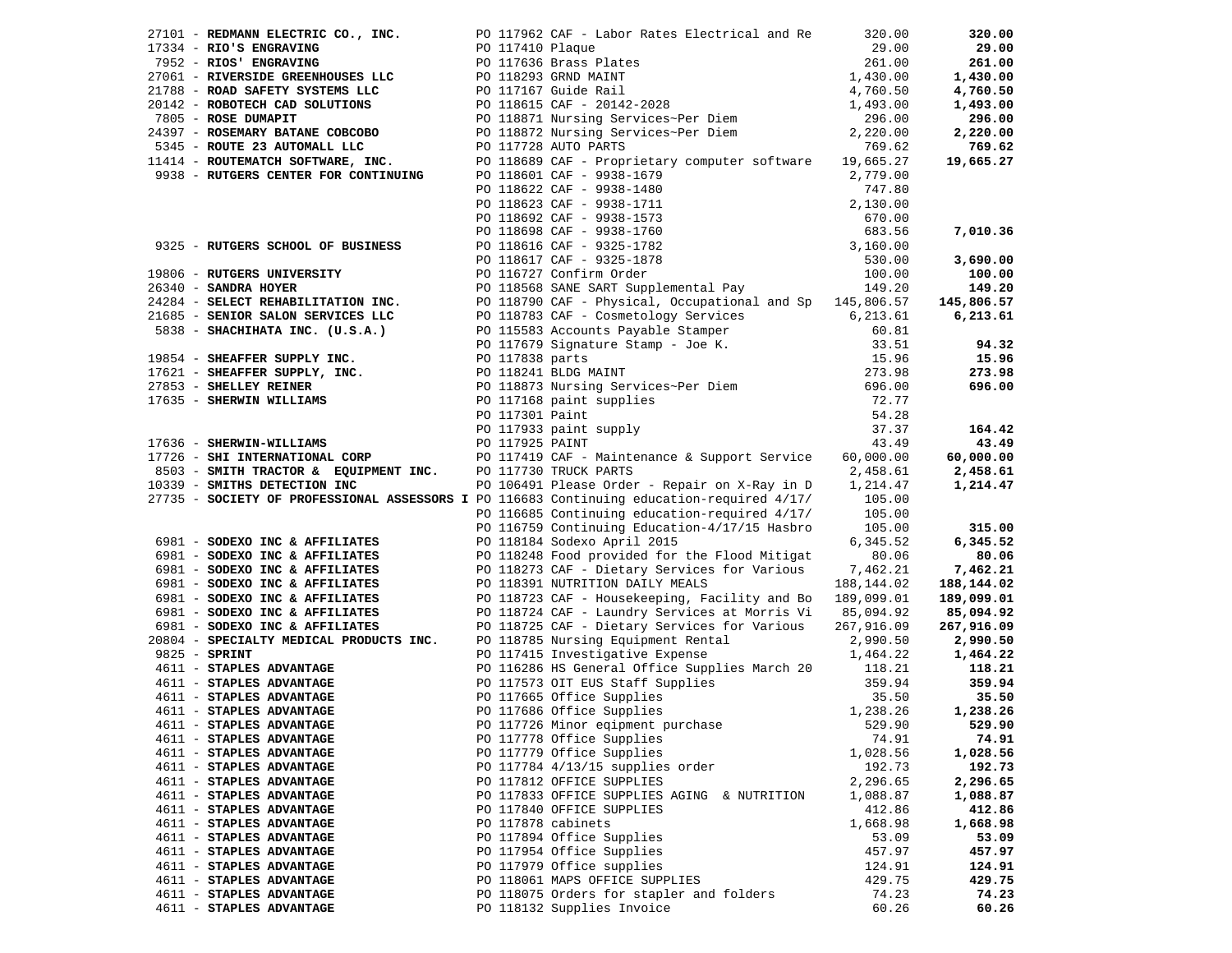| 4611 - <b>STAPLES ADVANTAGE</b><br>4611 - <b>STAPLES ADVANTAGE</b><br>4611 - <b>STAPLES ADVANTAGE</b><br>4611 - <b>STAPLES ADVANTAGE</b><br>4611 - <b>STAPLES ADVANTAGE</b><br>4611 - <b>STAPLES ADVANTAGE</b><br>4611 - <b>STAPLES ADVANTAGE</b><br>4611 - <b>STAPLES ADVANTAGE</b>                          |                  |                                                                                                                                                                                                                                                                                                                                                                                 |                    | 406.37           |
|---------------------------------------------------------------------------------------------------------------------------------------------------------------------------------------------------------------------------------------------------------------------------------------------------------------|------------------|---------------------------------------------------------------------------------------------------------------------------------------------------------------------------------------------------------------------------------------------------------------------------------------------------------------------------------------------------------------------------------|--------------------|------------------|
|                                                                                                                                                                                                                                                                                                               |                  |                                                                                                                                                                                                                                                                                                                                                                                 |                    | 259.68           |
|                                                                                                                                                                                                                                                                                                               |                  |                                                                                                                                                                                                                                                                                                                                                                                 |                    | 216.26           |
|                                                                                                                                                                                                                                                                                                               |                  |                                                                                                                                                                                                                                                                                                                                                                                 |                    | 629.65           |
|                                                                                                                                                                                                                                                                                                               |                  |                                                                                                                                                                                                                                                                                                                                                                                 |                    | 41.05            |
|                                                                                                                                                                                                                                                                                                               |                  |                                                                                                                                                                                                                                                                                                                                                                                 |                    | 2,403.20         |
| $19919$ - STAR LEDGER                                                                                                                                                                                                                                                                                         |                  |                                                                                                                                                                                                                                                                                                                                                                                 |                    | 87.75            |
|                                                                                                                                                                                                                                                                                                               |                  |                                                                                                                                                                                                                                                                                                                                                                                 |                    |                  |
|                                                                                                                                                                                                                                                                                                               |                  |                                                                                                                                                                                                                                                                                                                                                                                 |                    | 10,305.78        |
|                                                                                                                                                                                                                                                                                                               |                  |                                                                                                                                                                                                                                                                                                                                                                                 | 157.00             |                  |
| 26956 - STEPHANIE GORMAN<br>PO 118440 Reimbursement for lead exam<br>PO 118832 Travel Reimbursement                                                                                                                                                                                                           |                  |                                                                                                                                                                                                                                                                                                                                                                                 | 71.02              | 228.02           |
| 4298 - STERICYCLE INC.<br>15211 - STEVEN B. HODES, DVM PA<br>13152 - STEWART & STEVENSON<br>17875 - STORY TELLING ARTS INC<br>17875 - STORY TELLING ARTS INC<br>17875 - STORY TELLING ARTS INC<br>17875 - PO 118240 CAF - Grant in Aid Fun                                                                    |                  |                                                                                                                                                                                                                                                                                                                                                                                 | 900.34             | 900.34           |
|                                                                                                                                                                                                                                                                                                               |                  |                                                                                                                                                                                                                                                                                                                                                                                 | 798.52             | 798.52           |
|                                                                                                                                                                                                                                                                                                               |                  |                                                                                                                                                                                                                                                                                                                                                                                 | 4,287.54           | 4,287.54         |
|                                                                                                                                                                                                                                                                                                               |                  |                                                                                                                                                                                                                                                                                                                                                                                 | 5,607.00           | 5,607.00         |
| 9513 - STRONGWEAR GARMENT CORP<br>24132 - STS TIRE & AUTO CENTERS<br>9513 - STRONGWEAR GARMENT CORP<br>24132 - STS TIRE & AUTO CENTERS<br>24132 - STS TIRE & AUTO CENTERS<br>25400 - SUBURBAN PROPANE -2347<br>25400 - SUZIE COLLIN PO 117481 Propane Delivery<br>25400 - SUZIE COLLIN PO 118874 Nursing Serv |                  |                                                                                                                                                                                                                                                                                                                                                                                 |                    | 1,115.00         |
| 24132 - STS TIRE & AUTO CENTERS                                                                                                                                                                                                                                                                               |                  |                                                                                                                                                                                                                                                                                                                                                                                 |                    | 876.80           |
|                                                                                                                                                                                                                                                                                                               |                  |                                                                                                                                                                                                                                                                                                                                                                                 |                    | 578.03           |
|                                                                                                                                                                                                                                                                                                               |                  |                                                                                                                                                                                                                                                                                                                                                                                 |                    | 1,345.00         |
| 25400 - SUZIE COLLIN                                                                                                                                                                                                                                                                                          |                  |                                                                                                                                                                                                                                                                                                                                                                                 |                    | 1,831.50         |
|                                                                                                                                                                                                                                                                                                               |                  |                                                                                                                                                                                                                                                                                                                                                                                 |                    |                  |
|                                                                                                                                                                                                                                                                                                               |                  | PO 118810 CAF - Engineering Design Services f                                                                                                                                                                                                                                                                                                                                   | 2,839.20           | 9,566.90         |
| 18067 - T J'S SPORTWIDE TROPHY                                                                                                                                                                                                                                                                                |                  | PO 116739 PLAQUE AND ENGRAVING                                                                                                                                                                                                                                                                                                                                                  | 50.30              |                  |
|                                                                                                                                                                                                                                                                                                               | PO 118399 Plaque |                                                                                                                                                                                                                                                                                                                                                                                 | 110.68             | 160.98           |
| $11231 - T$ -MOBILE                                                                                                                                                                                                                                                                                           |                  | PO 117413 Investigative Expense                                                                                                                                                                                                                                                                                                                                                 | 500.00             | 500.00           |
|                                                                                                                                                                                                                                                                                                               |                  | PO 118635 CAF - Contract #Technoforce-15WIA/W 10,456.03                                                                                                                                                                                                                                                                                                                         |                    | 10,456.03        |
|                                                                                                                                                                                                                                                                                                               |                  |                                                                                                                                                                                                                                                                                                                                                                                 | 4,601.35           |                  |
| 21073 - TECHNOFORCE LLC<br>17990 - TELESEARCH INC                                                                                                                                                                                                                                                             |                  |                                                                                                                                                                                                                                                                                                                                                                                 |                    |                  |
|                                                                                                                                                                                                                                                                                                               |                  |                                                                                                                                                                                                                                                                                                                                                                                 |                    |                  |
|                                                                                                                                                                                                                                                                                                               |                  | PO 117565 temporary staffing<br>PO 117511 temporary staffing<br>PO 117661 temporary staffing<br>PO 117966 C.Kristiansen w/e 4/26/15<br>PO 117511 temporary staffing 5, 224.33<br>PO 117511 temporary staffing 5, 224.33<br>PO 117966 C.Kristiansen w/e 4/26/15 4,631.56<br>PO 118875 Nursing Services~Per Diem 1,526.25<br>PO 118876 Nursing Services~Per Diem 2,660.67<br>PO 1 |                    | 14,944.74        |
| 26677 - TEODORA O. DELEON<br>27034 - TERESA OMWENGA                                                                                                                                                                                                                                                           |                  |                                                                                                                                                                                                                                                                                                                                                                                 |                    | 1,526.25         |
| 27034 - TERESA OMWENGA                                                                                                                                                                                                                                                                                        |                  |                                                                                                                                                                                                                                                                                                                                                                                 |                    | 2,660.67         |
| 21214 - TEW FUNERAL SERVICES INC.                                                                                                                                                                                                                                                                             |                  |                                                                                                                                                                                                                                                                                                                                                                                 |                    | 1,415.00         |
| 11205 - THE INSTITUTE FOR CONTINUING                                                                                                                                                                                                                                                                          |                  | PO 118631 CAF - 11205-1842<br>PO 118084 Spray paint, etc<br>PO 117622 CAF - Records Storage                                                                                                                                                                                                                                                                                     | 1,012.00           | 1,012.00         |
| 12497 - THE RONED GROUP                                                                                                                                                                                                                                                                                       |                  |                                                                                                                                                                                                                                                                                                                                                                                 | 81.00              | 81.00            |
|                                                                                                                                                                                                                                                                                                               |                  |                                                                                                                                                                                                                                                                                                                                                                                 | 5,063.60           | 5,063.60         |
|                                                                                                                                                                                                                                                                                                               |                  | PO 111293 Medicare B Reimbursement July 2014                                                                                                                                                                                                                                                                                                                                    | 629.40             | 629.40           |
| 5711 - THE TAB GROUP<br>20237 - THELMA LAYNE<br>24933 - THOMAS POLLIO                                                                                                                                                                                                                                         |                  | PO 118511 Reimbursement Petty Cash<br>PO 116598 Law books<br>PO 117407 Westlaw                                                                                                                                                                                                                                                                                                  | 234.80             | 234.80           |
| 18437 - THOMSON REUTERS                                                                                                                                                                                                                                                                                       |                  |                                                                                                                                                                                                                                                                                                                                                                                 | 612.00             |                  |
| 21479 - <b>TIOGA SOLAR MORRIS COUNTY 1 LLC</b><br>21479 - <b>TIOGA SOLAR MORRIS COUNTY 1 LLC</b><br>21479 - <b>TIOGA SOLAR MORRIS COUNTY 1 LLC</b><br>26631 - <b>TOM MYNES</b><br>26631 - <b>TOM MYNES</b><br>281 - <b>TOMAR INDUSTRIES INC</b><br>281 - <b>TOMAR INDUSTRIES INC</b>                          |                  |                                                                                                                                                                                                                                                                                                                                                                                 |                    | 3,453.71         |
|                                                                                                                                                                                                                                                                                                               |                  |                                                                                                                                                                                                                                                                                                                                                                                 |                    | 1,184.46         |
|                                                                                                                                                                                                                                                                                                               |                  |                                                                                                                                                                                                                                                                                                                                                                                 |                    | 605.32           |
|                                                                                                                                                                                                                                                                                                               |                  |                                                                                                                                                                                                                                                                                                                                                                                 |                    | 80.46            |
|                                                                                                                                                                                                                                                                                                               |                  |                                                                                                                                                                                                                                                                                                                                                                                 |                    | 245.54           |
|                                                                                                                                                                                                                                                                                                               |                  |                                                                                                                                                                                                                                                                                                                                                                                 |                    | 4,565.50         |
| 281 - TOMAR INDUSTRIES INC<br>281 - TOMAR INDUSTRIES INC<br>2484 - TOMAR INDUSTRIES INC<br>2484 - TOWNSHIP OF BOONTON<br>26593 - TRACKS UNLIMITED, INC.<br>26593 - TRACKS UNLIMITED, INC.<br>20118808 CAF - RECONSTRIUGE AGREEMENT<br>201188                                                                  |                  |                                                                                                                                                                                                                                                                                                                                                                                 |                    | 83,270.61        |
|                                                                                                                                                                                                                                                                                                               |                  |                                                                                                                                                                                                                                                                                                                                                                                 |                    | 3,374.00         |
|                                                                                                                                                                                                                                                                                                               |                  |                                                                                                                                                                                                                                                                                                                                                                                 |                    | 26,250.00        |
|                                                                                                                                                                                                                                                                                                               |                  |                                                                                                                                                                                                                                                                                                                                                                                 |                    | 30.00            |
| 11758 - TREASURER-STATE OF NJ                                                                                                                                                                                                                                                                                 |                  | PO 117307 Hazardous Waste Compliance Monitori                                                                                                                                                                                                                                                                                                                                   | 835.00             |                  |
|                                                                                                                                                                                                                                                                                                               |                  | PO 117310 Hazardous Waste Compliance Monitori                                                                                                                                                                                                                                                                                                                                   | 835.00             |                  |
|                                                                                                                                                                                                                                                                                                               |                  | PO 117635 Machine Source                                                                                                                                                                                                                                                                                                                                                        | 295.00             | 1,965.00         |
| 20005 - TRICO EQUIPMENT SERVICES LLC                                                                                                                                                                                                                                                                          |                  | PO 117735 TRUCK PARTS                                                                                                                                                                                                                                                                                                                                                           | 173.50             | 173.50           |
| 12333 - TRIMBOLI & PRUSINOWSKI, LLC                                                                                                                                                                                                                                                                           |                  | PO 118299 County Counsel legal services<br>PO 118455 Sheriff's Office legal services ren                                                                                                                                                                                                                                                                                        | 6,109.10<br>720.00 | 6,829.10         |
|                                                                                                                                                                                                                                                                                                               |                  | PO 116723 FAX MACHINE                                                                                                                                                                                                                                                                                                                                                           |                    |                  |
| 24804 - TRITEC OFFICE EQUIPMENT INC                                                                                                                                                                                                                                                                           | PO 117514 Copier |                                                                                                                                                                                                                                                                                                                                                                                 | 960.00             | 960.00           |
| 24804 - TRITEC OFFICE EQUIPMENT INC<br>24804 - TRITEC OFFICE EQUIPMENT INC                                                                                                                                                                                                                                    |                  | PO 117675 Ricoh color copies                                                                                                                                                                                                                                                                                                                                                    | 144.27<br>155.89   | 144.27<br>155.89 |
| 24804 - TRITEC OFFICE EQUIPMENT INC                                                                                                                                                                                                                                                                           |                  | PO 117813 TONER FOR MEDICAL FAX                                                                                                                                                                                                                                                                                                                                                 | 720.00             | 720.00           |
| 24804 - TRITEC OFFICE EQUIPMENT INC                                                                                                                                                                                                                                                                           |                  | PO 117841 COLOR COPIES                                                                                                                                                                                                                                                                                                                                                          | 897.89             | 897.89           |
| 24804 - TRITEC OFFICE EQUIPMENT INC                                                                                                                                                                                                                                                                           |                  | PO 117876 color copies                                                                                                                                                                                                                                                                                                                                                          | 239.96             | 239.96           |
| 24804 - TRITEC OFFICE EQUIPMENT INC                                                                                                                                                                                                                                                                           |                  | PO 117887 Color Copies                                                                                                                                                                                                                                                                                                                                                          | 211.33             | 211.33           |
| 24804 - TRITEC OFFICE EQUIPMENT INC                                                                                                                                                                                                                                                                           |                  | PO 118042 County Wide Radio                                                                                                                                                                                                                                                                                                                                                     | 208.04             | 208.04           |
|                                                                                                                                                                                                                                                                                                               |                  |                                                                                                                                                                                                                                                                                                                                                                                 |                    |                  |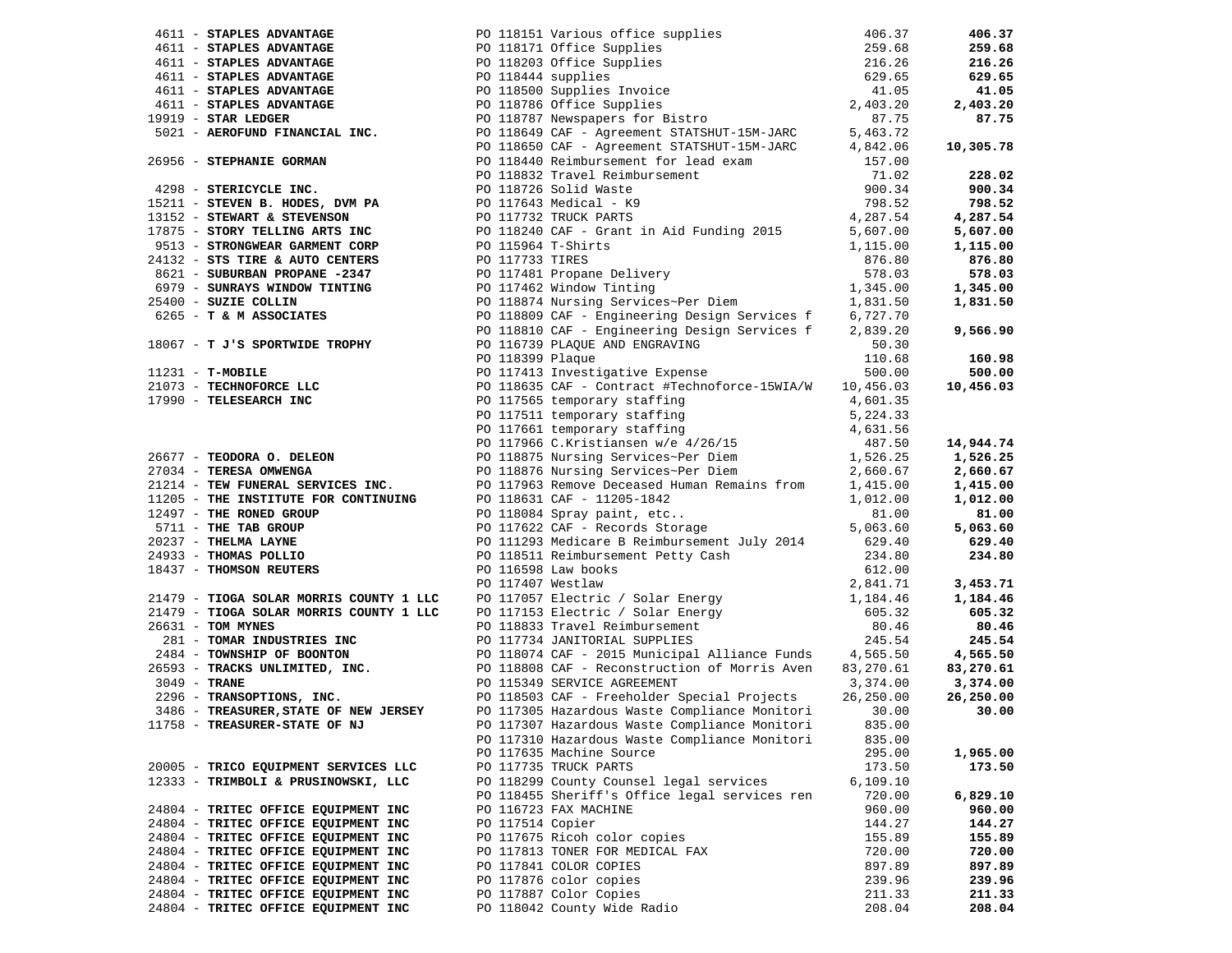| 24804 - TRITEC OFFICE EQUIPMENT INC                                                | PO 118148 Color Copy/Print Fee                | 172.41           | 172.41    |
|------------------------------------------------------------------------------------|-----------------------------------------------|------------------|-----------|
| 24804 - TRITEC OFFICE EQUIPMENT INC                                                | PO 118375 1st QTR 2015 Color Prints / Copiers | 106.75           | 106.75    |
| 24804 - TRITEC OFFICE EQUIPMENT INC                                                | PO 118420 Color Copies - Superintendent of S  | 163.66           | 163.66    |
| 21352 - TROPICANA CASINO & RESORT                                                  | PO 118063 MAPS TRANSPORTATION CONFERENCE      | 300.00           | 300.00    |
| 4144 - U-LINE SHIPPING SUPPLY                                                      | PO 117204 Office Supplies                     | 24.10            |           |
|                                                                                    | PO 118791 Nursing General Stores              | 118.53           | 142.63    |
| 27524 - U.S. RADAR, INC.                                                           | PO 112864 US Radar Q5C system - CLEAN WATER P | 13,122.00        | 13,122.00 |
| 9285 - U.S. SECURITY ASSOCIATES, INC.                                              | PO 118789 CAF - Unarmed Security Guards       | 23, 230.67       | 23,230.67 |
| 18233 - UNITED PARCEL SERVICE                                                      | PO 117379 summary of charges on account #6x77 | 90.40            | 90.40     |
| 446 - UNITRONIX DATA SYSTEMS INC                                                   | PO 117293 Software maintenance for 4/15       | 5,682.60         | 5,682.60  |
| 15732 - UNIVERSAL UNIFORM SALES CO INC                                             | PO 116742 CAF - Contract Renewal uniforms     | 211.94           | 211.94    |
| 15732 - UNIVERSAL UNIFORM SALES CO INC                                             | PO 117106 CAF - Custom Fitted Uniforms        | 2,769.89         | 2,769.89  |
| 20989 - USA ARCHITECTS PLANNERS &                                                  | PO 118304 CAF - Design & Construction Service | 4,200.00         | 4,200.00  |
| $1286$ - VERIZON                                                                   | PO 117342 Morris Co Ofcs & Inst - Sheriff's O | 66.29            | 66.29     |
| $1286$ - VERIZON                                                                   | PO 117509 Phillipsburg phone bill             | 282.09           | 282.09    |
| $1286 - VERIZON$                                                                   | PO 117774 telephone - Tl's                    | 11,336.09        | 11,336.09 |
| $1286$ - VERIZON                                                                   | PO 117965 Morris County Sheriff's - Ofc & Ins | 38.38            | 38.38     |
| $1286$ - VERIZON                                                                   | PO 117978 Telephone pobox4833                 | 28.55            | 28.55     |
| $1286$ - VERIZON                                                                   | PO 118226 Telephone pobox4833                 | 28.55            | 28.55     |
| $1286$ - VERIZON                                                                   | PO 118519 PENTHOUSE- A & R BLDG               | 66.49            | 66.49     |
| $1286 - VERIZON$                                                                   | PO 118792 Telephone                           | 28.55            | 28.55     |
| 21097 - VERIZON BUSINESS                                                           | PO 117125 Telephone Services (NUMS)           | 464.00           | 464.00    |
| 10668 - VERIZON CABS                                                               | PO 117123 Telephone Services - T1 American To | 814.74           |           |
|                                                                                    | PO 117124 Telephone Services - 911 switch     | 2,242.56         | 3,057.30  |
| 1348 - VERIZON WIRELESS                                                            | PO 117464 Cell Phones                         | 7,022.47         |           |
|                                                                                    | PO 117634 Monthly Statement -                 | 944.61           |           |
|                                                                                    | PO 117645 Monthly Statement                   | 1,671.98         |           |
|                                                                                    | PO 118718 VERIZON MOBILE PHONE SERVICE FOR MA | 9,053.71         |           |
|                                                                                    | PO 118718 VERIZON MOBILE PHONE SERVICE FOR MA | 282.03           |           |
|                                                                                    | PO 118715 VERIZON MOBILE PHONE SERVICES FOR A | 283.51           |           |
|                                                                                    | PO 118715 VERIZON MOBILE PHONE SERVICES FOR A | 8,930.60         | 28,188.91 |
| 7037 - VILLAGE SUPER MARKET, INC.                                                  | PO 117721 Supplies - Nat'l Telecommunicators  | 909.92           | 909.92    |
| 6146 - W.B. MASON COMPANY INC                                                      | PO 116729 Received Supplies                   | 14.83            |           |
|                                                                                    | PO 117739 LOG BOOKS                           | 1,799.80         |           |
|                                                                                    | PO 118381 Office supplies                     | 233.94           | 2,048.57  |
| 18389 - WARREN COUNTY TECHNICAL SCHOOL                                             | PO 118644 CAF - 18389-1886                    | 570.36           |           |
|                                                                                    | PO 118645 CAF - 18389-1837                    | 570.36           |           |
|                                                                                    | PO 118646 CAF - 18389-1871                    | 570.36           |           |
|                                                                                    |                                               | 556.78           |           |
|                                                                                    | PO 118628 CAF - 18389-1822                    |                  |           |
|                                                                                    | PO 118648 CAF - 18389-1851                    | 570.36           |           |
|                                                                                    | PO 118699 CAF - 18389-1590                    | 781.44<br>781.44 |           |
|                                                                                    | PO 118700 CAF - 18389-1869                    |                  | 4,401.10  |
| 24231 - WATERS, MCPHERSON, MCNEILL, P.C.                                           | PO 118301 Sussex Turnpike Improvement Project | 7,676.36         | 7,676.36  |
| 24231 - WATERS, MCPHERSON, MCNEILL, P.C.                                           | PO 118302 N.Main St. Improvement project-.Wha | 1,600.48         | 1,600.48  |
| 24231 - WATERS, MCPHERSON, MCNEILL, P.C.                                           | PO 118303 Changebridge Road intersection impr | 1,426.80         | 1,426.80  |
| 13392 - WEBSTER PLUMBING &                                                         | PO 116144 Repair Water Heater                 | 1,917.90         |           |
|                                                                                    | PO 117240 Machinery Repairs & Parts           | 4,605.40         |           |
|                                                                                    | PO 117270 CAF - Labor Rates Plumbing          | 2,203.30         | 8,726.60  |
| 25859 - WESCOM SOLUTONS INC.                                                       | PO 115760 CAF - Point of Care                 | 3,122.86         | 3,122.86  |
| 25859 - WESCOM SOLUTONS INC.                                                       | PO 117207 CAF - Point of Care                 | 3,122.86         | 3,122.86  |
| 25859 - WESCOM SOLUTONS INC.                                                       | PO 118793 CAF - Point of Care                 | 3,122.86         | 3,122.86  |
| 10812 - WEST PAYMENT CENTER                                                        | PO 117512 Discount Pan/Information charges    | 747.02           | 747.02    |
| 10534 - WESTERN APPLIANCE INC.                                                     | PO 118269 Dryer repair                        | 318.00           |           |
|                                                                                    | PO 118538 dryer repair                        | 187.25           | 505.25    |
| 20102 - WHITE AND SHAUGER INC                                                      | PO 117208 Machinery Repairs & Parts           | 186.37           | 186.37    |
| 10826 - WHITES HEALTHCARE ENTERPRISES INC PO 118179 WHITES PHARMACY FOR MARCH 2015 |                                               | 2,425.07         | 2,425.07  |
| 13246 - WILLIAM F. BARNISH                                                         | PO 118133 CAF - Use of Property located at 91 | 8,276.44         | 8,276.44  |
| 8335 - WILLIAM PATERSON UNIVERSITY                                                 | PO 118608 CAF - 8335-1850                     | 800.00           |           |
|                                                                                    | PO 118670 CAF - 8335-1929                     | 2,048.00         | 2,848.00  |
| 10905 - WILTON BLAKE                                                               | PO 118392 2015 WORK BOOTS - NIGHT CREW        | 90.00            | 90.00     |
| 3793 - WOODRUFF ENERGY                                                             | PO 118794 old Ref# CF09000337000              | 24,070.70        | 24,070.70 |
| 27719 - XCEL PLUMBING & HEATING, INC.                                              | PO 118683 CAF - OJT-15M-11-DW                 | 1,239.75         | 1,239.75  |
| 20132 - ZEE MEDICAL INC.                                                           | PO 116753 Medical Supplies for Bridge Dept.   | 179.40           | 179.40    |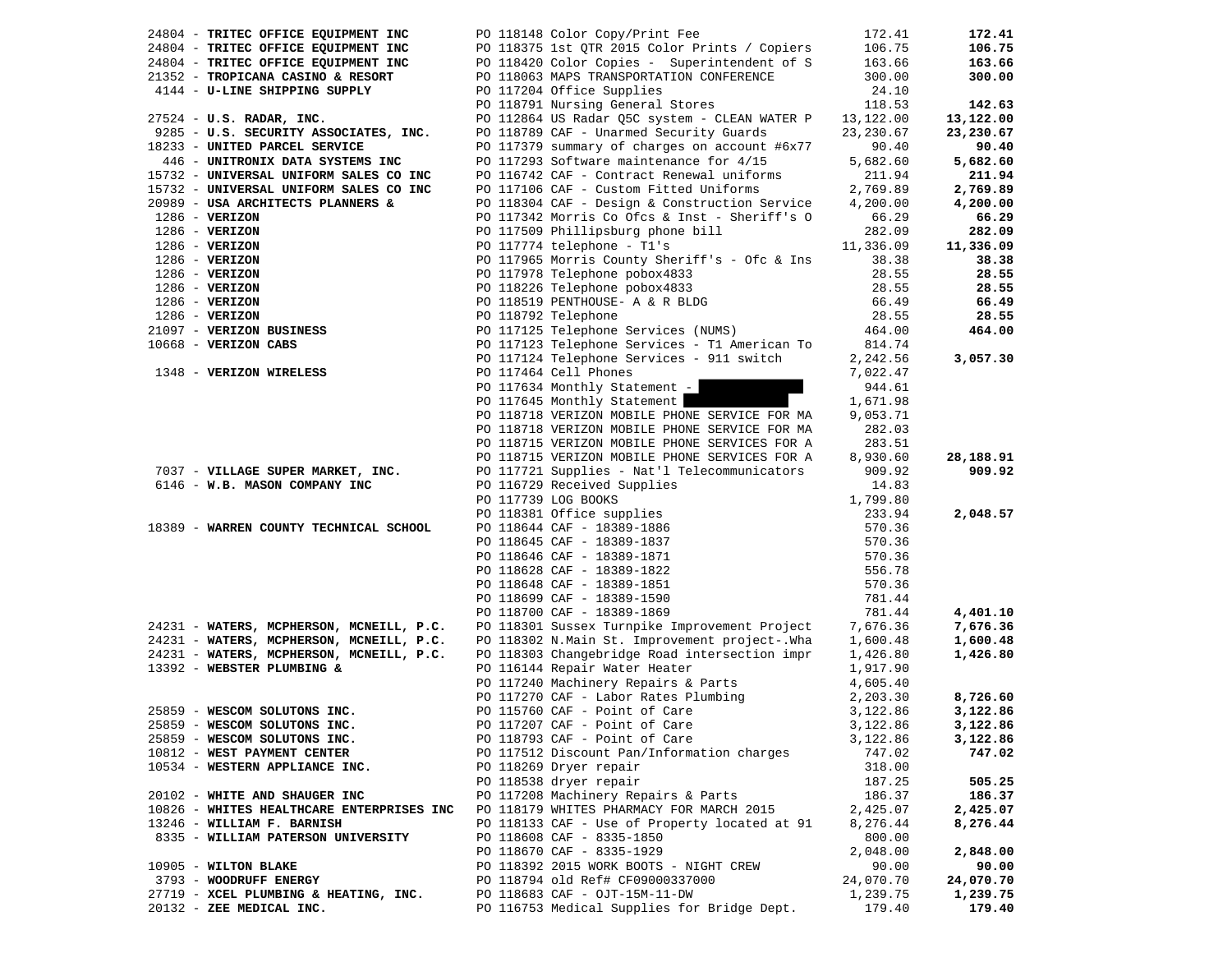|  |  |  |  | Total to be paid from Fund 01 Current Fund    | 5,898,661.56 |
|--|--|--|--|-----------------------------------------------|--------------|
|  |  |  |  | Total to be paid from Fund 02 Grant Fund      | 194,343.01   |
|  |  |  |  | Total to be paid from Fund 04 County Capital  | 297,935.71   |
|  |  |  |  | Total to be paid from Fund 13 Dedicated Trust | 156,950.08   |
|  |  |  |  |                                               |              |
|  |  |  |  |                                               | 6,547,890.36 |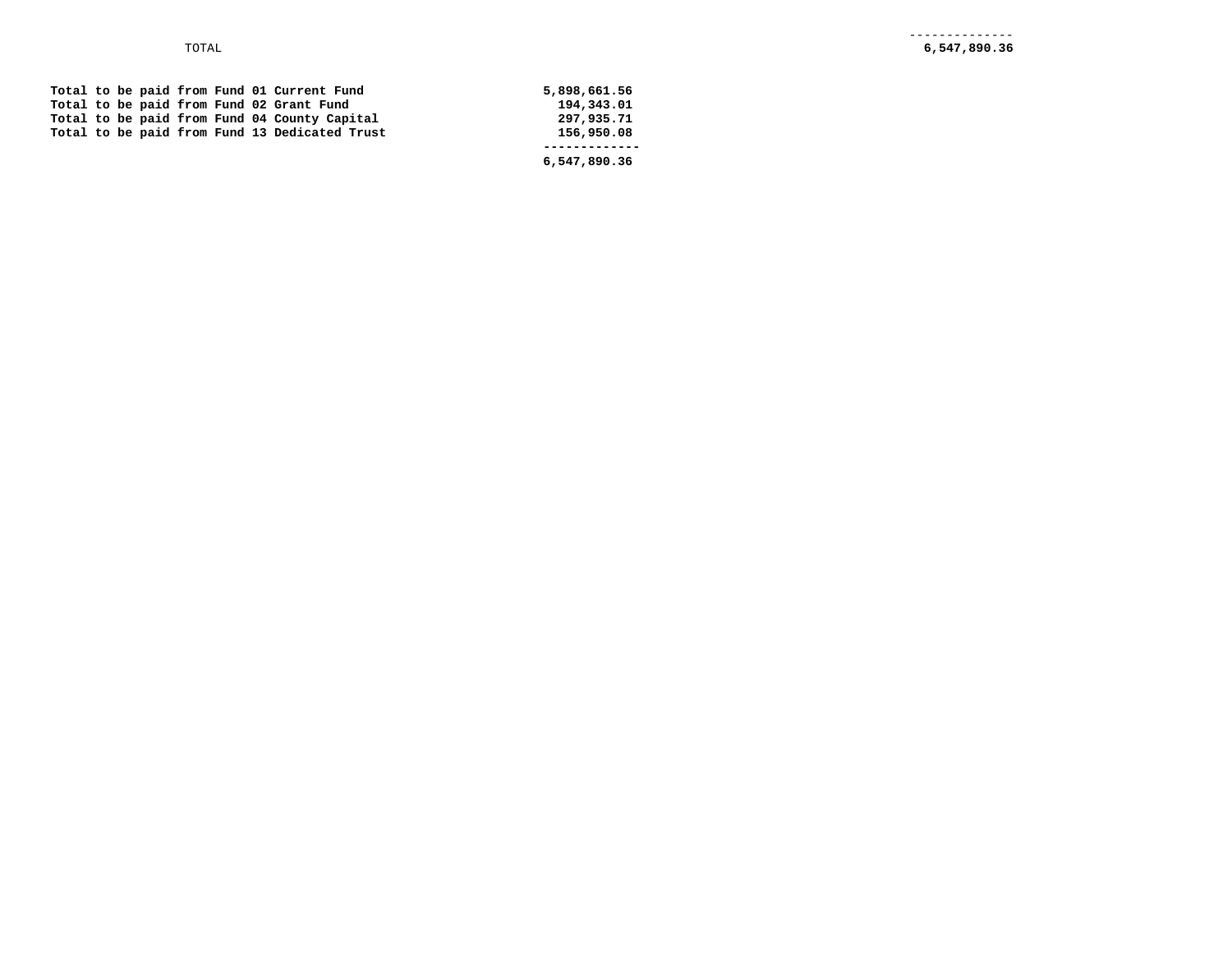## **List of Bills (Department/Account Detail) - CENTRALIZED DISBURSEMENT ACCOUNT**

| Account                                                         | P0 #                                     | Vendor                                                                     | Description                                                                                                                                                      | Payment                                       | Account Total             |
|-----------------------------------------------------------------|------------------------------------------|----------------------------------------------------------------------------|------------------------------------------------------------------------------------------------------------------------------------------------------------------|-----------------------------------------------|---------------------------|
|                                                                 |                                          |                                                                            | <b>Current Fund</b>                                                                                                                                              |                                               |                           |
| <b>County Administrator</b>                                     |                                          |                                                                            |                                                                                                                                                                  |                                               |                           |
|                                                                 | 118344 JAIME KLENETSKY                   | $01-201-20-100100-039$ Education Schools & Training                        | 4/30/15 flight to and from NAGW conferen<br>TOTAL FOR ACCOUNT                                                                                                    | 348.00                                        | 348.00                    |
| 01-201-20-100100-058                                            |                                          | 118151 STAPLES ADVANTAGE<br>Office Supplies & Stationery                   | Staples copy paper 8.5x11 (4), File Pock<br>TOTAL FOR ACCOUNT                                                                                                    | 406.37                                        | 406.37                    |
| 01-201-20-100100-068                                            |                                          | 118982 COUNTY OF MORRIS<br>Postage & Metered Mail                          | 1st Half May 2015 Metered Mail<br>TOTAL FOR ACCOUNT                                                                                                              | 85.93                                         | 85.93                     |
| 01-201-20-100100-258                                            | 117551 HELRICK'S INC<br>Equipment        |                                                                            | (50) 8.5x11, BW82039 Cherry Complete. (<br>TOTAL FOR ACCOUNT                                                                                                     | 864.94                                        | 864.94                    |
|                                                                 |                                          |                                                                            |                                                                                                                                                                  |                                               | ============              |
|                                                                 |                                          | TOTAL for County Administrator                                             |                                                                                                                                                                  |                                               | 1,705.24                  |
|                                                                 |                                          |                                                                            |                                                                                                                                                                  |                                               |                           |
| <b>Personnel</b><br>01-201-20-105100-068 Postage & Metered Mail |                                          | 118982 COUNTY OF MORRIS                                                    | 1st Half May 2015 Metered Mail<br>TOTAL FOR ACCOUNT                                                                                                              | 126.11                                        | 126.11                    |
|                                                                 |                                          | 117675 TRITEC OFFICE EQUIPMENT INC                                         | copies from $1/1/2015 - 3/31/2015$                                                                                                                               | 155.89                                        |                           |
| 01-201-20-105100-164                                            |                                          | 118249 MUNICIPAL CAPITAL CORP<br>Office Machines - Rental                  | Ricoh MP301SPF<br>TOTAL FOR ACCOUNT                                                                                                                              | 197.23                                        | 353.12                    |
|                                                                 |                                          |                                                                            |                                                                                                                                                                  |                                               |                           |
|                                                                 | TOTAL for Personnel                      |                                                                            |                                                                                                                                                                  |                                               | ============<br>479.23    |
| <b>DEPARTMENT 105115</b>                                        |                                          |                                                                            |                                                                                                                                                                  |                                               |                           |
| 01-201-20-105115-049                                            |                                          | 118800 FASTER URGENT CARE<br>Laboratory Services                           | Diagnostic/Lab Tests - April 2015<br>TOTAL FOR ACCOUNT                                                                                                           | 2,678.00                                      | 2,678.00                  |
| 01-201-20-105115-084                                            |                                          | 118800 FASTER URGENT CARE<br><i>Other Outside Services</i>                 | Medical Services/Fees - April 2015<br>TOTAL FOR ACCOUNT                                                                                                          | 24,594.93                                     | 24,594.93                 |
|                                                                 | TOTAL for DEPARTMENT 105115              |                                                                            |                                                                                                                                                                  |                                               | ============<br>27,272.93 |
| <b>Board of Chosen Freeholders</b>                              |                                          |                                                                            |                                                                                                                                                                  |                                               |                           |
|                                                                 |                                          | 118253 JANET DONALDSON                                                     | Receipts for the Daily Record and Star L                                                                                                                         | 30.00                                         |                           |
| 01-201-20-110100-028                                            |                                          | 117439 RECORDER COMMUNITY NEWSPAPERS<br>Books & Periodicals                | The Citizen 60285<br>TOTAL FOR ACCOUNT                                                                                                                           | 33.00                                         | 63.00                     |
|                                                                 |                                          |                                                                            |                                                                                                                                                                  |                                               |                           |
|                                                                 |                                          | 118982 COUNTY OF MORRIS<br>118982 COUNTY OF MORRIS                         | 1st Half May 2015 Metered Mail<br>1st Half May 2015 Metered Mail                                                                                                 | 231.13<br>215.49                              |                           |
| 01-201-20-110100-068                                            |                                          | Postage & Metered Mail                                                     | TOTAL FOR ACCOUNT                                                                                                                                                |                                               | 446.62                    |
|                                                                 | 118343 MORRIS ARTS<br>118343 MORRIS ARTS | 118346 MC HUMAN RELATIONS COMMISSION<br>118342 MAYO PERFORMING ARTS CENTER | 2015 General Operating Expenses<br>2015 Funding - General Operating Funcing<br>First quarter 2015 Art Services for Morr<br>First Quarter 2015 Atrium Art Gallery | 1,800.00<br>10,000.00<br>1,375.00<br>1,437.50 |                           |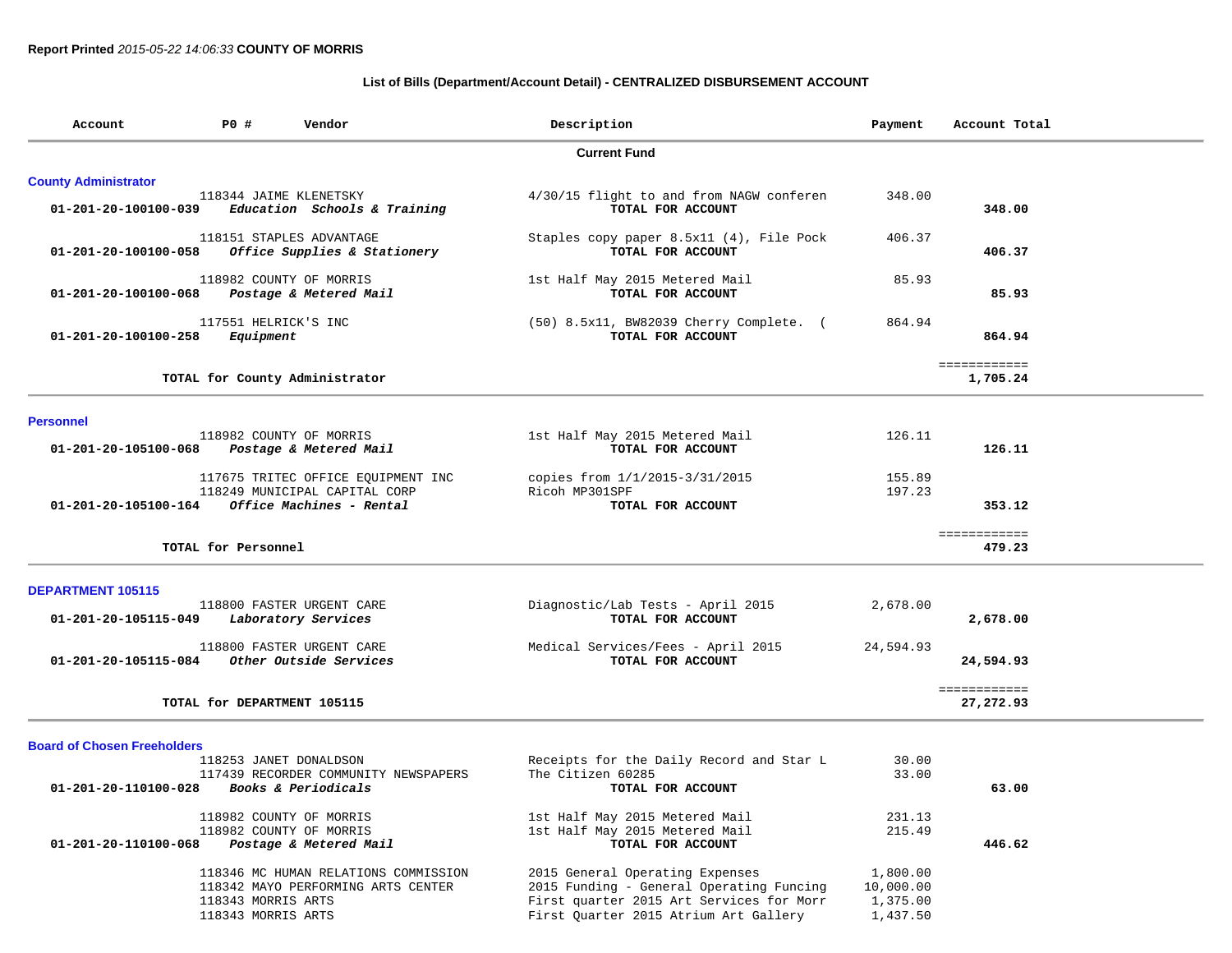| ============<br>TOTAL for Board of Chosen Freeholders<br>52,138.33<br><b>Clerk of the Board</b><br>118714 DAILY RECORD<br>ASB-03668474 RUBBLE WALL 05/11/15<br>122.12<br>118714 DAILY RECORD<br>ASB-03668474 DECK REHAB 05/11/15<br>123.44<br>118130 DAILY RECORD<br>ASB-70021774 Van Cleef engineering(p/d<br>54.80<br>52.16<br>118130 DAILY RECORD<br>Suburban Consulting<br>118298 DAILY RECORD<br>ASB-03668474 FIRE TRAINER UPGRADE 2015<br>101.00<br>118298 DAILY RECORD<br>ASB-03668474 MILLING PROJECTS<br>149.84<br>603.36<br>01-201-20-110105-022<br>Advertising<br>TOTAL FOR ACCOUNT<br>118132 STAPLES ADVANTAGE<br>Bond Filler paper<br>13.82<br>5.16<br>118132 STAPLES ADVANTAGE<br>Flair Markers<br>Post it Notes<br>3.66<br>118132 STAPLES ADVANTAGE<br>118132 STAPLES ADVANTAGE<br>37.62<br>Copy paper<br>118500 STAPLES ADVANTAGE<br>14.25x19 Bubble Folders<br>21.74<br>118500 STAPLES ADVANTAGE<br>12.90<br>Papermate Flair Pens<br>118500 STAPLES ADVANTAGE<br>2.05<br>Steno Gregg Pads<br>4.36<br>118500 STAPLES ADVANTAGE<br>stamp pads<br>01-201-20-110105-058<br>Office Supplies & Stationery<br>TOTAL FOR ACCOUNT<br>101.31<br>============<br>TOTAL for Clerk of the Board<br>704.67<br><b>County Clerk</b><br>117436 COUNTY BUSINESS SYSTEMS INC<br>order # S014481 champ 15x13 red indestru<br>225.00<br>Books & Periodicals<br>225.00<br>TOTAL FOR ACCOUNT<br>01-201-20-120100-028<br>service for the wireless for 973-610-833<br>116923 AT&T MOBILITY<br>40.81<br>118715 VERIZON WIRELESS<br>COUNTY CLERK<br>230.30<br>118718 VERIZON WIRELESS<br>COUNTY CLERK<br>230.24<br>Cellular Phones/Pagers<br>TOTAL FOR ACCOUNT<br>501.35<br>01-201-20-120100-031<br>pms spec tune up on scanner service date<br>117390 KODAK ALARIS INC.<br>488.00<br>pms spec tune up on scanner kodak i4600<br>117390 KODAK ALARIS INC.<br>488.00<br>01-201-20-120100-044<br>Equipment Service Agreements<br>TOTAL FOR ACCOUNT<br>976.00<br>117622 THE TAB GROUP<br>2nd quarter 0f 2015 storage (april, May&J<br>4,367.75<br>117622 THE TAB GROUP<br>retrieval 4/7/15 delivery and pick up it<br>513.45<br>117622 THE TAB GROUP<br>152 additional microfilm reels added to<br>182.40<br>TOTAL FOR ACCOUNT<br>01-201-20-120100-059<br>Other General Expenses<br>5,063.60<br>118982 COUNTY OF MORRIS<br>1st Half May 2015 Metered Mail<br>2,049.51<br>01-201-20-120100-068<br>Postage & Metered Mail<br>TOTAL FOR ACCOUNT<br>2,049.51<br>90.40<br>117379 UNITED PARCEL SERVICE<br>summary on account # 6x7742 weekley serv<br>Other Outside Services<br>TOTAL FOR ACCOUNT<br>90.40<br>01-201-20-120100-084<br>113438 MUNICIPAL CAPITAL CORP<br>lease payment for the Ricoh MPC3003 copy<br>634.47<br>lease payment for the Ricoh MP3003 copy/<br>634.47<br>113435 MUNICIPAL CAPITAL CORP |                                                                       |          |  |
|------------------------------------------------------------------------------------------------------------------------------------------------------------------------------------------------------------------------------------------------------------------------------------------------------------------------------------------------------------------------------------------------------------------------------------------------------------------------------------------------------------------------------------------------------------------------------------------------------------------------------------------------------------------------------------------------------------------------------------------------------------------------------------------------------------------------------------------------------------------------------------------------------------------------------------------------------------------------------------------------------------------------------------------------------------------------------------------------------------------------------------------------------------------------------------------------------------------------------------------------------------------------------------------------------------------------------------------------------------------------------------------------------------------------------------------------------------------------------------------------------------------------------------------------------------------------------------------------------------------------------------------------------------------------------------------------------------------------------------------------------------------------------------------------------------------------------------------------------------------------------------------------------------------------------------------------------------------------------------------------------------------------------------------------------------------------------------------------------------------------------------------------------------------------------------------------------------------------------------------------------------------------------------------------------------------------------------------------------------------------------------------------------------------------------------------------------------------------------------------------------------------------------------------------------------------------------------------------------------------------------------------------------------------------------------------------------------------------------------------------------------------------------------------------|-----------------------------------------------------------------------|----------|--|
|                                                                                                                                                                                                                                                                                                                                                                                                                                                                                                                                                                                                                                                                                                                                                                                                                                                                                                                                                                                                                                                                                                                                                                                                                                                                                                                                                                                                                                                                                                                                                                                                                                                                                                                                                                                                                                                                                                                                                                                                                                                                                                                                                                                                                                                                                                                                                                                                                                                                                                                                                                                                                                                                                                                                                                                                |                                                                       |          |  |
|                                                                                                                                                                                                                                                                                                                                                                                                                                                                                                                                                                                                                                                                                                                                                                                                                                                                                                                                                                                                                                                                                                                                                                                                                                                                                                                                                                                                                                                                                                                                                                                                                                                                                                                                                                                                                                                                                                                                                                                                                                                                                                                                                                                                                                                                                                                                                                                                                                                                                                                                                                                                                                                                                                                                                                                                |                                                                       |          |  |
|                                                                                                                                                                                                                                                                                                                                                                                                                                                                                                                                                                                                                                                                                                                                                                                                                                                                                                                                                                                                                                                                                                                                                                                                                                                                                                                                                                                                                                                                                                                                                                                                                                                                                                                                                                                                                                                                                                                                                                                                                                                                                                                                                                                                                                                                                                                                                                                                                                                                                                                                                                                                                                                                                                                                                                                                |                                                                       |          |  |
|                                                                                                                                                                                                                                                                                                                                                                                                                                                                                                                                                                                                                                                                                                                                                                                                                                                                                                                                                                                                                                                                                                                                                                                                                                                                                                                                                                                                                                                                                                                                                                                                                                                                                                                                                                                                                                                                                                                                                                                                                                                                                                                                                                                                                                                                                                                                                                                                                                                                                                                                                                                                                                                                                                                                                                                                |                                                                       |          |  |
|                                                                                                                                                                                                                                                                                                                                                                                                                                                                                                                                                                                                                                                                                                                                                                                                                                                                                                                                                                                                                                                                                                                                                                                                                                                                                                                                                                                                                                                                                                                                                                                                                                                                                                                                                                                                                                                                                                                                                                                                                                                                                                                                                                                                                                                                                                                                                                                                                                                                                                                                                                                                                                                                                                                                                                                                |                                                                       |          |  |
|                                                                                                                                                                                                                                                                                                                                                                                                                                                                                                                                                                                                                                                                                                                                                                                                                                                                                                                                                                                                                                                                                                                                                                                                                                                                                                                                                                                                                                                                                                                                                                                                                                                                                                                                                                                                                                                                                                                                                                                                                                                                                                                                                                                                                                                                                                                                                                                                                                                                                                                                                                                                                                                                                                                                                                                                |                                                                       |          |  |
|                                                                                                                                                                                                                                                                                                                                                                                                                                                                                                                                                                                                                                                                                                                                                                                                                                                                                                                                                                                                                                                                                                                                                                                                                                                                                                                                                                                                                                                                                                                                                                                                                                                                                                                                                                                                                                                                                                                                                                                                                                                                                                                                                                                                                                                                                                                                                                                                                                                                                                                                                                                                                                                                                                                                                                                                |                                                                       |          |  |
|                                                                                                                                                                                                                                                                                                                                                                                                                                                                                                                                                                                                                                                                                                                                                                                                                                                                                                                                                                                                                                                                                                                                                                                                                                                                                                                                                                                                                                                                                                                                                                                                                                                                                                                                                                                                                                                                                                                                                                                                                                                                                                                                                                                                                                                                                                                                                                                                                                                                                                                                                                                                                                                                                                                                                                                                |                                                                       |          |  |
|                                                                                                                                                                                                                                                                                                                                                                                                                                                                                                                                                                                                                                                                                                                                                                                                                                                                                                                                                                                                                                                                                                                                                                                                                                                                                                                                                                                                                                                                                                                                                                                                                                                                                                                                                                                                                                                                                                                                                                                                                                                                                                                                                                                                                                                                                                                                                                                                                                                                                                                                                                                                                                                                                                                                                                                                |                                                                       |          |  |
|                                                                                                                                                                                                                                                                                                                                                                                                                                                                                                                                                                                                                                                                                                                                                                                                                                                                                                                                                                                                                                                                                                                                                                                                                                                                                                                                                                                                                                                                                                                                                                                                                                                                                                                                                                                                                                                                                                                                                                                                                                                                                                                                                                                                                                                                                                                                                                                                                                                                                                                                                                                                                                                                                                                                                                                                |                                                                       |          |  |
|                                                                                                                                                                                                                                                                                                                                                                                                                                                                                                                                                                                                                                                                                                                                                                                                                                                                                                                                                                                                                                                                                                                                                                                                                                                                                                                                                                                                                                                                                                                                                                                                                                                                                                                                                                                                                                                                                                                                                                                                                                                                                                                                                                                                                                                                                                                                                                                                                                                                                                                                                                                                                                                                                                                                                                                                |                                                                       |          |  |
|                                                                                                                                                                                                                                                                                                                                                                                                                                                                                                                                                                                                                                                                                                                                                                                                                                                                                                                                                                                                                                                                                                                                                                                                                                                                                                                                                                                                                                                                                                                                                                                                                                                                                                                                                                                                                                                                                                                                                                                                                                                                                                                                                                                                                                                                                                                                                                                                                                                                                                                                                                                                                                                                                                                                                                                                |                                                                       |          |  |
|                                                                                                                                                                                                                                                                                                                                                                                                                                                                                                                                                                                                                                                                                                                                                                                                                                                                                                                                                                                                                                                                                                                                                                                                                                                                                                                                                                                                                                                                                                                                                                                                                                                                                                                                                                                                                                                                                                                                                                                                                                                                                                                                                                                                                                                                                                                                                                                                                                                                                                                                                                                                                                                                                                                                                                                                |                                                                       |          |  |
|                                                                                                                                                                                                                                                                                                                                                                                                                                                                                                                                                                                                                                                                                                                                                                                                                                                                                                                                                                                                                                                                                                                                                                                                                                                                                                                                                                                                                                                                                                                                                                                                                                                                                                                                                                                                                                                                                                                                                                                                                                                                                                                                                                                                                                                                                                                                                                                                                                                                                                                                                                                                                                                                                                                                                                                                |                                                                       |          |  |
|                                                                                                                                                                                                                                                                                                                                                                                                                                                                                                                                                                                                                                                                                                                                                                                                                                                                                                                                                                                                                                                                                                                                                                                                                                                                                                                                                                                                                                                                                                                                                                                                                                                                                                                                                                                                                                                                                                                                                                                                                                                                                                                                                                                                                                                                                                                                                                                                                                                                                                                                                                                                                                                                                                                                                                                                |                                                                       |          |  |
|                                                                                                                                                                                                                                                                                                                                                                                                                                                                                                                                                                                                                                                                                                                                                                                                                                                                                                                                                                                                                                                                                                                                                                                                                                                                                                                                                                                                                                                                                                                                                                                                                                                                                                                                                                                                                                                                                                                                                                                                                                                                                                                                                                                                                                                                                                                                                                                                                                                                                                                                                                                                                                                                                                                                                                                                |                                                                       |          |  |
|                                                                                                                                                                                                                                                                                                                                                                                                                                                                                                                                                                                                                                                                                                                                                                                                                                                                                                                                                                                                                                                                                                                                                                                                                                                                                                                                                                                                                                                                                                                                                                                                                                                                                                                                                                                                                                                                                                                                                                                                                                                                                                                                                                                                                                                                                                                                                                                                                                                                                                                                                                                                                                                                                                                                                                                                |                                                                       |          |  |
|                                                                                                                                                                                                                                                                                                                                                                                                                                                                                                                                                                                                                                                                                                                                                                                                                                                                                                                                                                                                                                                                                                                                                                                                                                                                                                                                                                                                                                                                                                                                                                                                                                                                                                                                                                                                                                                                                                                                                                                                                                                                                                                                                                                                                                                                                                                                                                                                                                                                                                                                                                                                                                                                                                                                                                                                |                                                                       |          |  |
|                                                                                                                                                                                                                                                                                                                                                                                                                                                                                                                                                                                                                                                                                                                                                                                                                                                                                                                                                                                                                                                                                                                                                                                                                                                                                                                                                                                                                                                                                                                                                                                                                                                                                                                                                                                                                                                                                                                                                                                                                                                                                                                                                                                                                                                                                                                                                                                                                                                                                                                                                                                                                                                                                                                                                                                                |                                                                       |          |  |
|                                                                                                                                                                                                                                                                                                                                                                                                                                                                                                                                                                                                                                                                                                                                                                                                                                                                                                                                                                                                                                                                                                                                                                                                                                                                                                                                                                                                                                                                                                                                                                                                                                                                                                                                                                                                                                                                                                                                                                                                                                                                                                                                                                                                                                                                                                                                                                                                                                                                                                                                                                                                                                                                                                                                                                                                |                                                                       |          |  |
|                                                                                                                                                                                                                                                                                                                                                                                                                                                                                                                                                                                                                                                                                                                                                                                                                                                                                                                                                                                                                                                                                                                                                                                                                                                                                                                                                                                                                                                                                                                                                                                                                                                                                                                                                                                                                                                                                                                                                                                                                                                                                                                                                                                                                                                                                                                                                                                                                                                                                                                                                                                                                                                                                                                                                                                                |                                                                       |          |  |
|                                                                                                                                                                                                                                                                                                                                                                                                                                                                                                                                                                                                                                                                                                                                                                                                                                                                                                                                                                                                                                                                                                                                                                                                                                                                                                                                                                                                                                                                                                                                                                                                                                                                                                                                                                                                                                                                                                                                                                                                                                                                                                                                                                                                                                                                                                                                                                                                                                                                                                                                                                                                                                                                                                                                                                                                |                                                                       |          |  |
|                                                                                                                                                                                                                                                                                                                                                                                                                                                                                                                                                                                                                                                                                                                                                                                                                                                                                                                                                                                                                                                                                                                                                                                                                                                                                                                                                                                                                                                                                                                                                                                                                                                                                                                                                                                                                                                                                                                                                                                                                                                                                                                                                                                                                                                                                                                                                                                                                                                                                                                                                                                                                                                                                                                                                                                                |                                                                       |          |  |
|                                                                                                                                                                                                                                                                                                                                                                                                                                                                                                                                                                                                                                                                                                                                                                                                                                                                                                                                                                                                                                                                                                                                                                                                                                                                                                                                                                                                                                                                                                                                                                                                                                                                                                                                                                                                                                                                                                                                                                                                                                                                                                                                                                                                                                                                                                                                                                                                                                                                                                                                                                                                                                                                                                                                                                                                |                                                                       |          |  |
|                                                                                                                                                                                                                                                                                                                                                                                                                                                                                                                                                                                                                                                                                                                                                                                                                                                                                                                                                                                                                                                                                                                                                                                                                                                                                                                                                                                                                                                                                                                                                                                                                                                                                                                                                                                                                                                                                                                                                                                                                                                                                                                                                                                                                                                                                                                                                                                                                                                                                                                                                                                                                                                                                                                                                                                                |                                                                       |          |  |
|                                                                                                                                                                                                                                                                                                                                                                                                                                                                                                                                                                                                                                                                                                                                                                                                                                                                                                                                                                                                                                                                                                                                                                                                                                                                                                                                                                                                                                                                                                                                                                                                                                                                                                                                                                                                                                                                                                                                                                                                                                                                                                                                                                                                                                                                                                                                                                                                                                                                                                                                                                                                                                                                                                                                                                                                |                                                                       |          |  |
|                                                                                                                                                                                                                                                                                                                                                                                                                                                                                                                                                                                                                                                                                                                                                                                                                                                                                                                                                                                                                                                                                                                                                                                                                                                                                                                                                                                                                                                                                                                                                                                                                                                                                                                                                                                                                                                                                                                                                                                                                                                                                                                                                                                                                                                                                                                                                                                                                                                                                                                                                                                                                                                                                                                                                                                                |                                                                       |          |  |
|                                                                                                                                                                                                                                                                                                                                                                                                                                                                                                                                                                                                                                                                                                                                                                                                                                                                                                                                                                                                                                                                                                                                                                                                                                                                                                                                                                                                                                                                                                                                                                                                                                                                                                                                                                                                                                                                                                                                                                                                                                                                                                                                                                                                                                                                                                                                                                                                                                                                                                                                                                                                                                                                                                                                                                                                |                                                                       |          |  |
|                                                                                                                                                                                                                                                                                                                                                                                                                                                                                                                                                                                                                                                                                                                                                                                                                                                                                                                                                                                                                                                                                                                                                                                                                                                                                                                                                                                                                                                                                                                                                                                                                                                                                                                                                                                                                                                                                                                                                                                                                                                                                                                                                                                                                                                                                                                                                                                                                                                                                                                                                                                                                                                                                                                                                                                                |                                                                       |          |  |
|                                                                                                                                                                                                                                                                                                                                                                                                                                                                                                                                                                                                                                                                                                                                                                                                                                                                                                                                                                                                                                                                                                                                                                                                                                                                                                                                                                                                                                                                                                                                                                                                                                                                                                                                                                                                                                                                                                                                                                                                                                                                                                                                                                                                                                                                                                                                                                                                                                                                                                                                                                                                                                                                                                                                                                                                |                                                                       |          |  |
|                                                                                                                                                                                                                                                                                                                                                                                                                                                                                                                                                                                                                                                                                                                                                                                                                                                                                                                                                                                                                                                                                                                                                                                                                                                                                                                                                                                                                                                                                                                                                                                                                                                                                                                                                                                                                                                                                                                                                                                                                                                                                                                                                                                                                                                                                                                                                                                                                                                                                                                                                                                                                                                                                                                                                                                                |                                                                       |          |  |
|                                                                                                                                                                                                                                                                                                                                                                                                                                                                                                                                                                                                                                                                                                                                                                                                                                                                                                                                                                                                                                                                                                                                                                                                                                                                                                                                                                                                                                                                                                                                                                                                                                                                                                                                                                                                                                                                                                                                                                                                                                                                                                                                                                                                                                                                                                                                                                                                                                                                                                                                                                                                                                                                                                                                                                                                |                                                                       |          |  |
|                                                                                                                                                                                                                                                                                                                                                                                                                                                                                                                                                                                                                                                                                                                                                                                                                                                                                                                                                                                                                                                                                                                                                                                                                                                                                                                                                                                                                                                                                                                                                                                                                                                                                                                                                                                                                                                                                                                                                                                                                                                                                                                                                                                                                                                                                                                                                                                                                                                                                                                                                                                                                                                                                                                                                                                                |                                                                       |          |  |
|                                                                                                                                                                                                                                                                                                                                                                                                                                                                                                                                                                                                                                                                                                                                                                                                                                                                                                                                                                                                                                                                                                                                                                                                                                                                                                                                                                                                                                                                                                                                                                                                                                                                                                                                                                                                                                                                                                                                                                                                                                                                                                                                                                                                                                                                                                                                                                                                                                                                                                                                                                                                                                                                                                                                                                                                |                                                                       |          |  |
|                                                                                                                                                                                                                                                                                                                                                                                                                                                                                                                                                                                                                                                                                                                                                                                                                                                                                                                                                                                                                                                                                                                                                                                                                                                                                                                                                                                                                                                                                                                                                                                                                                                                                                                                                                                                                                                                                                                                                                                                                                                                                                                                                                                                                                                                                                                                                                                                                                                                                                                                                                                                                                                                                                                                                                                                |                                                                       |          |  |
|                                                                                                                                                                                                                                                                                                                                                                                                                                                                                                                                                                                                                                                                                                                                                                                                                                                                                                                                                                                                                                                                                                                                                                                                                                                                                                                                                                                                                                                                                                                                                                                                                                                                                                                                                                                                                                                                                                                                                                                                                                                                                                                                                                                                                                                                                                                                                                                                                                                                                                                                                                                                                                                                                                                                                                                                |                                                                       |          |  |
|                                                                                                                                                                                                                                                                                                                                                                                                                                                                                                                                                                                                                                                                                                                                                                                                                                                                                                                                                                                                                                                                                                                                                                                                                                                                                                                                                                                                                                                                                                                                                                                                                                                                                                                                                                                                                                                                                                                                                                                                                                                                                                                                                                                                                                                                                                                                                                                                                                                                                                                                                                                                                                                                                                                                                                                                |                                                                       |          |  |
|                                                                                                                                                                                                                                                                                                                                                                                                                                                                                                                                                                                                                                                                                                                                                                                                                                                                                                                                                                                                                                                                                                                                                                                                                                                                                                                                                                                                                                                                                                                                                                                                                                                                                                                                                                                                                                                                                                                                                                                                                                                                                                                                                                                                                                                                                                                                                                                                                                                                                                                                                                                                                                                                                                                                                                                                |                                                                       |          |  |
|                                                                                                                                                                                                                                                                                                                                                                                                                                                                                                                                                                                                                                                                                                                                                                                                                                                                                                                                                                                                                                                                                                                                                                                                                                                                                                                                                                                                                                                                                                                                                                                                                                                                                                                                                                                                                                                                                                                                                                                                                                                                                                                                                                                                                                                                                                                                                                                                                                                                                                                                                                                                                                                                                                                                                                                                |                                                                       |          |  |
|                                                                                                                                                                                                                                                                                                                                                                                                                                                                                                                                                                                                                                                                                                                                                                                                                                                                                                                                                                                                                                                                                                                                                                                                                                                                                                                                                                                                                                                                                                                                                                                                                                                                                                                                                                                                                                                                                                                                                                                                                                                                                                                                                                                                                                                                                                                                                                                                                                                                                                                                                                                                                                                                                                                                                                                                |                                                                       |          |  |
|                                                                                                                                                                                                                                                                                                                                                                                                                                                                                                                                                                                                                                                                                                                                                                                                                                                                                                                                                                                                                                                                                                                                                                                                                                                                                                                                                                                                                                                                                                                                                                                                                                                                                                                                                                                                                                                                                                                                                                                                                                                                                                                                                                                                                                                                                                                                                                                                                                                                                                                                                                                                                                                                                                                                                                                                | Office Machines - Rental<br>TOTAL FOR ACCOUNT<br>01-201-20-120100-164 | 1,268.94 |  |

 118343 MORRIS ARTS First Quarter 2015 Annual Contribution 2,250.00 118504 MORRISTOWN PARTNERSHIP 2015 Funding 2015 Funding 26, 250.00 7, 500.00<br>118503 TRANSOPTIONS, INC. 2015 Funding 2015 Funding 26, 250.00

 **01-201-20-110100-079** *Special Projects* **TOTAL FOR ACCOUNT 50,612.50**

118503 TRANSOPTIONS, INC. 2015 Funding<br> **2015 Funding Propietions** 2015 Funding 2015 FOR ACCOUNT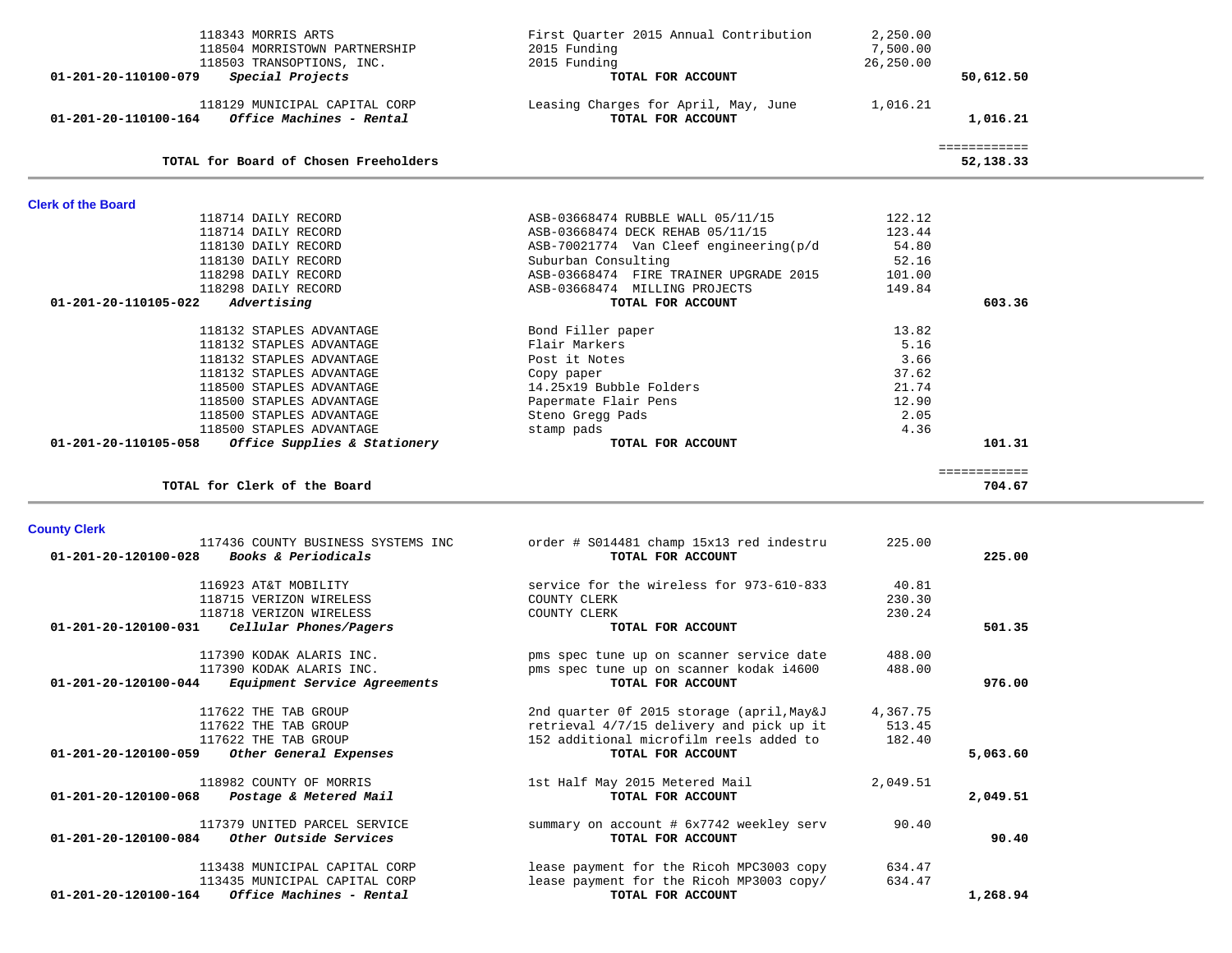| 118506 ANN F. GROSSI<br>117377 MORRIS COUNTY CHAMBER OF<br>01-201-20-120100-185<br>Food | mis. supplies for the office picked up a<br>Washington update breakfast on April 27,<br>TOTAL FOR ACCOUNT | 61.17<br>45.00   | 106.17                    |  |
|-----------------------------------------------------------------------------------------|-----------------------------------------------------------------------------------------------------------|------------------|---------------------------|--|
| 118507 ANN F. GROSSI<br>01-203-20-120100-058<br>(2014) Office Supplies & Stationery     | reimbursement for Petty cash<br>TOTAL FOR ACCOUNT                                                         | 74.18            | 74.18                     |  |
| TOTAL for County Clerk                                                                  |                                                                                                           |                  | ============<br>10,355.15 |  |
| <b>County Board of Elections</b>                                                        |                                                                                                           |                  |                           |  |
| 118167 DAILY RECORD                                                                     | AD0000425579/ASB54031274 Board of Electi                                                                  | 8.36             |                           |  |
| 118167 DAILY RECORD<br>118313 DAILY RECORD                                              | AD0000425579/ASB54031274 Affidavit of Pu<br>ASB-54031274 Primary Election Municipal                       | 35.00<br>71.28   |                           |  |
| Advertising<br>01-201-20-121100-022                                                     | TOTAL FOR ACCOUNT                                                                                         |                  | 114.64                    |  |
|                                                                                         |                                                                                                           |                  |                           |  |
| 118982 COUNTY OF MORRIS<br>Postage & Metered Mail<br>01-201-20-121100-068               | 1st Half May 2015 Metered Mail<br>TOTAL FOR ACCOUNT                                                       | 141.53           | 141.53                    |  |
| TOTAL for County Board of Elections                                                     |                                                                                                           |                  | ============<br>256.17    |  |
|                                                                                         |                                                                                                           |                  |                           |  |
| <b>Superintendent of Elections</b>                                                      |                                                                                                           |                  |                           |  |
| 118497 DAILY RECORD                                                                     | AD0000448192 Primary Election English &                                                                   | 44.44            |                           |  |
| 118497 DAILY RECORD                                                                     | AD0000448192 Affidavit of Publication Ch                                                                  | 35.00            |                           |  |
| 118168 DAILY RECORD<br>01-201-20-121105-022<br>Advertising                              | ASB-188072 Elections Office - June 2nd P<br>TOTAL FOR ACCOUNT                                             | 44.44            | 123.88                    |  |
| 118492 BRIAN HAMILTON                                                                   | 4/23/15 State Voter Registration System                                                                   | 51.34            |                           |  |
| 118751 BRIAN HAMILTON                                                                   | May 12, 2015-Primary Election Late Night                                                                  | 70.02            |                           |  |
| 117089 CABLEVISION                                                                      | Cablevision Account 07876-628618-01-9 Bo                                                                  | 22.74            |                           |  |
| 117089 CABLEVISION                                                                      | Cablevision Account 07876-628618-01-9 Bo                                                                  | 101.65           |                           |  |
| 117089 CABLEVISION                                                                      | Cablevision Account 07876-628618-01-9 Bo                                                                  | 101.65           |                           |  |
| 117089 CABLEVISION                                                                      | Cablevision Account 07876-628618-01-9 Bo                                                                  | 101.65           |                           |  |
| 117089 CABLEVISION<br>117089 CABLEVISION                                                | Cablevision Account 07876-628618-01-9 Bo<br>Cablevision Account 07876-628618-01-9 Bo                      | 101.65<br>101.65 |                           |  |
| 117089 CABLEVISION                                                                      | Cablevision Account 07876-628618-01-9 Bo                                                                  | 101.65           |                           |  |
| 118153 MUNICIPAL CAPITAL CORP                                                           | Invoice 14613-02 Ricoh M301SPF Fax/Copie                                                                  | 224.85           |                           |  |
| 01-201-20-121105-057<br>National Voter Registration                                     | TOTAL FOR ACCOUNT                                                                                         |                  | 978.85                    |  |
| 118982 COUNTY OF MORRIS                                                                 | 1st Half May 2015 Metered Mail                                                                            | 811.31           |                           |  |
| 01-201-20-121105-068<br>Postage & Metered Mail                                          | TOTAL FOR ACCOUNT                                                                                         |                  | 811.31                    |  |
| 117772 CCG MARKETING SOLUTIONS                                                          | Annual School Board Election - April 21,                                                                  | 1,659.91         |                           |  |
| 117771 CCG MARKETING SOLUTIONS                                                          | Poll Book Charge for Annual School Board                                                                  | 495.00           |                           |  |
| 117771 CCG MARKETING SOLUTIONS                                                          | Bulk Pack and delivery to Morristown Tru                                                                  | 65.00            |                           |  |
| 117771 CCG MARKETING SOLUTIONS                                                          | 5% Surcharge for Postage                                                                                  | 3.25             |                           |  |
| 01-201-20-121105-076<br>School Board Elections                                          | TOTAL FOR ACCOUNT                                                                                         |                  | 2,223.16                  |  |
| 115718 DOMINION VOTING SYSTEMS INC                                                      | Overlay/Switch Mod X                                                                                      | 145.80           |                           |  |
| 115718 DOMINION VOTING SYSTEMS INC                                                      | Freight                                                                                                   | 6.64             |                           |  |
| 118152 MUNICIPAL CAPITAL CORP<br>Electronic Voting Machine<br>01-201-20-121105-104      | Inv. 13199-05 Contract 13199 - Voting Ma<br>TOTAL FOR ACCOUNT                                             | 225.52           | 377.96                    |  |
|                                                                                         |                                                                                                           |                  | ============              |  |
| TOTAL for Superintendent of Elections                                                   |                                                                                                           |                  | 4,515.16                  |  |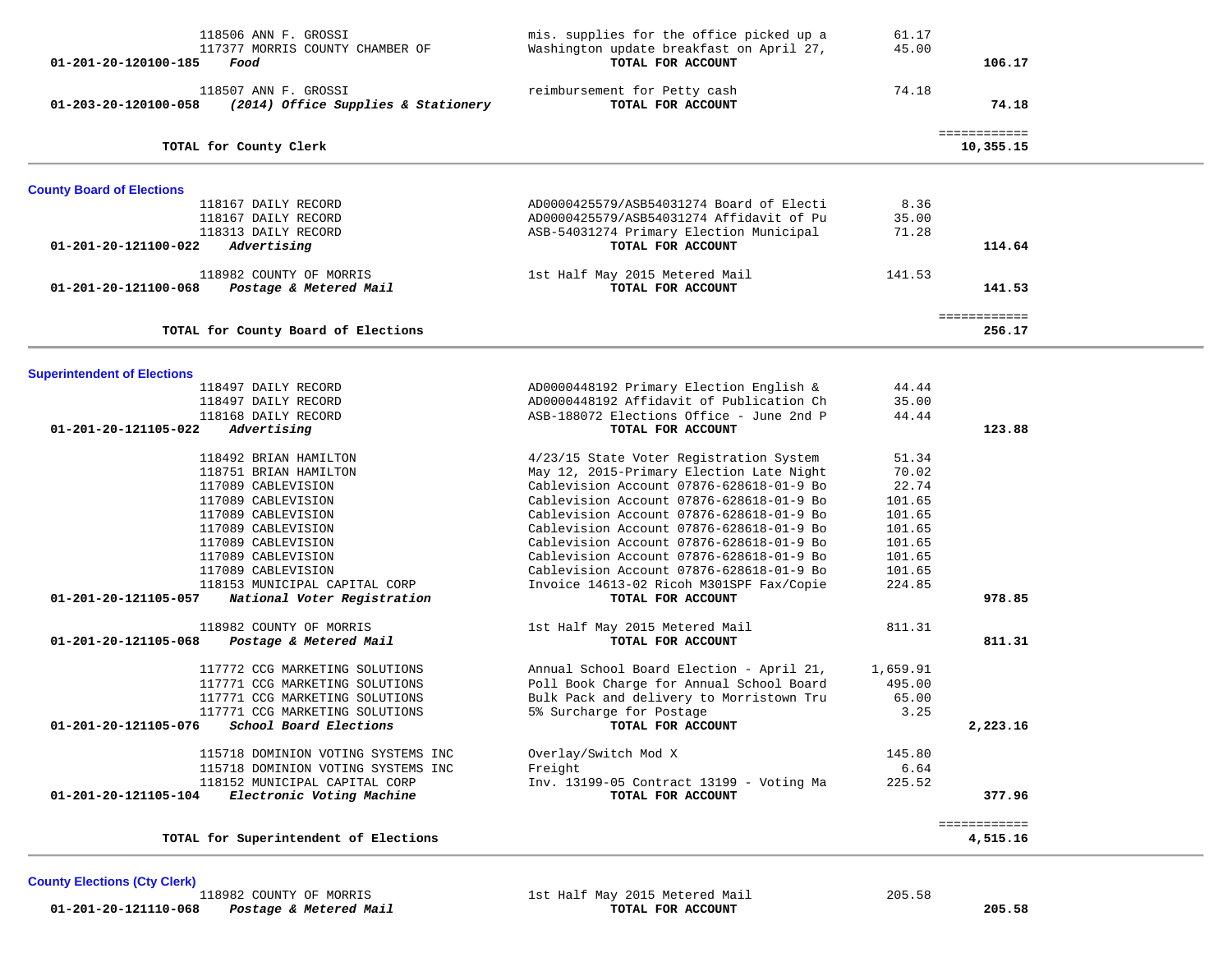| <b>County Treasurer</b>                     |                                                             |                                          |           |                                |  |
|---------------------------------------------|-------------------------------------------------------------|------------------------------------------|-----------|--------------------------------|--|
|                                             | 117678 OFFICE TEAM                                          | J. Morris w/e 4/17/15                    | 883.75    |                                |  |
|                                             | 118101 OFFICE TEAM                                          | J. Morris w/e 4/24/15                    | 814.31    |                                |  |
| 01-201-20-130100-016                        | Outside Salaries & Wages                                    | TOTAL FOR ACCOUNT                        |           | 1,698.06                       |  |
|                                             | 117679 SHACHIHATA INC. (U.S.A.)                             | Signature Stamp - Joe K.                 | 28.76     |                                |  |
|                                             | 117679 SHACHIHATA INC. (U.S.A.)                             | Freight                                  | 4.75      |                                |  |
|                                             | 115583 SHACHIHATA INC. (U.S.A.)                             | "Received by AP" Versadater Stamp        | 56.06     |                                |  |
|                                             | 115583 SHACHIHATA INC. (U.S.A.)                             | Freight Charges                          | 4.75      |                                |  |
| 01-201-20-130100-058                        | Office Supplies & Stationery                                | TOTAL FOR ACCOUNT                        |           | 94.32                          |  |
|                                             | 118982 COUNTY OF MORRIS                                     | 1st Half May 2015 Metered Mail           | 258.68    |                                |  |
| 01-201-20-130100-068                        | Postage & Metered Mail                                      | TOTAL FOR ACCOUNT                        |           | 258.68                         |  |
|                                             |                                                             |                                          |           |                                |  |
|                                             | TOTAL for County Treasurer                                  |                                          |           | <b>EEEEEEEEEEE</b><br>2,051.06 |  |
|                                             |                                                             |                                          |           |                                |  |
| <b>Purchasing Division</b>                  |                                                             |                                          |           |                                |  |
|                                             | 117966 TELESEARCH INC                                       | C.Kristiansen w/e 4/26/15                | 487.50    |                                |  |
| 01-201-20-130105-016                        | Outside Salaries and Wages                                  | TOTAL FOR ACCOUNT                        |           | 487.50                         |  |
|                                             |                                                             |                                          |           |                                |  |
|                                             | 118982 COUNTY OF MORRIS                                     | 1st Half May 2015 Metered Mail           | 177.99    |                                |  |
| 01-201-20-130105-068 Postage & Metered Mail |                                                             | TOTAL FOR ACCOUNT                        |           | 177.99                         |  |
|                                             |                                                             |                                          |           | ============                   |  |
|                                             | TOTAL for Purchasing Division                               |                                          |           | 665.49                         |  |
|                                             |                                                             |                                          |           |                                |  |
| <b>Information Technology Div</b>           |                                                             |                                          |           |                                |  |
|                                             | 118147 JOHN TUGMAN                                          | Society for Information Management Month | 65.00     |                                |  |
| 01-201-20-140100-023                        | Associations and Memberships                                | TOTAL FOR ACCOUNT                        |           | 65.00                          |  |
|                                             | 117571 LEARNING TREE INTL                                   | GSA Voucher Pack                         | 29,925.00 |                                |  |
|                                             | 117570 GLOBAL KNOWLEDGE TRANING LLC                         | Freedom Super Saver - Payment #2         | 60,000.00 |                                |  |
| 01-201-20-140100-039                        | Education Schools & Training                                | TOTAL FOR ACCOUNT                        |           | 89,925.00                      |  |
|                                             |                                                             |                                          |           |                                |  |
|                                             | 117574 ALTERNATIVE MICROGRAPHICS INC                        | Microfilming Service as per invoice      | 1,653.24  |                                |  |
| 01-201-20-140100-054 Microfilming           |                                                             | TOTAL FOR ACCOUNT                        |           | 1,653.24                       |  |
|                                             | 117534 DEER PARK                                            | Account 0419423314 for March 2015        | 39.86     |                                |  |
| 01-201-20-140100-058                        | Office Supplies & Stationery                                | TOTAL FOR ACCOUNT                        |           | 39.86                          |  |
|                                             |                                                             |                                          |           |                                |  |
|                                             | 118982 COUNTY OF MORRIS                                     | 1st Half May 2015 Metered Mail           | 8.27      |                                |  |
| 01-201-20-140100-068                        | Postage & Metered Mail                                      | TOTAL FOR ACCOUNT                        |           | 8.27                           |  |
|                                             |                                                             |                                          |           |                                |  |
| 01-201-20-140100-073                        | 118803 CITYSIDE ARCHIVES, LTD<br>Records Managment Services | OFFICE SERVICES                          | 3,672.48  |                                |  |
|                                             |                                                             | TOTAL FOR ACCOUNT                        |           | 3,672.48                       |  |
|                                             | 117555 KRONOS INC                                           | Software Maintenance Renewal             | 41,931.37 |                                |  |
|                                             | 117555 KRONOS INC                                           | Hardware Maintenance Renewal             | 1,271.60  |                                |  |
|                                             | 117555 KRONOS INC                                           | Hardware Maintenance Renewal             | 6,340.27  |                                |  |
|                                             | 117555 KRONOS INC                                           | Hardware Maintenance Renewal             | 115.60    |                                |  |
| 01-201-20-140100-078                        | Software Maintenance                                        | TOTAL FOR ACCOUNT                        |           | 49,658.84                      |  |
|                                             | 117569 JOHN TUGMAN                                          | Parking                                  | 22.00     |                                |  |
|                                             | 117569 JOHN TUGMAN                                          | Mileage                                  | 20.68     |                                |  |
| 01-201-20-140100-082                        | Travel Expense                                              | TOTAL FOR ACCOUNT                        |           | 42.68                          |  |
|                                             |                                                             |                                          |           |                                |  |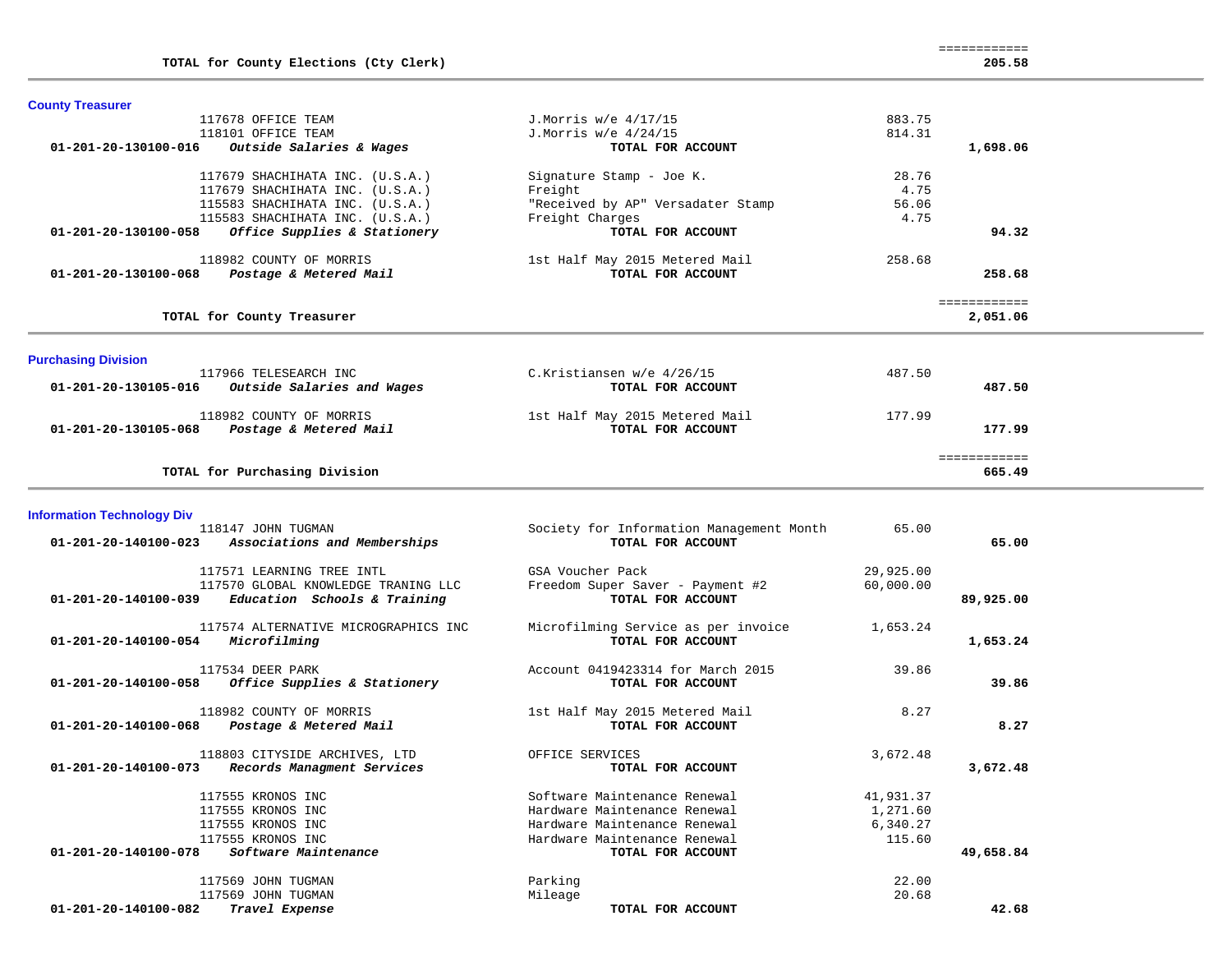|                                 | 115135 CDW GOVERNMENT LLC            | APC Battery Cart 33                      | 95.27        |        |
|---------------------------------|--------------------------------------|------------------------------------------|--------------|--------|
|                                 | 116270 CDW GOVERNMENT LLC            | C2G 6Ft DP M to VGA M Cable              | 356.04       |        |
|                                 | 116270 CDW GOVERNMENT LLC            | C2G USB 2.0 to IDE/SATA Adapter          | 25.43        |        |
|                                 | 116270 CDW GOVERNMENT LLC            | Logitech HD Pro Webcam C920              | 1,057.44     |        |
|                                 | 117573 STAPLES ADVANTAGE             | Logitech USB H570e Headset               | 359.94       |        |
| $01 - 201 - 20 - 140100 - 098$  | Other Operating&Repair Supply        | TOTAL FOR ACCOUNT                        | 1,894.12     |        |
|                                 | 118148 TRITEC OFFICE EQUIPMENT INC   | Color Copy/Print                         | 172.41       |        |
| 01-201-20-140100-164            | Office Machines - Rental             | TOTAL FOR ACCOUNT                        |              | 172.41 |
|                                 | 95120 APPLE INC                      | Apple 5W USB Power Adapter               | 95.00        |        |
|                                 | 95120 APPLE INC                      | Apple 12W Power Adapter                  | 95.00        |        |
|                                 | 95120 APPLE INC                      | Apple 30Pin Cable                        | 95.00        |        |
|                                 | 95120 APPLE INC                      | Apple Lightning Cable                    | 95.00        |        |
| 01-203-20-140100-058            | (2014) Office Supplies & Stationery  | TOTAL FOR ACCOUNT                        |              | 380.00 |
|                                 |                                      |                                          | ============ |        |
|                                 | TOTAL for Information Technology Div |                                          | 147,511.90   |        |
|                                 |                                      |                                          |              |        |
| <b>County Board of Taxation</b> | 118381 W.B. MASON COMPANY INC        | Paper, flgshp bright 8.5x11              | 233.94       |        |
| 01-201-20-150100-058            | Office Supplies & Stationery         | TOTAL FOR ACCOUNT                        |              | 233.94 |
|                                 |                                      |                                          |              |        |
|                                 | 118982 COUNTY OF MORRIS              | 1st Half May 2015 Metered Mail           | 446.65       |        |
| 01-201-20-150100-068            | Postage & Metered Mail               | TOTAL FOR ACCOUNT                        |              | 446.65 |
|                                 | 118382 MUNICIPAL CAPITAL CORP        | Ricoh MPC3003 copier April, May, June 20 | 692.04       |        |
| 01-201-20-150100-164            | Office Machines - Rental             | TOTAL FOR ACCOUNT                        |              | 692.04 |
|                                 |                                      |                                          | ============ |        |
|                                 | TOTAL for County Board of Taxation   |                                          | 1,372.63     |        |
|                                 |                                      |                                          |              |        |
| <b>County Counsel</b>           | 117512 WEST PAYMENT CENTER           | Discount Plan charges: $3.5.15 - 4/4/15$ | 181.00       |        |

| 117512 WEST PAYMENT CENTER               | Discount Plan charges: $3.5.15 - 4/4/15$ | 181.00    |        |
|------------------------------------------|------------------------------------------|-----------|--------|
| 117512 WEST PAYMENT CENTER               | Information charges: March 2015          | 566.02    |        |
| 01-201-20-155100-050<br>Law Books        | TOTAL FOR ACCOUNT                        |           | 747.02 |
|                                          |                                          |           |        |
| 118817 CARMAGNOLA & RITARDI LLC          | Charles v. Twp. of Wayne (subpoena)      | 208.50    |        |
| 118817 CARMAGNOLA & RITARDI LLC          | Irwin-Szostak v. Perrone (subpoena)      | 3,411.20  |        |
| 118817 CARMAGNOLA & RITARDI LLC          | Thiel v. Town of Dover (subpoena)        | 48.00     |        |
| 118815 CLEARY GIACOBBE ALFIERI &         | legal services                           | 300.00    |        |
| 118528 ALOIA LAW FIRM, LLC               | EEOC complaint                           | 84.49     |        |
| 118232 BARBARULA LAW OFFICE              | Udrija                                   | 24.00     |        |
| 118424 CLEARY GIACOBBE ALFIERI &         | MC Labor                                 | 4,033.25  |        |
| 118424 CLEARY GIACOBBE ALFIERI &         | MC General                               | 2,083.00  |        |
| 118424 CLEARY GIACOBBE ALFIERI &         | John St. Highview prop.                  | 349.50    |        |
| 118426 CLEARY GIACOBBE ALFIERI &         | Legal services rendered                  | 84.00     |        |
| 118285 LAW OFFICE OF ROBERT J. GREENBAUM | Weiler, S.                               | 696.00    |        |
| 118285 LAW OFFICE OF ROBERT J. GREENBAUM | MCCF                                     | 552.00    |        |
| 118285 LAW OFFICE OF ROBERT J. GREENBAUM | Grunow                                   | 408.00    |        |
| 118429 MCMANIMON, SCOTLAND & BAUMANN LLC | Solar II completion matter               | 2,835.00  |        |
| 118429 MCMANIMON, SCOTLAND & BAUMANN LLC | MasTec Litigation                        | 7,654.34  |        |
| 118429 MCMANIMON, SCOTLAND & BAUMANN LLC | Sunlight Morris matter                   | 210.00    |        |
| 118262 O'MULLAN & BRADY P.C.             | County Counsel Administration            | 21,580.00 |        |
| 118299 TRIMBOLI & PRUSINOWSKI, LLC       | Nemeth, C.                               | 2,076.00  |        |
| 118299 TRIMBOLI & PRUSINOWSKI, LLC       | Soules, M.                               | 312.00    |        |
| 118299 TRIMBOLI & PRUSINOWSKI, LLC       | Batra, A.                                | 3,241.10  |        |
| 118299 TRIMBOLI & PRUSINOWSKI, LLC       | Murray, G.                               | 132.00    |        |
| 118299 TRIMBOLI & PRUSINOWSKI, LLC       | General                                  | 348.00    |        |
| 118455 TRIMBOLI & PRUSINOWSKI, LLC       | Spinosa, J.                              | 24.00     |        |
|                                          |                                          |           |        |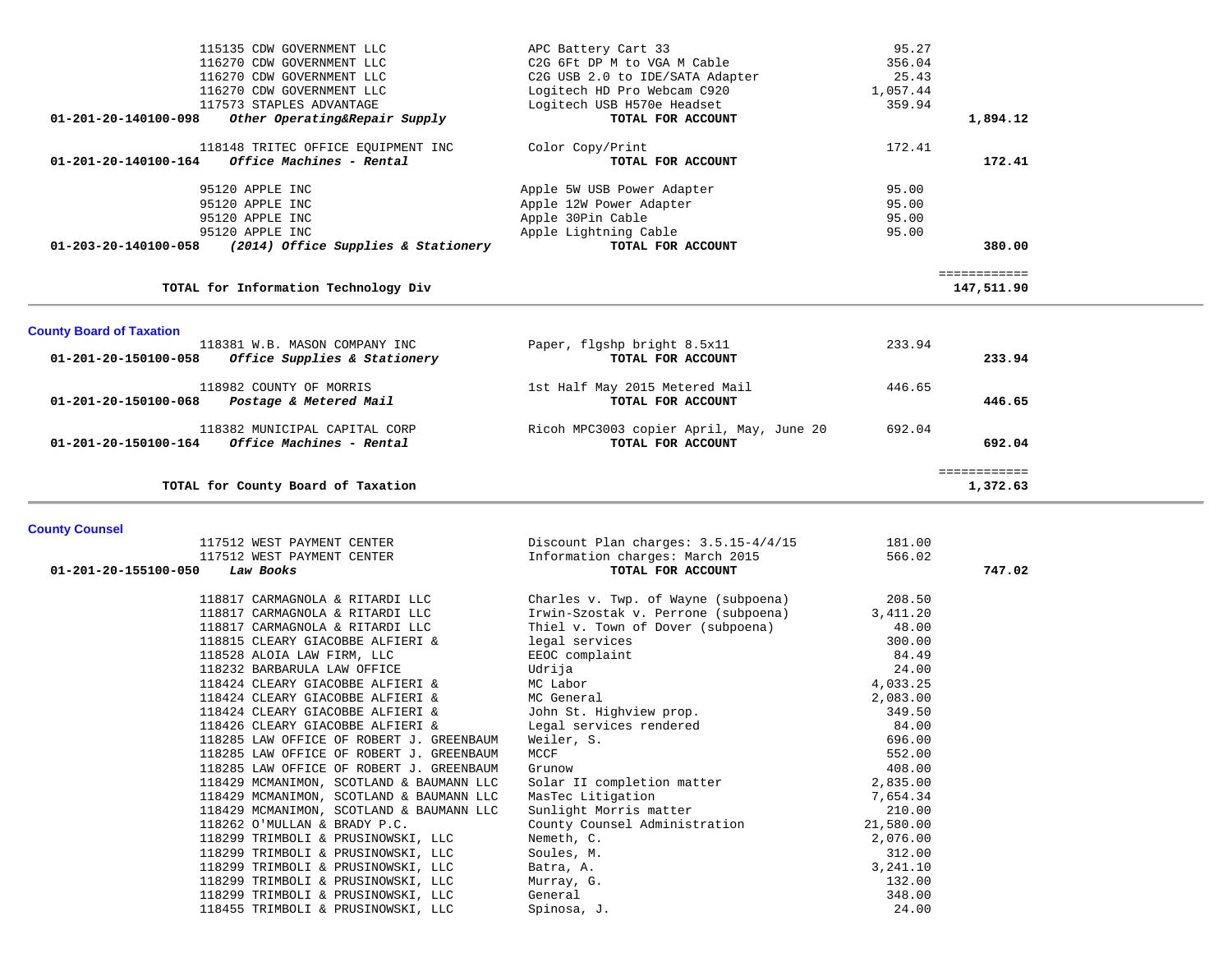| 118455 TRIMBOLI & PRUSINOWSKI, LLC<br>118455 TRIMBOLI & PRUSINOWSKI, LLC  | Diaz, W.<br>Munoz, J. (psy.dis.)                    | 456.00<br>180.00 |                        |  |
|---------------------------------------------------------------------------|-----------------------------------------------------|------------------|------------------------|--|
| 118455 TRIMBOLI & PRUSINOWSKI, LLC                                        | Rollin, St. (psy.dis.)                              | 24.00            |                        |  |
| 118455 TRIMBOLI & PRUSINOWSKI, LLC                                        | General                                             | 36.00            |                        |  |
| 01-201-20-155100-051<br>Legal                                             | TOTAL FOR ACCOUNT                                   |                  | 51,390.38              |  |
| 118075 STAPLES ADVANTAGE                                                  | Order for stapler                                   | 19.49            |                        |  |
| 118075 STAPLES ADVANTAGE                                                  | Order for legal file folders                        | 54.74            |                        |  |
| 01-201-20-155100-058<br>Office Supplies & Stationery                      | TOTAL FOR ACCOUNT                                   |                  | 74.23                  |  |
| 118982 COUNTY OF MORRIS<br>01-201-20-155100-068<br>Postage & Metered Mail | 1st Half May 2015 Metered Mail<br>TOTAL FOR ACCOUNT | 14.83            | 14.83                  |  |
|                                                                           |                                                     |                  | ============           |  |
| TOTAL for County Counsel                                                  |                                                     |                  | 52,226.46              |  |
| <b>County Surrogate</b>                                                   |                                                     |                  |                        |  |
| 118982 COUNTY OF MORRIS                                                   | 1st Half May 2015 Metered Mail                      | 400.63           |                        |  |
| 01-201-20-160100-068 Postage & Metered Mail                               | TOTAL FOR ACCOUNT                                   |                  | 400.63                 |  |
| TOTAL for County Surrogate                                                |                                                     |                  | ============<br>400.63 |  |
|                                                                           |                                                     |                  |                        |  |
| <b>Engineering</b><br>118199 JOHN J. HAYES                                | APA Membership, AICP Certification & NJ             | 466.00           |                        |  |
| Associations and Memberships<br>01-201-20-165100-023                      | TOTAL FOR ACCOUNT                                   |                  | 466.00                 |  |
| 118570 AASHTO BOOKSTORE                                                   | GDHS-6, A Policy on Geometric Designs of            | 312.00           |                        |  |
| 118570 AASHTO BOOKSTORE                                                   | LRFDUS-7-M AASHTO LRFD Bridge Design Spe            | 640.00           |                        |  |
| 118570 AASHTO BOOKSTORE                                                   | Freight UPS Ground                                  | 47.60            |                        |  |
| Books & Periodicals<br>01-201-20-165100-028                               | TOTAL FOR ACCOUNT                                   |                  | 999.60                 |  |
| 117881 DEER PARK                                                          | 0434495495  03/15/15-04/14/15                       | 38.16            |                        |  |
| 01-201-20-165100-058<br>Office Supplies & Stationery                      | TOTAL FOR ACCOUNT                                   |                  | 38.16                  |  |
| 118199 JOHN J. HAYES                                                      | Go Daddy Domain Name Registration for Ci            | 27.34            |                        |  |
| 118073 KENVIL POWER EQUIPMENT, INC.                                       | 61 PMM3 44E Chain Loop                              | 49.98            |                        |  |
| 118073 KENVIL POWER EQUIPMENT, INC.                                       | Engine Oil 2.6oz 48/C                               | 8.40             |                        |  |
| 118073 KENVIL POWER EQUIPMENT, INC.                                       | Polycut Blades Bag                                  | 57.45            |                        |  |
| 118073 KENVIL POWER EQUIPMENT, INC.                                       | Trimmer Line Premium                                | 34.99            |                        |  |
| 118073 KENVIL POWER EQUIPMENT, INC.                                       | 28.4CC Loop 4 Cycle                                 | 280.46           |                        |  |
| 118073 KENVIL POWER EQUIPMENT, INC.                                       | Diagnostic Labor 2-CycleOld weed wacker             | 24.00            |                        |  |
| 118073 KENVIL POWER EQUIPMENT, INC.                                       | Processing Surcharge                                | 1.51             |                        |  |
| 118084 THE RONED GROUP                                                    | Case of White Spray Paint                           | 69.00            |                        |  |
| 118084 THE RONED GROUP                                                    | Handle for rolatape #12                             | 12.00            |                        |  |
| Other General Expenses<br>01-201-20-165100-059                            | TOTAL FOR ACCOUNT                                   |                  | 565.13                 |  |
| 118982 COUNTY OF MORRIS                                                   | 1st Half May 2015 Metered Mail                      | 5.05             |                        |  |
| 118982 COUNTY OF MORRIS                                                   | 1st Half May 2015 Metered Mail                      | 21.81            |                        |  |
| 118982 COUNTY OF MORRIS                                                   | 1st Half May 2015 Metered Mail                      | 17.82            |                        |  |
| 01-201-20-165100-068<br>Postage & Metered Mail                            | TOTAL FOR ACCOUNT                                   |                  | 44.68                  |  |
| 118200 JOSEPH RUSSO                                                       | MMU Draft Environmental Assesment Meetin            | 10.15            |                        |  |
| 118200 JOSEPH RUSSO                                                       | Mileage for several Transportation meeti            | 125.28           |                        |  |
| 118200 JOSEPH RUSSO                                                       | TransAction Conference in Atlantic City.            | 316.58           |                        |  |
| 118200 JOSEPH RUSSO                                                       | $4/24$ & $4/29/15$ Kenvil Team Track Inspect        | 25.55            |                        |  |
| 118198 JENNIFER MOLTER                                                    | Expenses for Convention at Tropicana Hot            | 313.11           |                        |  |
| 118199 JOHN J. HAYES                                                      | RTAC meeting at NJTPA, Newark Parking 2/            | 15.00            |                        |  |
| 118199 JOHN J. HAYES                                                      | TransAction Conference, Atlantic City, H            | 325.20           |                        |  |
| 01-201-20-165100-082<br>Travel Expense                                    | TOTAL FOR ACCOUNT                                   |                  | 1,130.87               |  |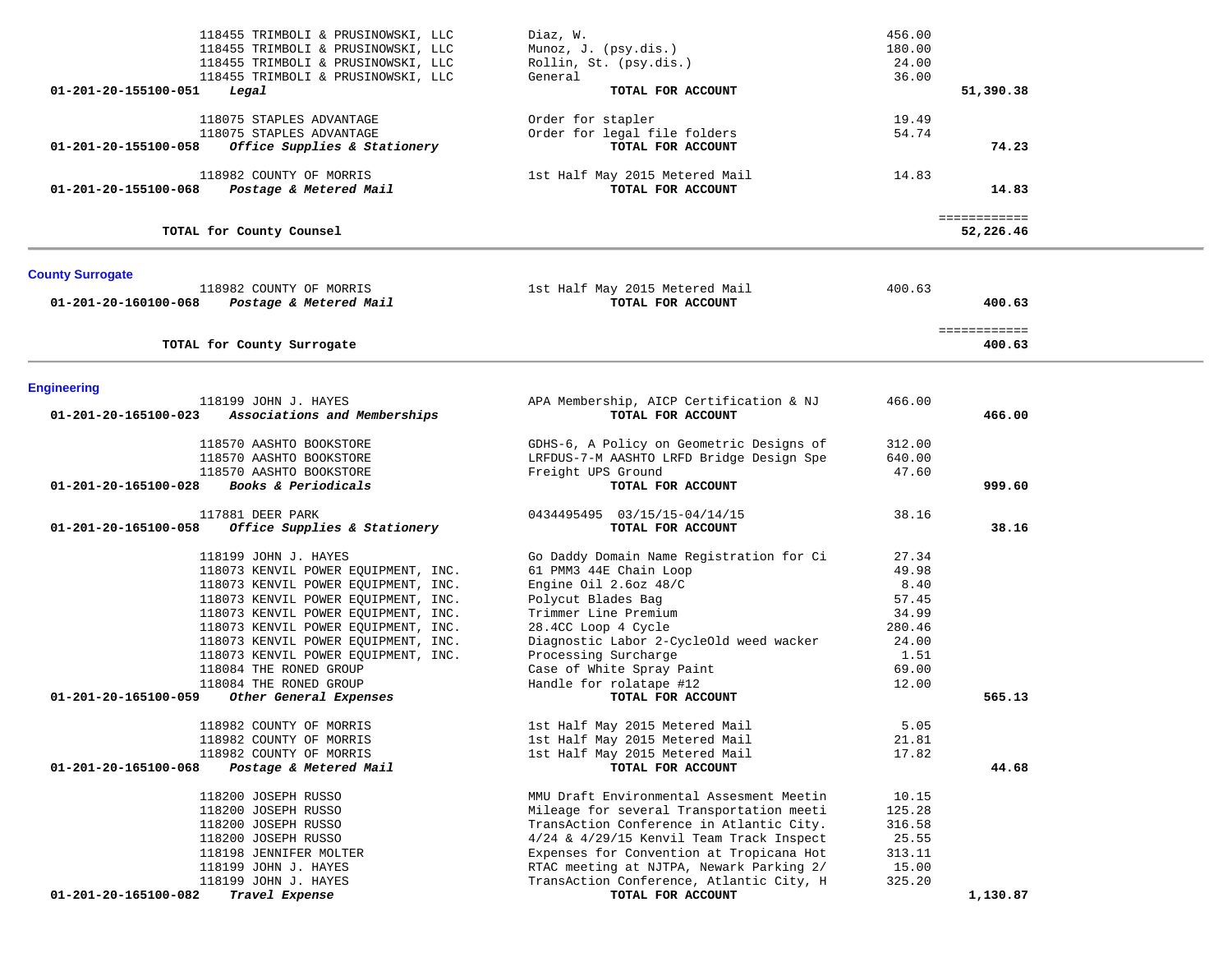| 117198 AT&T MOBILITY<br>117882 R.S. KNAPP CO. INC.<br>118081 R.S. KNAPP CO. INC.<br>Office Machines - Rental<br>01-201-20-165100-164                                     | Sim Card for Surveying Equipment. Bill Cy<br>HP Designjet Monthly Service Contractfro<br>PW300 Print EngineMonthly Base Chg Nappa<br>TOTAL FOR ACCOUNT | 36.81<br>66.64<br>364.88 | 468.33                    |  |
|--------------------------------------------------------------------------------------------------------------------------------------------------------------------------|--------------------------------------------------------------------------------------------------------------------------------------------------------|--------------------------|---------------------------|--|
| TOTAL for Engineering                                                                                                                                                    |                                                                                                                                                        |                          | ============<br>3,712.77  |  |
| <b>Heritage Commission</b>                                                                                                                                               |                                                                                                                                                        |                          |                           |  |
| 117345 ADVOCATES FOR NJ HISTORY<br>117352 CONSERVATION CENTER FOR ART &<br>117326 LEAGUE OF HISTORICAL SOCIETIES<br>01-201-20-175100-023<br>Associations and Memberships | annual membership<br>annual dues<br>annual dues<br>TOTAL FOR ACCOUNT                                                                                   | 40.00<br>150.00<br>40.00 | 230.00                    |  |
| 117325 M & I METRO IMAGING SERVICES<br>01-201-20-175100-044<br>Equipment Service Agreements                                                                              | microfilm reader svc contract<br>TOTAL FOR ACCOUNT                                                                                                     | 875.00                   | 875.00                    |  |
| 118982 COUNTY OF MORRIS<br>01-201-20-175100-068<br>Postage & Metered Mail                                                                                                | 1st Half May 2015 Metered Mail<br>TOTAL FOR ACCOUNT                                                                                                    | 4.47                     | 4.47                      |  |
| TOTAL for Heritage Commission                                                                                                                                            |                                                                                                                                                        |                          | ============<br>1,109.47  |  |
| <b>Planning Board</b>                                                                                                                                                    |                                                                                                                                                        |                          |                           |  |
| 118223 KEVIN SITLICK<br>Associations and Memberships<br>01-201-20-180100-023                                                                                             | Reimbursement for the APA/AICP Membershi<br>TOTAL FOR ACCOUNT                                                                                          | 422.00                   | 422.00                    |  |
| 118982 COUNTY OF MORRIS<br>01-201-20-180100-068<br>Postage & Metered Mail                                                                                                | 1st Half May 2015 Metered Mail<br>TOTAL FOR ACCOUNT                                                                                                    | 32.04                    | 32.04                     |  |
| TOTAL for Planning Board                                                                                                                                                 |                                                                                                                                                        |                          | ============<br>454.04    |  |
| <b>County Weights &amp; Measures</b>                                                                                                                                     |                                                                                                                                                        |                          |                           |  |
| 118715 VERIZON WIRELESS<br>118718 VERIZON WIRELESS<br>Cellular Phones/Pagers<br>01-201-22-201100-031                                                                     | L&PS /WEIGHTS & MEASURES<br>L&PS / WEIGHTS & MEASURES<br>TOTAL FOR ACCOUNT                                                                             | 511.81<br>229.64         | 741.45                    |  |
| 118982 COUNTY OF MORRIS<br>01-201-22-201100-068<br>Postage & Metered Mail                                                                                                | 1st Half May 2015 Metered Mail<br>TOTAL FOR ACCOUNT                                                                                                    | 1.44                     | 1.44                      |  |
| 118438 DEER PARK<br>118432 EMPLOYMENT HORIZONS, INC.<br>01-201-22-201100-084<br>Other Outside Services                                                                   | $03/15/15 - 04/14/15$<br>JANITORIAL SERVICE: APRIL<br>TOTAL FOR ACCOUNT                                                                                | 53.41<br>859.00          | 912.41                    |  |
| 118387 JERSEY CENTRAL POWER & LIGHT<br>01-201-22-201100-137<br><i>Electricity</i>                                                                                        | 100 007 051 277 WEIGHTS & MEASURES DATED<br>TOTAL FOR ACCOUNT                                                                                          | 894.36                   | 894.36                    |  |
| 118517 PSE&G CO<br>01-201-22-201100-141<br>Natural Gas                                                                                                                   | REF # MOMBAG/ 65-513-961-00 W & M<br>TOTAL FOR ACCOUNT                                                                                                 | 615.87                   | 615.87                    |  |
| 118395 COUNTY OF MORRIS<br>01-201-22-201100-329<br>Hospital Insurance Premiums                                                                                           | Medical & Dental Costs 1st Qtr 2015<br>TOTAL FOR ACCOUNT                                                                                               | 35,415.90                | 35,415.90                 |  |
| TOTAL for County Weights & Measures                                                                                                                                      |                                                                                                                                                        |                          | ============<br>38,581.43 |  |

**Employee Group Insurance**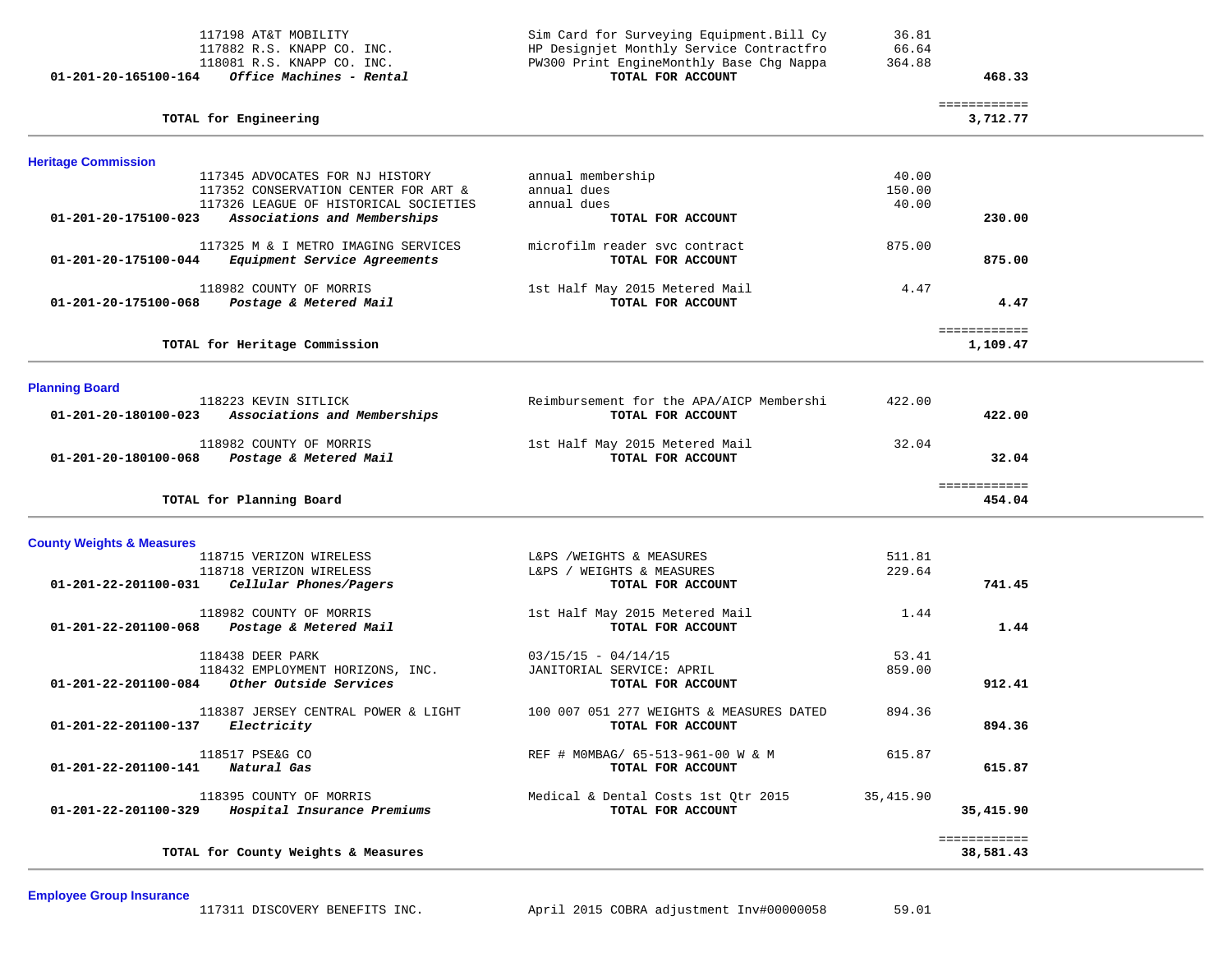|                                       | 118083 HORIZON BLUE CROSS BLUE SHIELD                                          | May 2015 Freeholder List Medical PPO/Med 1,346,793.61                          |                     |              |  |
|---------------------------------------|--------------------------------------------------------------------------------|--------------------------------------------------------------------------------|---------------------|--------------|--|
|                                       | 118280 HORIZON BLUE CROSS BLUE SHIELD                                          | May 2015 PBA 151 Medical PPO/Medallion #                                       | 319,849.37          |              |  |
|                                       | 118349 HORIZON BLUE CROSS BLUE SHIELD<br>118284 HORIZON BLUE CROSS BLUE SHIELD | may 2015 Mosquito Dental #051094144<br>May 2015 Mosquito Medical PPO/Medallion | 750.76<br>33,541.07 |              |  |
|                                       | 118278 HORIZON BLUE CROSS BLUE SHIELD                                          | May 2015 PBA 151 Medical HMO #050997257                                        | 177,631.87          |              |  |
| 01-201-23-220100-090                  | Employee Group Insurance Expenditures                                          | TOTAL FOR ACCOUNT                                                              |                     | 1,878,625.69 |  |
|                                       |                                                                                |                                                                                |                     |              |  |
|                                       | 111902 DOROTHY SMARG                                                           | Medicare B - July 2014 through December                                        | 629.40              |              |  |
|                                       | 111986 GERHARD VIENNA                                                          | Medicare B - July 2014 through December                                        | 1,258.80            |              |  |
|                                       | 111293 THELMA LAYNE                                                            | Medicare B - July 2014 through December                                        | 629.40              |              |  |
|                                       | $01-203-23-220100-090$ (2014) Employee Group Insurance Expendit                | TOTAL FOR ACCOUNT                                                              |                     | 2,517.60     |  |
|                                       |                                                                                |                                                                                |                     | ============ |  |
|                                       | TOTAL for Employee Group Insurance                                             |                                                                                |                     | 1,881,143.29 |  |
|                                       |                                                                                |                                                                                |                     |              |  |
| <b>Office of Emergency Management</b> |                                                                                |                                                                                |                     |              |  |
|                                       | 118715 VERIZON WIRELESS                                                        | L&PS / ADMIN                                                                   | 152.04              |              |  |
|                                       | 118718 VERIZON WIRELESS                                                        | L&PS / ADMIN                                                                   | 152.04              |              |  |
| 01-201-25-252100-031                  | Cellular Phones/Pagers                                                         | TOTAL FOR ACCOUNT                                                              |                     | 304.08       |  |
|                                       | 117887 TRITEC OFFICE EQUIPMENT INC                                             | Machine ID 6216, 1st Qtr 2015, 4/7/15                                          | 211.33              |              |  |
| 01-201-25-252100-058                  | Office Supplies & Stationery                                                   | TOTAL FOR ACCOUNT                                                              |                     | 211.33       |  |
|                                       | 118982 COUNTY OF MORRIS                                                        | 1st Half May 2015 Metered Mail                                                 | 15.12               |              |  |
|                                       | 118982 COUNTY OF MORRIS                                                        | 1st Half May 2015 Metered Mail                                                 | 2.40                |              |  |
|                                       | 01-201-25-252100-068 Postage & Metered Mail                                    | TOTAL FOR ACCOUNT                                                              |                     | 17.52        |  |
|                                       |                                                                                |                                                                                |                     | ============ |  |
|                                       | TOTAL for Office of Emergency Management                                       |                                                                                |                     | 532.93       |  |
|                                       |                                                                                |                                                                                |                     |              |  |
| <b>Communications Center</b>          |                                                                                |                                                                                |                     |              |  |
|                                       | 117981 FRANK CHERICHELLA                                                       | $4/13/15-4/15/15$ , Education expense, NJ N                                    | 248.74              |              |  |
| 01-201-25-252105-039                  | Education Schools & Training                                                   | TOTAL FOR ACCOUNT                                                              |                     | 248.74       |  |
|                                       | 117979 STAPLES ADVANTAGE                                                       | 4/16/15, NYC1054187, Office supplies, or                                       | 124.91              |              |  |
|                                       | 115164 QUENCH USA, INC.                                                        | D048914, 2/1/15, 720-UV-HC, Contract N00                                       | 168.92              |              |  |
|                                       | 116435 QUENCH USA, INC.                                                        | D060586, 4/1/15, Chiller3-UV-U N00006297                                       | 48.00               |              |  |
|                                       | 117721 VILLAGE SUPER MARKET, INC.                                              | 4/14/15, Lunch, S245 R42 T20 C245375                                           | 235.98              |              |  |
|                                       | 117721 VILLAGE SUPER MARKET, INC.                                              | 4/14/15, Dinner, S245 R41 T157 C245311                                         | 235.98              |              |  |
|                                       | 117721 VILLAGE SUPER MARKET, INC.                                              | 4/16/15, Lunch, S245 R41 T5 C245268                                            | 218.98              |              |  |

 **01-201-25-252105-058** *Office Supplies & Stationery* **TOTAL FOR ACCOUNT 1,251.75** 118982 COUNTY OF MORRIS 14.60  **01-201-25-252105-068** *Postage & Metered Mail* **TOTAL FOR ACCOUNT 14.60** 117981 FRANK CHERICHELLA 4/13/15-4/15/15, Travel expense, NJ NENA 10.00 117719 JASON LEZCANO 4/12/15-4/15/15, Mileage and tolls to/fr 99.70  **01-201-25-252105-082** *Travel Expense* **TOTAL FOR ACCOUNT 109.70** 116403 AMERICAN TOWER CORPORATION Tower rental May 2015, Green Pond Road, 1,872.72 117086 MOTOROLA SOLUTIONS INC 4/1/15-6/30/15, 2nd Qtr payment of 4 (\$1 107,188.35 118042 TRITEC OFFICE EQUIPMENT INC 2/26/15, Service and part for Ricoh 4430 208.04  **01-201-25-252105-131** *County Wide Radio System* **TOTAL FOR ACCOUNT 109,269.11** 117964 JERSEY CENTRAL POWER & LIGHT 100 078 770 714, 4/28/15, Conkling Rd Fl 675.23 117964 JERSEY CENTRAL POWER & LIGHT 100 082 995 745, 4/28/15, Conkling Rd An 8.22 117964 JERSEY CENTRAL POWER & LIGHT 100 078 772 546, 4/28/15, Weldon Rd Oak 605.82  **01-201-25-252105-137** *Electricity* **TOTAL FOR ACCOUNT 1,289.27** 118039 MUNICIPAL CAPITAL CORP 4/28/15, Ricoh MP4002SP Copier, S/N W523 658.75

117721 VILLAGE SUPER MARKET, INC. 4/16/15, Dinner, S245 R46 T178 C245098 218.98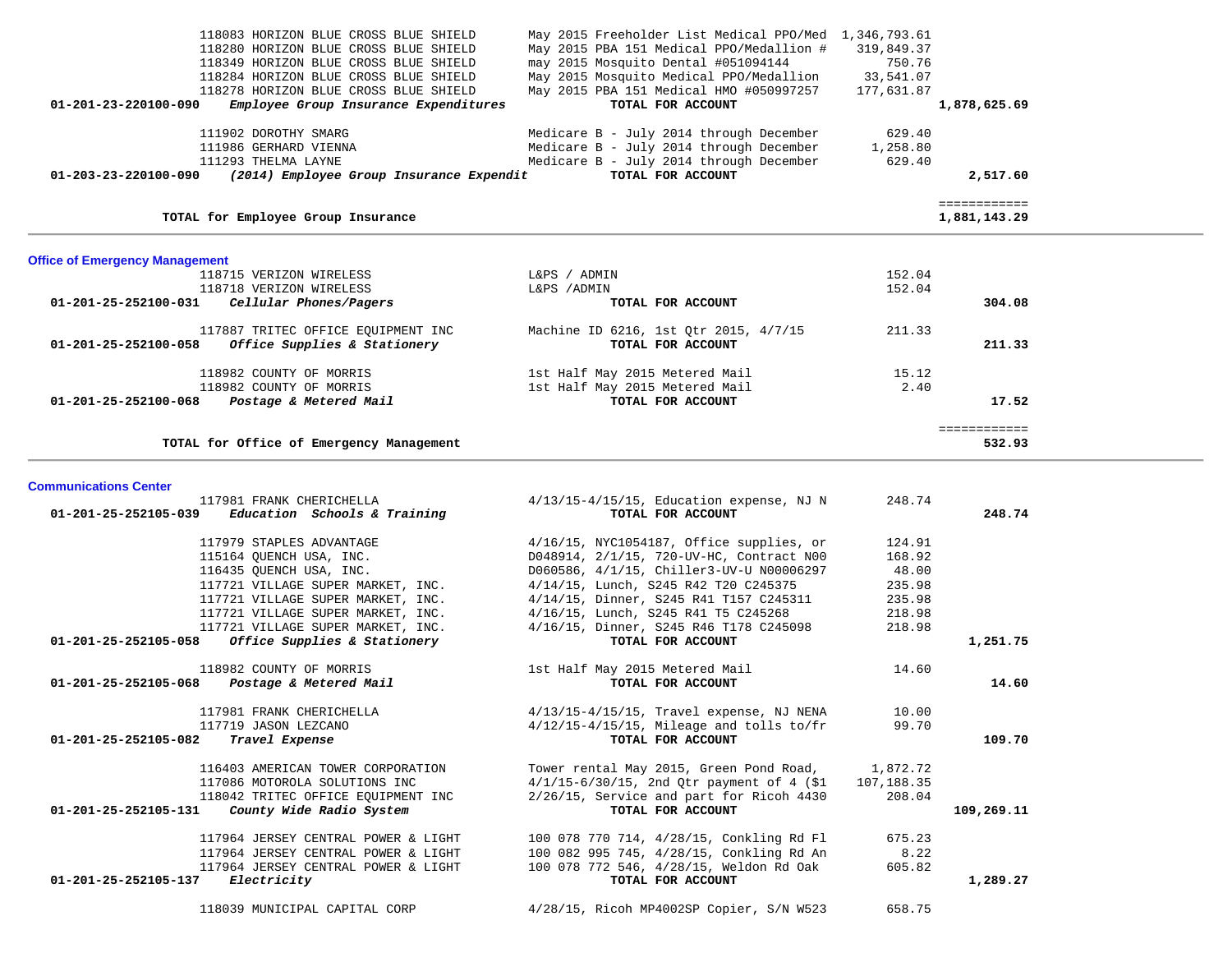| 01-201-25-252105-164                  | Office Machines - Rental                                                              | TOTAL FOR ACCOUNT                                             |          | 658.75                     |  |
|---------------------------------------|---------------------------------------------------------------------------------------|---------------------------------------------------------------|----------|----------------------------|--|
| 01-201-25-252105-202                  | 117775 FF1 PROFESSIONAL SAFETY SERVICES<br>Uniform And Accessories                    | $4/23/15$ , Boots, J.Masker<br>TOTAL FOR ACCOUNT              | 120.00   | 120.00                     |  |
|                                       | 115202 QUENCH USA, INC.<br>$01-203-25-252105-058$ (2014) Office Supplies & Stationery | D060586, Chiller3-UV-U, Contract N000062<br>TOTAL FOR ACCOUNT | 376.30   | 376.30                     |  |
|                                       | TOTAL for Communications Center                                                       |                                                               |          | ============<br>113,338.22 |  |
| <b>County Medical Examiner Office</b> |                                                                                       |                                                               |          |                            |  |
|                                       | 117303 MICHALSKI FUNERAL HOME                                                         | Case 14-15-0035, Indigent Burial                              | 2,150.00 |                            |  |
|                                       | 117303 MICHALSKI FUNERAL HOME                                                         | Case 14-15-0190, Cremation                                    | 1,350.00 |                            |  |
|                                       | 117303 MICHALSKI FUNERAL HOME                                                         | Case 19-15-0010, Indigent Burial                              | 2,150.00 |                            |  |
| 01-201-25-254100-030                  | Cartage                                                                               | TOTAL FOR ACCOUNT                                             |          | 5,650.00                   |  |
|                                       | 118140 MAYO MEDICAL LABORATORIES                                                      | AC#7024512, 4/30/15, Case 21150058                            | 62.41    |                            |  |
| 01-201-25-254100-035                  | Consultation Fee                                                                      | TOTAL FOR ACCOUNT                                             |          | 62.41                      |  |
|                                       | 118451 ILIFF-RUGGIERO FUNERAL HOME INC.                                               | Livery Sussex County April 2015, 13 case                      | 3,900.00 |                            |  |
|                                       | 117963 TEW FUNERAL SERVICES INC.                                                      | 4/15 Warren County Livery 4/30/15                             | 1,415.00 |                            |  |
| 01-201-25-254100-059                  | Other General Expenses                                                                | TOTAL FOR ACCOUNT                                             |          | 5,315.00                   |  |
|                                       |                                                                                       |                                                               |          |                            |  |
|                                       | 118423 FEDEX                                                                          | AC#164215938, 5/4/15, case 21150074                           | 32.45    |                            |  |
|                                       | 118982 COUNTY OF MORRIS                                                               | 1st Half May 2015 Metered Mail                                | 34.16    |                            |  |
| 01-201-25-254100-068                  | Postage & Metered Mail                                                                | TOTAL FOR ACCOUNT                                             |          | 66.61                      |  |
|                                       | 117304 ATLANTIC CONSOLIDATED LABORATORY                                               | Lab fees, 2/15, 21-15-0021                                    | 2,701.00 |                            |  |
|                                       | 117304 ATLANTIC CONSOLIDATED LABORATORY                                               | Lab fees 2/15, 21-15-0022                                     | 353.00   |                            |  |
|                                       | 117304 ATLANTIC CONSOLIDATED LABORATORY                                               | Lab fees 2/15, 19-15-0040                                     | 330.00   |                            |  |
|                                       | $01-201-25-254100-203$ X-Ray & Medical Supplies                                       | TOTAL FOR ACCOUNT                                             |          | 3,384.00                   |  |
|                                       |                                                                                       |                                                               |          | ============               |  |
|                                       | TOTAL for County Medical Examiner Office                                              |                                                               |          | 14,478.02                  |  |
| <b>County Sheriff's Department</b>    |                                                                                       |                                                               |          |                            |  |
|                                       | 117638 BERGEN COUNTY LAW & PUBLIC                                                     | Det. Deanna Gardner & Det. Douglas Meyer                      | 350.00   |                            |  |
| 01-201-25-270100-039                  | Education Schools & Training                                                          | TOTAL FOR ACCOUNT                                             |          | 350.00                     |  |
|                                       | 116598 THOMSON REUTERS                                                                | Acct#1000692998, Inv dtd 3/4/15, Billing                      | 612.00   |                            |  |
| 01-201-25-270100-050                  | Law Books                                                                             | TOTAL FOR ACCOUNT                                             |          | 612.00                     |  |
|                                       |                                                                                       |                                                               |          |                            |  |
|                                       | 117652 DEER PARK                                                                      | $3/15/15 - 4/14/15$ ,<br>Inv                                  | 351.15   |                            |  |
|                                       | 117636 RIOS' ENGRAVING                                                                | Retired - Brass Plates w/Eng, R.A./G.M./                      | 261.00   |                            |  |
|                                       | 117779 STAPLES ADVANTAGE                                                              | Supplies - K. Lehman/Admin, Order#713355<br>TOTAL FOR ACCOUNT | 1,028.56 | 1,640.71                   |  |
| 01-201-25-270100-059                  | Other General Expenses                                                                |                                                               |          |                            |  |
|                                       | 117778 STAPLES ADVANTAGE                                                              | Supplies - K.Lehman/Admin, Order#7133556                      | 74.91    |                            |  |
|                                       | 118175 GILL ASSOCIATES IDENTIFICATION                                                 | Polaroid Series Ribbon, Inv dtd 4/23/15                       | 338.00   |                            |  |
|                                       | 118175 GILL ASSOCIATES IDENTIFICATION                                                 | ISO Prox Cards, Inv dtd 4/23/15                               | 690.00   |                            |  |
|                                       | 118175 GILL ASSOCIATES IDENTIFICATION                                                 | Shipping & Handling                                           | 15.50    |                            |  |
| 01-201-25-270100-064                  | Photographic Suppies                                                                  | TOTAL FOR ACCOUNT                                             |          | 1,118.41                   |  |
|                                       | 118982 COUNTY OF MORRIS                                                               | 1st Half May 2015 Metered Mail                                | 647.75   |                            |  |
| 01-201-25-270100-068                  | Postage & Metered Mail                                                                | TOTAL FOR ACCOUNT                                             |          | 647.75                     |  |
|                                       |                                                                                       |                                                               |          |                            |  |
|                                       | 117647 COMMUNICATIONS SERVICE                                                         | Replace Defective Siren Speaker w/MCSO u                      | 95.00    |                            |  |
| 01-201-25-270100-072                  | Radio Repairs                                                                         | TOTAL FOR ACCOUNT                                             |          | 95.00                      |  |
|                                       |                                                                                       |                                                               |          |                            |  |
|                                       | 116637 PAPER MART INC                                                                 | Case of White copy Legal paper/Legal Ser                      | 44.63    |                            |  |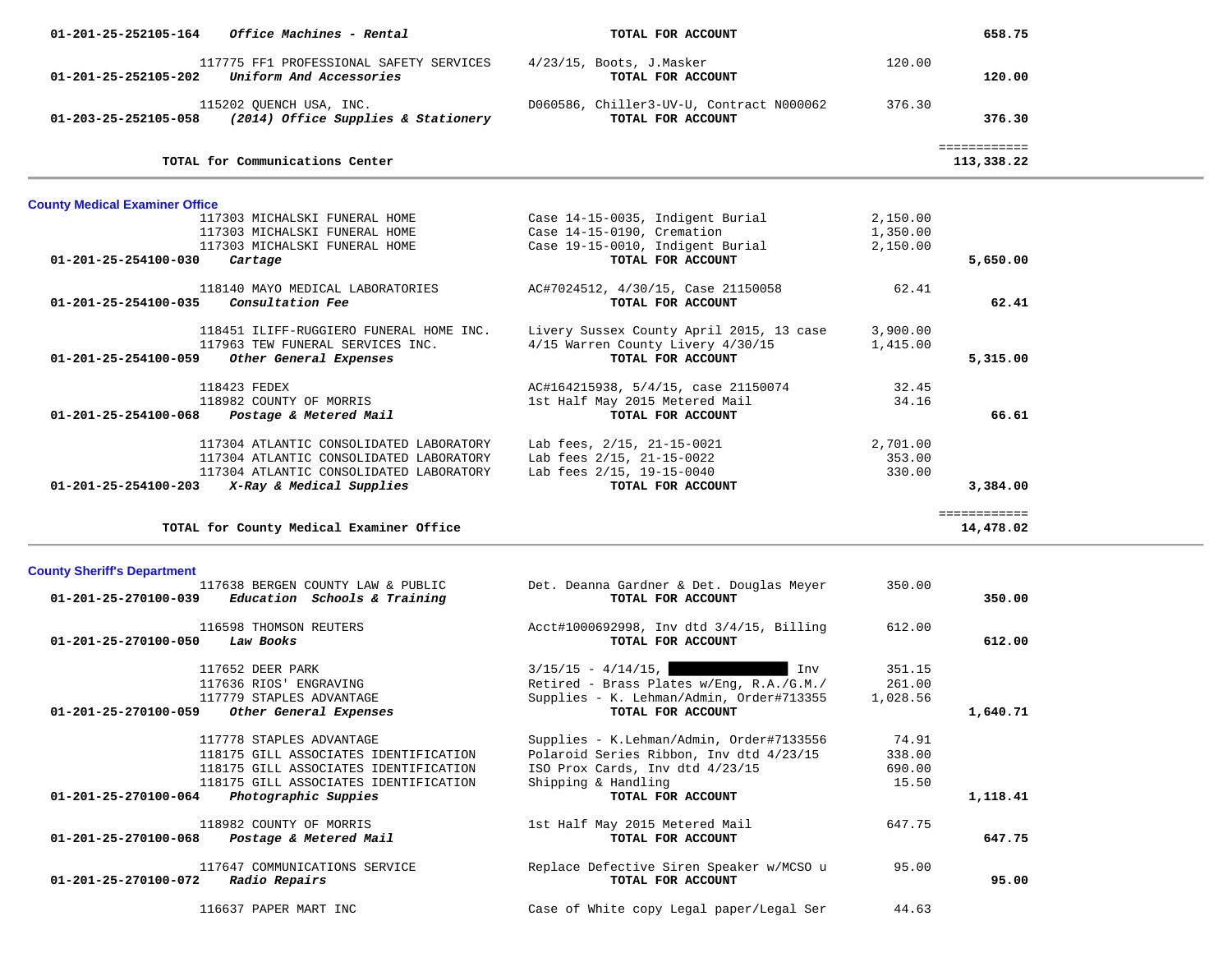|              | 317.76   | Cases of White copy paper/CIS, Inv dtd 3      | 116637 PAPER MART INC                                           |                                |
|--------------|----------|-----------------------------------------------|-----------------------------------------------------------------|--------------------------------|
|              | 317.76   | Cases of White copy paper/Admin, Inv dtd      | 116637 PAPER MART INC                                           |                                |
|              | 217.92   | Supplies - S. Sepulveda/Warrants, Order#      | 118171 STAPLES ADVANTAGE                                        |                                |
|              | 31.98    | Supplies - S. Sepulveda/Warrants, Order#      | 118171 STAPLES ADVANTAGE                                        |                                |
|              | 9.78     | Supplies - D. Bonfanti/K9, Order#7133178      | 118171 STAPLES ADVANTAGE                                        |                                |
| 939.83       |          | TOTAL FOR ACCOUNT                             | Other Administrative Supplies                                   | 01-201-25-270100-095           |
|              | 112.20   | Annual Fee - HMPlatinum Unmetered/mcsher      | 116581 HOSTING MATTERS, INC.                                    |                                |
|              | 944.61   | 442002049-00001 2/24/15 - 3/23/15, Inv        | 117634 VERIZON WIRELESS                                         |                                |
|              | 1,671.98 | $3/2/15 - 4/1/15$ , Inv dtd $4/1/15$          | 117645 VERIZON WIRELESS                                         |                                |
| 2,728.79     |          | TOTAL FOR ACCOUNT                             | Communications Equipment                                        | 01-201-25-270100-161           |
|              | 178.32   | $3/18/15$ - $6/17/15$ , Acct#14590, Inv dtd 4 | 117791 MUNICIPAL CAPITAL CORP                                   |                                |
|              | 5,333.65 | April/May/June - Ricoh Copiers, Inv dtd       | 118417 MUNICIPAL CAPITAL CORP                                   |                                |
| 5,511.97     |          | TOTAL FOR ACCOUNT                             | Office Machines - Rental                                        | 01-201-25-270100-164           |
|              | 798.52   | MITJO - Recheck & Vacines $2/13/15$ , $2/27/$ | 117643 STEVEN B. HODES, DVM PA                                  |                                |
| 798.52       |          | TOTAL FOR ACCOUNT                             | Medical                                                         | $01 - 201 - 25 - 270100 - 189$ |
|              | 93.00    | NJEMS Bill ID#139874100, Inv dtd 4/1/15,      | 117635 TREASURER-STATE OF NJ                                    |                                |
|              | 202.00   | NJEMS Bill ID#138837000, Inv dtd 3/26/15      | 117635 TREASURER-STATE OF NJ                                    |                                |
| 295.00       |          | TOTAL FOR ACCOUNT                             | $01-201-25-270100-203$ X-Ray & Medical Supplies                 |                                |
|              | 393.00   | Authorization #15-003, Display Cuts in/o      | 117642 MOTOROLA SOLUTIONS INC                                   |                                |
| 393.00       |          | TOTAL FOR ACCOUNT                             | Machinery Repairs & Parts                                       | 01-201-25-270100-262           |
|              | 1.97     | Item#20/Material #8171849/5UF 450V Capac      | 106491 SMITHS DETECTION INC                                     |                                |
|              | 687.50   | Item#40/Material# TVL-XRAY//TRAVEL TIME-      | 106491 SMITHS DETECTION INC                                     |                                |
|              | 375.00   | Item#70/Material#FR-XRAY/FIELD REPAIR X-      | 106491 SMITHS DETECTION INC                                     |                                |
|              | 150.00   | SHIPPING & HANDLING                           | 106491 SMITHS DETECTION INC                                     |                                |
| 1,214.47     |          | TOTAL FOR ACCOUNT                             | $01 - 203 - 25 - 270100 - 262$ (2014) Machinery Repairs & Parts |                                |
| ============ |          |                                               |                                                                 |                                |
| 16,345.45    |          |                                               | TOTAL for County Sheriff's Department                           |                                |

**TOTAL for County Sheriff's Department 16,345.45**

# **County Prosecutor's Office**

| sounty + 199600001 9 Sinoc                      |                                          |        |        |
|-------------------------------------------------|------------------------------------------|--------|--------|
| 118565 BERYL SKOG                               | Reg.On Call Hours - April 2015           | 40.80  |        |
| 118565 BERYL SKOG                               | Wkend & Holiday                          | 18.50  |        |
| 118562 BETTY ANN DERCO                          | Reg. On Call - April 2015                | 28.80  |        |
| 118562 BETTY ANN DERCO                          | Wkend/Holiday - April 2015               | 15.00  |        |
| 118562 BETTY ANN DERCO                          | Supplemental Case Pay - 150405MRMM6 & 15 | 150.00 |        |
| 118563 DOROTHY DIFABIO                          | Reg.On Call - April 2015                 | 39.60  |        |
| 118563 DOROTHY DIFABIO                          | Wkend/Holiday                            | 11.00  |        |
| 118567 JAIME SHANAPHY                           | Reg.On Call - April 2015                 | 23.60  |        |
| 118567 JAIME SHANAPHY                           | Wkend & Holiday                          | 26.50  |        |
| 118564 JANET B. NOVELLO                         | Reg.On Call - March 2015                 | 19.20  |        |
| 118564 JANET B. NOVELLO                         | Wkend/Holiday                            | 21.00  |        |
| 118564 JANET B. NOVELLO                         | Reg.On Call- April 2015                  | 31.60  |        |
| 118564 JANET B. NOVELLO                         | Wkend/Holiday                            | 8.50   |        |
| 118564 JANET B. NOVELLO                         | Supplemental Case Pay #150420MRSCD06     | 75.00  |        |
| 118566 JUNE WITTY                               | Reg.On Call -April 2015                  | 105.60 |        |
| 118566 JUNE WITTY                               | Wkend & Holiday                          | 22.00  |        |
| 118566 JUNE WITTY                               | Supplemental Case Pay #150420MRSCD11     | 75.00  |        |
| 118568 SANDRA HOYER                             | Reg.On Call Hours - April 2015           | 35.20  |        |
| 118568 SANDRA HOYER                             | Wkend & Holiday                          | 15.00  |        |
| 118568 SANDRA HOYER                             | Supplemental Case Pay -#150428MRMM43     | 75.00  |        |
| 118568 SANDRA HOYER                             | Reg. On Call Hours -March 2015           | 12.00  |        |
| 118568 SANDRA HOYER                             | Wkend & Holiday                          | 12.00  |        |
| $01-201-25-275100-016$ Outside Salaries & Wages | TOTAL FOR ACCOUNT                        |        | 860.90 |
| 117905 CPANJ                                    | 2015 NJ County Prosecutors Association D | 300.00 |        |
| 117905 CPANJ                                    | 2015 National District Attorneys Associa | 723.00 |        |
|                                                 |                                          |        |        |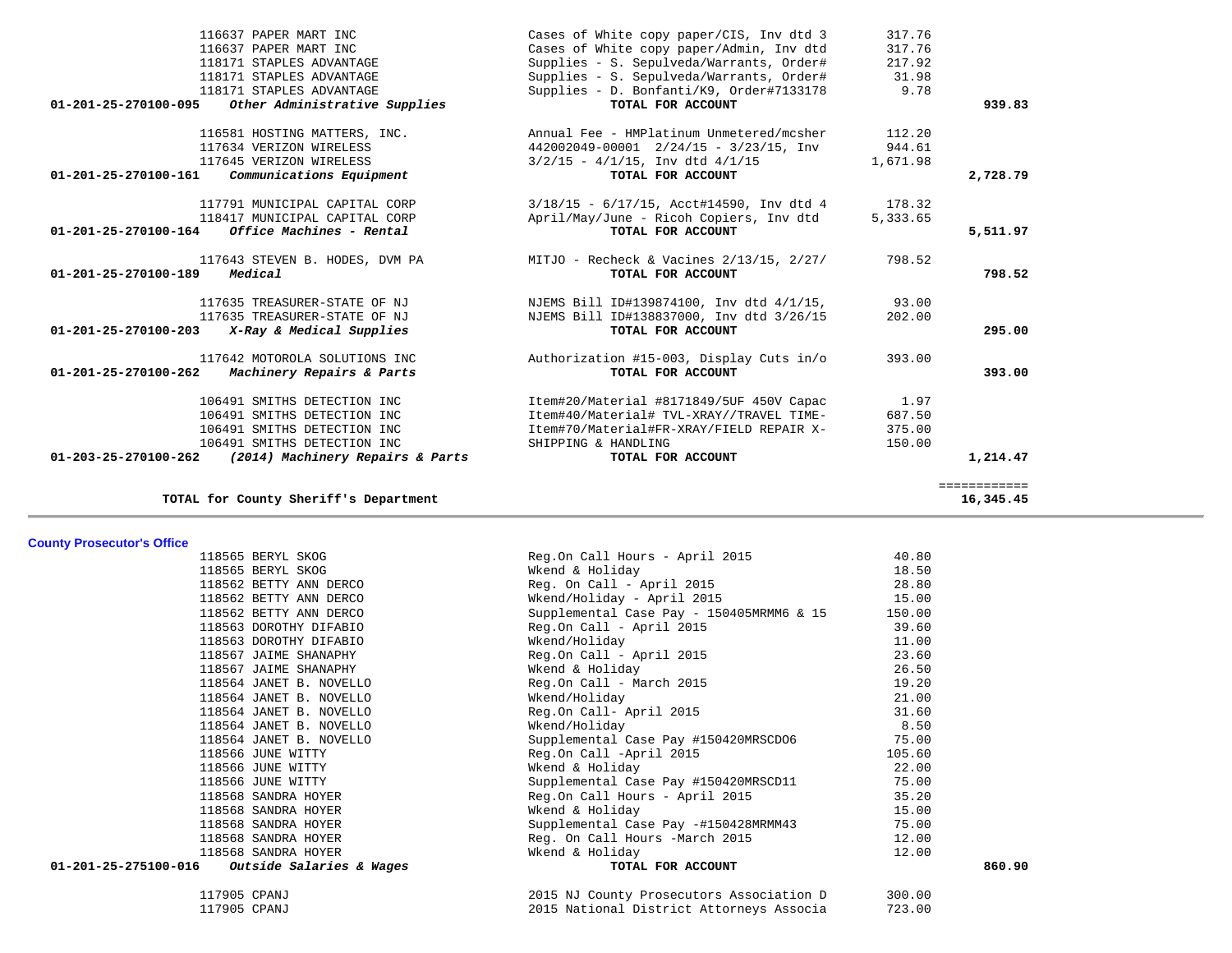| 01-201-25-275100-023<br>Associations and Memberships                  | TOTAL FOR ACCOUNT                                                                                                                             |                      | 1,023.00  |
|-----------------------------------------------------------------------|-----------------------------------------------------------------------------------------------------------------------------------------------|----------------------|-----------|
| 117464 VERIZON WIRELESS                                               | Account #242004961-00001 (2/24-3/23/15)                                                                                                       | 7,022.47             |           |
| 01-201-25-275100-031<br>Cellular Phones/Pagers                        | TOTAL FOR ACCOUNT                                                                                                                             |                      | 7,022.47  |
| 117424 COMPUTER CABLE & CONNECTOR CO                                  | CAT.5E Patch 01 PT (Network Jacks for SE                                                                                                      | 81.75                |           |
| 117461 ALTERNATIVE MICROGRAPHICS INC                                  |                                                                                                                                               |                      |           |
| 117458 COMPUTER CABLE & CONNECTOR CO                                  | Project #110287-Prosecutor Cards A-Z (43 1,783.88<br>Item# SPE-X (HDMI-M-M X 10 Meter) 33 FT 32.29<br>Item# SPE-X (HDMI-M-M X 10 Meter) 33 FT | 32.29                |           |
| Data Processing Supplies<br>01-201-25-275100-037                      | TOTAL FOR ACCOUNT                                                                                                                             |                      | 1,897.92  |
|                                                                       |                                                                                                                                               |                      |           |
| 117425 DESERT SNOW, LLC                                               | Desert Snow Training -May 5, 2015 ** Det                                                                                                      | 590.00               |           |
| 117463 NEW JERSEY HOMICIDE INVESTIGATORS                              | 22nd Annual Advanced Homicide Investigat                                                                                                      | 625.00               |           |
| 116072 NJICLE                                                         | ID 242913 NJICLE's New Attorney MCLE Day                                                                                                      | 65.00                |           |
| 116072 NJICLE                                                         | NJICLE's New Attorney MCLE Day (5/2/15)*                                                                                                      | 65.00                |           |
| 116072 NJICLE<br>01-201-25-275100-039<br>Education Schools & Training | 3 CLE on CD programs<br>) programs<br><b>TOTAL FOR ACCOUNT</b>                                                                                | 182.24               | 1,527.24  |
|                                                                       |                                                                                                                                               |                      |           |
| 117460 JOHNSTON COMMUNICATIONS                                        | Monthly Fax Server Maintenance Contract 600.00                                                                                                |                      |           |
| <i>Equipment Service Agreements</i><br>01-201-25-275100-044           | TOTAL FOR ACCOUNT                                                                                                                             |                      | 600.00    |
| 117407 THOMSON REUTERS                                                | March Westlaw Charges - Law Library 1,414.07                                                                                                  |                      |           |
| 117407 THOMSON REUTERS                                                | March Westlaw Charges- Appellate                                                                                                              | 1,427.64             |           |
| 01-201-25-275100-050<br>Law Books                                     | TOTAL FOR ACCOUNT                                                                                                                             |                      | 2,841.71  |
| 117900 ALPHA GRAPHICS MORRISTOWN                                      | 11x14 Certificates ** Caitlyn Kelly & Jo 35.00                                                                                                |                      |           |
| 117448 HELRICK'S INC                                                  | 8.5x11 w/Glass                                                                                                                                | 72.50                |           |
| 117448 HELRICK'S INC                                                  | Shipping                                                                                                                                      | 12.50                |           |
| 117447 PAPER MART INC                                                 | 8 1/2 x 11 Copy Paper                                                                                                                         | 1,079.75             |           |
| 117447 PAPER MART INC                                                 |                                                                                                                                               | 672.30               |           |
| 117410 RIO'S ENGRAVING                                                | 8 1/2 x 14 Copy Paper<br>For Carmen A. Ferrante, Jr.                                                                                          | 29.00                |           |
| 117954 STAPLES ADVANTAGE                                              | Account #NYC1054187-Misc.Office Supplies 99.08                                                                                                |                      |           |
| 117954 STAPLES ADVANTAGE                                              | Account #NYC 1054187-Port Saver                                                                                                               | 5.09                 |           |
| 117954 STAPLES ADVANTAGE                                              | Account#NYC 1054187-Folders & Exp.Wallet 339.31                                                                                               |                      |           |
| 117954 STAPLES ADVANTAGE                                              | Account#NYC 1054187-Power Cord<br>Account #NYC1054187 Misc. supplies                                                                          | 14.49                |           |
| 117894 STAPLES ADVANTAGE                                              |                                                                                                                                               | 36.00                |           |
| 117894 STAPLES ADVANTAGE                                              | Packing Tape                                                                                                                                  | 17.09                |           |
| 118399 T J'S SPORTWIDE TROPHY                                         | Plaque - Ref. Sales Order #277973** Pros 110.68                                                                                               |                      |           |
| $01-201-25-275100-058$ Office Supplies & Stationery                   | TOTAL FOR ACCOUNT                                                                                                                             |                      | 2,522.79  |
| 117449 FEDEX                                                          | Account #1051-0576-2 (3/20-3/26/15)                                                                                                           | 107.90               |           |
| 117449 FEDEX                                                          | Account #1051-0576-2(3/16 & 3/18/15) 111.01                                                                                                   |                      |           |
| 117449 FEDEX                                                          | Account #1051-0576-2(3/31/15)                                                                                                                 | 54.66                |           |
| 117449 FEDEX                                                          | Account#1051-0576-2(3/31-4/2/15)                                                                                                              | $113.62$<br>1,221.95 |           |
| 117112 PEDEA<br>118982 COUNTY OF MORRIS                               | 1st Half May 2015 Metered Mail<br>TOTAL FOR ACCOUNT                                                                                           |                      |           |
| 01-201-25-275100-068 Postage & Metered Mail                           | TOTAL FOR ACCOUNT                                                                                                                             |                      | 1,609.14  |
|                                                                       | 117419 SHI INTERNATIONAL CORP Balance due for Maintenance & Support Se                                                                        | 60,000.00            |           |
| 01-201-25-275100-078 Software Maintenance                             | TOTAL FOR ACCOUNT                                                                                                                             |                      | 60,000.00 |
| 117895 ACCURATE TRANSCRIPTIONS, LLC                                   | State v Vanessa Brown ** Requested by AP                                                                                                      | 579.62               |           |
| 01-201-25-275100-081<br>Transcripts                                   | TOTAL FOR ACCOUNT                                                                                                                             |                      | 579.62    |
|                                                                       |                                                                                                                                               |                      |           |
| 117414 A T & T WIRELESS SERVICES                                      | Surveillance $(1/2-2/1/15)$ **D S J. Monrad                                                                                                   | 475.00               |           |
| 117416 BINARY INTELLIGENCE, LLC                                       | Reg.by Sqt.C.Then - Case #2013-00539 ** "                                                                                                     | 1,687.99             |           |
| 117402 CABLEVISION                                                    | Account #07876-629289017 (SEU) 4/8-5/7/1                                                                                                      | 95.25                |           |
| 117402 CABLEVISION                                                    | Account #07876629490010 (MCPO)                                                                                                                | 157.44<br>157.48     |           |
| 116055 CABLEVISION<br>116055 CABLEVISION                              | Account #07876-629490-01-0 (MCPO) 3/8 -<br>Account#07876-629289-01-7 (SEU) 3/8-4/7/                                                           | 95.28                |           |
| 116055 CABLEVISION                                                    | Account#07876629490010 (MCPO)                                                                                                                 | 157.48               |           |
| 116055 CABLEVISION                                                    | Account#07876-629289-01-7(SEU)                                                                                                                | 95.28                |           |
| 117459 COFFEE LOVERS COFFEE SERVICE                                   | Office Tea & Coffee                                                                                                                           | 52.10                |           |
| 117952 OMVINAYAK LLC                                                  | Reimbursement for video surviellence sys                                                                                                      | 320.75               |           |
| 117462 SUNRAYS WINDOW TINTING                                         | Window Tinting- (7) Newly assigned vehic                                                                                                      | 1,345.00             |           |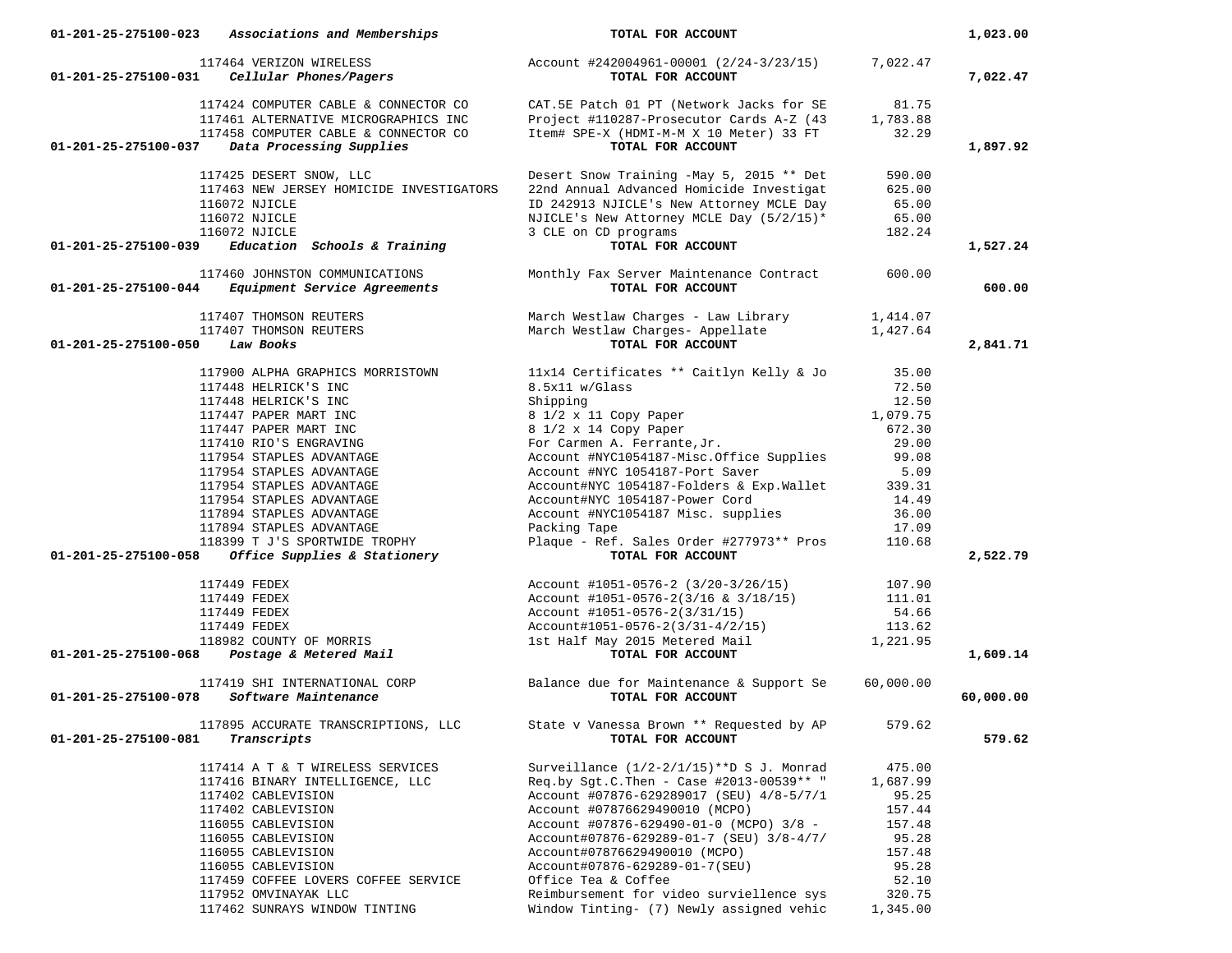| 117413 T-MOBILE                                                                   | Pen Register- Case #2014X-1509 ** Reques                      | 500.00   |              |
|-----------------------------------------------------------------------------------|---------------------------------------------------------------|----------|--------------|
| 117903 MEDIA SUPPLY, INC.                                                         | Ouote #1070 **CD's                                            | 540.00   |              |
| 117903 MEDIA SUPPLY, INC.                                                         | DVD.                                                          | 540.00   |              |
| 117903 MEDIA SUPPLY, INC.                                                         | Paper Sleeves                                                 | 80.00    |              |
| Investigation Expense<br>01-201-25-275100-118                                     | TOTAL FOR ACCOUNT                                             |          | 6,299.05     |
| 117920 MUNICIPAL CAPITAL CORP<br>01-201-25-275100-164<br>Office Machines - Rental | 2nd Ouarter MCPO and SEU Copy Machine Re<br>TOTAL FOR ACCOUNT | 9,816.15 | 9,816.15     |
|                                                                                   |                                                               |          |              |
| 117902 INSTITUTE FOR FORENSIC PSYCHOLOGY                                          | Detective Candidate- Joseph Soulias                           | 450.00   |              |
| 01-201-25-275100-189<br>Medical                                                   | TOTAL FOR ACCOUNT                                             |          | 450.00       |
| 116227 ATLANTIC TACTICAL OF NJ, INC.                                              | **Ouote #SO-80412877-Leather Badge Case-                      | 71.85    |              |
| 116227 ATLANTIC TACTICAL OF NJ, INC.                                              | Leather Badge Case -S158B                                     | 119.75   |              |
| 01-201-25-275100-202<br>Uniform And Accessories                                   | TOTAL FOR ACCOUNT                                             |          | 191.60       |
| 117415 SPRINT                                                                     | Wire $(8/30/14-9/11/14)$ Case #00580* Det.                    | 160.00   |              |
| 117415 SPRINT                                                                     | Pen (8/21/14-8/29/14)Case#2014X-00580                         | 662.11   |              |
| 117415 SPRINT                                                                     | Pen(5/15/14-6/13/14) Case #2014X-00054                        | 642.11   |              |
| 01-203-25-275100-118<br>(2014) Investigation Expense                              | TOTAL FOR ACCOUNT                                             |          | 1,464.22     |
|                                                                                   |                                                               |          | ============ |
| TOTAL for County Prosecutor's Office                                              |                                                               |          | 98,705.81    |

# **County Jail**

|                      | 117842 MARIANA DEMARTINEZ                           | REIMBURSEMENT FOR TRAINING CONFERENCE FE                                                                              | 205.00    |          |
|----------------------|-----------------------------------------------------|-----------------------------------------------------------------------------------------------------------------------|-----------|----------|
|                      | 117842 MARIANA DEMARTINEZ                           | REIMBURSEMENT FOR MILEAGE. 114.1 MILES @ 39.94                                                                        |           |          |
|                      | 117842 MARIANA DEMARTINEZ                           | REIMBURSEMENT FOR TOLL                                                                                                | 1.50      |          |
|                      | 116738 PESI INC.                                    | TRAINING FOR L.PETRUCCI ON 5.6.15 189.99                                                                              |           |          |
|                      | $01-201-25-280100-039$ Education Schools & Training | TOTAL FOR ACCOUNT                                                                                                     |           | 436.43   |
|                      | 117812 STAPLES ADVANTAGE                            | OFFICE SUPPLES DATED 4.2.15                                                                                           | 71.18     |          |
|                      | 117812 STAPLES ADVANTAGE                            | OFFICE SUPPLES DATED 3.27.15 215.80                                                                                   |           |          |
|                      | 117812 STAPLES ADVANTAGE                            | OFFICE SUPPLES DATED 4.3.15 1,787.76                                                                                  |           |          |
|                      |                                                     | 117812 STAPLES ADVANTAGE THE STRIPLE SUPPLES DATED 4.8.15                                                             | 176.94    |          |
|                      | 117812 STAPLES ADVANTAGE                            | OFFICE SUPPLES DATED 4.8.15                                                                                           | 44.97     |          |
|                      |                                                     | 117813 TRITEC OFFICE EOUIPMENT INC 4 TONERS FOR MEDICAL FAX DATED 4.15.15 720.00                                      |           |          |
|                      |                                                     | 117841 TRITEC OFFICE EOUIPMENT INC COLOR COPIES FOR INTAKE COPIER FROM 1.1.                                           | 289.80    |          |
|                      | 117841 TRITEC OFFICE EQUIPMENT INC                  | COLOR COPIES FOR ADMIN COPIER FROM 1.1.1 518.28                                                                       |           |          |
|                      |                                                     | 117841 TRITEC OFFICE EQUIPMENT INC COLOR COPIES FOR I.A. COPIER FROM 1.1.15 89.81                                     |           |          |
|                      |                                                     | 116723 TRITEC OFFICE EOUIPMENT INC FAX MACHINE FOR MEDICAL DEPARTMENT DATED 960.00                                    |           |          |
|                      | 117739 W.B. MASON COMPANY INC                       | LOG BOOKS DATED 4.15.15                                                                                               | 1,799.80  |          |
|                      | 117840 STAPLES ADVANTAGE                            | OFFICE SUPPLES DATED 4.11.15                                                                                          | 191.78    |          |
|                      |                                                     | 117840 STAPLES ADVANTAGE<br>01-201-25-280100-058 <i>Office Supplies &amp; Stationery</i> OFFICE SUPPLES DATED 4.14.15 | 221.08    |          |
|                      |                                                     |                                                                                                                       |           | 7,087.20 |
|                      | 118982 COUNTY OF MORRIS                             | 1st Half May 2015 Metered Mail 33.45                                                                                  |           |          |
|                      | 01-201-25-280100-068 Postage & Metered Mail         | TOTAL FOR ACCOUNT                                                                                                     |           | 93.45    |
|                      |                                                     | 117515 CLIFTON ELEVATOR SERVICE CO INC BLEVATOR MAINTENANCE FOR FEB. 2015 DATED 1,400.00                              |           |          |
|                      |                                                     | 117515 CLIFTON ELEVATOR SERVICE CO INC ELEVATOR MAINTENANCE FOR MAR. 2015 DATED                                       | 1,400.00  |          |
|                      | 117515 CLIFTON ELEVATOR SERVICE CO INC              | ELEVATOR MAINTENANCE FOR APR.2015 DATED                                                                               | 1,400.00  |          |
|                      | 116743 COMMUNICATIONS SERVICE                       | REMOVAL OF RADIO AND EMERGENCY LIGHTING                                                                               | 400.00    |          |
|                      | 117110 JJS SERVICES, INC.                           | SALT APPLICATIONS FOR PARKING LOT DATED 1,200.00<br>PLAQUE AND ENGRAVING DATED 3.25.15 50.30                          |           |          |
|                      |                                                     |                                                                                                                       |           |          |
|                      |                                                     | TOTAL FOR ACCOUNT                                                                                                     |           | 5,850.30 |
|                      | 110828 QUENCH USA, INC.                             | LEASE PAYMENT ON 7 WATER COOLERS FOR JAN                                                                              | 284.00    |          |
| 01-201-25-280100-147 | Water                                               | TOTAL FOR ACCOUNT                                                                                                     |           | 284.00   |
|                      | 117859 ARAMARK CHARLOTTE LOCKBOX                    | STAFF & INMATE MEALS DATED 4.15.15                                                                                    | 13,159.00 |          |
|                      | 117859 ARAMARK CHARLOTTE LOCKBOX                    | KITCHEN SUPPLIES DATED 4.15.15                                                                                        | 339.87    |          |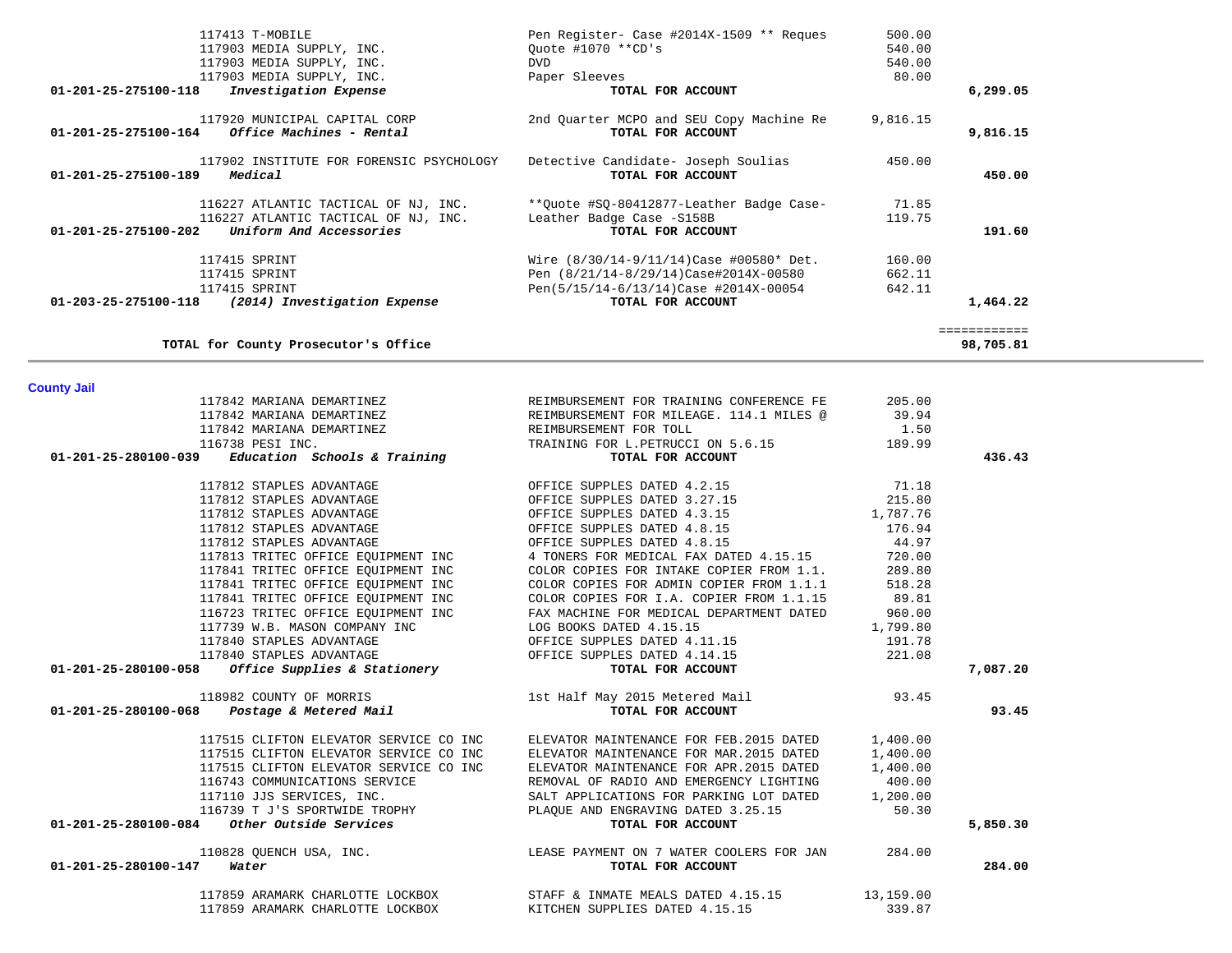| 01-201-25-280100-185 Food                                          | 13,320.60 13,320.60 120716 IOCKBOX 200334000 - STAFF AND INMATE MEALS DATED<br>TOTAL FOR ACCOUNT                                                                                                                     |        | 26,819.47    |
|--------------------------------------------------------------------|----------------------------------------------------------------------------------------------------------------------------------------------------------------------------------------------------------------------|--------|--------------|
|                                                                    | 116742 UNIVERSAL UNIFORM SALES CO INC UNIFORMS FOR JENKINS DATED 3.13.15 172.94                                                                                                                                      |        |              |
|                                                                    | 116742 UNIVERSAL UNIFORM SALES CO INC UNIFORMS FOR DORIETY DATED 3.12.15                                                                                                                                             | 39.00  |              |
| $01-201-25-280100-202$ Uniform And Accessories                     | TOTAL FOR ACCOUNT                                                                                                                                                                                                    |        | 211.94       |
|                                                                    | 117109 E.A. MORSE & CO. INC.       JANITORIAL SUPPLIES DATED 3.31.15         849.02                                                                                                                                  |        |              |
|                                                                    | 117109 E.A. MORSE & CO. INC.         JANITORIAL SUPPLIES DATED 3.31.15         83.10                                                                                                                                 |        |              |
| $01-201-25-280100-252$ <i>Janitorial Supplies</i>                  | TOTAL FOR ACCOUNT                                                                                                                                                                                                    |        | 932.12       |
|                                                                    | 114817 FOWLER EQUIP CO INC. WASHER PART/REPAIR DATED 2.17.15                                                                                                                                                         | 258.83 |              |
| 01-201-25-280100-262 Machinery Repairs & Parts                     | TOTAL FOR ACCOUNT                                                                                                                                                                                                    |        | 258.83       |
|                                                                    | 118052 ELMER S. GILO, MD<br>118052 ELMER S. GILO, MD<br>118052 ELMER S. GILO, MD<br>118052 ELMER S. GILO, MD<br>118052 ELMER S. GILO, MD<br>REIMBURSEMENT FOR MEAL ON 10.19.14<br>REIMBURSEMENT FOR MEAL ON 10.22.14 | 740.00 |              |
|                                                                    |                                                                                                                                                                                                                      | 694.40 |              |
|                                                                    |                                                                                                                                                                                                                      | 20.00  |              |
|                                                                    |                                                                                                                                                                                                                      | 20.00  |              |
| 118052 ELMER S. GILO, MD                                           | REIMBURSEMENT FOR MEAL ON 10.21.14 20.00                                                                                                                                                                             |        |              |
| 118052 ELMER S. GILO, MD                                           | REIMBURSEMENT FOR AIRPORT PARKING FROM 1                                                                                                                                                                             | 120.00 |              |
| $01 - 203 - 25 - 280100 - 039$ (2014) Education Schools & Training | TOTAL FOR ACCOUNT                                                                                                                                                                                                    |        | 1,614.40     |
| 117106 UNIVERSAL UNIFORM SALES CO INC                              | UNIFORMS FOR CUCCI DATED 10.16.13                                                                                                                                                                                    | 150.00 |              |
| 117106 UNIVERSAL UNIFORM SALES CO INC                              | UNIFORMS FOR QUANT DATED 11.20.13                                                                                                                                                                                    | 593.70 |              |
| 117106 UNIVERSAL UNIFORM SALES CO INC                              | UNIFORMS FOR SIINO DATED 11.21.13                                                                                                                                                                                    | 610.69 |              |
| 117106 UNIVERSAL UNIFORM SALES CO INC                              | UNIFORMS FOR WALDRON DATED 1.16.14                                                                                                                                                                                   | 100.00 |              |
| 117106 UNIVERSAL UNIFORM SALES CO INC                              | UNIFORMS FOR LOMAX DATED 1.17.14                                                                                                                                                                                     | 286.00 |              |
| 117106 UNIVERSAL UNIFORM SALES CO INC                              | UNIFORMS FOR E.SCHWEIZER DATED 1.22.14                                                                                                                                                                               | 428.50 |              |
| 117106 UNIVERSAL UNIFORM SALES CO INC                              | UNIFORMS FOR PASCALE DATED 1.29.14                                                                                                                                                                                   | 67.00  |              |
| 117106 UNIVERSAL UNIFORM SALES CO INC                              | UNIFORMS FOR W.WILLIAMS DATED 1.25.14                                                                                                                                                                                | 534.00 |              |
| $01-203-25-280100-202$ (2014) Uniform And Accessories              | TOTAL FOR ACCOUNT                                                                                                                                                                                                    |        | 2,769.89     |
|                                                                    |                                                                                                                                                                                                                      |        | ============ |

**TOTAL for County Jail 46,358.03**

46,358.03

| <b>County Youth Detention Facilit</b>                 |                                               |          |          |
|-------------------------------------------------------|-----------------------------------------------|----------|----------|
| 117834 CABLEVISION                                    | 07876-529177-01-5 Cable service for Powe      | 44.99    |          |
| Education Schools & Training<br>01-201-25-281100-039  | TOTAL FOR ACCOUNT                             |          | 44.99    |
| 117665 STAPLES ADVANTAGE                              | Sharpie Super Twin Tip                        | 9.60     |          |
| 117665 STAPLES ADVANTAGE                              | Battery Alkaline AA 36pk                      | 25.90    |          |
| 117665 STAPLES ADVANTAGE                              | Labelmaker Item #CSOKL60SRUST                 | 34.99    |          |
| 117665 STAPLES ADVANTAGE                              | Refund Item Lablemaker                        | $-34.99$ |          |
| $01-201-25-281100-058$ Office Supplies & Stationery   | TOTAL FOR ACCOUNT                             |          | 35.50    |
| 118982 COUNTY OF MORRIS                               | 1st Half May 2015 Metered Mail                | 62.53    |          |
| $01 - 201 - 25 - 281100 - 068$ Postage & Metered Mail | TOTAL FOR ACCOUNT                             |          | 62.53    |
| 118178 MUNICIPAL CAPITAL CORP                         | 2 Richoh MP4002SP Copiers                     | 1,452.77 |          |
| $01-201-25-281100-164$ Office Machines - Rental       | TOTAL FOR ACCOUNT                             |          | 1,452.77 |
| 118273 SODEXO INC & AFFILIATES                        | Services for $4/4/15 - 5/1/15$                | 2,286.08 |          |
| 118273 SODEXO INC & AFFILIATES                        | Contractual charge (\$571.52) weekly          | 3,479.12 |          |
| 118273 SODEXO INC & AFFILIATES                        | Congregate Meals; $1,599.00$ Meals $x$ \$2.77 | 1,697.01 |          |
| $01 - 201 - 25 - 281100 - 185$<br>Food                | TOTAL FOR ACCOUNT                             |          | 7,462.21 |
| 116536 BOB BARKER COMPANY, INC.                       | Glove, Latex, PF, Industrial, L100ea/cs/      | 266.50   |          |
| 116536 BOB BARKER COMPANY, INC.                       | Freight                                       | 64.04    |          |
| $01 - 201 - 25 - 281100 - 189$<br>Medical             | TOTAL FOR ACCOUNT                             |          | 330.54   |
| 118276 ALLEN PAPER & SUPPLY CO                        | A-1 Elite Bleach 5.25% (6/1gal)               | 50.00    |          |
| 118276 ALLEN PAPER & SUPPLY CO                        | Sim Disinfectant Spray (12/20oz)              | 114.00   |          |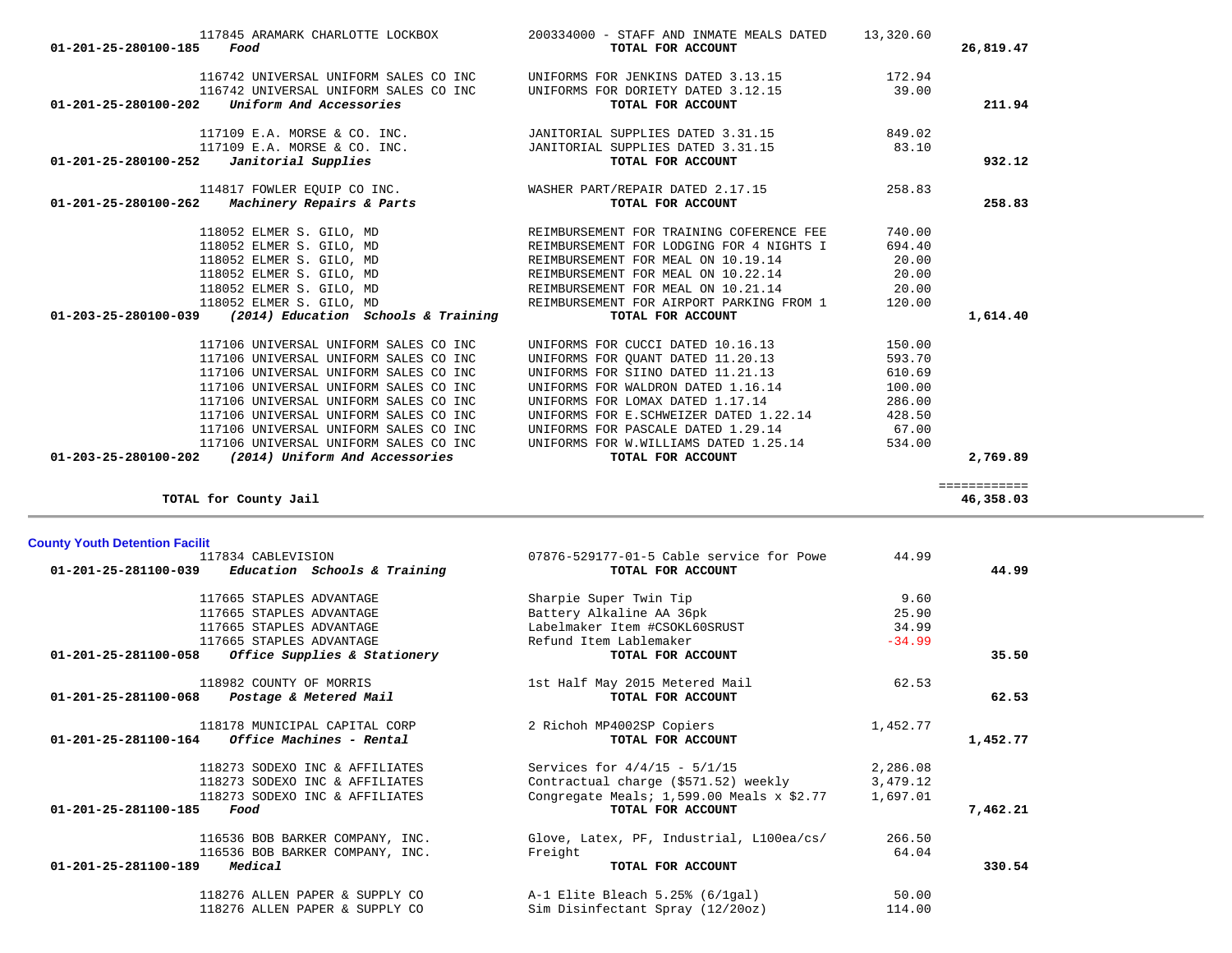| $01 - 201 - 25 - 281100 - 252$<br>Janitorial Supplies    | TOTAL FOR ACCOUNT                        |           | 222.54                    |
|----------------------------------------------------------|------------------------------------------|-----------|---------------------------|
| 117328 BATTERIES PLUS                                    | 7.5 V nimh Motorola DANCOM-4851          | 107.97    |                           |
| 117328 BATTERIES PLUS                                    | 7.5V NIMH Ray9009, EX9009MH, LMR9009, PP | 214.95    |                           |
| 118269 WESTERN APPLIANCE INC.                            | Drive motor (part# 279287)               | 124.00    |                           |
| 118269 WESTERN APPLIANCE INC.                            | Blower wheel (part# 694089)              | 24.00     |                           |
| 118269 WESTERN APPLIANCE INC.                            | Service call                             | 95.00     |                           |
| 118269 WESTERN APPLIANCE INC.                            | Tech labor                               | 75.00     |                           |
| 118538 WESTERN APPLIANCE INC.                            | Thermostat (part #3387134)               | 21.25     |                           |
| 118538 WESTERN APPLIANCE INC.                            | Thermal fuse (part #3392519)             | 16.00     |                           |
| 118538 WESTERN APPLIANCE INC.                            | Service call                             | 95.00     |                           |
| 118538 WESTERN APPLIANCE INC.                            | Tech labor                               | 55.00     |                           |
| 01-201-25-281100-262<br>Machinery Repairs & Parts        | TOTAL FOR ACCOUNT                        |           | 828.17                    |
|                                                          |                                          |           | ============              |
| TOTAL for County Youth Detention Facilit                 |                                          |           | 10,439.25                 |
| <b>Road Repairs</b>                                      |                                          |           |                           |
| 118981 COUNTY OF MORRIS                                  | Metered Mail 1st Half April 2015 - Roads | 5.74      |                           |
| 118981 COUNTY OF MORRIS                                  | Metered Mail 2nd Half April 2015 - Roads | 8.10      |                           |
| 118982 COUNTY OF MORRIS                                  | 1st Half May 2015 Metered Mail           | 6.93      |                           |
| $01 - 201 - 26 - 290100 - 068$<br>Postage & Metered Mail | TOTAL FOR ACCOUNT                        |           | 20.77                     |
| 116905 HUNAN WOK                                         | meals $3/4-3/31/2015$                    | 460.00    |                           |
| 116905 HUNAN WOK                                         | 15% Gratuity                             | 69.00     |                           |
| 115854 KINGS KID DELI                                    | meals 2/18-3/19/2015                     | 390.00    |                           |
| 115854 KINGS KID DELI                                    | 15% Gratuity                             | 58.50     |                           |
| Meals<br>$01 - 201 - 26 - 290100 - 188$                  | TOTAL FOR ACCOUNT                        |           | 977.50                    |
| 116567 MORTON SALT, INC.                                 | Wharton Garage Order #5100717270         | 43,878.33 |                           |
| 116567 MORTON SALT, INC.                                 | Wharton Garage Order #5100717270         | 36,402.36 |                           |
| 116567 MORTON SALT, INC.                                 | Wharton Garage Order #5100687026         | 1,836.72  |                           |
| Snow Removal & Ice Control<br>01-201-26-290100-242       | TOTAL FOR ACCOUNT                        |           | 82,117.41                 |
| 117336 A & A FINE FOODS INC.                             | meals 12/3-12/12/2014                    | 40.00     |                           |
| 117336 A & A FINE FOODS INC.                             | 15% Gratuity                             | 6.00      |                           |
| 01-203-26-290100-188<br>$(2014)$ Meals                   | TOTAL FOR ACCOUNT                        |           | 46.00                     |
| TOTAL for Road Repairs                                   |                                          |           | ============<br>83,161.68 |

 118276 ALLEN PAPER & SUPPLY CO Sim Brite Glass Cleaner (4/1gal) 47.25 118276 ALLEN PAPER & SUPPLY CO Tax 11.29

**Bridges and Culverts** 

| 117038 COUNTY CONCRETE CORP.                  | NJDOT Class B - Ticket # 1173948         | 198.00   |          |
|-----------------------------------------------|------------------------------------------|----------|----------|
| 117038 COUNTY CONCRETE CORP.                  | Mon-Fri Delivery                         | 215.00   |          |
| $01 - 201 - 26 - 292100 - 227$<br>Concrete    | TOTAL FOR ACCOUNT                        |          | 413.00   |
| 117167 ROAD SAFETY SYSTEMS LLC                | Guide Rail, Delineators Butterfly Reflec | 4,760.50 |          |
| $01 - 201 - 26 - 292100 - 230$<br>Guard Rails | TOTAL FOR ACCOUNT                        |          | 4,760.50 |
| 117168 SHERWIN WILLIAMS                       | Gallon of Silver Brite Alum PTB59S11     | 50.79    |          |
| 117168 SHERWIN WILLIAMS                       | Discount Pricing Accomodation            | $-28.42$ |          |
| 117168 SHERWIN WILLIAMS                       | Ouart OSPHO Metal Treatment              | 21.75    |          |
| 117168 SHERWIN WILLIAMS                       | 1 inch - 2 " Economy Brush               | 6.28     |          |
| 117168 SHERWIN WILLIAMS                       | KRY Gray Primer                          | 12.18    |          |
| 117168 SHERWIN WILLIAMS                       | 9 Inch CS Soft Woven 3/16                | 5.01     |          |
| 117168 SHERWIN WILLIAMS                       | 4 Inch 4x3/16 CS Mohair                  | 5.18     |          |
| 117301 SHERWIN WILLIAMS                       | 1 Gal. B54W151 IND URE ALK EX WHT.       | 59.19    |          |
| 117301 SHERWIN WILLIAMS                       | 1 KRY Gray Primer                        | 6.09     |          |
| 117301 SHERWIN WILLIAMS                       | Discount                                 | $-11.00$ |          |
|                                               |                                          |          |          |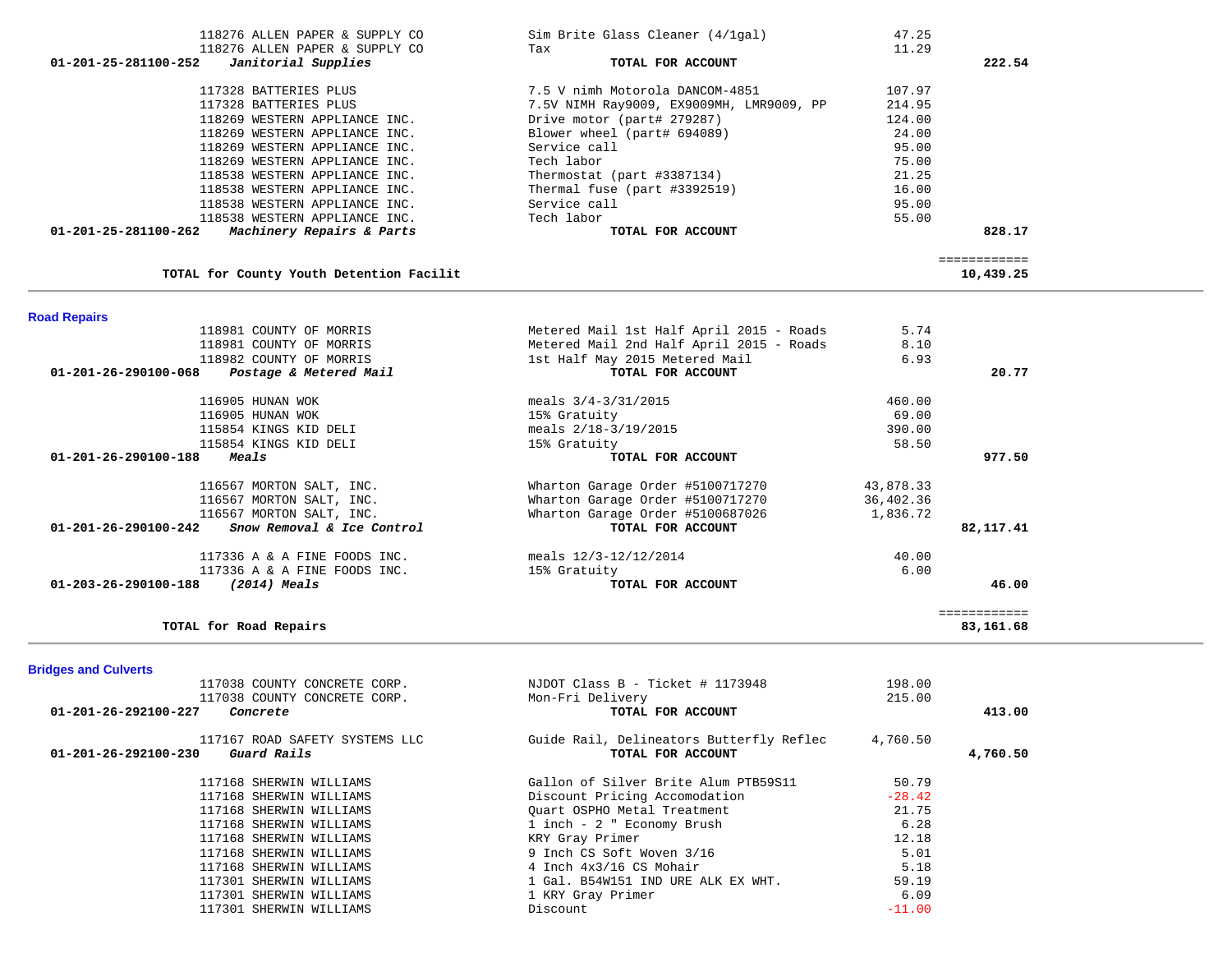| 01-201-26-292100-234           | 117933 SHERWIN WILLIAMS<br>Paint                                                                                     | Gallon SPR EXT FL ULTRASalem St RED<br>TOTAL FOR ACCOUNT                                                                                                        | 37.37                              | 164.42                   |  |
|--------------------------------|----------------------------------------------------------------------------------------------------------------------|-----------------------------------------------------------------------------------------------------------------------------------------------------------------|------------------------------------|--------------------------|--|
|                                | 117037 KENVIL POWER EQUIPMENT, INC.<br>117838 SHEAFFER SUPPLY INC.                                                   | 4228-710-6050Blade Set 450 MM/18<br>ABL6-8A3/16 X 1/2 AL Rivet (100)                                                                                            | 109.75<br>11.95                    |                          |  |
| 01-201-26-292100-239           | 117838 SHEAFFER SUPPLY INC.<br>Small Tools                                                                           | $(2)$ 400N112 - 3/16 Drill Bit<br>TOTAL FOR ACCOUNT                                                                                                             | 4.01                               | 125.71                   |  |
|                                | 117299 KENVIL POWER EQUIPMENT, INC.<br>117299 KENVIL POWER EQUIPMENT, INC.<br>117299 KENVIL POWER EQUIPMENT, INC.    | Engine Oil $6.4$ oz $48/c$<br>Engine Oil 12.8 oz.<br>Processing Charge                                                                                          | 39.96<br>26.64<br>0.67             |                          |  |
| 01-201-26-292100-246           | Tools - Others                                                                                                       | TOTAL FOR ACCOUNT                                                                                                                                               |                                    | 67.27                    |  |
| 01-201-26-292100-266           | 117836 GALETON GLOVES<br>117836 GALETON GLOVES<br>117836 GALETON GLOVES<br>117836 GALETON GLOVES<br>Safety Items     | Class 2 BRTHB Sfty Vest Sz Large Lime ea<br>Class 2 BRTHB safety vest, Sz X-large Li<br>Class 2 BRTHB Sfty vestSz XX Large Lime<br>Freight<br>TOTAL FOR ACCOUNT | 42.75<br>42.75<br>47.04<br>8.77    | 141.31                   |  |
| 01-203-26-292100-266           | 116753 ZEE MEDICAL INC.<br>(2014) Safety Items                                                                       | M06705 Medical Supplies*as per attached<br>TOTAL FOR ACCOUNT                                                                                                    | 179.40                             | 179.40                   |  |
|                                | TOTAL for Bridges and Culverts                                                                                       |                                                                                                                                                                 |                                    | ============<br>5,851.61 |  |
| <b>Shade Tree Commission</b>   |                                                                                                                      |                                                                                                                                                                 |                                    |                          |  |
| 01-201-26-300100-266           | 117361 MORRISTOWN LUMBER &<br>Safety Items                                                                           | white marking paint<br>TOTAL FOR ACCOUNT                                                                                                                        | 21.16                              | 21.16                    |  |
|                                | TOTAL for Shade Tree Commission                                                                                      |                                                                                                                                                                 |                                    | ============<br>21.16    |  |
| <b>Buildings &amp; Grounds</b> |                                                                                                                      |                                                                                                                                                                 |                                    |                          |  |
| 01-201-26-310100-029           | 118133 WILLIAM F. BARNISH<br>Building Rental                                                                         | RENT FOR DOVER PROBATION / JUNE 2015<br>TOTAL FOR ACCOUNT                                                                                                       | 8,276.44                           | 8,276.44                 |  |
| 01-201-26-310100-044           | 115349 TRANE<br>117270 WEBSTER PLUMBING &<br>Equipment Service Agreements                                            | ANNUAL SERVICE AGREEMENT# 333168/ RE: BA<br>RE: GREYSTONE/ 04-01-15<br>TOTAL FOR ACCOUNT                                                                        | 3,374.00<br>2,203.30               | 5,577.30                 |  |
| 01-201-26-310100-062           | 118134 MORRISTOWN PARKING AUTHORITY<br>Parking Lot Rental                                                            | PARKING MAINTENANCE FEE/ MAY 2015<br>TOTAL FOR ACCOUNT                                                                                                          | 5,340.00                           | 5,340.00                 |  |
| $01 - 201 - 26 - 310100 - 084$ | 118514 EMPLOYMENT HORIZONS, INC.<br>117931 GPC, INC.<br>Other Outside Services                                       | CLEANING SERVICES - APRIL 2015/ DATED 04<br>RE: A&R/ 03-20-15<br>TOTAL FOR ACCOUNT                                                                              | 44,059.00<br>6,834.00              | 50,893.00                |  |
| 01-201-26-310100-128           | 115042 DUNPHEY & ASSOCIATES SUPPLY CO<br>117339 COMPLETE SECURITY SYSTEMS, INC.<br><i>Security Equipment</i>         | WO74551/ RE: SECURITY EQUIP/ 02-18-15<br>RE: A&R/ 04-06-15<br>TOTAL FOR ACCOUNT                                                                                 | 55.80<br>95.00                     | 150.80                   |  |
| 01-201-26-310100-207           | 118392 WILTON BLAKE<br>Uniform & Clothing Allowance                                                                  | RE: 2015 WORK BOOTS - NIGHT CREW/ 05-08-<br>TOTAL FOR ACCOUNT                                                                                                   | 90.00                              | 90.00                    |  |
|                                | 117908 COUNTY CONCRETE CORP.<br>117908 COUNTY CONCRETE CORP.                                                         | RE: A&R - P2/ 04-18-15<br>RE: $A&R - P2/04-20-15$                                                                                                               | 588.90<br>576.65                   |                          |  |
|                                | 117908 COUNTY CONCRETE CORP.<br>117351 BAYWAY LUMBER<br>117769 COUNTY CONCRETE CORP.<br>117769 COUNTY CONCRETE CORP. | RE: $A&R - P2/04-21-15$<br>WO74959/ RE: A&R - P2/ 04-14-15<br>Cust #MOR02 RE: CH WALK AND STEP REPAIR/<br>RE: CH WALK AND STEP REPAIR/ 04-04-15                 | 55.60<br>637.64<br>19.00<br>315.68 |                          |  |
|                                |                                                                                                                      |                                                                                                                                                                 |                                    |                          |  |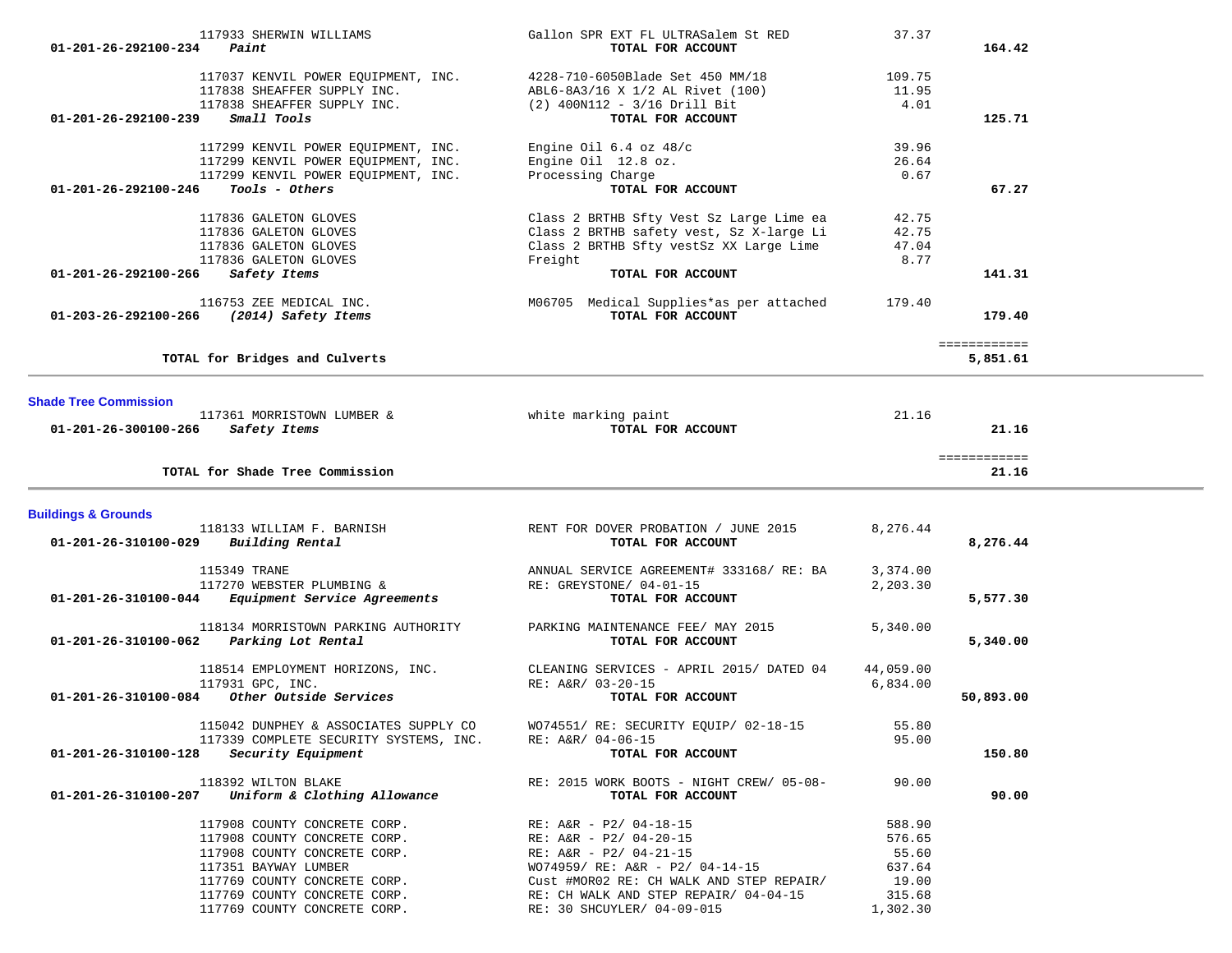| $01 - 201 - 26 - 310100 - 223$ Building Repairs                                                                                                                                                                                                                                                                                                          |                                                                                                                                                                                                                                                       |                  | 4,012.25 |
|----------------------------------------------------------------------------------------------------------------------------------------------------------------------------------------------------------------------------------------------------------------------------------------------------------------------------------------------------------|-------------------------------------------------------------------------------------------------------------------------------------------------------------------------------------------------------------------------------------------------------|------------------|----------|
|                                                                                                                                                                                                                                                                                                                                                          |                                                                                                                                                                                                                                                       |                  |          |
|                                                                                                                                                                                                                                                                                                                                                          |                                                                                                                                                                                                                                                       |                  |          |
| $01 - 201 - 26 - 310100 - 234$ Paint                                                                                                                                                                                                                                                                                                                     | 114544 KENSEAL CONSTRUCTION PRODUCTS<br>3 Building Repairs<br>117925 SHERWIN-WILLIAMS<br>4 Paint<br>117787 GRAINGER<br>9 Small Tools<br>117787 GRAINGER<br>117787 GRAINGER<br>117787 GRAINGER<br>117787 GRAINGER<br>117787 GRAINGER<br>1289.52<br>128 |                  | 43.49    |
|                                                                                                                                                                                                                                                                                                                                                          |                                                                                                                                                                                                                                                       |                  |          |
|                                                                                                                                                                                                                                                                                                                                                          |                                                                                                                                                                                                                                                       |                  |          |
| $01 - 201 - 26 - 310100 - 239$ Small Tools                                                                                                                                                                                                                                                                                                               |                                                                                                                                                                                                                                                       |                  | 1,289.52 |
|                                                                                                                                                                                                                                                                                                                                                          |                                                                                                                                                                                                                                                       |                  |          |
|                                                                                                                                                                                                                                                                                                                                                          |                                                                                                                                                                                                                                                       |                  |          |
|                                                                                                                                                                                                                                                                                                                                                          |                                                                                                                                                                                                                                                       |                  |          |
|                                                                                                                                                                                                                                                                                                                                                          |                                                                                                                                                                                                                                                       |                  |          |
|                                                                                                                                                                                                                                                                                                                                                          |                                                                                                                                                                                                                                                       |                  |          |
|                                                                                                                                                                                                                                                                                                                                                          |                                                                                                                                                                                                                                                       |                  |          |
|                                                                                                                                                                                                                                                                                                                                                          |                                                                                                                                                                                                                                                       |                  |          |
|                                                                                                                                                                                                                                                                                                                                                          |                                                                                                                                                                                                                                                       |                  |          |
|                                                                                                                                                                                                                                                                                                                                                          |                                                                                                                                                                                                                                                       |                  |          |
|                                                                                                                                                                                                                                                                                                                                                          |                                                                                                                                                                                                                                                       |                  |          |
|                                                                                                                                                                                                                                                                                                                                                          |                                                                                                                                                                                                                                                       |                  |          |
|                                                                                                                                                                                                                                                                                                                                                          |                                                                                                                                                                                                                                                       |                  |          |
|                                                                                                                                                                                                                                                                                                                                                          |                                                                                                                                                                                                                                                       |                  |          |
|                                                                                                                                                                                                                                                                                                                                                          |                                                                                                                                                                                                                                                       |                  | 3,549.80 |
| $[16443 \n    {\it ACCREDITED LOCK SUPPLY CO} {\it MOT4643/ RE: BSTA / 3/26/15} \eqno{62.12\n 116443 \n    {\it ACCREDITED LOCK SUPPLY CO} {\it MOT4643/ RE: FSTA / 3/26/15} \eqno{63.12\n 116443 \n    {\it ACCREDITED LOCK SUPPLY CO} {\it MOT4643/ RE: FSTA / 3/26/15} \eqno{63.12\n 117927 \n    {\it ABE SECLRITY LOCKSMITHS} \eqno{63.13\n 117927$ |                                                                                                                                                                                                                                                       |                  |          |
| 117788 GRASS ROOTS TURF PRODUCTS INC<br>118293 RIVERSIDE GREENHOUSES LLC<br>118293 RIVERSIDE GREENHOUSES LLC<br>118293 RIVERSIDE GREENHOUSES LLC<br>118293 RIVERSIDE GREENHOUSES LLC<br>118293 RIVERSIDE GREENHOUSES LLC<br>118293 RIVERSIDE GRE                                                                                                         |                                                                                                                                                                                                                                                       |                  |          |
|                                                                                                                                                                                                                                                                                                                                                          |                                                                                                                                                                                                                                                       |                  |          |
|                                                                                                                                                                                                                                                                                                                                                          |                                                                                                                                                                                                                                                       |                  |          |
|                                                                                                                                                                                                                                                                                                                                                          |                                                                                                                                                                                                                                                       |                  | 2,315.65 |
|                                                                                                                                                                                                                                                                                                                                                          |                                                                                                                                                                                                                                                       |                  |          |
|                                                                                                                                                                                                                                                                                                                                                          |                                                                                                                                                                                                                                                       |                  |          |
|                                                                                                                                                                                                                                                                                                                                                          |                                                                                                                                                                                                                                                       |                  |          |
| 117787 GRAINGER<br>117349 PYRAMID SCHOOL PRODUCTS WO75026/RE: JANITORIAL/04-16-15<br>01-201-26-310100-252 Janitorial Supplies<br>TOTAL FOR ACCOUNT                                                                                                                                                                                                       |                                                                                                                                                                                                                                                       |                  | 4,555.88 |
|                                                                                                                                                                                                                                                                                                                                                          |                                                                                                                                                                                                                                                       |                  |          |
|                                                                                                                                                                                                                                                                                                                                                          | 117770 GRAY SUPPLY CORP<br>117079 GRAY SUPPLY CORP RE: K-9 - EQUIP RENTAL/04-16-15<br>117079 GRAY SUPPLY CORP WO74858/RE: COUNTY LIBRARY/04-06-15<br><b>718.00</b><br><b>718.00</b><br><b>707AL FOR ACCOUNT</b>                                       |                  |          |
|                                                                                                                                                                                                                                                                                                                                                          |                                                                                                                                                                                                                                                       |                  |          |
| $01 - 201 - 26 - 310100 - 258$ Equipment                                                                                                                                                                                                                                                                                                                 |                                                                                                                                                                                                                                                       |                  | 974.00   |
|                                                                                                                                                                                                                                                                                                                                                          |                                                                                                                                                                                                                                                       |                  |          |
|                                                                                                                                                                                                                                                                                                                                                          | 117758 CLIFTON ELEVATOR SERVICE CO INC RE: COUNTY LIBRARY - EMERGENCY REPAIR/ 0 175.00                                                                                                                                                                |                  |          |
|                                                                                                                                                                                                                                                                                                                                                          |                                                                                                                                                                                                                                                       | 81.30            |          |
|                                                                                                                                                                                                                                                                                                                                                          |                                                                                                                                                                                                                                                       | 292.12           |          |
|                                                                                                                                                                                                                                                                                                                                                          |                                                                                                                                                                                                                                                       | 864.64           |          |
|                                                                                                                                                                                                                                                                                                                                                          |                                                                                                                                                                                                                                                       | 330.00           |          |
|                                                                                                                                                                                                                                                                                                                                                          |                                                                                                                                                                                                                                                       | 165.00           |          |
|                                                                                                                                                                                                                                                                                                                                                          |                                                                                                                                                                                                                                                       | 165.00           |          |
|                                                                                                                                                                                                                                                                                                                                                          |                                                                                                                                                                                                                                                       | 165.00           |          |
|                                                                                                                                                                                                                                                                                                                                                          | 117758 CLIFTON ELEVATOR SERVICE CO INC RE: COUNTY LIBRARY - EMERGENCY REPAIR/ 0<br>17341 POWER PLACE INC WO74875/RE: B&G/03-10-15<br>17341 POWER PLACE INC WO74875/RE: B&G/03-10-15<br>17341 POWER PLACE INC WO74875/RE: B&G/04-13-                   | 165.00           |          |
|                                                                                                                                                                                                                                                                                                                                                          |                                                                                                                                                                                                                                                       | 165.00<br>165.00 |          |
|                                                                                                                                                                                                                                                                                                                                                          |                                                                                                                                                                                                                                                       | 165.00           |          |
|                                                                                                                                                                                                                                                                                                                                                          |                                                                                                                                                                                                                                                       | 165.00           |          |
| 117668 R & J CONTROL, INC.                                                                                                                                                                                                                                                                                                                               | 003109/ MONTVILLE                                                                                                                                                                                                                                     | 165.00           |          |
| 117668 R & J CONTROL, INC.                                                                                                                                                                                                                                                                                                                               | 003113/ CAC BLDG                                                                                                                                                                                                                                      | 165.00           |          |
| 117668 R & J CONTROL, INC.                                                                                                                                                                                                                                                                                                                               | 003114/ SEU                                                                                                                                                                                                                                           | 165.00           |          |
| 117668 R & J CONTROL, INC.                                                                                                                                                                                                                                                                                                                               | 003129/ LAW & PUBLIC SAFETY - TS25 TRAIL                                                                                                                                                                                                              | 165.00           |          |
| 117668 R & J CONTROL, INC.                                                                                                                                                                                                                                                                                                                               | 003130/ LAW & PUBLIC SAFETY - 225K BALDO                                                                                                                                                                                                              | 165.00           |          |
| 117668 R & J CONTROL, INC.                                                                                                                                                                                                                                                                                                                               | 003131/ LAW & PUBLIC SAFETY - TRAILER                                                                                                                                                                                                                 | 165.00           |          |
| 117668 R & J CONTROL, INC.                                                                                                                                                                                                                                                                                                                               | 003132/ LAW & PUBLIC SAFETY - 500K BALDO                                                                                                                                                                                                              | 165.00           |          |
| 117668 R & J CONTROL, INC.                                                                                                                                                                                                                                                                                                                               | 003133/ LAW & PUBLIC SAFETY - WHISPERWAT                                                                                                                                                                                                              | 165.00           |          |
| 117668 R & J CONTROL, INC.                                                                                                                                                                                                                                                                                                                               | 003134/ FUEL TRANSFER STATION                                                                                                                                                                                                                         | 165.00           |          |
| 117668 R & J CONTROL, INC.                                                                                                                                                                                                                                                                                                                               | 003135/ WEIGHTS & MEASURES                                                                                                                                                                                                                            | 165.00           |          |
| 117670 R & J CONTROL, INC.                                                                                                                                                                                                                                                                                                                               | RE: 003133 - GEN PLUS INSTALL/ LAW & PUB                                                                                                                                                                                                              | 695.00           |          |
| 117672 R & J CONTROL, INC.                                                                                                                                                                                                                                                                                                                               | 002839/ A & R BLDG                                                                                                                                                                                                                                    | 295.00           |          |
| 117672 R & J CONTROL, INC.                                                                                                                                                                                                                                                                                                                               | 002840/ A & R BLDG                                                                                                                                                                                                                                    | 295.00           |          |
|                                                                                                                                                                                                                                                                                                                                                          |                                                                                                                                                                                                                                                       |                  |          |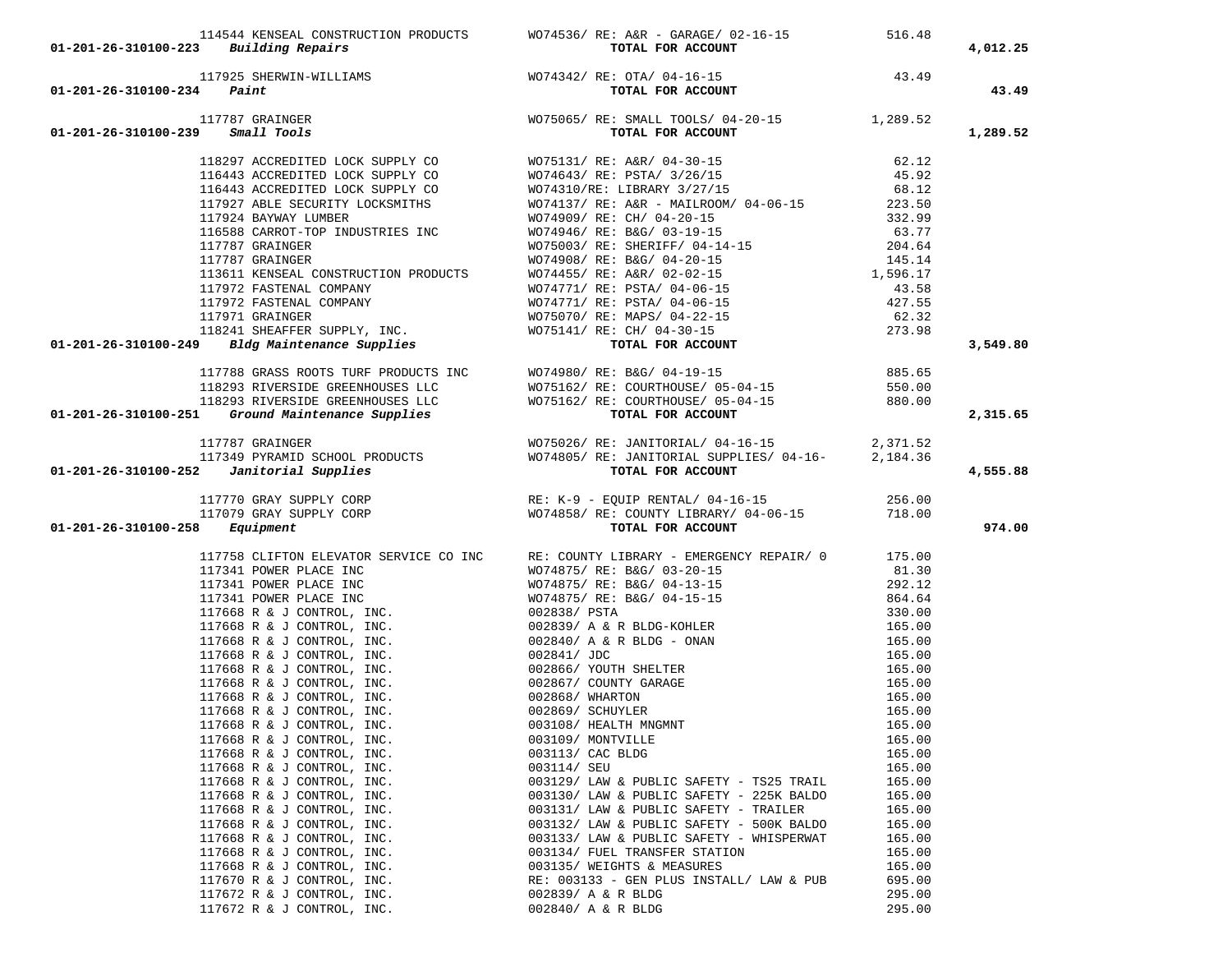| 19975 & C. COPYS (1997) A. (1997) $\frac{1}{2}$ (1997) $\frac{1}{2}$ (1997) $\frac{1}{2}$ (1997) $\frac{1}{2}$ (1997) $\frac{1}{2}$ (1997) $\frac{1}{2}$ (1997) $\frac{1}{2}$ (1997) $\frac{1}{2}$ (1997) $\frac{1}{2}$ (1997) $\frac{1}{2}$ (1997) $\frac{1}{2}$ (1997) |                                          |           |        |
|--------------------------------------------------------------------------------------------------------------------------------------------------------------------------------------------------------------------------------------------------------------------------|------------------------------------------|-----------|--------|
|                                                                                                                                                                                                                                                                          |                                          |           |        |
|                                                                                                                                                                                                                                                                          |                                          |           |        |
|                                                                                                                                                                                                                                                                          |                                          |           |        |
|                                                                                                                                                                                                                                                                          |                                          |           |        |
|                                                                                                                                                                                                                                                                          |                                          |           |        |
|                                                                                                                                                                                                                                                                          |                                          |           |        |
|                                                                                                                                                                                                                                                                          |                                          |           |        |
|                                                                                                                                                                                                                                                                          |                                          |           |        |
|                                                                                                                                                                                                                                                                          |                                          |           |        |
|                                                                                                                                                                                                                                                                          |                                          |           |        |
|                                                                                                                                                                                                                                                                          |                                          |           |        |
|                                                                                                                                                                                                                                                                          |                                          |           |        |
|                                                                                                                                                                                                                                                                          |                                          |           |        |
|                                                                                                                                                                                                                                                                          |                                          |           |        |
|                                                                                                                                                                                                                                                                          |                                          |           |        |
|                                                                                                                                                                                                                                                                          |                                          |           |        |
|                                                                                                                                                                                                                                                                          |                                          |           |        |
|                                                                                                                                                                                                                                                                          |                                          |           |        |
|                                                                                                                                                                                                                                                                          |                                          |           |        |
|                                                                                                                                                                                                                                                                          |                                          |           |        |
|                                                                                                                                                                                                                                                                          |                                          |           |        |
|                                                                                                                                                                                                                                                                          |                                          |           |        |
|                                                                                                                                                                                                                                                                          |                                          |           |        |
|                                                                                                                                                                                                                                                                          |                                          |           |        |
|                                                                                                                                                                                                                                                                          |                                          |           |        |
|                                                                                                                                                                                                                                                                          |                                          |           |        |
|                                                                                                                                                                                                                                                                          |                                          |           |        |
|                                                                                                                                                                                                                                                                          |                                          |           |        |
|                                                                                                                                                                                                                                                                          |                                          |           |        |
|                                                                                                                                                                                                                                                                          |                                          |           |        |
|                                                                                                                                                                                                                                                                          |                                          |           |        |
|                                                                                                                                                                                                                                                                          |                                          |           |        |
|                                                                                                                                                                                                                                                                          |                                          |           |        |
|                                                                                                                                                                                                                                                                          |                                          |           |        |
|                                                                                                                                                                                                                                                                          |                                          |           |        |
|                                                                                                                                                                                                                                                                          |                                          |           |        |
|                                                                                                                                                                                                                                                                          |                                          |           |        |
|                                                                                                                                                                                                                                                                          |                                          |           |        |
|                                                                                                                                                                                                                                                                          |                                          |           |        |
|                                                                                                                                                                                                                                                                          |                                          |           |        |
|                                                                                                                                                                                                                                                                          |                                          |           |        |
| 106461 OFFICE MASTER, INC.                                                                                                                                                                                                                                               | QTY 1/ ITEM# YS74-KR25 MESH BACK TASK SE | 490.00    |        |
| 106461 OFFICE MASTER, INC.                                                                                                                                                                                                                                               | OTY 1/ ITEM# KR-25 ARMS                  | 79.00     |        |
| 106461 OFFICE MASTER, INC.                                                                                                                                                                                                                                               | LESS 40% NJ STATE CONTRACT DISCOUNT      | $-227.60$ |        |
| (2014) Furniture & Fixtures<br>01-203-26-310100-162                                                                                                                                                                                                                      | TOTAL FOR ACCOUNT                        |           | 341.40 |
| 117931 GPC, INC.                                                                                                                                                                                                                                                         |                                          | 30.00     |        |
| 01-203-26-310100-234 (2014) Paint                                                                                                                                                                                                                                        | TOTAL FOR ACCOUNT                        |           | 30.00  |
|                                                                                                                                                                                                                                                                          |                                          |           |        |

 117672 R & J CONTROL, INC. 002867/ COUNTY GRG 295.00 117672 R & J CONTROL, INC. 003108/ HEALTH MNGMNT 295.00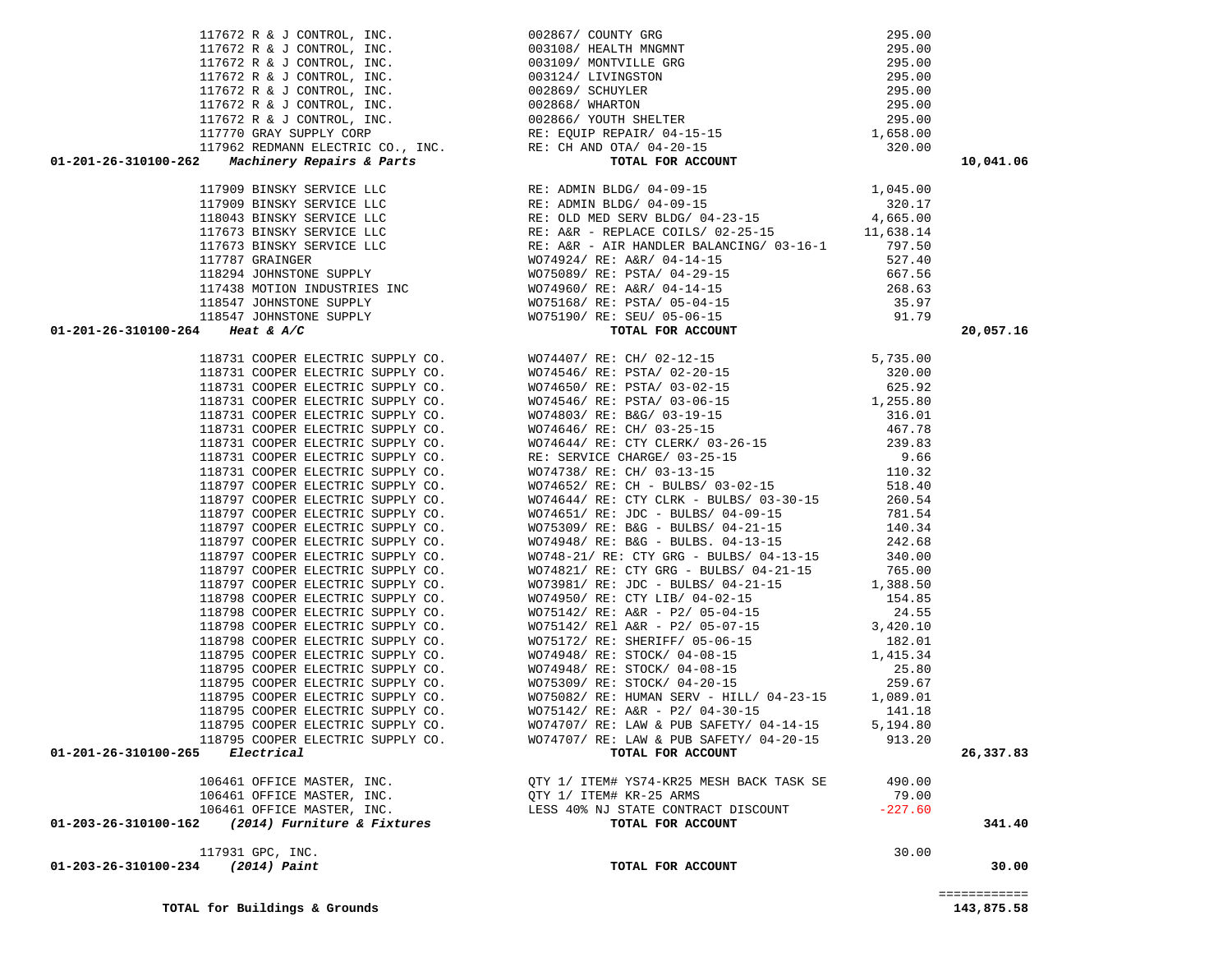| 117723 CABLEVISION                                                                                                                         | $07876 - 599391 - 01 - 7$ , $04/08/15$ - $05/07/15$                                                                                                                                                                                                                | 59.95     |          |
|--------------------------------------------------------------------------------------------------------------------------------------------|--------------------------------------------------------------------------------------------------------------------------------------------------------------------------------------------------------------------------------------------------------------------|-----------|----------|
| 117723 COMMELTER<br>118214 DEER PARK 117697 BOONTON AUTO PARTS SEAM SEALER                                                                 | 0435051180, 03/15/15 - 04/14/15<br>SEAM SEALER                                                                                                                                                                                                                     | 379.86    |          |
|                                                                                                                                            |                                                                                                                                                                                                                                                                    | 104.58    |          |
|                                                                                                                                            |                                                                                                                                                                                                                                                                    | 271.44    |          |
|                                                                                                                                            |                                                                                                                                                                                                                                                                    | 98.90     |          |
|                                                                                                                                            |                                                                                                                                                                                                                                                                    | 199.60    |          |
|                                                                                                                                            |                                                                                                                                                                                                                                                                    | 27.46     |          |
|                                                                                                                                            |                                                                                                                                                                                                                                                                    | 36.71     |          |
|                                                                                                                                            |                                                                                                                                                                                                                                                                    | 257.49    |          |
|                                                                                                                                            |                                                                                                                                                                                                                                                                    | 677.95    |          |
|                                                                                                                                            |                                                                                                                                                                                                                                                                    | 718.52    |          |
|                                                                                                                                            |                                                                                                                                                                                                                                                                    | 35.00     |          |
| 116475 MSC INDUSTRIAL SUPPLY CO.<br>8 Other Operating&Repair Supply                                                                        |                                                                                                                                                                                                                                                                    |           |          |
| 01-201-26-315100-098                                                                                                                       | 117697 BOONTON AUTO PARTS<br>117707 GRAINGER WHEEL NUT STEEL<br>117707 GRAINGER<br>116475 MSC INDUSTRIAL SUPPLY CO.<br>116475 MSC INDUSTRIAL SUPPLY CO.<br>116475 MSC INDUSTRIAL SUPPLY CO.<br>116475 MSC INDUSTRIAL SUPPLY CO.<br>116475 MS                       |           | 2,867.46 |
| 118828 FRANK ALOIA WORK BOOTS PER CONTRACT 59.95<br>01-201-26-315100-207 Uniform & Clothing Allowance TOTAL FOR ACCOUNT                    |                                                                                                                                                                                                                                                                    |           |          |
|                                                                                                                                            |                                                                                                                                                                                                                                                                    |           | 59.95    |
| SPINNER MOTOR<br>TOT<br>117754 E. M. KUTZ INC                                                                                              | TOR<br><b>TOTAL FOR ACCOUNT</b>                                                                                                                                                                                                                                    | 257.00    |          |
| 01-201-26-315100-241 Snow Plowing Parts                                                                                                    |                                                                                                                                                                                                                                                                    |           | 257.00   |
|                                                                                                                                            |                                                                                                                                                                                                                                                                    |           |          |
| 117706 GOODYEAR AUTO SERVICE TIRES                                                                                                         |                                                                                                                                                                                                                                                                    | 506.64    |          |
| 117710 INTER CITY TIRE<br>117710 INTER CITY TIRE                                                                                           | TIRES                                                                                                                                                                                                                                                              | 594.75    |          |
| 117710 INTER CITY TIRE                                                                                                                     | TIRES                                                                                                                                                                                                                                                              | 1,657.11  |          |
| 117710 INTER CITY TIRE                                                                                                                     | TIRES                                                                                                                                                                                                                                                              | 1,226.83  |          |
| 117710 INTER CITY TIRE                                                                                                                     | TIRES                                                                                                                                                                                                                                                              | 399.95    |          |
| 117710 INTER CITY TIRE<br>117733 STS TIRE & AUTO CENTERS                                                                                   | TIRES                                                                                                                                                                                                                                                              | 1,560.52  |          |
|                                                                                                                                            | TIRES                                                                                                                                                                                                                                                              | 459.00    |          |
| 117733 STS TIRE & AUTO CENTERS                                                                                                             | TIRES                                                                                                                                                                                                                                                              | 210.76    |          |
| 117733 STS TIRE & AUTO CENTERS                                                                                                             | TIRES                                                                                                                                                                                                                                                              | 207.04    |          |
| Tires<br>01-201-26-315100-245                                                                                                              | TOTAL FOR ACCOUNT                                                                                                                                                                                                                                                  |           | 6,822.60 |
|                                                                                                                                            |                                                                                                                                                                                                                                                                    |           |          |
|                                                                                                                                            |                                                                                                                                                                                                                                                                    |           |          |
|                                                                                                                                            |                                                                                                                                                                                                                                                                    |           |          |
| 117734 TOMAR INDUSTRIES INC DIAL, LYSOL, POLYBAG, TISSUE, PAPER TOWEL 245.54<br>01-201-26-315100-252 Janitorial Supplies TOTAL FOR ACCOUNT |                                                                                                                                                                                                                                                                    |           | 245.54   |
|                                                                                                                                            |                                                                                                                                                                                                                                                                    |           |          |
|                                                                                                                                            |                                                                                                                                                                                                                                                                    | 316.50    |          |
|                                                                                                                                            |                                                                                                                                                                                                                                                                    | 902.72    |          |
| 117692 AIR CENTER INC<br>117694 BEYER BROS CORP<br>117694 BEYER BROS CORP                                                                  |                                                                                                                                                                                                                                                                    | 4.11      |          |
| 117694 BEYER BROS CORP                                                                                                                     |                                                                                                                                                                                                                                                                    | 26.34     |          |
| 117694 BEYER BROS CORP                                                                                                                     |                                                                                                                                                                                                                                                                    | $-300.00$ |          |
| 117694 BEYER BROS CORP                                                                                                                     |                                                                                                                                                                                                                                                                    | $-67.64$  |          |
| 117699 BUNKY'S TOWING & AUTO REPAIR                                                                                                        |                                                                                                                                                                                                                                                                    | 125.00    |          |
| 117699 BUNKY'S TOWING & AUTO REPAIR                                                                                                        |                                                                                                                                                                                                                                                                    | 450.00    |          |
| 117703 DOVER BRAKE & CLUTCH CO INC                                                                                                         |                                                                                                                                                                                                                                                                    | 63.33     |          |
| 117709 HOOVER TRUCK CENTERS INC                                                                                                            |                                                                                                                                                                                                                                                                    | 2,680.65  |          |
| 117709 HOOVER TRUCK CENTERS INC                                                                                                            |                                                                                                                                                                                                                                                                    | 182.02    |          |
| 117711 JESCO INC.                                                                                                                          |                                                                                                                                                                                                                                                                    | 3,097.86  |          |
| 117730 SMITH TRACTOR & EQUIPMENT INC.                                                                                                      |                                                                                                                                                                                                                                                                    | 534.60    |          |
| 117730 SMITH TRACTOR & EOUIPMENT INC.                                                                                                      |                                                                                                                                                                                                                                                                    | 2,277.75  |          |
| 117730 SMITH TRACTOR & EQUIPMENT INC.                                                                                                      |                                                                                                                                                                                                                                                                    | $-353.74$ |          |
| 117735 TRICO EQUIPMENT SERVICES LLC                                                                                                        |                                                                                                                                                                                                                                                                    | 232.50    |          |
| 117735 TRICO EQUIPMENT SERVICES LLC                                                                                                        | COIL CLEANER, SERVICE CALL<br>GASKET, VALVE, COOLER<br>GASKET<br>LOCK ROD<br>CREDIT<br>TOWING (8-13)<br>TOWING (9-22)<br>AUTO SLACK<br>OIL COOLER, GASKET, PIPE, CLAMP, HOSE<br>TUBE, SEAL, WASHER<br>Z6769 BRAKE<br>CONTROL<br>TRACTOR DIAGNOSTIC<br>CR<br>CREDIT | $-59.00$  |          |
| 117720 MID-ATLANTIC TRUCK CENTRE INC                                                                                                       | CABLE                                                                                                                                                                                                                                                              | 18.12     |          |
| 117720 MID-ATLANTIC TRUCK CENTRE INC                                                                                                       | MUFFLER, RACKPIPE, CLAMP                                                                                                                                                                                                                                           | 954.31    |          |
| 117720 MID-ATLANTIC TRUCK CENTRE INC                                                                                                       | ARM STD                                                                                                                                                                                                                                                            | 75.22     |          |
| 117720 MID-ATLANTIC TRUCK CENTRE INC                                                                                                       | COOLER                                                                                                                                                                                                                                                             | 1,393.66  |          |
| 117720 MID-ATLANTIC TRUCK CENTRE INC                                                                                                       | CABLE                                                                                                                                                                                                                                                              | 17.97     |          |
| 117720 MID-ATLANTIC TRUCK CENTRE INC                                                                                                       | CLAMP                                                                                                                                                                                                                                                              | 8.84      |          |
| 117720 MID-ATLANTIC TRUCK CENTRE INC                                                                                                       | ELEMENT AI                                                                                                                                                                                                                                                         | 21.68     |          |
| 117708 GUARANTEED REBUILDERS INC                                                                                                           | <b>STARTER</b>                                                                                                                                                                                                                                                     | 275.00    |          |

**Motor Services Center**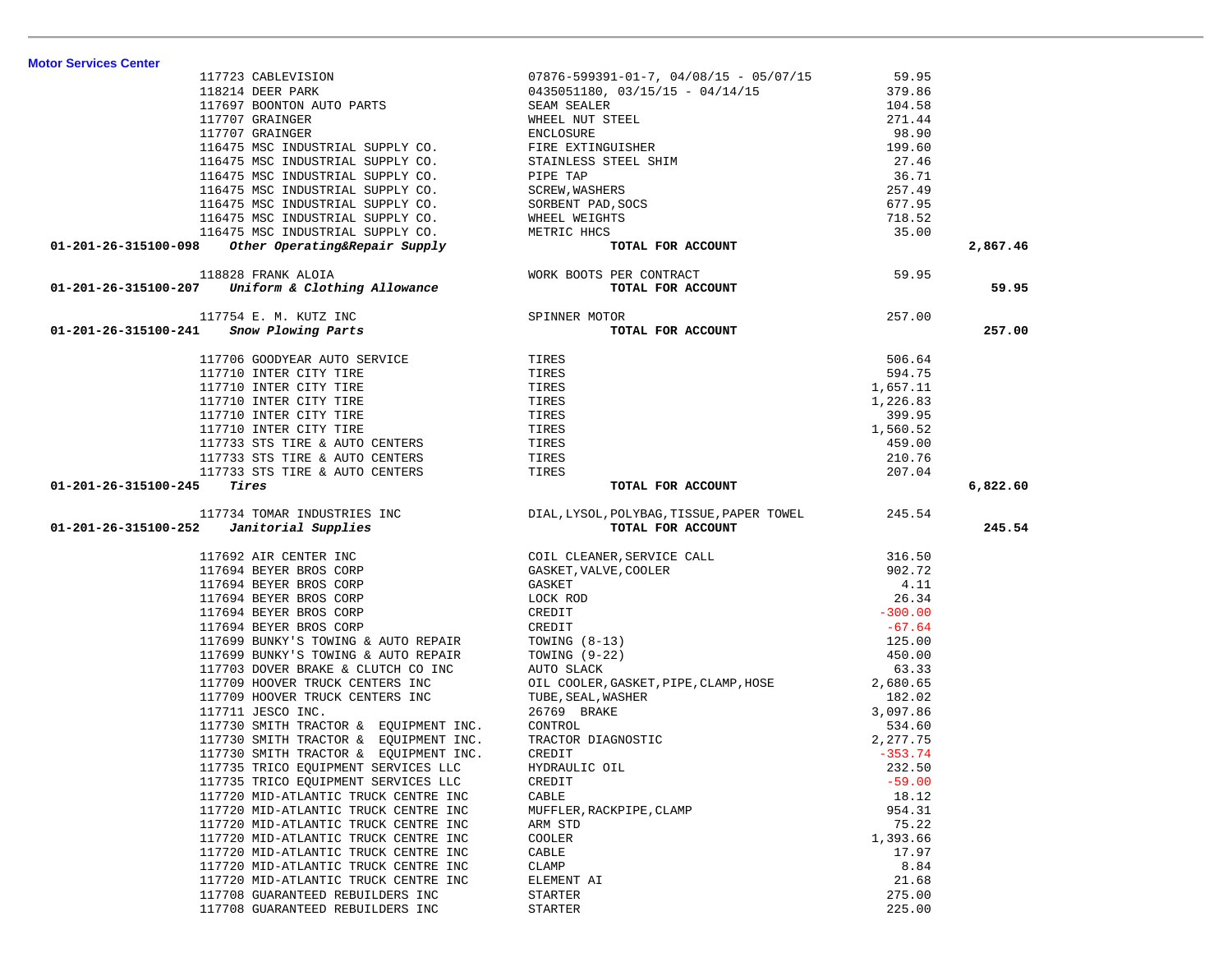**Mosquito Extermination 01-201-26-320100-051** *Legal* **TOTAL FOR ACCOUNT 143.50**

118244 DAILY RECORD ASB-70021874 ULV Spraying Notice & Affi 71.52

| <b>Mosquito Extermination</b> |                     |                                          |       |
|-------------------------------|---------------------|------------------------------------------|-------|
|                               | 118691 DAILY RECORD | ASB-70021874 ULV Spraying Notice Insert  | 71.98 |
|                               | 118244 DATLY RECORD | ASB-70021874 IILV Spraving Notice & Affi | 71.52 |

|                                      | ---------------<br>------------ |
|--------------------------------------|---------------------------------|
| TOTAL<br>∟ for Motor Services Center | 36,468.38                       |

| 117724 PEIRCE EQUIPMENT CO.                                                                                                                                                                                                                              |                                                                                                                                                                              | 411.12    |
|----------------------------------------------------------------------------------------------------------------------------------------------------------------------------------------------------------------------------------------------------------|------------------------------------------------------------------------------------------------------------------------------------------------------------------------------|-----------|
|                                                                                                                                                                                                                                                          | HOSE<br>SEF DOC,ACCESSORY<br>EXTERNAL WORK                                                                                                                                   | 1,762.14  |
|                                                                                                                                                                                                                                                          |                                                                                                                                                                              | 2,525.40  |
|                                                                                                                                                                                                                                                          | TOTAL FOR ACCOUNT                                                                                                                                                            |           |
| 11//32 STEWART & STEVENSON<br>117732 STEWART & STEVENSON<br>117732 STEWART & STEVENSON<br>201-201-26-315100-261 <i>Spare Parts for Equipment</i><br>201-201-26-315100-261 <i>Spare Parts for Equipment</i>                                               |                                                                                                                                                                              |           |
|                                                                                                                                                                                                                                                          | PULLEY                                                                                                                                                                       | 54.69     |
|                                                                                                                                                                                                                                                          | CLAMP                                                                                                                                                                        | 20.90     |
| 117695 BEYER CHRYSLER JEEP<br>117696 BEYER FORD<br>117701 D&B AUTO SUPPLY<br>117701 D&B AUTO SUPPLY<br>117701 D&B AUTO SUPPLY<br>117701 D&B AUTO SUPPLY<br>117701 D&B AUTO SUPPLY<br>117701 D&B AUTO SUPPLY<br>117701 D&B AUTO SUPPLY<br>117701 D&B AUTO | BALL JOINT, ROTOR, AXEL, SEAL, REGULATOR                                                                                                                                     | 523.58    |
|                                                                                                                                                                                                                                                          | ROTOR, LAMP, BRAKE PADS, STARTER<br>ROTOR , LAMP , BRAKE PADS , STARTER<br>BRAKE SHOES , SPARK PLUG , STARTER , COIL , CADD                                                  | 501.41    |
|                                                                                                                                                                                                                                                          |                                                                                                                                                                              | 580.20    |
|                                                                                                                                                                                                                                                          | BELT, TENSIONER, BRAKLEEN                                                                                                                                                    | 96.64     |
|                                                                                                                                                                                                                                                          | TAIL LIGHT, AIR FILTER, CHAMBER, OIL FILTER                                                                                                                                  | 259.66    |
|                                                                                                                                                                                                                                                          | FUEL FILTER, AIR FILTER, OIL FITLER, LUBE, D                                                                                                                                 | 823.53    |
|                                                                                                                                                                                                                                                          | FUEL FILTER, OIL FITLER, ALARM, CLAMP, ROTOR                                                                                                                                 | 698.32    |
|                                                                                                                                                                                                                                                          |                                                                                                                                                                              | $-60.50$  |
| 117701 D&B AUTO SUPPLY<br>117701 D&B AUTO SUPPLY<br>117701 D&B AUTO SUPPLY<br>117701 D&B AUTO SUPPLY<br>117705 FLEMINGTON CHRYSLER                                                                                                                       |                                                                                                                                                                              | $-99.00$  |
|                                                                                                                                                                                                                                                          |                                                                                                                                                                              | $-33.00$  |
|                                                                                                                                                                                                                                                          |                                                                                                                                                                              | $-56.25$  |
|                                                                                                                                                                                                                                                          |                                                                                                                                                                              | 242.12    |
| 117705 FLEMINGTON CHRYSLER<br>117705 FLEMINGTON CHRYSLER                                                                                                                                                                                                 |                                                                                                                                                                              | 9.18      |
|                                                                                                                                                                                                                                                          |                                                                                                                                                                              | 176.48    |
| 117705 FLEMINGTON CHRYSLER                                                                                                                                                                                                                               |                                                                                                                                                                              | 99.82     |
| 117705 FLEMINGTON CHRYSLER                                                                                                                                                                                                                               |                                                                                                                                                                              | 61.78     |
| 117705 FLEMINGTON CHRYSLER                                                                                                                                                                                                                               |                                                                                                                                                                              | $-50.00$  |
| 117705 FLEMINGTON CHRYSLER                                                                                                                                                                                                                               |                                                                                                                                                                              | $-50.00$  |
| 117704 FLEMINGTON BUICK CHEVROLET                                                                                                                                                                                                                        |                                                                                                                                                                              | 246.16    |
| 117704 FLEMINGTON BUICK CHEVROLET                                                                                                                                                                                                                        | L<br>LE FILTER,<br>EDIT<br>REDIT<br>REDIT<br>REDIT<br>DETT<br>DETT<br>BATTERY, FILTER<br>CUSHION<br>BUSHING, LINK, SENSOR<br>INJECTOR, SEAL, STUD<br>LATCH, HANDLE<br>CREDIT | $-5.81$   |
| 117725 PLAINSMAN AUTO SUPPLY                                                                                                                                                                                                                             | SPARK PLUG, CONNECTOR, SEAL, TAPE, BALL JOIN                                                                                                                                 | 168.52    |
| 117725 PLAINSMAN AUTO SUPPLY                                                                                                                                                                                                                             | AIR FILTER, SPARK PLUG, COIL                                                                                                                                                 | 383.73    |
| 117725 PLAINSMAN AUTO SUPPLY                                                                                                                                                                                                                             | BATTERY                                                                                                                                                                      | 116.25    |
| 117725 PLAINSMAN AUTO SUPPLY                                                                                                                                                                                                                             | PIPE CONNECTER                                                                                                                                                               | 9.97      |
| 117725 PLAINSMAN AUTO SUPPLY                                                                                                                                                                                                                             | BRAKE PADS, CALIPER, OIL FILTER                                                                                                                                              | 435.84    |
| 117725 PLAINSMAN AUTO SUPPLY                                                                                                                                                                                                                             | ROTOR HUB, CALIPER, HUB BEARING, AIR FILTER                                                                                                                                  | 889.11    |
| 117725 PLAINSMAN AUTO SUPPLY                                                                                                                                                                                                                             | SENSOR, EXHAUST, AIR FILTER, UJOINT, DUST MA                                                                                                                                 | 127.80    |
| 117725 PLAINSMAN AUTO SUPPLY                                                                                                                                                                                                                             | BELT, PULLEY, TENSIONER, LINK, BUSHING                                                                                                                                       | 169.45    |
| 117725 PLAINSMAN AUTO SUPPLY                                                                                                                                                                                                                             | STARTER, FUEL PUMP, OIL FILTER, PULLEY                                                                                                                                       | 648.94    |
| 117727 RE-TRON TECHNOLOGIES INC.                                                                                                                                                                                                                         | <b>BATTERY</b>                                                                                                                                                               | 568.62    |
| 117716 MCMASTER-CARR SUPPLY CO                                                                                                                                                                                                                           | RELAY                                                                                                                                                                        | 10.47     |
| 117716 MCMASTER-CARR SUPPLY CO                                                                                                                                                                                                                           | LIGHT BULB                                                                                                                                                                   | 76.14     |
| 117728 ROUTE 23 AUTOMALL LLC                                                                                                                                                                                                                             | RADIATOR                                                                                                                                                                     | 72.51     |
| 117728 ROUTE 23 AUTOMALL LLC                                                                                                                                                                                                                             | FILTER                                                                                                                                                                       | 57.72     |
| 117728 ROUTE 23 AUTOMALL LLC                                                                                                                                                                                                                             | JOINT                                                                                                                                                                        | 85.45     |
| 117728 ROUTE 23 AUTOMALL LLC                                                                                                                                                                                                                             | SHIELD BRAKE                                                                                                                                                                 | 50.06     |
| 117728 ROUTE 23 AUTOMALL LLC                                                                                                                                                                                                                             | SENDER AND PUM                                                                                                                                                               | 345.36    |
| 117728 ROUTE 23 AUTOMALL LLC                                                                                                                                                                                                                             | PIPE                                                                                                                                                                         | 191.14    |
| 117728 ROUTE 23 AUTOMALL LLC<br>117728 ROUTE 23 AUTOMALL LLC<br>117728 ROUTE 23 AUTOMALL LLC                                                                                                                                                             | SWITCH                                                                                                                                                                       | 14.22     |
|                                                                                                                                                                                                                                                          | LEVER                                                                                                                                                                        | 48.42     |
|                                                                                                                                                                                                                                                          | TUBE                                                                                                                                                                         | 12.05     |
| 117728 ROUTE 23 AUTOMALL LLC                                                                                                                                                                                                                             | BRAKE KIT                                                                                                                                                                    | 62.48     |
| 117728 ROUTE 23 AUTOMALL LLC                                                                                                                                                                                                                             | PAD, BRAKE KIT                                                                                                                                                               | 106.80    |
| 117728 ROUTE 23 AUTOMALL LLC                                                                                                                                                                                                                             | CREDIT                                                                                                                                                                       | $-85.45$  |
| 117728 ROUTE 23 AUTOMALL LLC                                                                                                                                                                                                                             | CREDIT                                                                                                                                                                       | $-191.14$ |
|                                                                                                                                                                                                                                                          |                                                                                                                                                                              |           |

|                                                                                                                                                                                                              |                                                                                                                                                | 411.12    |           |
|--------------------------------------------------------------------------------------------------------------------------------------------------------------------------------------------------------------|------------------------------------------------------------------------------------------------------------------------------------------------|-----------|-----------|
|                                                                                                                                                                                                              |                                                                                                                                                | 1,762.14  |           |
|                                                                                                                                                                                                              |                                                                                                                                                | 2,525.40  |           |
| 117724 PEIRCE EQUIPMENT CO.<br>117732 STEWART & STEVENSON SEF DOC, ACCESSORY<br>117732 STEWART & STEVENSON EXTERNAL WORK TOTAL FOR ACCOUNT<br>01-201-26-315100-261                                           |                                                                                                                                                |           | 17,801.46 |
| 117695 BEYER CHRYSLER JEEP                                                                                                                                                                                   | PULLEY                                                                                                                                         | 54.69     |           |
| 117696 BEYER FORD                                                                                                                                                                                            | CLAMP                                                                                                                                          | 20.90     |           |
|                                                                                                                                                                                                              | BALL JOINT, ROTOR, AXEL, SEAL, REGULATOR                                                                                                       | 523.58    |           |
| 117701 D&B AUTO SUPPLY<br>117701 D&B AUTO SUPPLY                                                                                                                                                             | ROTOR, LAMP, BRAKE PADS, STARTER                                                                                                               | 501.41    |           |
|                                                                                                                                                                                                              | BRAKE SHOES, SPARK PLUG, STARTER, COIL, CADD                                                                                                   | 580.20    |           |
|                                                                                                                                                                                                              | BELT, TENSIONER, BRAKLEEN                                                                                                                      | 96.64     |           |
|                                                                                                                                                                                                              | TAIL LIGHT, AIR FILTER, CHAMBER, OIL FILTER                                                                                                    | 259.66    |           |
| 117701 D&B AUTO SUPPLY<br>117701 D&B AUTO SUPPLY<br>117701 D&B AUTO SUPPLY<br>117701 D&B AUTO SUPPLY<br>117701 D&B AUTO SUPPLY<br>117701 D&B AUTO SUPPLY<br>117701 D&B AUTO SUPPLY<br>117701 D&B AUTO SUPPLY | FUEL FILTER, AIR FILTER, OIL FITLER, LUBE, D                                                                                                   | 823.53    |           |
|                                                                                                                                                                                                              | FUEL FILTER, OIL FITLER, ALARM, CLAMP, ROTOR                                                                                                   | 698.32    |           |
|                                                                                                                                                                                                              | CREDIT                                                                                                                                         | $-60.50$  |           |
|                                                                                                                                                                                                              | CREDIT                                                                                                                                         | $-99.00$  |           |
| 117701 D&B AUTO SUPPLY                                                                                                                                                                                       |                                                                                                                                                | $-33.00$  |           |
| 117701 D&B AUTO SUPPLY                                                                                                                                                                                       |                                                                                                                                                | $-56.25$  |           |
| 117705 FLEMINGTON CHRYSLER                                                                                                                                                                                   |                                                                                                                                                | 242.12    |           |
| 117705 FLEMINGTON CHRYSLER                                                                                                                                                                                   |                                                                                                                                                | 9.18      |           |
| 117705 FLEMINGTON CHRYSLER                                                                                                                                                                                   |                                                                                                                                                | 176.48    |           |
| 117705 FLEMINGTON CHRYSLER                                                                                                                                                                                   |                                                                                                                                                | 99.82     |           |
| 117705 FLEMINGTON CHRYSLER                                                                                                                                                                                   |                                                                                                                                                | 61.78     |           |
| 117705 FLEMINGTON CHRYSLER                                                                                                                                                                                   |                                                                                                                                                | $-50.00$  |           |
| 117705 FLEMINGTON CHRYSLER                                                                                                                                                                                   | CREDIT<br>CREDIT<br>BATTERY, FILTER<br>CUSHION<br>BUSHING, LINK, SENSOR<br>INJECTOR, SEAL, STUD<br>LATCH, HANDLE<br>CREDIT<br>CREDIT<br>CREDIT | $-50.00$  |           |
| 117704 FLEMINGTON BUICK CHEVROLET                                                                                                                                                                            | OIL FILTER, BATTERY<br>CREDIT                                                                                                                  | 246.16    |           |
| 117704 FLEMINGTON BUICK CHEVROLET                                                                                                                                                                            | CREDIT                                                                                                                                         | $-5.81$   |           |
| 117725 PLAINSMAN AUTO SUPPLY                                                                                                                                                                                 | SPARK PLUG, CONNECTOR, SEAL, TAPE, BALL JOIN                                                                                                   | 168.52    |           |
| 117725 PLAINSMAN AUTO SUPPLY                                                                                                                                                                                 | AIR FILTER, SPARK PLUG, COIL                                                                                                                   | 383.73    |           |
| 117725 PLAINSMAN AUTO SUPPLY                                                                                                                                                                                 | BATTERY                                                                                                                                        | 116.25    |           |
| 117725 PLAINSMAN AUTO SUPPLY                                                                                                                                                                                 | PIPE CONNECTER                                                                                                                                 | 9.97      |           |
| 117725 PLAINSMAN AUTO SUPPLY                                                                                                                                                                                 | BRAKE PADS, CALIPER, OIL FILTER                                                                                                                | 435.84    |           |
| 117725 PLAINSMAN AUTO SUPPLY                                                                                                                                                                                 | ROTOR HUB, CALIPER, HUB BEARING, AIR FILTER                                                                                                    | 889.11    |           |
| 117725 PLAINSMAN AUTO SUPPLY                                                                                                                                                                                 | SENSOR, EXHAUST, AIR FILTER, UJOINT, DUST MA                                                                                                   | 127.80    |           |
| 117725 PLAINSMAN AUTO SUPPLY                                                                                                                                                                                 | BELT, PULLEY, TENSIONER, LINK, BUSHING                                                                                                         | 169.45    |           |
| 117725 PLAINSMAN AUTO SUPPLY                                                                                                                                                                                 | STARTER, FUEL PUMP, OIL FILTER, PULLEY                                                                                                         | 648.94    |           |
| 117727 RE-TRON TECHNOLOGIES INC.                                                                                                                                                                             | BATTERY                                                                                                                                        | 568.62    |           |
| 117716 MCMASTER-CARR SUPPLY CO                                                                                                                                                                               | RELAY                                                                                                                                          | 10.47     |           |
| 117716 MCMASTER-CARR SUPPLY CO                                                                                                                                                                               | LIGHT BULB                                                                                                                                     | 76.14     |           |
| 117728 ROUTE 23 AUTOMALL LLC                                                                                                                                                                                 | RADIATOR                                                                                                                                       | 72.51     |           |
| 117728 ROUTE 23 AUTOMALL LLC                                                                                                                                                                                 | FILTER                                                                                                                                         | 57.72     |           |
| 117728 ROUTE 23 AUTOMALL LLC                                                                                                                                                                                 | JOINT                                                                                                                                          | 85.45     |           |
| 117728 ROUTE 23 AUTOMALL LLC                                                                                                                                                                                 | SHIELD BRAKE                                                                                                                                   | 50.06     |           |
| 117728 ROUTE 23 AUTOMALL LLC                                                                                                                                                                                 | SENDER AND PUM                                                                                                                                 | 345.36    |           |
| 117728 ROUTE 23 AUTOMALL LLC                                                                                                                                                                                 | PIPE                                                                                                                                           | 191.14    |           |
| 117728 ROUTE 23 AUTOMALL LLC                                                                                                                                                                                 | SWITCH                                                                                                                                         | 14.22     |           |
| 117728 ROUTE 23 AUTOMALL LLC                                                                                                                                                                                 | LEVER                                                                                                                                          | 48.42     |           |
| 117728 ROUTE 23 AUTOMALL LLC                                                                                                                                                                                 | TUBE                                                                                                                                           | 12.05     |           |
| 117728 ROUTE 23 AUTOMALL LLC                                                                                                                                                                                 | BRAKE KIT                                                                                                                                      | 62.48     |           |
| 117728 ROUTE 23 AUTOMALL LLC                                                                                                                                                                                 | PAD, BRAKE KIT                                                                                                                                 | 106.80    |           |
| 117728 ROUTE 23 AUTOMALL LLC                                                                                                                                                                                 | CREDIT                                                                                                                                         | $-85.45$  |           |
| 117728 ROUTE 23 AUTOMALL LLC                                                                                                                                                                                 | CREDIT                                                                                                                                         | $-191.14$ |           |
| 01-201-26-315100-291<br>Vehicle Repairs                                                                                                                                                                      | TOTAL FOR ACCOUNT                                                                                                                              |           | 8,414.37  |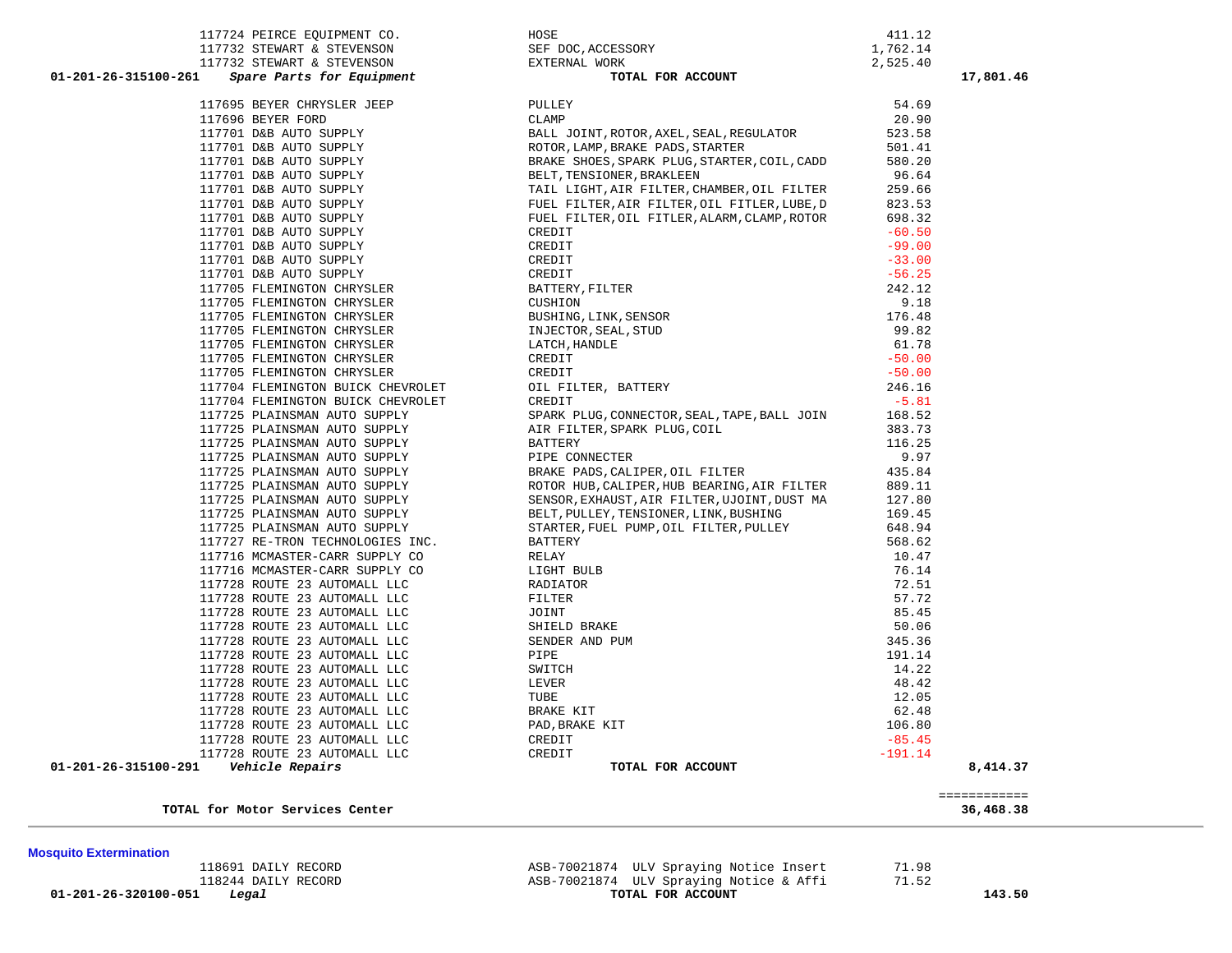| 118440 STEPHANIE GORMAN<br>Education Schools & Training<br>01-201-27-330100-039 | Reimbursement for lead exam<br>TOTAL FOR ACCOUNT | 157.00<br>157.00 |
|---------------------------------------------------------------------------------|--------------------------------------------------|------------------|
| Cellular Phone/Pagers<br>01-201-27-330100-031                                   | TOTAL FOR ACCOUNT                                | 1,137.18         |
| 118718 VERIZON WIRELESS                                                         | HEALTH MANAGEMENT - O&E<br>L&PS                  | 114.03           |
| 118718 VERIZON WIRELESS                                                         | HEALTH MANAGEMENT - GRANT<br>$L\&PS$ /           | 454.50           |
| 118715 VERIZON WIRELESS                                                         | HEALTH MANAGEMENT - O&E<br>L& PS                 | 114.03           |
| 118715 VERIZON WIRELESS                                                         | HEALTH MANAGEMENT - GRANT<br>$L\&PS$ /           | 454.62           |

**Health Management** 

| 118120 CY DRAKE LOCKSMITHS, INC.        | Keys made                                        | 19.80  |              |
|-----------------------------------------|--------------------------------------------------|--------|--------------|
| 118120 CY DRAKE LOCKSMITHS, INC.        | Keys made                                        | 63.00  |              |
| 118120 CY DRAKE LOCKSMITHS, INC.        | Star keys made                                   | 6.60   |              |
| 117827 MORRISTOWN LUMBER &              | 300 Terro Ant Killer Lig. Bait #0589572          | 6.99   |              |
| 117827 MORRISTOWN LUMBER &              | 21854 RD BST FILE 10In #8276032                  | 8.69   |              |
| 117827 MORRISTOWN LUMBER &              | 2080-1 EZ Release Tape 1 in X 60 yd. #3          | 6.99   |              |
| 117827 MORRISTOWN LUMBER &              | 2080-2A Safe Release Tape #0489286               | 10.99  |              |
| 117827 MORRISTOWN LUMBER &              | C01002 #24 Mason Line 1/4LB. #068250             | 2.99   |              |
| 117827 MORRISTOWN LUMBER &              | LN-704 Liquid Nails 10oz. #6889034               | 1.99   |              |
| 117827 MORRISTOWN LUMBER &              | 18275 DAP 230 Sealant Wht. #6583991              | 2.99   |              |
| 117827 MORRISTOWN LUMBER &              | Super Glue GRVTY 15G Bottle #78050020            | 3.99   |              |
| 117827 MORRISTOWN LUMBER &              | 8265S Cold Weld Compound #1576743                | 5.99   |              |
| 116449 MCMASTER-CARR SUPPLY CO          | PVC Strap Closure Overshoe, 17" Height,          | 33.50  |              |
| 116449 MCMASTER-CARR SUPPLY CO          | Sure-Grip Light Duty Work Glove, with Gr         | 11.52  |              |
| 116449 MCMASTER-CARR SUPPLY CO          | Shipping & Handling                              | 6.55   |              |
| 115964 STRONGWEAR GARMENT CORP          | Safety Green T-Shirts with Morris County         | 42.50  |              |
| 115964 STRONGWEAR GARMENT CORP          | Size Medium                                      | 170.00 |              |
| 115964 STRONGWEAR GARMENT CORP          | Size Large                                       | 255.00 |              |
| 115964 STRONGWEAR GARMENT CORP          | Size XLarge                                      | 255.00 |              |
| 115964 STRONGWEAR GARMENT CORP          | Size 2XLarge                                     | 262.50 |              |
| 115964 STRONGWEAR GARMENT CORP          | Size 3XLarge                                     | 62.50  |              |
| 115964 STRONGWEAR GARMENT CORP          | Size 4XLarge                                     | 67.50  |              |
| 115749 GEN-EL SAFETY & INDUSTRIAL       | Hip Wader, Lacrosse Trapline, Wool Insul         | 140.00 |              |
| 115749 GEN-EL SAFETY & INDUSTRIAL       | Pro Line Cleated Rubber Hip Boots, size          | 68.75  |              |
| 115749 GEN-EL SAFETY & INDUSTRIAL       | Hip Boots, Insulated Rubber with Trac-Li         | 135.00 |              |
| 115749 GEN-EL SAFETY & INDUSTRIAL       | Hip Boots, Insulated Rubber with Trac-Li         | 135.00 |              |
| 117397 MCMASTER-CARR SUPPLY CO          | Galvanized Hooks for 7/16" Diameter EPDM         | 13.06  |              |
| 117397 MCMASTER-CARR SUPPLY CO          | One-Piece Plastic Squeeze Bulb Dropper,          | 4.17   |              |
| 117397 MCMASTER-CARR SUPPLY CO          | One-Piece Plastic Squeeze Bulb Dropper,          | 4.45   |              |
| 117397 MCMASTER-CARR SUPPLY CO          | One-Piece Plastic Squeeze Bulb Dropper,          | 2.85   |              |
| 117397 MCMASTER-CARR SUPPLY CO          | Clear plastic Jar, $6$ oz, $180$ ml, $2$ $3/4$ " | 7.83   |              |
| 117397 MCMASTER-CARR SUPPLY CO          | Hickory Replacement Handle, for Sledge/M         | 19.12  |              |
| 117397 MCMASTER-CARR SUPPLY CO          | Long natural-Bristle Rough-Surface Push          | 19.94  |              |
| 117397 MCMASTER-CARR SUPPLY CO          | Screw Extractor, #3, for 5/16" - 7/16" (         | 7.38   |              |
| 117397 MCMASTER-CARR SUPPLY CO          | Screw Extractor, #4 for 7/16" - 9/16" (1         | 4.32   |              |
| 117397 MCMASTER-CARR SUPPLY CO          | Screw Extractor, #5, for $9/16$ ? - $3/4$ " (1   | 5.23   |              |
| 117397 MCMASTER-CARR SUPPLY CO          | Shipping & Handling                              | 16.81  |              |
| 01-201-26-320100-258<br>Equipment       | TOTAL FOR ACCOUNT                                |        | 1,891.49     |
|                                         |                                                  |        |              |
| 117225 ONE SOURCE OF NEW JERSEY LLC     | Blaster - Case/12 #CHE203CS                      | 76.19  |              |
| 117225 ONE SOURCE OF NEW JERSEY LLC     | 1/4 USS Flat Washer GR-8 #35468                  | 13.20  |              |
| 117225 ONE SOURCE OF NEW JERSEY LLC     | $1/4-20$ X 1 $1/4$ Hex Head Cap Screw GR-8       | 10.49  |              |
| 117225 ONE SOURCE OF NEW JERSEY LLC     | 16-14 Y-Connector 1 box of 50 #D411205           | 19.11  |              |
| 117225 ONE SOURCE OF NEW JERSEY LLC     | Shipping & Handling                              | 12.50  |              |
| 01-201-26-320100-291<br>Vehicle Repairs | TOTAL FOR ACCOUNT                                |        | 131.49       |
|                                         |                                                  |        |              |
|                                         |                                                  |        |              |
|                                         |                                                  |        | ============ |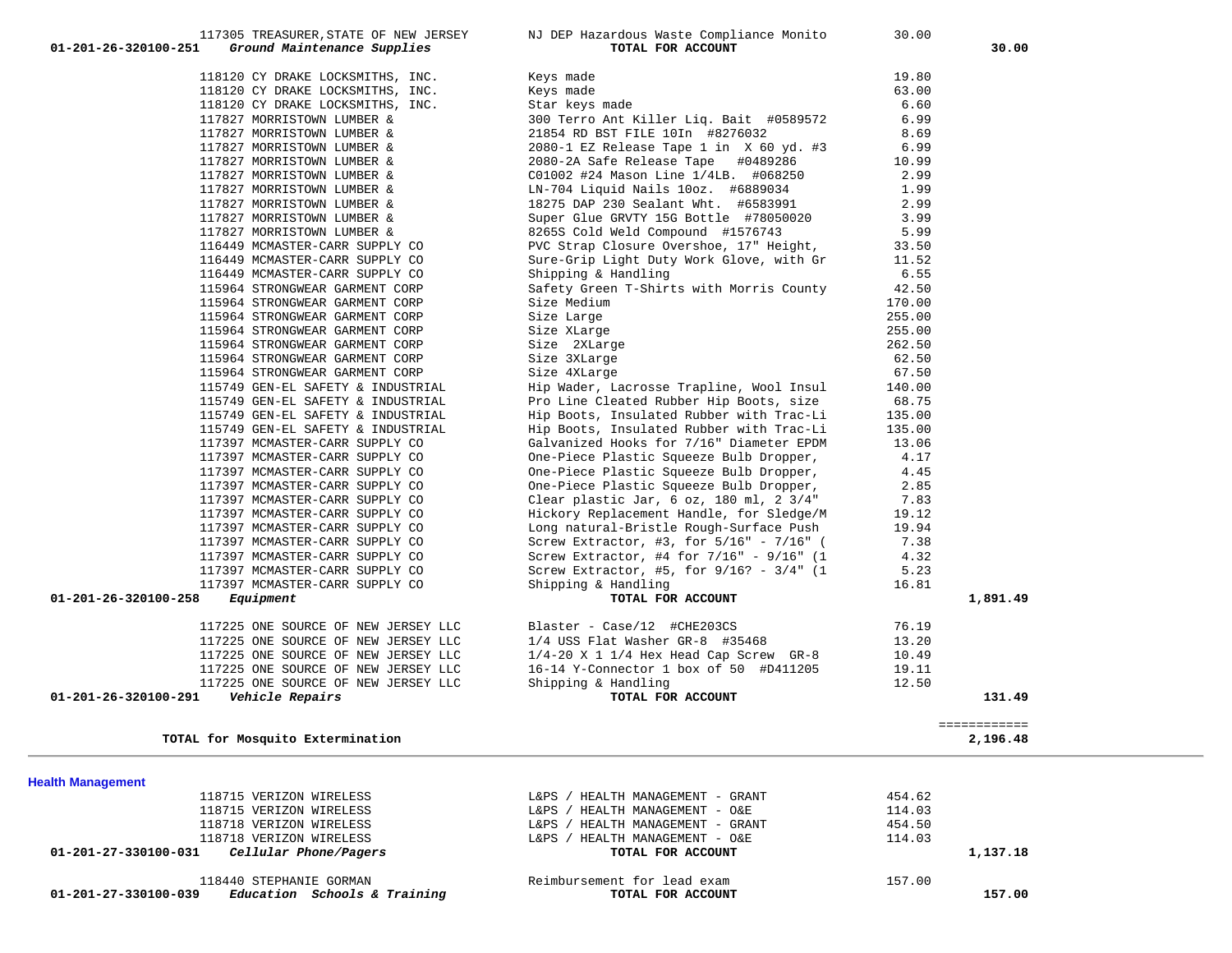| 115903 BOB BARKER COMPANY, INC.                  | ITEM 811220 TAMPONS                      | 41.95 |        |
|--------------------------------------------------|------------------------------------------|-------|--------|
| 115903 BOB BARKER COMPANY, INC.                  | FREIGHT                                  | 21.24 |        |
| 116836 MORRIS COUNTY PARK COMMISSION             | Skating Admissions for residents on 4/3/ | 14.00 |        |
| 116836 MORRIS COUNTY PARK COMMISSION             | Skate Rentals for residents on 4/3/15    | 7.00  |        |
| 117658 MORRIS COUNTY PARK COMMISSION             | Skating admissions for 2 residents 4/17/ | 14.00 |        |
| 117658 MORRIS COUNTY PARK COMMISSION             | Skate rentals 4/17/2015                  | 7.00  |        |
| 118511 THOMAS POLLIO                             | 4/17/2015 Walmart Ball pump needles      | 8.00  |        |
| 118511 THOMAS POLLIO                             | $4/18/2014$ 4 Girls (residents) Lunch w/ | 80.00 |        |
| 118511 THOMAS POLLIO                             | 4/17/2015Mt. Freedom driving Range       | 18.00 |        |
| 118511 THOMAS POLLIO                             | 4/21/2015 Ice cream for Residents girls  | 19.47 |        |
| 118511 THOMAS POLLIO                             | 4/22/2015 Girls (residents) haircut Pro  | 35.00 |        |
| 118511 THOMAS POLLIO                             | 4/25/2015 Lunch for boys Buffalo Wild w  | 30.00 |        |
| 118511 THOMAS POLLIO                             | 4/25/2015 Girls Activity Fuddruckers Din | 16.11 |        |
| 118511 THOMAS POLLIO                             | 5/2/2015 Girls Gold Level Activity       | 28.22 |        |
| 01-201-27-331110-059<br>Other General Expenses   | TOTAL FOR ACCOUNT                        |       | 422.86 |
| 118982 COUNTY OF MORRIS                          | 1st Half May 2015 Metered Mail           | 5.28  |        |
| 01-201-27-331110-068<br>Postage and Metered Mail | TOTAL FOR ACCOUNT                        |       | 5.28   |

115903 BOB BARKER COMPANY, INC. ITEM 5114X-L MENS LARGE THONG SANDLES 8.96 115903 BOB BARKER COMPANY, INC. ITEM SBTPX500 TAMPONS SUPER 64.95

|  |  | <b>Youth Shelter</b> |  |  |
|--|--|----------------------|--|--|
|  |  |                      |  |  |

|                      | 116286 STAPLES ADVANTAGE<br>116286 STAPLES ADVANTAGE | Manila Mailing Envelopes 15 x 18/1 box; | 59.95<br>58.26 |        |
|----------------------|------------------------------------------------------|-----------------------------------------|----------------|--------|
| 01-201-27-331100-058 | Office Supplies & Stationery                         | TOTAL FOR ACCOUNT                       |                | 118.21 |
|                      | 118982 COUNTY OF MORRIS                              | 1st Half May 2015 Metered Mail          | 113.47         |        |
| 01-201-27-331100-068 | Postage & Metered Mail                               | TOTAL FOR ACCOUNT                       |                | 113.47 |
|                      | 118139 ELIZABETH A. JACOBSON                         | Mileage expenses                        | 186.90         |        |
|                      | 118139 ELIZABETH A. JACOBSON                         | Parking Fees                            | 28.00          |        |
| 01-201-27-331100-082 | Travel Expense                                       | TOTAL FOR ACCOUNT                       |                | 214.90 |

115903 BOB BARKER COMPANY, INC. ITEM 5114X-M MENS THONG MED. SANDLES 8.96

| 118442 ANTHONY MARRONE                              | Reimbursement for lead exam              | 140.00 |          |
|-----------------------------------------------------|------------------------------------------|--------|----------|
| 118441 JAMES E DEACON                               | Reimbursement for refreshments for hazma | 29.62  |          |
| 116964 FF1 PROFESSIONAL SAFETY SERVICES             | Quote 142814 dated 4/1/2015 Item 82-1010 | 80.00  |          |
| 116964 FF1 PROFESSIONAL SAFETY SERVICES             | Item LOGO HAT C embroidered Logo         | 200.00 |          |
| 118078 20/20 GENESYSTEMS, INC.                      | Item GB 1001 BioCheck Powder Screening T | 425.00 |          |
| 118831 CRAIG GOSS                                   | Travel Reimbursement                     | 65.25  |          |
| 118444 STAPLES ADVANTAGE                            | Customer NYC 1054187 Supplies            | 614.17 |          |
| 118444 STAPLES ADVANTAGE                            |                                          | 15.48  |          |
| 118833 TOM MYNES                                    | Travel Reimbursement                     | 80.46  |          |
| 01-201-27-330100-210<br>Environmental Compliance    | TOTAL FOR ACCOUNT                        |        | 1,649.98 |
| 117307 TREASURER-STATE OF NJ                        | NJEMS Bill ID 139141300 Invoice dated 4/ | 835.00 |          |
| 01-201-27-330100-231<br>Hazardous Material Disposal | TOTAL FOR ACCOUNT                        |        | 835.00   |
| 117877 DEER PARK                                    | 0434540191 billing period 3/15/15-4/14/1 | 30.89  |          |
| 01-201-27-330100-258<br>Equipment                   | TOTAL FOR ACCOUNT                        |        | 30.89    |
|                                                     |                                          |        |          |
| TOTAL for Health Management                         |                                          |        | 3,881.07 |

 118832 STEPHANIE GORMAN Travel Reimbursement 71.02  **01-201-27-330100-082** *Travel Expense* **TOTAL FOR ACCOUNT 71.02**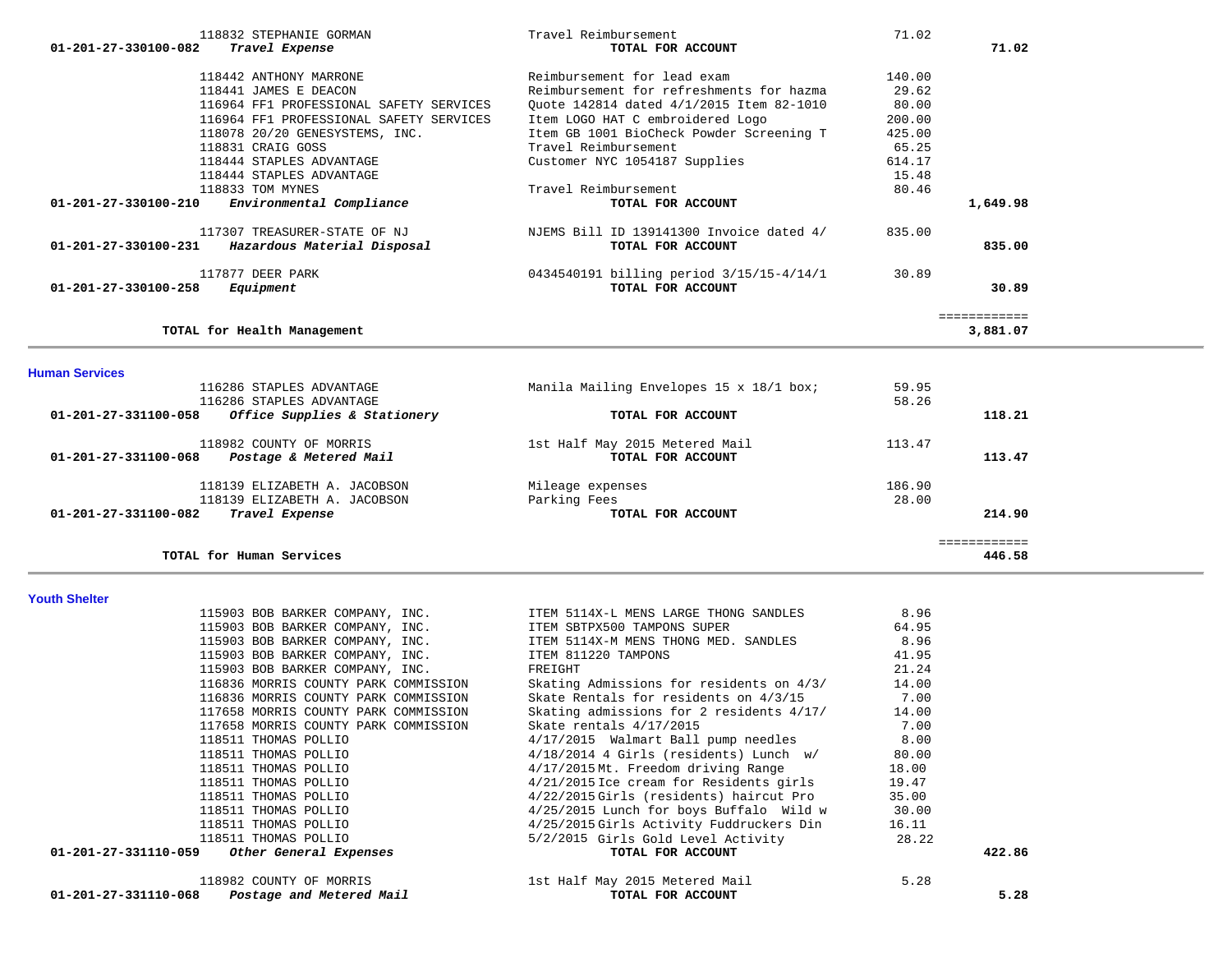|                        | 118184 SODEXO INC & AFFILIATES                     | Services for $4/4/2015$ through $5/1/2015$ C | 2,937.40 |                           |  |
|------------------------|----------------------------------------------------|----------------------------------------------|----------|---------------------------|--|
|                        | 118184 SODEXO INC & AFFILIATES                     | Congregate Meals                             | 1,955.62 |                           |  |
|                        | 118184 SODEXO INC & AFFILIATES                     | AFI & Other                                  | 1,452.50 |                           |  |
| 01-201-27-331110-185   | Food                                               | TOTAL FOR ACCOUNT                            |          | 6,345.52                  |  |
|                        | 118186 MORRISTOWN MEDICAL CENTER                   | County of Morris Juvenile Services April     | 7,037.33 |                           |  |
|                        | 118179 WHITES HEALTHCARE ENTERPRISES INC           | SUPPLIES OF MEDICINE FOR THE MONTH OF MA     | 2,425.07 |                           |  |
| 01-201-27-331110-189   | Medical                                            | TOTAL FOR ACCOUNT                            |          | 9,462.40                  |  |
|                        |                                                    |                                              |          |                           |  |
|                        | 117659 ALLEN PAPER & SUPPLY CO                     | ITEM 90139 WINDEX GLASS CLEANER              | 33.00    |                           |  |
|                        | 117659 ALLEN PAPER & SUPPLY CO                     | ITEM 475324 PLATES 9 IN.                     | 77.67    |                           |  |
| 01-201-27-331110-252   | Janitorial Supplies                                | TOTAL FOR ACCOUNT                            |          | 110.67                    |  |
|                        | 116337 CDW GOVERNMENT LLC                          | Item 3227387 Kingstom value Ram-DDR3 -4G     | 29.29    |                           |  |
| 01-201-27-331110-262   | Machinery Repairs & Parts                          | TOTAL FOR ACCOUNT                            |          | 29.29                     |  |
|                        |                                                    |                                              |          |                           |  |
|                        | TOTAL for Youth Shelter                            |                                              |          | ============<br>16,376.02 |  |
|                        |                                                    |                                              |          |                           |  |
| <b>Office on Aging</b> |                                                    |                                              |          |                           |  |
|                        | 118520 BETH DENMEAD                                | Car insurance reimbursement April            | 12.00    |                           |  |
|                        | 118521 DAVID GILLIHAM                              | Car insurance reimbursement April            | 12.00    |                           |  |
|                        | 118522 OPHELIA V. CRUSE                            | Car insurance reimbursement April            | 12.00    |                           |  |
| 01-201-27-333100-048   | Insurance                                          | TOTAL FOR ACCOUNT                            |          | 36.00                     |  |
|                        |                                                    |                                              |          |                           |  |
|                        | 117833 STAPLES ADVANTAGE                           | Sharp printing calculator                    | 138.10   |                           |  |
|                        | 117833 STAPLES ADVANTAGE                           | Aging Paper - 8 1/2 x 11 & 14 - 5,000 sh     | 498.74   |                           |  |
|                        | 01-201-27-333100-058 Office Supplies & Stationery  | TOTAL FOR ACCOUNT                            |          | 636.84                    |  |
|                        | 118982 COUNTY OF MORRIS                            | 1st Half May 2015 Metered Mail               | 256.04   |                           |  |
|                        | 01-201-27-333100-068 Postage & Metered Mail        | TOTAL FOR ACCOUNT                            |          | 256.04                    |  |
|                        |                                                    |                                              |          |                           |  |
|                        | 118520 BETH DENMEAD                                | Miles April                                  | 153.65   |                           |  |
|                        | 118521 DAVID GILLIHAM                              | Miles April                                  | 98.70    |                           |  |
|                        | 118522 OPHELIA V. CRUSE                            | Miles April                                  | 46.55    |                           |  |
| 01-201-27-333100-082   | Travel Expense                                     | TOTAL FOR ACCOUNT                            |          | 298.90                    |  |
|                        |                                                    |                                              |          |                           |  |
|                        | 110144 CDW GOVERNMENT LLC                          | PLANTRONICS CS540 WIRELESS HEADSET Mfg#8     | 597.96   |                           |  |
|                        | 110144 CDW GOVERNMENT LLC                          | PLANTRONICS EHS CABLE APC 41 Mfg#38350-1     | 162.51   |                           |  |
|                        | 01-203-27-333100-059 (2014) Other General Expenses | TOTAL FOR ACCOUNT                            |          | 760.47                    |  |
|                        |                                                    |                                              |          | ============              |  |
|                        | TOTAL for Office on Aging                          |                                              |          | 1,988.25                  |  |
|                        |                                                    |                                              |          |                           |  |
| <b>Grant in Aid</b>    |                                                    |                                              |          |                           |  |
|                        | 118686 EL PRIMER PASO, LTD.                        | GIA 1513 El Primer Paso Program April 20     | 7,362.00 |                           |  |
| 01-201-27-342000-459   | Grant in Aid GIA: HISPANIC AFFAIRS                 | TOTAL FOR ACCOUNT                            |          | 7,362.00                  |  |
|                        | 118131 NORWESCAP INC                               | GIA-1553 Planting Seeds for Strong Finan     | 4,134.00 |                           |  |
| 01-201-27-342000-477   | Grant in Aid GIA:NORWESCAP                         | TOTAL FOR ACCOUNT                            |          | 4,134.00                  |  |
|                        |                                                    |                                              |          |                           |  |
|                        | 118581 CFCS - HOPE HOUSE                           | Extended Evaluations                         | 1,170.00 |                           |  |
|                        | 118581 CFCS - HOPE HOUSE                           | Case Management/Individual                   | 1,440.00 |                           |  |
|                        | 118581 CFCS - HOPE HOUSE                           | Groups                                       | 595.00   |                           |  |
|                        |                                                    |                                              |          |                           |  |

| TIGOOG BI FRIMER FASO, HID.<br>Grant in Aid GIA: HISPANIC AFFAIRS<br>01-201-27-342000-459 | GIA 1919 BI FIIMCI FASO FIOGIAM APIII ZU<br>TOTAL FOR ACCOUNT | 7, 304. 00 | 7,362.00  |
|-------------------------------------------------------------------------------------------|---------------------------------------------------------------|------------|-----------|
| 118131 NORWESCAP INC<br>01-201-27-342000-477<br>Grant in Aid GIA:NORWESCAP                | GIA-1553 Planting Seeds for Strong Finan<br>TOTAL FOR ACCOUNT | 4,134.00   | 4,134.00  |
| 118581 CFCS - HOPE HOUSE                                                                  | Extended Evaluations                                          | 1,170.00   |           |
| 118581 CFCS - HOPE HOUSE                                                                  | Case Management/Individual                                    | 1,440.00   |           |
| 118581 CFCS - HOPE HOUSE                                                                  | Groups                                                        | 595.00     |           |
| 118581 CFCS - HOPE HOUSE                                                                  | Urine Screenings                                              | 325.00     |           |
| 118687 CFCS - HOPE HOUSE                                                                  | GIA 1521 The AIDS Center Program April 2                      | 4,122.00   |           |
| 01-201-27-342000-480<br>Grant in Aid GIA: HOPEHOUSEOPERTNFIXIT                            | TOTAL FOR ACCOUNT                                             |            | 7,652.00  |
| 118237 NEWBRIDGE SERVICES INC                                                             | January 1-March 31, 2015201.5 of Clinica                      | 10,679.50  |           |
| 118237 NEWBRIDGE SERVICES INC                                                             | 155 hours of Job Development Services                         | 5,115.00   |           |
| Grant in Aid Aid Ment Hlth Cnt-New Bridg<br>01-201-27-342000-483                          | TOTAL FOR ACCOUNT                                             |            | 15,794.50 |
|                                                                                           |                                                               |            |           |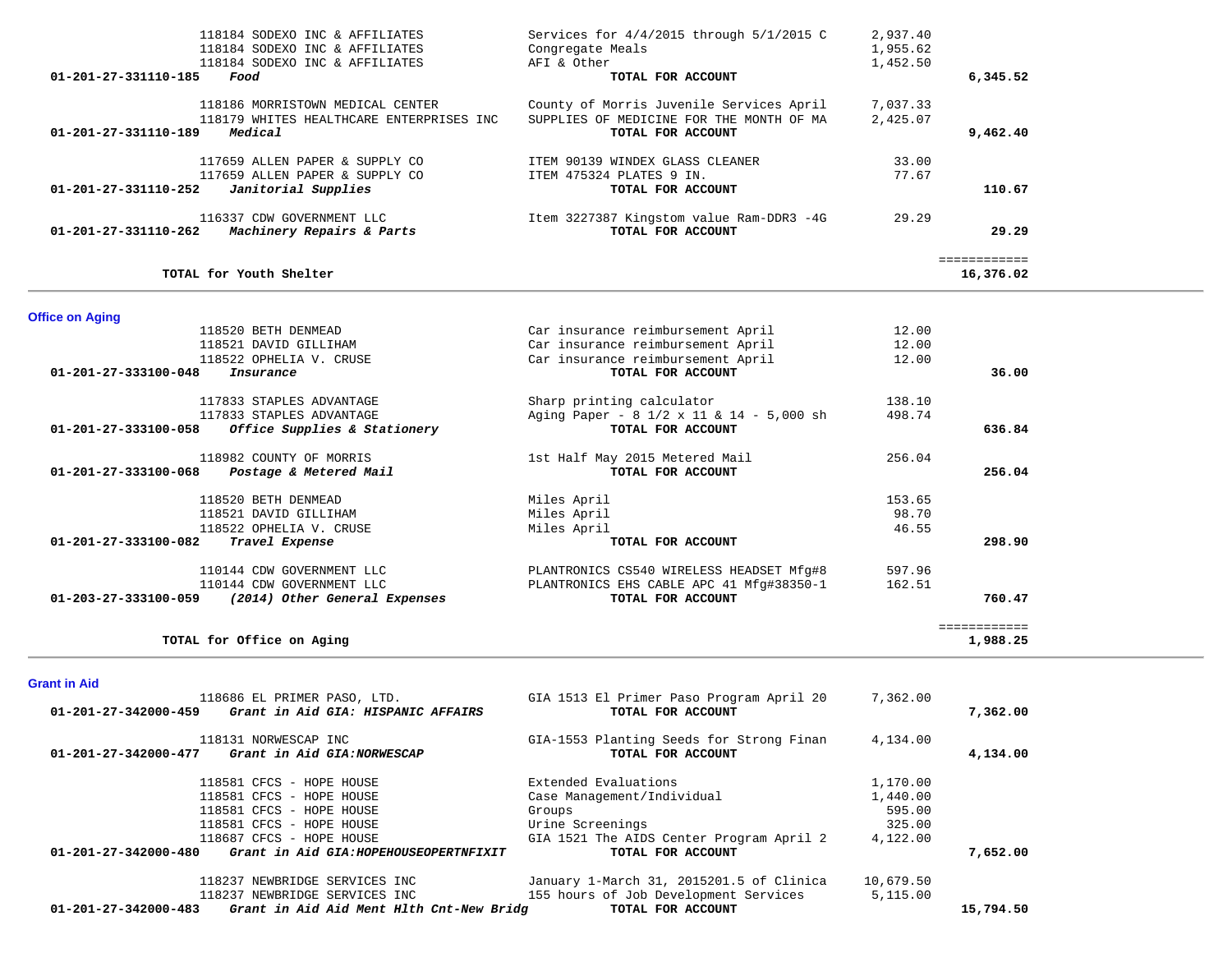| 01-201-27-342000-487                  | 118239 DEIRDRE'S HOUSE<br>Grant in Aid: DEIDRE OBRIEN CHILD ADV CTR | 2015 1st Quarter     | TOTAL FOR ACCOUNT                                             | 6,060.00   | 6,060.00                  |  |
|---------------------------------------|---------------------------------------------------------------------|----------------------|---------------------------------------------------------------|------------|---------------------------|--|
| 01-201-27-342000-489                  | 118238 FAMILY INTERVENTION<br>Grant in Aid: Family Intervention     |                      | 2015 1st Quarter Contract hours for Jan,<br>TOTAL FOR ACCOUNT | 23,157.00  | 23,157.00                 |  |
| 01-201-27-342000-490                  | 118580 DAYTOP VILLAGE OF NJ, INC.<br>Grant in Aid: Daytop           | Residential bed days | TOTAL FOR ACCOUNT                                             | 11,570.00  | 11,570.00                 |  |
| 01-201-27-342000-492                  | 118240 STORY TELLING ARTS INC<br>Grant in Aid:Storytelling Arts     |                      | 2015 1st Quarter 9 storytelling sessions<br>TOTAL FOR ACCOUNT | 5,607.00   | 5,607.00                  |  |
|                                       | TOTAL for Grant in Aid                                              |                      |                                                               |            | ============<br>81,336.50 |  |
| <b>County Board of Social Service</b> |                                                                     |                      |                                                               |            |                           |  |
|                                       | 117686 STAPLES ADVANTAGE                                            |                      | Order #7134638679-000-001/04-07-15                            | 1,072.92   |                           |  |
|                                       | 117686 STAPLES ADVANTAGE                                            |                      | Order #7134638679-000-002/04-07-15                            | 82.62      |                           |  |
|                                       |                                                                     |                      |                                                               |            |                           |  |
|                                       | 117686 STAPLES ADVANTAGE                                            |                      | Order #7134638679-000-003/04-07-15                            | 82.72      |                           |  |
|                                       | 118203 STAPLES ADVANTAGE                                            |                      | Brewster Home - Order #133178062-000-00/                      | 77.99      |                           |  |
|                                       | 118203 STAPLES ADVANTAGE                                            |                      | $X-Statement$ 3/16IN x 2-3/8IN - Order #7134                  | 20.95      |                           |  |
|                                       | 118203 STAPLES ADVANTAGE                                            |                      | X-Stamper 3/16IN x 2-3/8IN - Order #7134                      | 20.95      |                           |  |
|                                       | 118203 STAPLES ADVANTAGE                                            |                      | $X-Statement$ 3/16IN x 2-3/8IN - Order #7134                  | 20.95      |                           |  |
|                                       | 118203 STAPLES ADVANTAGE                                            |                      | Micro USB Smart Reader - Order #13351234                      | 25.53      |                           |  |
| 01-201-27-345100-058                  | Office Supplies & Stationery                                        |                      | TOTAL FOR ACCOUNT                                             |            | 1,404.63                  |  |
|                                       |                                                                     |                      |                                                               |            |                           |  |
|                                       | 117291 LANGUAGE LINE SERVICES                                       |                      | Over the phone Interpretation Service -                       | 42.50      |                           |  |
|                                       | 118203 STAPLES ADVANTAGE                                            |                      | Melitta 12 Cup Coffemaker - Order #13351                      | 49.89      |                           |  |
| 01-201-27-345100-059                  | Other General Expenses                                              |                      | TOTAL FOR ACCOUNT                                             |            | 92.39                     |  |
|                                       | 118803 CITYSIDE ARCHIVES, LTD                                       |                      | OFFICE OF TEMP ASSISTANCE                                     | 1,230.01   |                           |  |
| 01-201-27-345100-257                  | Rental - Other                                                      |                      | TOTAL FOR ACCOUNT                                             |            | 1,230.01                  |  |
|                                       |                                                                     |                      |                                                               |            |                           |  |
|                                       | 117293 UNITRONIX DATA SYSTEMS INC                                   |                      | Proprietary Computer Software Maintenanc                      | 5,682.60   |                           |  |
|                                       | 118744 JOHNSON & JOHNSON, ESQS                                      |                      | Legal services rendered for the month of                      | 4,060.65   |                           |  |
|                                       | 118730 HINDSIGHT, INC                                               |                      | Support and Maintenance of Integrated So                      | 19,500.00  |                           |  |
| 01-201-27-345100-325                  | Special Services                                                    |                      | TOTAL FOR ACCOUNT                                             |            | 29,243.25                 |  |
|                                       |                                                                     |                      |                                                               |            |                           |  |
|                                       | 117688 HORIZON BLUE CROSS BLUE SHIELD                               |                      | January 2015 to April 2015                                    | 288,778.84 |                           |  |
|                                       | 117702 HORIZON BLUE CROSS BLUE SHIELD                               |                      | Monthly Premium for the month of May 201                      | 140,165.38 |                           |  |
| 01-201-27-345100-329                  | Hospital Insurance Premiums                                         |                      | TOTAL FOR ACCOUNT                                             |            | 428,944.22                |  |
|                                       |                                                                     |                      |                                                               |            |                           |  |
|                                       | 118202 LASZLO CSENGETO                                              |                      | ADM - Mileage reimb. for April 2015                           | 29.40      |                           |  |
|                                       | 118738 JULIO PORRAO                                                 |                      | FSS - Mileage reimb. for April 2015                           | 226.80     |                           |  |
| 01-201-27-345100-332                  | Mileage                                                             |                      | TOTAL FOR ACCOUNT                                             |            | 256.20                    |  |
|                                       |                                                                     |                      |                                                               |            |                           |  |
|                                       | 117066 CDW GOVERNMENT LLC                                           |                      | FUJITSU FI-7160 COL DUPLX 60PPM USB                           | 4,475.00   |                           |  |
|                                       | 117066 CDW GOVERNMENT LLC                                           | HP LJ3015DN 42PPM    |                                                               | 3,588.75   |                           |  |
|                                       | 117066 CDW GOVERNMENT LLC                                           | HP LJ500 Sheet Tray  |                                                               | 851.95     |                           |  |
|                                       | 117726 STAPLES ADVANTAGE                                            |                      | Panasonic 2.2 cu. Ft. Countertop - Order                      | 529.90     |                           |  |
| 01-201-27-345100-334                  | Minor Equipment Purchases                                           |                      | TOTAL FOR ACCOUNT                                             |            | 9,445.60                  |  |
|                                       | 118196 NJ TRANSIT                                                   |                      | Bus Pass Order - 2-Zone Intrastate passe                      | 470.00     |                           |  |
|                                       |                                                                     |                      |                                                               |            |                           |  |
|                                       | 118196 NJ TRANSIT                                                   |                      | 3-Zone Intrastate passes                                      | 580.00     |                           |  |
| 01-201-27-345100-340                  | Transportation Services                                             |                      | TOTAL FOR ACCOUNT                                             |            | 1,050.00                  |  |
|                                       |                                                                     |                      |                                                               |            |                           |  |
|                                       | 116628 LABORATORY CORPORATION OF                                    |                      | DNA testing from 01/31/15 to 2/28/15                          | 96.75      |                           |  |
|                                       | 117690 LABORATORY CORPORATION OF                                    |                      | DNA testing from 2/28/15 to 3/28/15 - Ac                      | 645.00     |                           |  |
| 01-201-27-345100-351                  | Paternity Expenses                                                  |                      | TOTAL FOR ACCOUNT                                             |            | 741.75                    |  |
|                                       |                                                                     |                      | BCBS Medallion for December 2014                              |            |                           |  |
|                                       | 117688 HORIZON BLUE CROSS BLUE SHIELD                               |                      |                                                               | 68,737.59  |                           |  |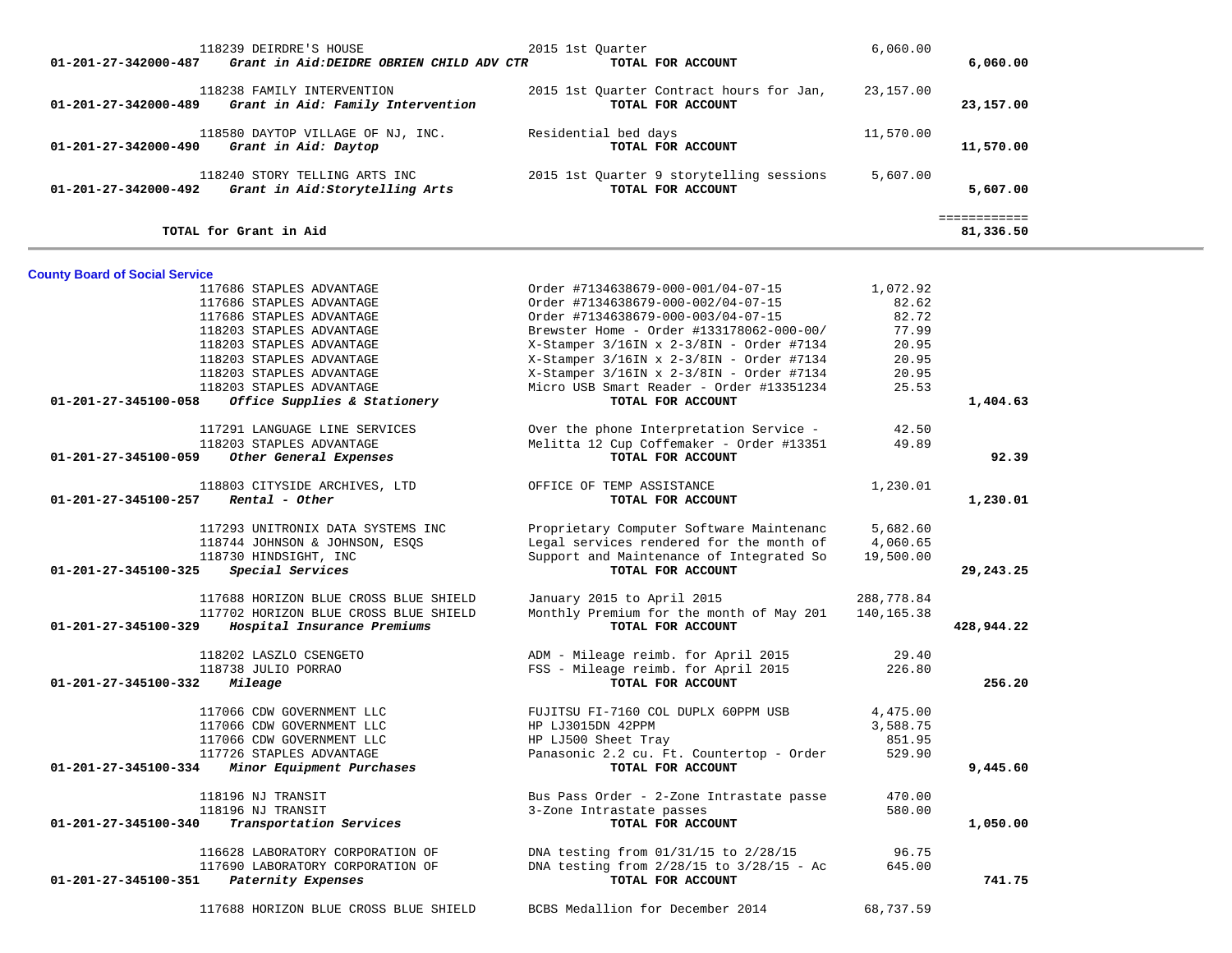| 01-203-27-345100-329                             | (2014) Hospital Insurance Premiums                           | TOTAL FOR ACCOUNT                                                                                         |                        | 68,737.59                  |
|--------------------------------------------------|--------------------------------------------------------------|-----------------------------------------------------------------------------------------------------------|------------------------|----------------------------|
| 110075 BFI<br>110075 BFI<br>01-203-27-345100-334 | (2014) Minor Equipment Purchases                             | +wk Chr Mirra Std-Ht Tit Lim A / Quote #<br>+wk Chr Mirra Std-Ht Tit Lim A / Ouote #<br>TOTAL FOR ACCOUNT | 11,761.20<br>11,761.20 | 23,522.40                  |
|                                                  | TOTAL for County Board of Social Service                     |                                                                                                           |                        | ============<br>564,668.04 |
| <b>DEPARTMENT 349110</b>                         |                                                              |                                                                                                           |                        |                            |
|                                                  | 117420 ESSEX COUNTY HOSPITAL                                 | Court Ordered Settlements for J.P. for 1                                                                  | 3,901.66               |                            |
|                                                  | 117420 ESSEX COUNTY HOSPITAL                                 | January Recoveries for J.P.                                                                               | $-32.36$               |                            |
|                                                  | 117420 ESSEX COUNTY HOSPITAL<br>117420 ESSEX COUNTY HOSPITAL | Court Ordered Settlements for D.H. for 1<br>Court Ordered Settlements for J.P. for 2                      | 3,901.66<br>3,524.08   |                            |
|                                                  | 117420 ESSEX COUNTY HOSPITAL                                 | February Recoveries for J.P.                                                                              | $-295.19$              |                            |
|                                                  | 117420 ESSEX COUNTY HOSPITAL                                 | Court Ordered Settlements for D.H. for 2                                                                  | 3,524.08               |                            |
| 01-201-27-349110-090                             | Program Expenditures                                         | TOTAL FOR ACCOUNT                                                                                         |                        | 14,523.93                  |
|                                                  | 117691 BERGEN REGIONAL MEDICAL CENTER                        | 15% Share of billings for services rende                                                                  | 588.30                 |                            |
|                                                  | 117691 BERGEN REGIONAL MEDICAL CENTER                        | 15% Share of billings for services rende                                                                  | 980.50                 |                            |
|                                                  | 117691 BERGEN REGIONAL MEDICAL CENTER                        | 15% Share of billings for services rende                                                                  | 196.10                 |                            |
| $01 - 203 - 27 - 349110 - 090$                   | (2014) Program Expenditures                                  | TOTAL FOR ACCOUNT                                                                                         |                        | 1,764.90                   |
|                                                  | TOTAL for DEPARTMENT 349110                                  |                                                                                                           |                        | ============<br>16,288.83  |
| <b>MV:Administration</b>                         |                                                              |                                                                                                           |                        |                            |
|                                                  | 118843 ARNEL P GARCIA                                        | LPN, 5-3 thru 5-16-2015                                                                                   | 1,167.25               |                            |
|                                                  | 118844 BARKEL FLEMMING                                       | LPN, 5-3 thru 5-16-2015                                                                                   | 2,088.00               |                            |
|                                                  | 118846 CARLO N DURAN                                         | RN, 5-3 thru 5-16-2015                                                                                    | 592.00                 |                            |
|                                                  | 118847 CARRELLE L CALIXTE                                    | LPN, 5-3 thru 5-16-2015                                                                                   | 2,291.00               |                            |
|                                                  | 118848 DAMACINA L. OKE                                       | LPN, 5-3 thru 5-16-2015                                                                                   | 464.00                 |                            |
|                                                  | 118849 DAVID JEAN-LOUIS                                      | LPN, 5-3 thru 5-16-2015                                                                                   | 2,335.25               |                            |
|                                                  | 118851 ELIZABETH VILLASENOR<br>118852 ELLEN M. NOLL          | RN, 5-3 thru 5-16-2015<br>LPN, 5-3 thru 5-16-2015                                                         | 1,479.26<br>566.37     |                            |
|                                                  | 118855 EVELYN TOLENTINO                                      | RN, 5-3 thru 5-16-2015                                                                                    | 1,359.01               |                            |
|                                                  | 118856 GEORGINA GRAY-HORSLEY                                 | LPN, 5-3 thru 5-16-2015                                                                                   | 949.75                 |                            |
|                                                  | 118858 HARRIET VALLECER RN                                   | RN, 5-3 thru 5-16-2015                                                                                    | 2,072.00               |                            |
|                                                  | 118859 ILLIENE CHARLES, RN                                   | RN, 5-3 thru 5-16-2015                                                                                    | 2,975.91               |                            |
|                                                  | 118860 JESSY JACOB                                           | LPN, 5-3 thru 5-16-2015                                                                                   | 435.00                 |                            |
|                                                  | 118861 LOREEN RAFISURA<br>118862 LOUISE R. MACCHIA           | RN, 5-3 thru 5-16-2015                                                                                    | 296.00<br>1,803.75     |                            |
|                                                  | 118863 MA. LIZA IMPERIAL                                     | RN, 5-3 thru 5-16-2015<br>RN, 5-3 thru 5-16-2015                                                          | 2,691.01               |                            |
|                                                  | 118865 MADUKWE IMO IBOKO, RN                                 | RN, 5-3 thru 5-16-2015                                                                                    | 2,368.00               |                            |
|                                                  | 118866 MARIA CARMELITA OBLINA                                | LPN, 5-3 thru 5-16-2015                                                                                   | 471.25                 |                            |
|                                                  | 118867 MARTHA YAGHI                                          | RN, 5-3 thru 5-16-2015                                                                                    | 592.00                 |                            |
|                                                  | 118868 MELOJANE CELESTINO                                    | RN, 5-3 thru 5-16-2015                                                                                    | 1,497.39               |                            |
|                                                  | 118869 MICHELLE CAPILI                                       | RN, 5-3 thru 5-16-2015                                                                                    | 1,480.00               |                            |
|                                                  | 118870 MIRLENE ESTRIPLET<br>118871 ROSE DUMAPIT              | RN, 5-3 thru 5-16-2015<br>RN, 5-3 thru 5-16-2015                                                          | 2,728.75<br>296.00     |                            |
|                                                  | 118872 ROSEMARY BATANE COBCOBO                               | RN, 5-3 thru 5-16-2015                                                                                    | 2,220.00               |                            |
|                                                  | 118873 SHELLEY REINER                                        | LPN, 5-3 thru 5-16-2015                                                                                   | 696.00                 |                            |
|                                                  | 118874 SUZIE COLLIN                                          | RN, 5-3 thru 5-16-2015                                                                                    | 1,831.50               |                            |
|                                                  | 118875 TEODORA O. DELEON                                     | RN, 5-3 thru 5-16-2015                                                                                    | 1,526.25               |                            |
|                                                  | 118876 TERESA OMWENGA                                        | RN, 5-3 thru 5-16-2015                                                                                    | 2,660.67               |                            |
| 01-201-27-350100-013                             | Temporary Help - Per Diem Nurses                             | TOTAL FOR ACCOUNT                                                                                         |                        | 41,933.37                  |
|                                                  | 118757 AEQUOR HEALTHCARE SERVICES, LLC                       | Agency Nursing 4-19 thru 4-25-2015                                                                        | 6,916.73               |                            |
|                                                  | 118757 AEQUOR HEALTHCARE SERVICES, LLC                       | Agency Nursing 4-26 thru 5-2-2015                                                                         | 9,360.26               |                            |
| 01-201-27-350100-016                             | Outside Salaries & Wages                                     | TOTAL FOR ACCOUNT                                                                                         |                        | 16,276.99                  |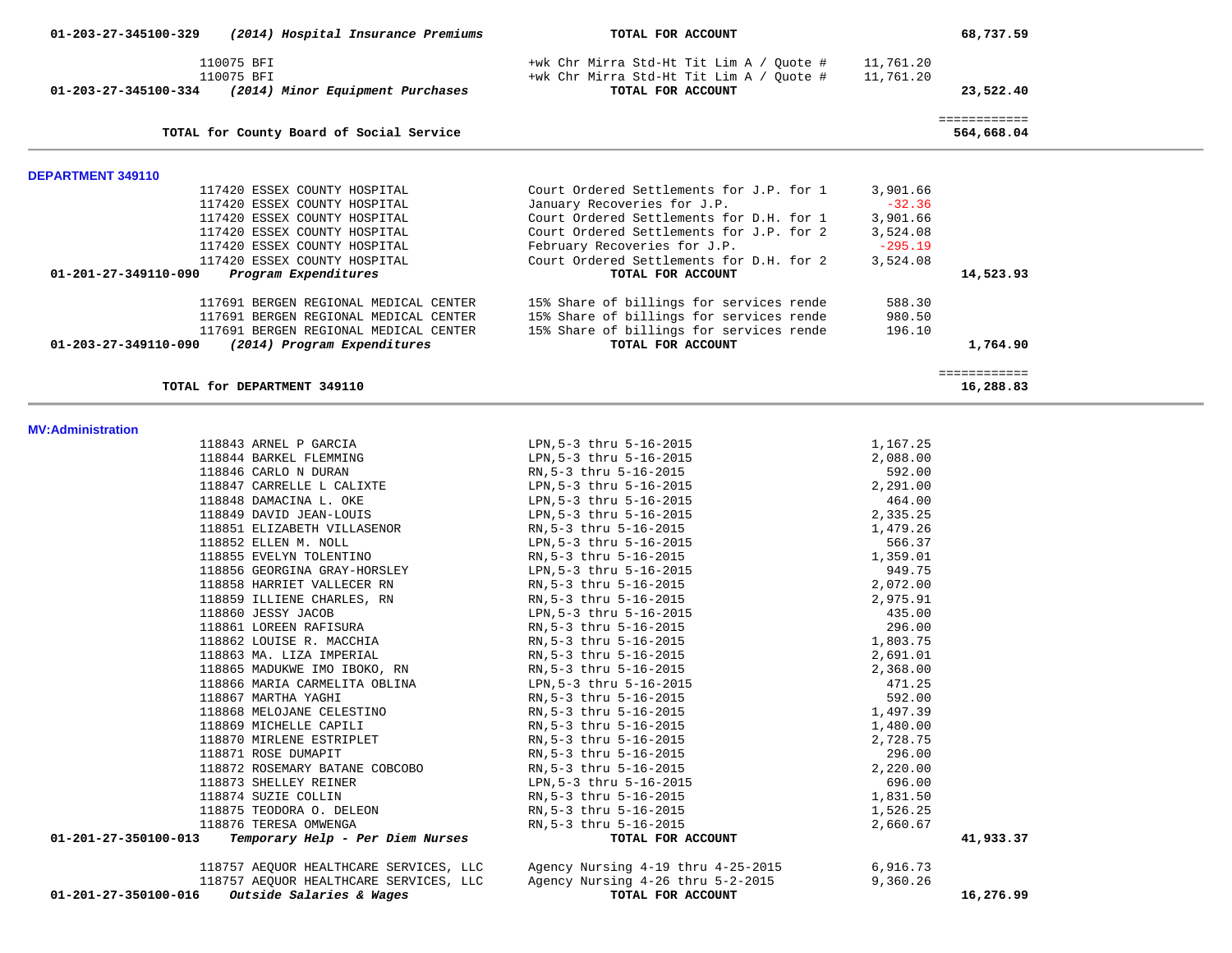### **TOTAL for MV:Administration 201,425.33**

|                                        | -------------<br>_____________ |
|----------------------------------------|--------------------------------|
| $f \sim M_{10} M_{20}$<br><b>MOMAT</b> | $\Lambda$ 25.32<br>201         |

| 81,391.64   |           | TOTAL FOR ACCOUNT                                              | Consultation Fee<br>01-201-27-350100-035                                              |
|-------------|-----------|----------------------------------------------------------------|---------------------------------------------------------------------------------------|
| 21,000.00   | 21,000.00 | Social Work for Adult Day Care, April-201<br>TOTAL FOR ACCOUNT | 118721 CORNERSTONE FAMILY PROGRAMS<br>01-201-27-350100-036<br>Contracted Services     |
|             | 100.00    | Sandbox Training, February~2015                                | 115760 WESCOM SOLUTONS INC.                                                           |
|             | 3,022.86  | ADT, MDS, Patient Billing, February~2015                       | 115760 WESCOM SOLUTONS INC.                                                           |
|             | 100.00    | Sandbox Training, March~2015                                   | 117207 WESCOM SOLUTONS INC.                                                           |
|             | 3,022.86  | PCC Advantage & 3rd Party Interface, Marc                      | 117207 WESCOM SOLUTONS INC.                                                           |
|             | 3,022.86  | $MORR-1, April~2015$                                           | 118793 WESCOM SOLUTONS INC.                                                           |
|             | 100.00    | MORR-1, April~2015                                             | 118793 WESCOM SOLUTONS INC.                                                           |
| 9,368.58    |           | TOTAL FOR ACCOUNT                                              | 01-201-27-350100-040<br>Electronic Data Processing                                    |
|             | 14.60     | Nurse's Appreciation Day, 5-1-2015                             | 118773 MORRIS COUNTY FARMS INC                                                        |
|             | 139.50    | Nurse's Appreciation Day, 5-1-2015                             | 118773 MORRIS COUNTY FARMS INC                                                        |
| 154.10      |           | TOTAL FOR ACCOUNT                                              | Employee Recognition Program<br>01-201-27-350100-041                                  |
|             | 13.25     | 0435619937, 3-15 thru 4-14-2015                                | 118287 DEER PARK                                                                      |
| 13.25       |           | TOTAL FOR ACCOUNT                                              | 01-201-27-350100-046<br>General Stores                                                |
|             | 274.00    | ID Card Maker Supplies, 4-30-2015                              | 118759 ALL-STAR IDENTIFICATION                                                        |
|             | 1,095.00  | Service Agreement/Card Machine, 2015~2016                      | 118759 ALL-STAR IDENTIFICATION                                                        |
| 1,369.00    |           | TOTAL FOR ACCOUNT                                              | 01-201-27-350100-047<br>Identification Equip&Supplies                                 |
|             | 1,420.82  | NYC 1054187, 4-1-2015                                          | 118786 STAPLES ADVANTAGE                                                              |
|             | 13.50     | NYC 1054187, 4-1-2015                                          | 118786 STAPLES ADVANTAGE                                                              |
|             | 56.98     | NYC 1054187, 4-1-2015                                          | 118786 STAPLES ADVANTAGE                                                              |
|             | 27.36     | NYC 1054187, 4-1-2015                                          | 118786 STAPLES ADVANTAGE                                                              |
|             | 12.08     | NYC 1054187, 4-3-2015                                          | 118786 STAPLES ADVANTAGE                                                              |
|             | $-12.08$  | NYC 1054187,4-4-2015 [Credit Memo]                             | 118786 STAPLES ADVANTAGE                                                              |
|             | 16.39     | NYC 1054187, 4-9-2015                                          | 118786 STAPLES ADVANTAGE                                                              |
|             | 20.29     | NYC 1054187, 4-15-2015                                         | 118786 STAPLES ADVANTAGE                                                              |
|             | 706.46    | NYC 1054187, 4-7-2015                                          | 118786 STAPLES ADVANTAGE                                                              |
|             | 141.40    | NYC 1054187, 4-10-2015                                         | 118786 STAPLES ADVANTAGE                                                              |
| 2,427.30    | 24.10     | 6576155, 3-23-2015<br>TOTAL FOR ACCOUNT                        | 117204 U-LINE SHIPPING SUPPLY<br>Office Supplies & Stationery<br>01-201-27-350100-058 |
|             |           |                                                                |                                                                                       |
|             | 128.04    | 36840206-0,5-4-2015                                            | 118764 FEDEX                                                                          |
| 255.08      | 127.04    | 1st Half May 2015 Metered Mail<br>TOTAL FOR ACCOUNT            | 118982 COUNTY OF MORRIS                                                               |
|             |           |                                                                | 01-201-27-350100-068<br>Postage & Metered Mail                                        |
|             | 28.55     | 973 984-0357 078 33Y, 4-22 thru 5-22-2015                      | 118792 VERIZON                                                                        |
| 28.55       |           | TOTAL FOR ACCOUNT                                              | 01-201-27-350100-146<br>Telephone                                                     |
|             | 2,707.08  | P057985, April 1 thru June 30, 2015                            | 118774 MUNICIPAL CAPITAL CORP                                                         |
|             | 1,085.92  | P093893, April 1 thru June 30, 2015                            | 118774 MUNICIPAL CAPITAL CORP                                                         |
| 3,793.00    |           | TOTAL FOR ACCOUNT                                              | Office Machines - Rental<br>01-201-27-350100-164                                      |
|             | 183.80    | 9732856340, 4-30-2015                                          | 118760 BATTERIES PLUS                                                                 |
|             | 5,662.48  | 573-1134-000,3-27 thru 4-2-2015                                | 118789 U.S. SECURITY ASSOCIATES, INC.                                                 |
|             | 5,018.16  | 573-1134-000,4-3 thru 4-9-2015                                 | 118789 U.S. SECURITY ASSOCIATES, INC.                                                 |
|             | 6,205.70  | 573-1134-000,4-10 thru 4-16-2015                               | 118789 U.S. SECURITY ASSOCIATES, INC.                                                 |
|             | 6,344.33  | 573-1134-000, 4-17 thru 4-23-2015                              | 118789 U.S. SECURITY ASSOCIATES, INC.                                                 |
| 23, 414. 47 |           | TOTAL FOR ACCOUNT                                              | 01-201-27-350100-266<br>Safety Items                                                  |

 118722 PREMIER HEALTHCARE Business Office Billing Support,March-20 4,280.00 118781 PREMIER HEALTHCARE Professional Management, May-2015 77, 111.64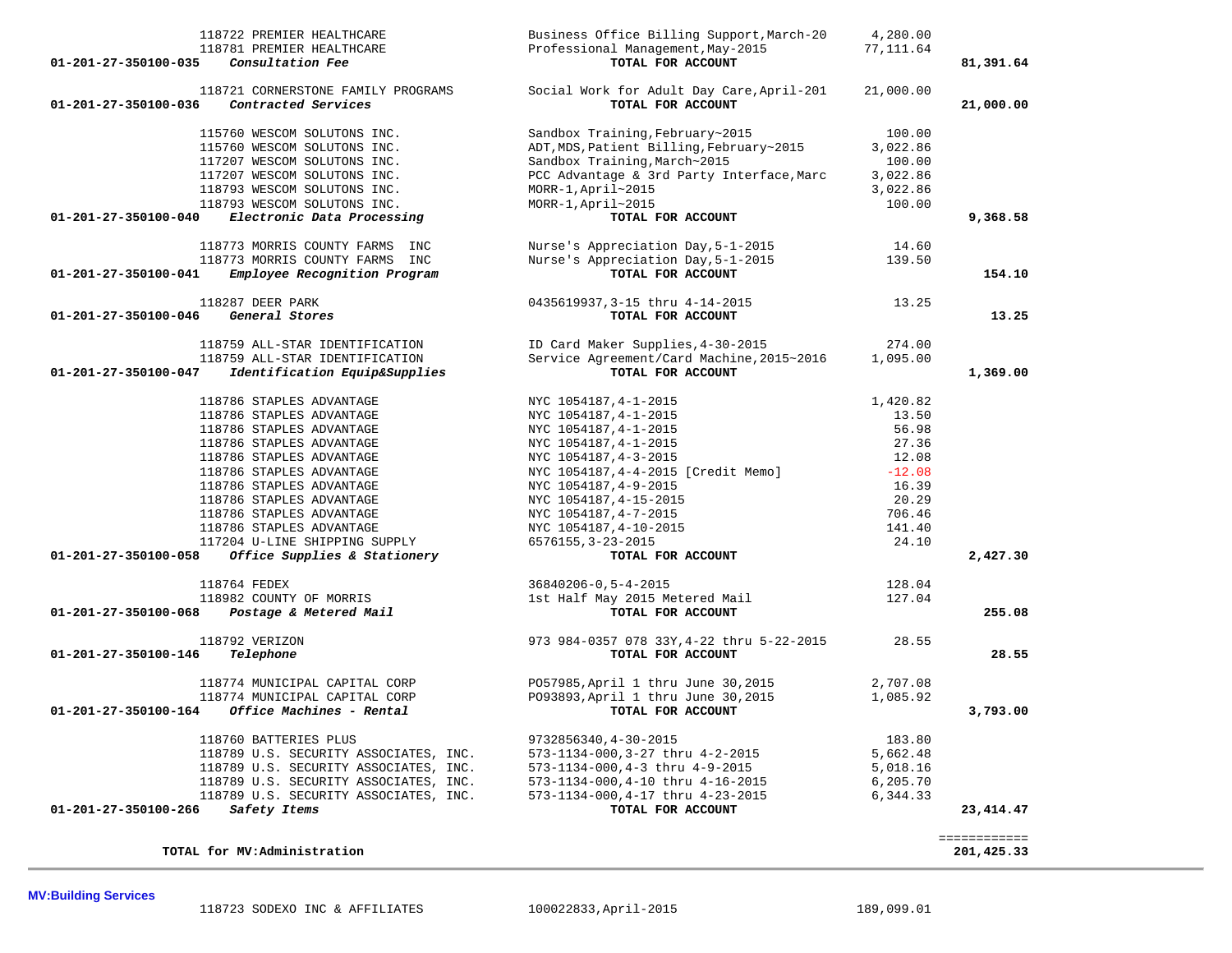| Contracted Services<br>01-201-27-350110-036               | TOTAL FOR ACCOUNT                         |                    | 189,099.01                 |  |
|-----------------------------------------------------------|-------------------------------------------|--------------------|----------------------------|--|
| 118794 WOODRUFF ENERGY                                    | PG000010014729745802, April-2015          | 23,728.90          |                            |  |
| 118794 WOODRUFF ENERGY                                    | PG000008070882924496, April-2015          | 341.80             |                            |  |
| Natural Gas<br>01-201-27-350110-141                       | TOTAL FOR ACCOUNT                         |                    | 24,070.70                  |  |
| 118803 CITYSIDE ARCHIVES, LTD                             | MORRIS VIEW                               | 851.39             |                            |  |
| Rubbish & Trash Removal<br>$01 - 201 - 27 - 350110 - 143$ | TOTAL FOR ACCOUNT                         |                    | 851.39                     |  |
| 117183 DYNAMIC FAN                                        | $PC-GC-740, 4-2-2015$                     | 377.69             |                            |  |
| 116144 WEBSTER PLUMBING &                                 | Boiler Room Repair, 2-25-2015             | 1,917.90           |                            |  |
| 117240 WEBSTER PLUMBING &<br>117208 WHITE AND SHAUGER INC | Water Heater Repair in Boiler Room, 2-4-2 | 4,605.40<br>133.65 |                            |  |
| 117208 WHITE AND SHAUGER INC                              | COU200, 3-19-2015<br>COU200, 3-19-2015    | 52.72              |                            |  |
| Machinery Repairs & Parts<br>01-201-27-350110-262         | TOTAL FOR ACCOUNT                         |                    | 7,087.36                   |  |
| 118726 STERICYCLE INC.                                    | 8074425,2014 Adjustment                   | 900.34             |                            |  |
| (2014) Solid Waste Cost<br>01-203-27-350110-145           | TOTAL FOR ACCOUNT                         |                    | 900.34                     |  |
|                                                           |                                           |                    | ============               |  |
| TOTAL for MV: Building Services                           |                                           |                    | 222,008.80                 |  |
|                                                           |                                           |                    |                            |  |
| <b>MV:Dietary</b><br>118725 SODEXO INC & AFFILIATES       | 100005746, April-2015                     | 267,916.09         |                            |  |
| Contracted Services<br>01-201-27-350115-036               | TOTAL FOR ACCOUNT                         |                    | 267,916.09                 |  |
| 118787 STAR LEDGER                                        | 947758, w/e 5/2/2015                      | 57.25              |                            |  |
| 118787 STAR LEDGER                                        | 947758, w/e 5-9-2015                      | 30.50              |                            |  |
| Coffee / Gift Shop<br>01-201-27-350115-186                | TOTAL FOR ACCOUNT                         |                    | 87.75                      |  |
| 117175 ACME AMERICAN REPAIRS INC.                         | $0210805, 3 - 4 - 2015$                   | 637.10             |                            |  |
| 117175 ACME AMERICAN REPAIRS INC.                         | 0210805, 3-16-2015                        | 849.94             |                            |  |
| 117175 ACME AMERICAN REPAIRS INC.                         | 0210805, 3-18-2015                        | 2,307.38           |                            |  |
| Machinery Repairs & Parts<br>01-201-27-350115-262         | TOTAL FOR ACCOUNT                         |                    | 3,794.42                   |  |
| TOTAL for MV: Dietary                                     |                                           |                    | ============<br>271,798.26 |  |
| <b>MV:Laundry</b>                                         |                                           |                    |                            |  |
| 118724 SODEXO INC & AFFILIATES                            | 100011720, April-2015                     | 85,094.92          |                            |  |
| Contracted Services<br>01-201-27-350125-036               | TOTAL FOR ACCOUNT                         |                    | 85,094.92                  |  |
| 118763 EMERALD PROFESSIONAL                               | 285632, April-2015                        | 14,647.65          |                            |  |
| 01-201-27-350125-182<br>Diapers                           | TOTAL FOR ACCOUNT                         |                    | 14,647.65                  |  |
|                                                           |                                           |                    | ============               |  |
| TOTAL for MV: Laundry                                     |                                           |                    | 99,742.57                  |  |
| <b>MV:Nursing</b>                                         |                                           |                    |                            |  |
| 118756 JUDITH MERCERON                                    | Seminar on Alzheimers, 4-17-2015          | 210.00             |                            |  |
| 01-201-27-350130-034<br>Conference Expenses               | TOTAL FOR ACCOUNT                         |                    | 210.00                     |  |
| 118777 PHARMA CARE INC                                    | MORR02, April-2015                        | 3,783.60           |                            |  |
| Consultation Fee<br>01-201-27-350130-035                  | TOTAL FOR ACCOUNT                         |                    | 3,783.60                   |  |
| 118768 JAGDISH DANG                                       | Psychiatric Services for April, 2015      | 2,200.00           |                            |  |
| 118767 IPC HOSPITALIST PHYSICIANS NJ                      | Medical Director, 4-23 thru 5-11-2015     | 2,750.50           |                            |  |
| 118781 PREMIER HEALTHCARE                                 | Admission's Nursing Services, May-2015    | 9,916.66           |                            |  |
| 01-201-27-350130-036<br>Contracted Services               | TOTAL FOR ACCOUNT                         |                    | 14,867.16                  |  |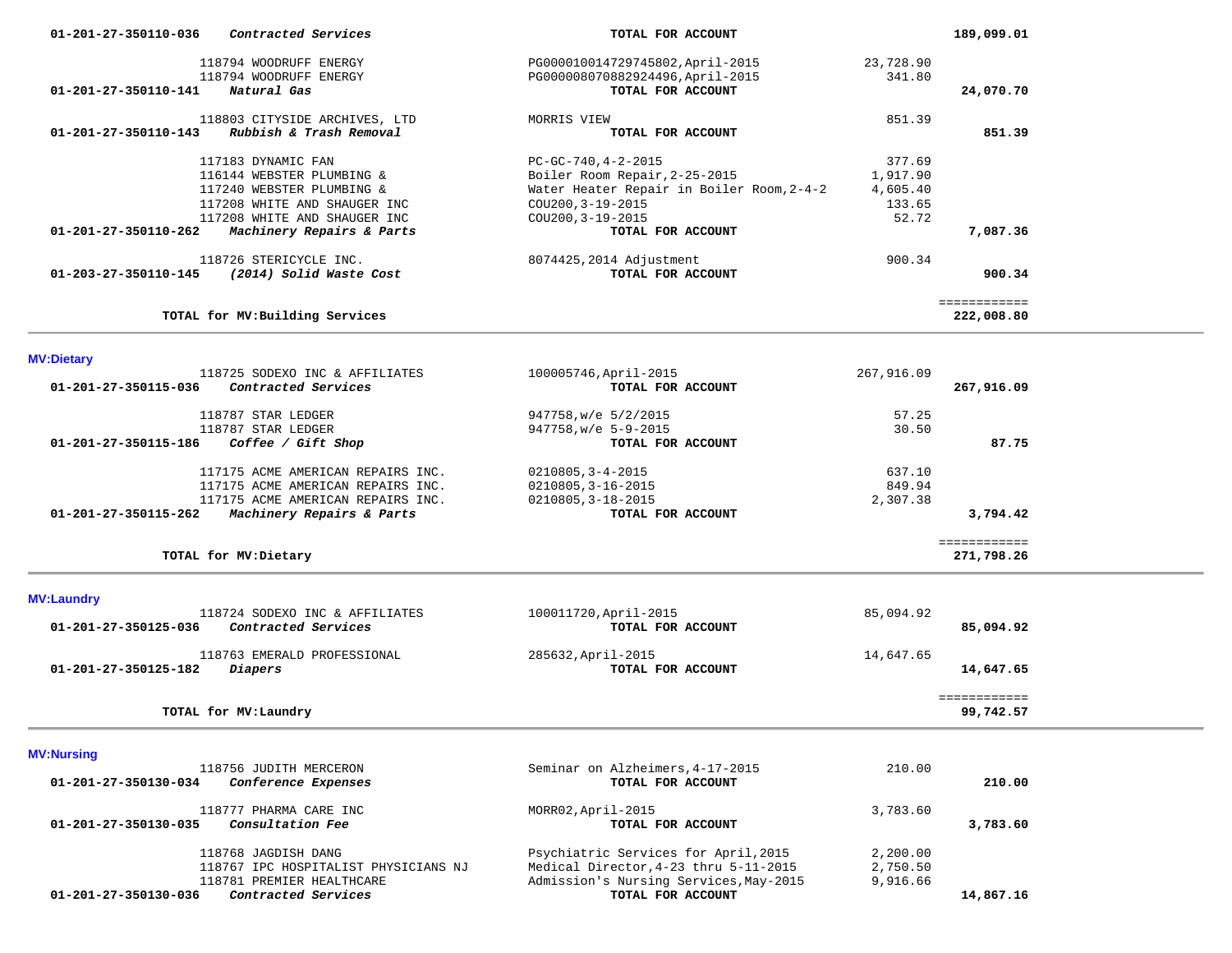| <b>MV:Rehabilitation</b>                           |                   |            |
|----------------------------------------------------|-------------------|------------|
| 118790 SELECT REHABILITATION INC.                  | 850,April~2015    | 145,806.57 |
| 01-201-27-350140-036<br><i>Contracted Services</i> | TOTAL FOR ACCOUNT | 145,806.57 |

117182 DHS MONITORING SERVICES MOR00002,3-11-2015 65.84

**TOTAL for MV:Recreation/Volunteer Svc 9,889.98**

============

| 01-203-27-350135-036               | 118720 CABLEVISION<br>(2014) Contracted Services | 7876-533982-01 2014 Unpaid Balance<br>TOTAL FOR ACCOUNT | 2,351.92 | 2,351.92  |
|------------------------------------|--------------------------------------------------|---------------------------------------------------------|----------|-----------|
| $01 - 201 - 27 - 350135 - 194$     | Patient Activities                               | TOTAL FOR ACCOUNT                                       |          | 544.45    |
|                                    | 118775 NICHOLAS L. ROCCAFORTE                    | Music Program on 2D, 5-4-2015                           | 75.00    |           |
|                                    | 118765 GERARD BARROS                             | Carole King Tribute in Atrium, 4-29-2015                | 150.00   |           |
|                                    | 118772 MORRIS COUNTY FARMS<br>INC.               | 285280,5-12-2015                                        | 154.45   |           |
|                                    | 118771 MOONLIGHT DESIGNS                         | Art Class in Atrium, 4-22-2015                          | 165.00   |           |
| 01-201-27-350135-036               | Contracted Services                              | TOTAL FOR ACCOUNT                                       |          | 6, 213.61 |
|                                    | 118783 SENIOR SALON SERVICES LLC                 | 6409, April-2015                                        | 6,213.61 |           |
| 01-201-27-350135-034               | Conference Expenses                              | TOTAL FOR ACCOUNT                                       |          | 780.00    |
|                                    | 118779 NJAPA CONVENTION                          | NJAPA Convention, 5-1-2015                              | 390.00   |           |
|                                    | 118778 NJAPA CONVENTION                          | NJAPA Convention, 4-30-2015                             | 390.00   |           |
| <b>MV:Recreation/Volunteer Svc</b> |                                                  |                                                         |          |           |

============

**TOTAL for MV:Nursing 75,404.03**

| 01-201-27-350130-046 | TTO 12T ALTIME SUTERIMA SAERAT<br>General Stores                           | 0070100,4-40-4010<br>TOTAL FOR ACCOUNT                               | 110.JJ             | 21,579.07 |
|----------------------|----------------------------------------------------------------------------|----------------------------------------------------------------------|--------------------|-----------|
| 01-201-27-350130-171 | 118766 GERISCRIPT PHARMACY<br>Legend Drugs (Prescription)                  | Legendary for April, 2015<br>TOTAL FOR ACCOUNT                       | 24,684.64          | 24,684.64 |
| 01-201-27-350130-172 | 118766 GERISCRIPT PHARMACY<br>Non-Legend Drugs (OTC)                       | IV Stock Supply & OTC for April, 2015<br>TOTAL FOR ACCOUNT           | 5,041.46           | 5,041.46  |
|                      | 118770 MOBILEX USA<br>118770 MOBILEX USA                                   | Resident Testing for April, 2015<br>Resident Testing for April, 2015 | 1,571.72<br>189.88 |           |
| 01-201-27-350130-203 | X-Ray & Medical Supplies                                                   | TOTAL FOR ACCOUNT                                                    |                    | 1,761.60  |
|                      | 118758 AGL WELDING SUPPLY CO INC<br>118785 SPECIALTY MEDICAL PRODUCTS INC. | 584500,4-26 thru 5-25-2015<br>MOVMN, April-2015                      | 250.00<br>2,990.50 |           |
| 01-201-27-350130-258 | Equipment                                                                  | TOTAL FOR ACCOUNT                                                    |                    | 3,240.50  |
|                      | 118780 ON TIME TRANSPORT INC.                                              | Resident Transport, 4-15-2015                                        | 106.00             |           |
| 01-201-27-350130-340 | 118780 ON TIME TRANSPORT INC.<br>Transportation Services                   | Resident Transport, 4-14-2015<br>TOTAL FOR ACCOUNT                   | 130.00             | 236.00    |

| 118766 GERISCRIPT PHARMACY<br>Legend Drugs (Prescription) | Legendary for April, 2015<br>TOTAL FOR ACCOUNT                                                                                                                                                                                                                                                                                                                                                                               | 24,684.64 | 24,684.64 |
|-----------------------------------------------------------|------------------------------------------------------------------------------------------------------------------------------------------------------------------------------------------------------------------------------------------------------------------------------------------------------------------------------------------------------------------------------------------------------------------------------|-----------|-----------|
|                                                           |                                                                                                                                                                                                                                                                                                                                                                                                                              |           |           |
|                                                           |                                                                                                                                                                                                                                                                                                                                                                                                                              |           |           |
|                                                           | TOTAL FOR ACCOUNT                                                                                                                                                                                                                                                                                                                                                                                                            |           | 21,579.07 |
|                                                           | 6576155, 4-28-2015                                                                                                                                                                                                                                                                                                                                                                                                           | 118.53    |           |
|                                                           | B060, 4-9-2015                                                                                                                                                                                                                                                                                                                                                                                                               | 665.76    |           |
|                                                           | 20955, 4-30-2015                                                                                                                                                                                                                                                                                                                                                                                                             | 1,301.70  |           |
|                                                           | 5MOC02, 5-8-2015                                                                                                                                                                                                                                                                                                                                                                                                             | 4,081.80  |           |
|                                                           | 5MOC02, 4-20-2015                                                                                                                                                                                                                                                                                                                                                                                                            | 319.80    |           |
|                                                           | 5MOC02, 4-15-2015                                                                                                                                                                                                                                                                                                                                                                                                            | 159.90    |           |
|                                                           | $5MOCO2, 4-9-2015$                                                                                                                                                                                                                                                                                                                                                                                                           | 7,915.11  |           |
|                                                           | 5MOC02, 4-7-2015                                                                                                                                                                                                                                                                                                                                                                                                             | 72.36     |           |
|                                                           | 285632,5-5-2015                                                                                                                                                                                                                                                                                                                                                                                                              | 524.00    |           |
|                                                           | 285632,5-4-2015                                                                                                                                                                                                                                                                                                                                                                                                              | 4,350.00  |           |
|                                                           | MOR20, 3-5-2015                                                                                                                                                                                                                                                                                                                                                                                                              | 553.93    |           |
|                                                           | 314307, 3-24-2015                                                                                                                                                                                                                                                                                                                                                                                                            | 1,138.78  |           |
|                                                           | 314307, 1-9-2015                                                                                                                                                                                                                                                                                                                                                                                                             | 377.40    |           |
|                                                           | 113107 ASSOCIATED SALES AND BAG CO.<br>117177 ASSOCIATED SALES AND BAG CO.<br>117185 EVRIHOLDER PRODUCTS, LLC<br>118761 EMERALD PROFESSIONAL<br>118761 EMERALD PROFESSIONAL<br>118769 JML MEDICAL INC.<br>118769 JML MEDICAL INC.<br>118769 JML MEDICAL INC.<br>118769 JML MEDICAL INC.<br>118769 JML MEDICAL INC.<br>118776 PENN-JERSEY PAPER CO.<br>118782 READY SUPPLY<br>118791 U-LINE SHIPPING SUPPLY<br>General Stores |           |           |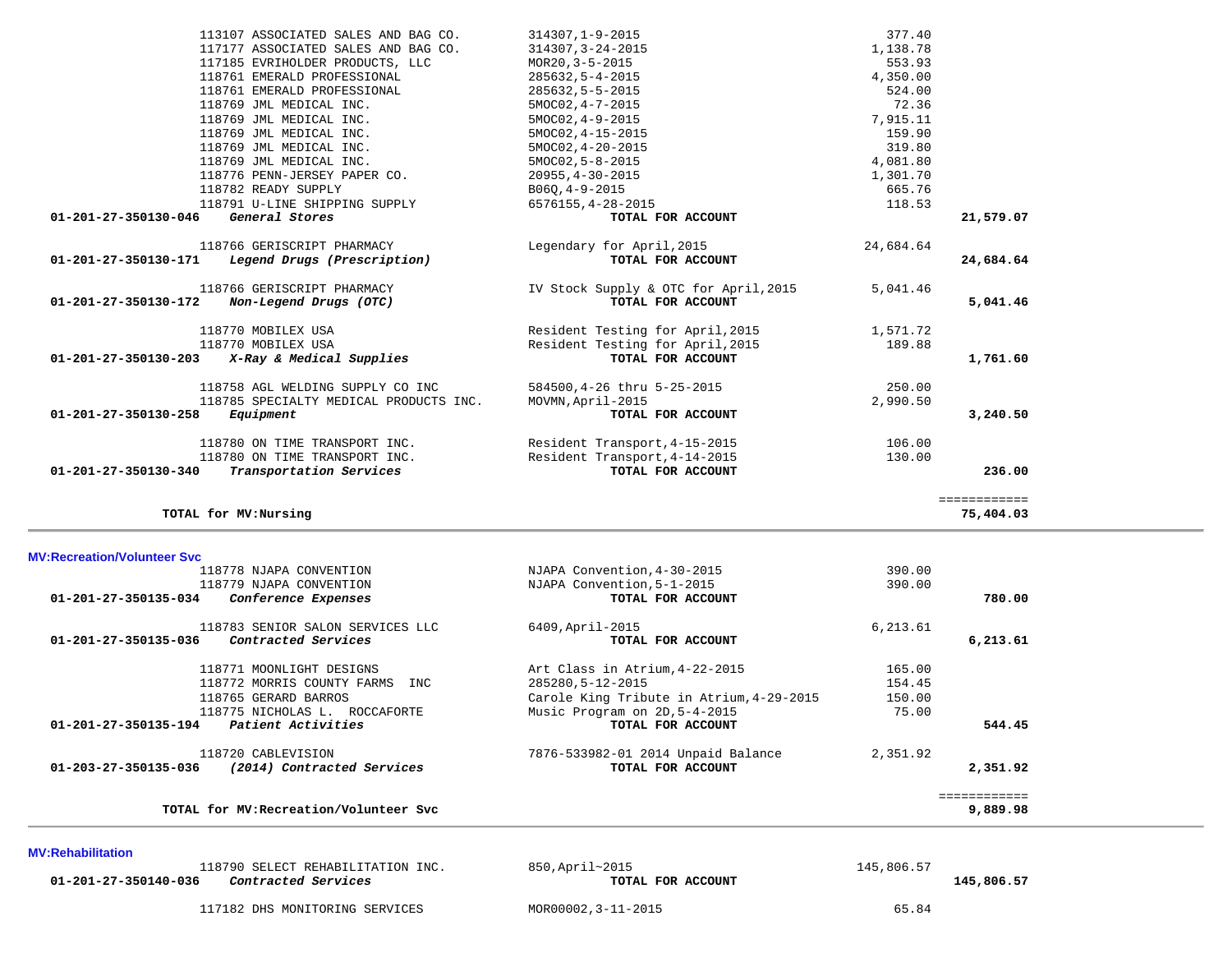| 01-201-27-350140-046                   | General Stores                                                                    | TOTAL FOR ACCOUNT                                                  |                | 65.84                      |  |
|----------------------------------------|-----------------------------------------------------------------------------------|--------------------------------------------------------------------|----------------|----------------------------|--|
|                                        | 117182 DHS MONITORING SERVICES                                                    | MOR00002,6-9-2014                                                  | 329.20         |                            |  |
| 01-203-27-350140-046                   | (2014) General Stores                                                             | TOTAL FOR ACCOUNT                                                  |                | 329.20                     |  |
|                                        |                                                                                   |                                                                    |                |                            |  |
|                                        | TOTAL for MV: Rehabilitation                                                      |                                                                    |                | ============<br>146,201.61 |  |
| <b>Assistance Dep Child: Local Shr</b> |                                                                                   |                                                                    |                |                            |  |
|                                        | 118739 OFFICE OF TEMPORARY ASSISTANCE                                             | For estimated Co. Share for TANF Recipie                           | 11,000.00      |                            |  |
| 01-201-27-354100-091                   | Assistance Dep Child:Local Shr Program E                                          | TOTAL FOR ACCOUNT                                                  |                | 11,000.00                  |  |
|                                        | TOTAL for Assistance Dep Child: Local Shr                                         |                                                                    |                | ============<br>11,000.00  |  |
| <b>Assistance SSI Income Recipien</b>  |                                                                                   |                                                                    |                |                            |  |
| 01-201-27-355100-090                   | 118740 OFFICE OF TEMPORARY ASSISTANCE<br>Assistance SSI Income Recipien Expenditu | For estimated Co. Share of ASSIR for the<br>TOTAL FOR ACCOUNT      | 42,000.00      | 42,000.00                  |  |
|                                        | TOTAL for Assistance SSI Income Recipien                                          |                                                                    |                | ============<br>42,000.00  |  |
| <b>County Adjuster</b>                 |                                                                                   |                                                                    |                |                            |  |
| 01-201-27-357100-068                   | 118982 COUNTY OF MORRIS<br>Postage & Metered Mail                                 | 1st Half May 2015 Metered Mail<br>TOTAL FOR ACCOUNT                | 243.12         | 243.12                     |  |
|                                        | TOTAL for County Adjuster                                                         |                                                                    |                | ============<br>243.12     |  |
|                                        |                                                                                   |                                                                    |                |                            |  |
| <b>County Library</b>                  | 118338 DARREN O'NEILL                                                             | Moment                                                             | 39.95          |                            |  |
|                                        | 118338 DARREN O'NEILL                                                             | Kiplinger's Retirement Report                                      | 29.95          |                            |  |
|                                        | 118338 DARREN O'NEILL                                                             | Beacon, The                                                        | 55.00          |                            |  |
|                                        | 118338 DARREN O'NEILL                                                             | Great Courses, The                                                 | 11.95          |                            |  |
|                                        | 118338 DARREN O'NEILL                                                             | Mercer County Library System ILL                                   | 11.00          |                            |  |
|                                        | 118338 DARREN O'NEILL                                                             | National Enquirer                                                  | 109.20         |                            |  |
|                                        | 118338 DARREN O'NEILL                                                             | Recorder Community Newspaper - Mt Olive                            | 65.00          |                            |  |
|                                        | 118338 DARREN O'NEILL                                                             | HealthNews                                                         | 29.00          |                            |  |
|                                        | 118338 DARREN O'NEILL                                                             | Penn - University of Pennsylvania                                  | 100.00         |                            |  |
|                                        | 118338 DARREN O'NEILL                                                             | Inside Jersey, The Star Ledger                                     | 12.95          |                            |  |
|                                        | 118338 DARREN O'NEILL                                                             | Daily Record                                                       | 383.03         |                            |  |
|                                        | 118338 DARREN O'NEILL                                                             | Brides                                                             | 11.97          |                            |  |
|                                        | 118338 DARREN O'NEILL<br>116431 CENTER POINT LARGE PRINT                          | Recorder Community Newspaper - Hanover E<br>XCP15-3 dated 03/02/15 | 99.00<br>24.02 |                            |  |
|                                        | 116433 GALE                                                                       | 116418 dated 02/19/15                                              | 51.18          |                            |  |
|                                        | 116433 GALE                                                                       | 116418 dated 02/20/15                                              | 26.39          |                            |  |
|                                        | 116433 GALE                                                                       | 116418 dated 02/24/15                                              | 26.39          |                            |  |
|                                        | 116433 GALE                                                                       | 116418 dated 03/04/15                                              | 104.76         |                            |  |
|                                        | 116433 GALE                                                                       | 116418 dated 03/05/15                                              | 171.14         |                            |  |
|                                        | 116433 GALE                                                                       | 116418 dated 03/06/15                                              | 128.70         |                            |  |
|                                        | 116640 LEXIS NEXIS                                                                | 150KMG dated 02/28/15                                              | 174.00         |                            |  |
|                                        | 116642 NJICLE                                                                     | 100353 dated 03/06/15                                              | 209.00         |                            |  |
|                                        | 116727 RUTGERS UNIVERSITY                                                         | One Copy 2014 NJ Legislative Data Book;                            | 100.00         |                            |  |
|                                        | 116639 GREY HOUSE PUBLISHING                                                      | 796367 dated 03/17/15                                              | 471.95         |                            |  |
|                                        | 118335 INGRAM LIBRARY SERVICES                                                    | 20C0083 dated 03/18/15                                             | 33.22          |                            |  |
|                                        | 118335 INGRAM LIBRARY SERVICES                                                    | 20C0083 dated 03/18/15                                             | 877.56         |                            |  |
|                                        | 118335 INGRAM LIBRARY SERVICES                                                    | 20C0083 dated 03/20/15                                             | 13.19          |                            |  |
|                                        | 118335 INGRAM LIBRARY SERVICES                                                    | 20C0083 dated 03/20/15                                             | 372.78         |                            |  |
|                                        | 118335 INGRAM LIBRARY SERVICES                                                    | 20C0083 dated 03/23/15                                             | 73.51          |                            |  |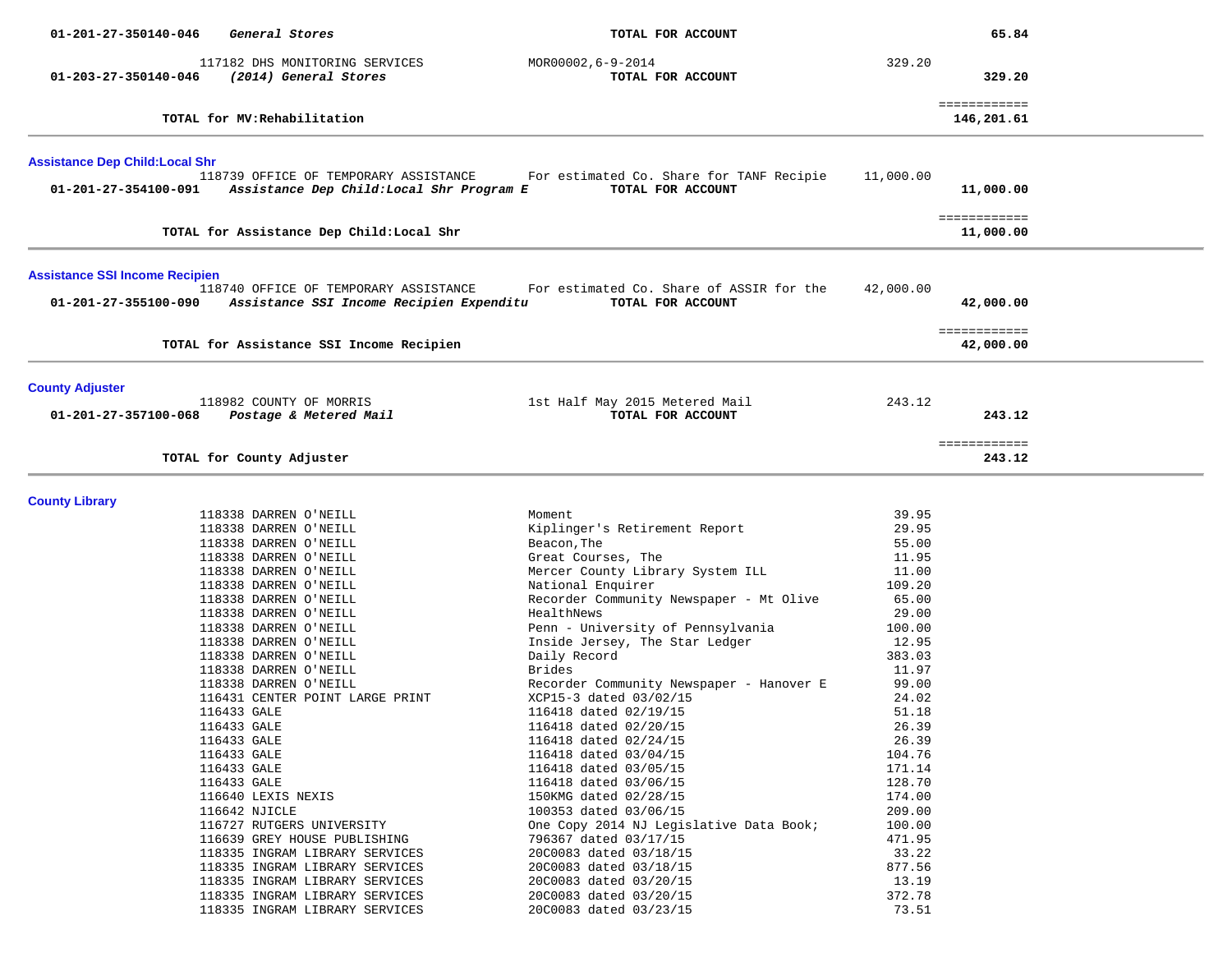| County Supermiendent of Schoo<br>118420 TRITEC OFFICE EOUIPMENT INC<br><i>Office Supplies &amp; Stationery</i><br>01-201-29-392100-058 | Color Cost Per Copy 4/15/15<br>TOTAL FOR ACCOUNT | 163.66 |
|----------------------------------------------------------------------------------------------------------------------------------------|--------------------------------------------------|--------|
| 118982 COUNTY OF MORRIS                                                                                                                | 1st Half May 2015 Metered Mail                   | 114.48 |

**TOTAL for County Library 11,023.81 County Superintendent of Schoo 01-201-29-392100-058** *Office Supplies & Stationery* **TOTAL FOR ACCOUNT 163.66**

 118335 INGRAM LIBRARY SERVICES 20C0083 dated 03/24/15 14.82 118337 INGRAM LIBRARY SERVICES 20C0083 dated 04/01/15 52.96 118337 INGRAM LIBRARY SERVICES 20C0083 dated 04/01/15 24.90 118337 INGRAM LIBRARY SERVICES 20C0083 dated 04/02/15 11.37 118337 INGRAM LIBRARY SERVICES 20C0083 dated 04/08/15 68.35 118337 INGRAM LIBRARY SERVICES 20C0083 dated 04/08/15 23.42 118336 INGRAM LIBRARY SERVICES 20C0083 dated 03/24/15 15.45 118336 INGRAM LIBRARY SERVICES 20C0083 dated 03/24/15 146.71 118336 INGRAM LIBRARY SERVICES 20C0083 dated 03/26/15 41.96 118336 INGRAM LIBRARY SERVICES 20C0083 dated 03/26/15 13.82 118336 INGRAM LIBRARY SERVICES 20C0083 dated 03/26/15 Split Object Code 15.57 118336 INGRAM LIBRARY SERVICES 20C0083 dated 03/27/15 43.31 118336 INGRAM LIBRARY SERVICES 20C0083 dated 03/30/15 140.60 118336 INGRAM LIBRARY SERVICES 20C0083 dated 03/30/15 207.62 118336 INGRAM LIBRARY SERVICES 20C0083 dated 03/31/15 1,260.87 118334 INGRAM LIBRARY SERVICES 20C0083 dated 03/09/15 68.18 118334 INGRAM LIBRARY SERVICES 20C0083 dated 03/11/15 443.44 118334 INGRAM LIBRARY SERVICES 20C0083 dated 03/12/15 11.99 118334 INGRAM LIBRARY SERVICES 20C0083 dated 03/12/15 92.91 118334 INGRAM LIBRARY SERVICES 20C0083 dated 03/13/15 27.15 118334 INGRAM LIBRARY SERVICES 20C0083 dated 03/16/15 22.36 118334 INGRAM LIBRARY SERVICES 20C0083 dated 03/17/15 538.11 118334 INGRAM LIBRARY SERVICES 20C0083 dated 03/17/15 104.84 118334 INGRAM LIBRARY SERVICES 20C0083 dated 03/17/15 173.02 118334 INGRAM LIBRARY SERVICES 20C0083 dated 03/17/15 50.52  **01-201-29-390100-028** *Books & Periodicals* **TOTAL FOR ACCOUNT 8,185.08** 116429 BRODART CO 290667 dated 02/13/15 874.76 116429 BRODART CO 290667 dated 02/16/15 110.40 116429 BRODART CO 290667 dated 02/23/15 333.40 116429 BRODART CO 290667 dated 02/24/15 202.40 116429 BRODART CO 290667 dated 03/09/15 61.20 116729 W.B. MASON COMPANY INC C1033751 dated 02/26/15 14.83  **01-201-29-390100-058** *Office Supplies & Stationery* **TOTAL FOR ACCOUNT 1,596.99** 118982 COUNTY OF MORRIS 1st Half May 2015 Metered Mail 587.22 118982 COUNTY OF MORRIS<br>1987.22 **118982 COUNTY OF MORRIS** 1st Half May 2015 Metered Mail 587.22<br>**TOTAL FOR ACCOUNT**  118375 TRITEC OFFICE EQUIPMENT INC CTMORR dated 04/01/15 - ID#5987 Referenc 5.32 118375 TRITEC OFFICE EQUIPMENT INC CTMORR dated 04/01/15 - ID#5988 TECH Svc 101.43  **01-201-29-390100-069** *Printing* **TOTAL FOR ACCOUNT 106.75** 118339 BRIAN FRUEHOLZ Round trip to Long Branch from MCL (57.7 43.48 118376 JANE VAN WIEMOKLY Long Branch for NJLA 2015: Mileage, toll 55.24  **01-201-29-390100-082** *Travel Expense* **TOTAL FOR ACCOUNT 98.72** 118336 INGRAM LIBRARY SERVICES 20C0083 dated 03/25/15 426.03 118336 INGRAM LIBRARY SERVICES 20C0083 dated 03/26/15 Split Object Code 23.02  **01-201-29-390100-083** *Video & Film Materials* **TOTAL FOR ACCOUNT 449.05**============

 118335 INGRAM LIBRARY SERVICES 20C0083 dated 03/23/15 120.55 118335 INGRAM LIBRARY SERVICES 20C0083 dated 03/24/15 12.90 118335 INGRAM LIBRARY SERVICES 20C0083 dated 03/24/15 606.75 118335 INGRAM LIBRARY SERVICES 20C0083 dated 03/24/15 14.84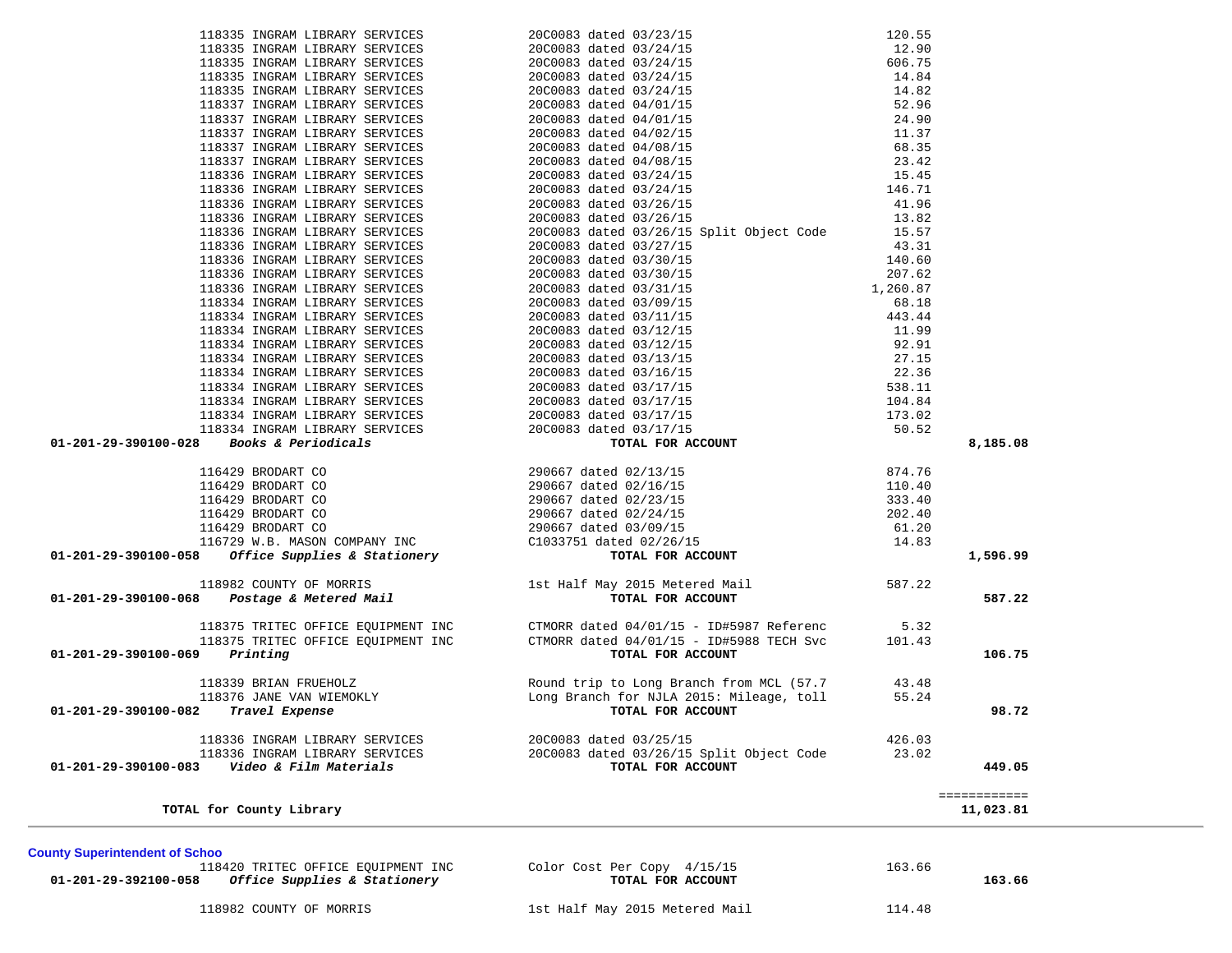| 01-201-29-392100-068                                      | Postage & Metered Mail                                                         | TOTAL FOR ACCOUNT                                             |             | 114.48                     |  |
|-----------------------------------------------------------|--------------------------------------------------------------------------------|---------------------------------------------------------------|-------------|----------------------------|--|
| 01-201-29-392100-164                                      | 117790 MUNICIPAL CAPITAL CORP<br>Office Machines - Rental                      | April, May, June 2015<br>TOTAL FOR ACCOUNT                    | 911.92      | 911.92                     |  |
|                                                           | TOTAL for County Superintendent of Schoo                                       |                                                               |             | ============<br>1,190.06   |  |
| <b>Contribution to County College</b>                     |                                                                                |                                                               |             |                            |  |
| 01-201-29-395100-090                                      | 118716 COUNTY COLLEGE OF MORRIS<br>Expenditures                                | 2nd HALF 5/15 OPERATING BUDGET<br>TOTAL FOR ACCOUNT           | 568,256.75  | 568,256.75                 |  |
|                                                           | TOTAL for Contribution to County College                                       |                                                               |             | ============<br>568,256.75 |  |
| <b>Rutgers Extension Service</b>                          |                                                                                |                                                               |             |                            |  |
|                                                           | 117784 STAPLES ADVANTAGE                                                       | supplies                                                      | 166.15      |                            |  |
| 01-201-29-396100-058                                      | 117784 STAPLES ADVANTAGE                                                       | supplies<br>TOTAL FOR ACCOUNT                                 | 26.58       | 192.73                     |  |
|                                                           | Office Supplies & Stationery                                                   |                                                               |             |                            |  |
| 01-201-29-396100-068                                      | 118982 COUNTY OF MORRIS<br>Postage & Metered Mail                              | 1st Half May 2015 Metered Mail<br>TOTAL FOR ACCOUNT           | 43.36       | 43.36                      |  |
|                                                           | 117970 DEER PARK                                                               | 0434680872 2/23/15-3/22/15 bottled wat                        | 19.62       |                            |  |
| 01-201-29-396100-095                                      | Other Administrative Supplies                                                  | TOTAL FOR ACCOUNT                                             |             | 19.62                      |  |
|                                                           | TOTAL for Rutgers Extension Service                                            |                                                               |             | ============<br>255.71     |  |
|                                                           |                                                                                |                                                               |             |                            |  |
|                                                           |                                                                                |                                                               |             |                            |  |
| <b>Rmb Out of Cty Two Yr Coll</b><br>01-201-29-397100-090 | 118713 HUDSON CTY COMMUNITY COLLEGE<br>Rmb Out of Cty Two Yr Coll Expenditures | COUNTY PORTION OF EDUCATIONAL COST FOR M<br>TOTAL FOR ACCOUNT | 974.44      | 974.44                     |  |
|                                                           | TOTAL for Rmb Out of Cty Two Yr Coll                                           |                                                               |             | ============<br>974.44     |  |
|                                                           |                                                                                |                                                               |             |                            |  |
| <b>Cont M.C. School of Tech</b>                           |                                                                                |                                                               |             |                            |  |
|                                                           | 118717 MC VOCATIONAL SCHOOL DISTRICT                                           | 5/15 DISTRICT TAXES TO BE RAISED                              | 286, 291.67 |                            |  |
| 01-201-29-400100-090                                      | Cont M.C. School of Tech Expenditures                                          | TOTAL FOR ACCOUNT                                             |             | 286,291.67                 |  |
|                                                           |                                                                                |                                                               |             | ============               |  |
|                                                           | TOTAL for Cont M.C. School of Tech                                             |                                                               |             | 286,291.67                 |  |
|                                                           |                                                                                |                                                               |             |                            |  |
| <b>Aid to Museums</b>                                     | 118341 MUSEUM OF EARLY TRADES &                                                | 2015 Freeholder funding                                       | 4,600.00    |                            |  |
|                                                           | 118345 MORRIS MUSEUM                                                           | 2015 Freeholder Special Projects Funding                      | 14,000.00   |                            |  |
|                                                           | 118516 MORRIS COUNTY HISTORICAL SOCIETY                                        | 2015 Aid to Museum funding                                    | 3,000.00    |                            |  |
| 01-201-29-403100-090                                      | Aid to Museums Expenditures                                                    | TOTAL FOR ACCOUNT                                             |             | 21,600.00                  |  |
|                                                           |                                                                                |                                                               |             | ============               |  |
|                                                           | TOTAL for Aid to Museums                                                       |                                                               |             | 21,600.00                  |  |
| <b>Fire and Police Academy</b>                            |                                                                                |                                                               |             |                            |  |
|                                                           | 118164 NJ STATE ASSO. OF CHIEFS POLICE                                         | Registration Fee for Conference                               | 175.00      |                            |  |
| 01-201-29-407100-039                                      | Education Schools & Training                                                   | TOTAL FOR ACCOUNT                                             |             | 175.00                     |  |
|                                                           | 118982 COUNTY OF MORRIS                                                        | 1st Half May 2015 Metered Mail                                | 118.33      |                            |  |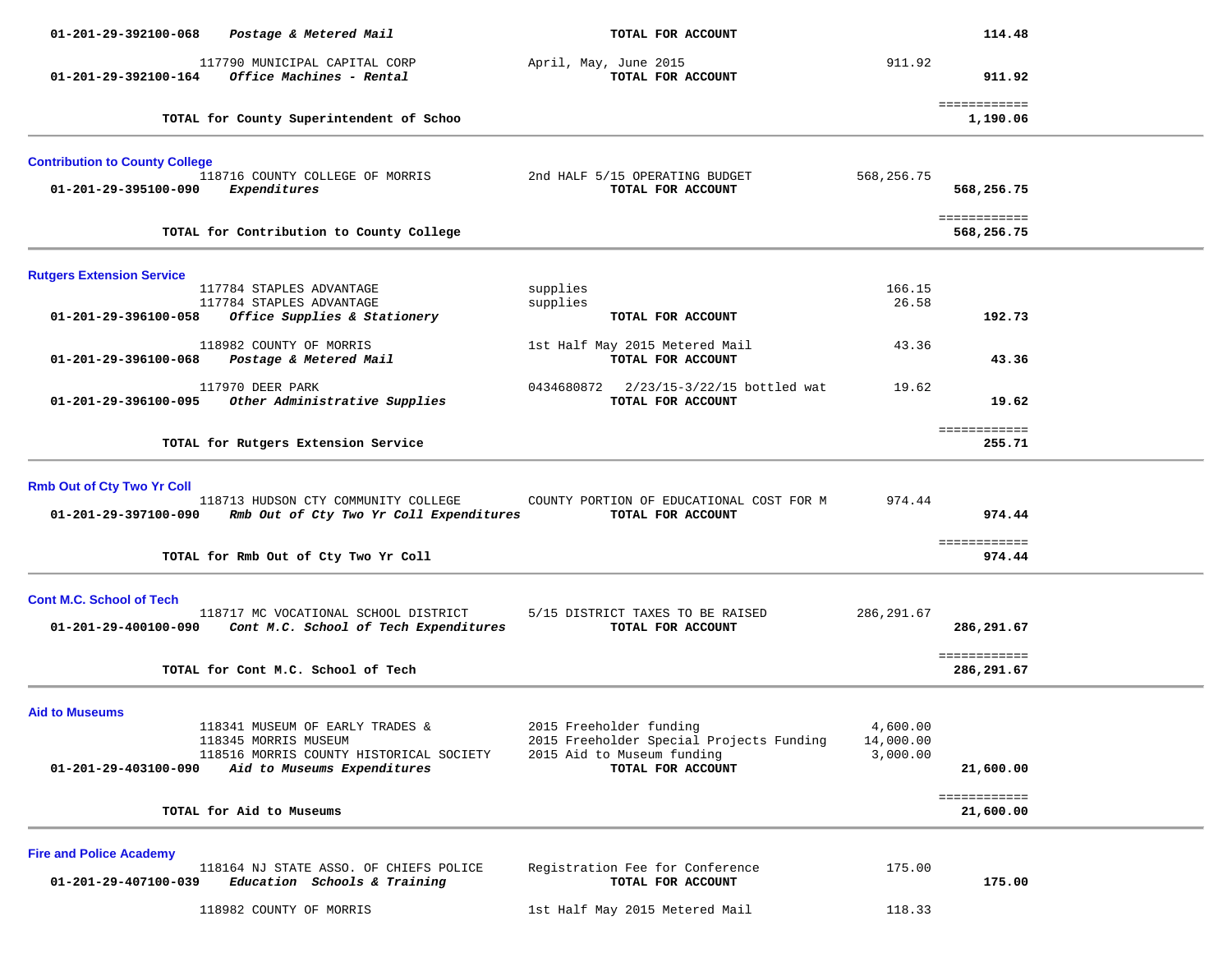| 01-201-29-407100-068 | Postage & Metered Mail                                                           | TOTAL FOR ACCOUNT                                                            |                      | 118.33                   |  |
|----------------------|----------------------------------------------------------------------------------|------------------------------------------------------------------------------|----------------------|--------------------------|--|
| 01-201-29-407100-164 | 118165 MUNICIPAL CAPITAL CORP<br>Office Machines - Rental                        | Quarterly Rental Fee<br>TOTAL FOR ACCOUNT                                    | 946.02               | 946.02                   |  |
|                      | 117310 TREASURER-STATE OF NJ<br>01-201-29-407100-231 Hazardous Material Disposal | Hazardous Waste Compliance Monitoring Fe<br>TOTAL FOR ACCOUNT                | 835.00               | 835.00                   |  |
|                      | TOTAL for Fire and Police Academy                                                |                                                                              |                      | ============<br>2,074.35 |  |
|                      |                                                                                  |                                                                              |                      |                          |  |
| <b>Utilities</b>     |                                                                                  |                                                                              |                      |                          |  |
|                      | 117687 NATIONAL FUEL OIL INC.<br>117687 NATIONAL FUEL OIL INC.                   | 1100.0 GAL. DIESEL FUEL FOR MONTVILLE<br>3300.0 GAL. DIESEL FUEL FOR WHARTON | 2,239.27<br>6,032.40 |                          |  |
|                      | 117687 NATIONAL FUEL OIL INC.                                                    | 4350.0 GAL. DIESEL FUEL FOR COUNTY GARAG                                     | 8,315.03             |                          |  |
| 01-201-31-430100-136 | Diesel Fuel                                                                      | TOTAL FOR ACCOUNT                                                            |                      | 16,586.70                |  |
|                      |                                                                                  |                                                                              |                      |                          |  |
|                      | 118142 BOROUGH OF BUTLER<br>118142 BOROUGH OF BUTLER                             | Rt 23 & Decker Ave<br>Rt 23 Traffic Light                                    | 59.46<br>79.00       |                          |  |
|                      | 118142 BOROUGH OF BUTLER                                                         | Rt 23 South Light Pole #144                                                  | 106.38               |                          |  |
|                      | 118331 JERSEY CENTRAL POWER & LIGHT                                              | 20-00-00-0538-4-9, REMOTE LOCATIONS, DATE                                    | 4,253.44             |                          |  |
|                      | 118453 JERSEY CENTRAL POWER & LIGHT                                              | 20-00-00-0539-3-0 120 E Hanover Ave 5/1/                                     | 585.81               |                          |  |
|                      | 118387 JERSEY CENTRAL POWER & LIGHT                                              | 20-00-00-0528-1-7 MASTER ACCOUNT DATED 5                                     | 39,137.09            |                          |  |
|                      | 118387 JERSEY CENTRAL POWER & LIGHT                                              | REVERSED INVOICE CREDITS ACCT#100 073 41                                     | $-368.39$            |                          |  |
|                      | 118306 JERSEY CENTRAL POWER & LIGHT                                              | 10-00-28-8978-6-4 Rt 80 Mt Arlington 4/2                                     | 64.39                |                          |  |
|                      | 118229 JERSEY CENTRAL POWER & LIGHT                                              | 20 00 00 0537 8 1 - MASTER ACCT - HILL M                                     | 85,553.62            |                          |  |
|                      | 118180 JERSEY CENTRAL POWER & LIGHT                                              | 10-00-89-1397-3-5 Rt 206 Chester 4/28/20                                     | 80.57                |                          |  |
|                      | 118268 JERSEY CENTRAL POWER & LIGHT                                              | 100 004 885 628- MOSQUITO CONTROL/ 3/27/                                     | 607.95               |                          |  |
|                      | 118228 JERSEY CENTRAL POWER & LIGHT                                              | 100 079 438 253 - CAC COMPLEX/ 3/21/15 -                                     | 16,137.52            |                          |  |
|                      | 117057 TIOGA SOLAR MORRIS COUNTY 1 LLC                                           | 136242003/ RE: VOTING TECH                                                   | 534.20               |                          |  |
|                      | 117057 TIOGA SOLAR MORRIS COUNTY 1 LLC                                           | 136242003/ RE: SCHUYLER BUILDING                                             | 260.12               |                          |  |
|                      | 117057 TIOGA SOLAR MORRIS COUNTY 1 LLC<br>118454 JERSEY CENTRAL POWER & LIGHT    | 136242003/ RE: SCHYULER GARAGE<br>10-00-64-2465-3-9 Rt 53 & Diamond Spring   | 390.14<br>35.89      |                          |  |
|                      | 118515 JERSEY CENTRAL POWER & LIGHT                                              | 200-000-971-008/ RUTH DAVIS DRIVE/ 5/5/                                      | 277.51               |                          |  |
| 01-201-31-430100-137 | Electricity                                                                      | TOTAL FOR ACCOUNT                                                            |                      | 147,794.70               |  |
|                      |                                                                                  |                                                                              |                      |                          |  |
|                      | 118406 N.J. NATURAL GAS COMPANY                                                  | 22-0009-8231-77/ RE: WHARTON BRIDGE GEN/                                     | 21.98                |                          |  |
|                      | 118408 N.J. NATURAL GAS COMPANY                                                  | 06-1126-4355-14/ RE: WHARTON BRIDGES/ 4/                                     | 646.45               |                          |  |
|                      | 118409 N.J. NATURAL GAS COMPANY                                                  | 06-1126-4370-18/ RE: WHARTON ROADS/ 4/6/                                     | 417.67               |                          |  |
|                      | 118407 N.J. NATURAL GAS COMPANY                                                  | 06-1126-4174-12/ RE: WHARTON OFF/ 4/6/15                                     | 134.17               |                          |  |
|                      | 118398 N.J. NATURAL GAS COMPANY                                                  | 12-1157-4515-09/ RE: DOVER PROBATION/ 4/                                     | 169.42               |                          |  |
|                      | 117481 SUBURBAN PROPANE -2347                                                    | Propane                                                                      | 568.20<br>0.21       |                          |  |
|                      | 117481 SUBURBAN PROPANE -2347<br>117481 SUBURBAN PROPANE -2347                   | Rounding<br>Safety P&T Fee                                                   | 9.62                 |                          |  |
|                      | 118517 PSE&G CO                                                                  | REF # MOMBAG/ COUNTY OF MORRIS - MUNICIP                                     | 27, 167. 18          |                          |  |
| 01-201-31-430100-141 | Natural Gas                                                                      | TOTAL FOR ACCOUNT                                                            |                      | 29,134.90                |  |
|                      | 115135 CDW GOVERNMENT LLC                                                        | Cisco 7965 IP Phone                                                          | 3,224.00             |                          |  |
|                      | 115135 CDW GOVERNMENT LLC                                                        | Cisco ATA187                                                                 | 585.00               |                          |  |
|                      | 115135 CDW GOVERNMENT LLC                                                        | Cisco ATA187 Ouote FXXD055 / Contract A8                                     | 390.00               |                          |  |
|                      | 115135 CDW GOVERNMENT LLC                                                        | Cisco ATA187 Ouote FXXD055 / Contract A8                                     | 195.00               |                          |  |
|                      | 117967 CENTURYLINK                                                               | 309973303, 4/19/15, T1 Chester site (4/1                                     | 1,785.33             |                          |  |
|                      | 117965 VERIZON                                                                   | 973 267-2255 164 81Y 4/19/15                                                 | 38.38                |                          |  |
|                      | 117978 VERIZON                                                                   | 973-697-0879 521 94Y, 4/22/15, Jefferson                                     | 28.55                |                          |  |
|                      | 117123 VERIZON CABS                                                              | 201 M55-4914 825, 3/25/15, T1 American T                                     | 814.74               |                          |  |
|                      | 117124 VERIZON CABS                                                              | 201 M55-5534 968, 3/25/15, E911 fiber li                                     | 2,242.56             |                          |  |
|                      | 117125 VERIZON BUSINESS                                                          | 6000057810 X26, 4/1/15, Mthly charge(aut                                     | 464.00               |                          |  |
|                      | 117342 VERIZON                                                                   | 973 993-1440 628 16Y Billing Date: 4-1-1                                     | 66.29                |                          |  |
|                      | 117774 VERIZON                                                                   | 201 V03-7261 127 66Y, 4/16/15, 911 Switc                                     | 11,336.09            |                          |  |
|                      | 118519 VERIZON                                                                   | 973-455-0378 979 71Y / RE: PENTHOUSE- A                                      | 66.49                |                          |  |
|                      | 118715 VERIZON WIRELESS                                                          | COUNTY WIDE 486023883-00001 MAR 22 - AP                                      | 7,467.80             |                          |  |
|                      | 118226 VERIZON                                                                   | 973-326-8955 127 49Y, 4/25/15, Sheriff's                                     | 28.55                |                          |  |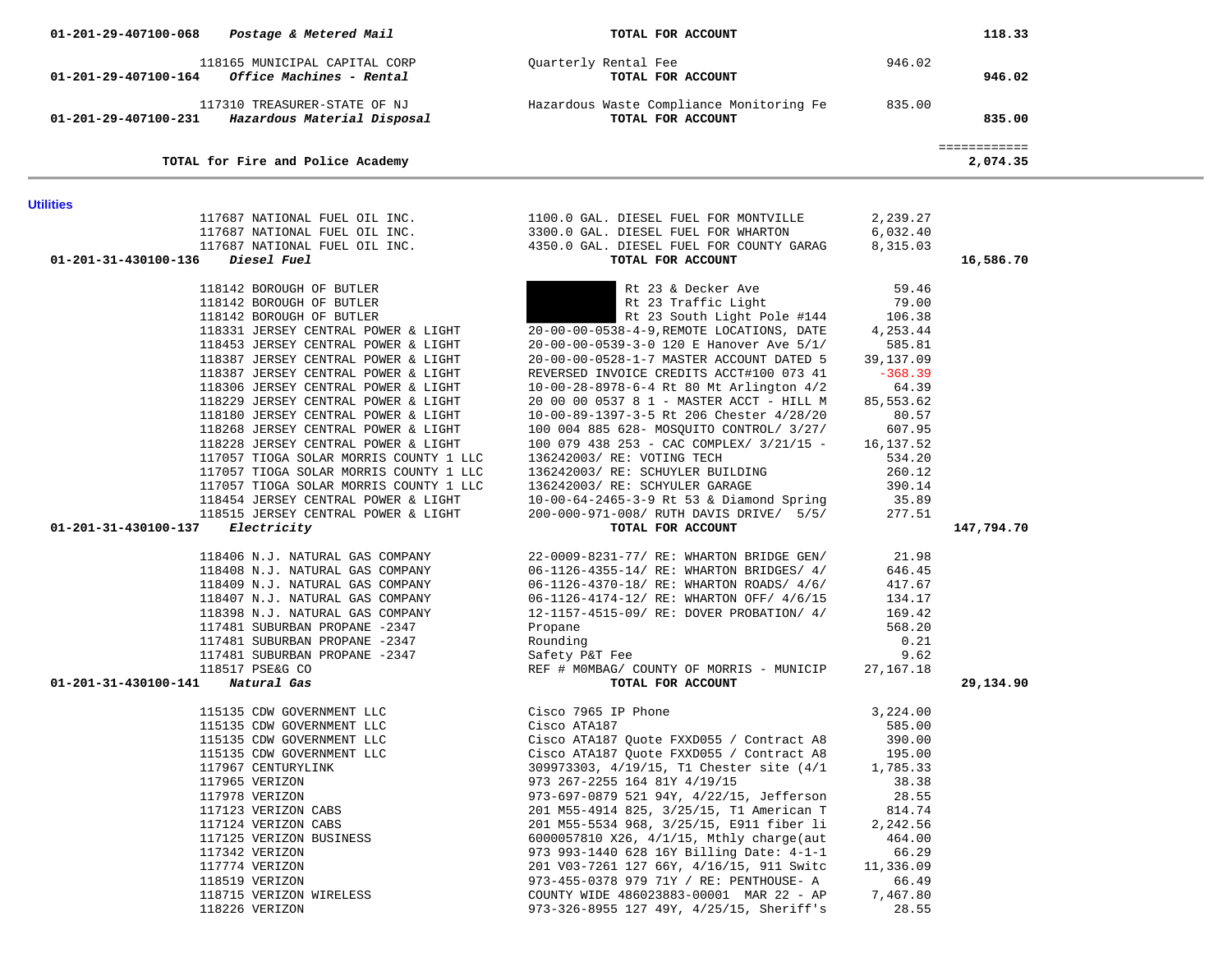| 117153 TIOGA SOLAR MORRIS COUNTY 1 LLC<br>117153 TIOGA SOLAR MORRIS COUNTY 1 LLC<br>117153 TIOGA SOLAR MORRIS COUNTY 1 LLC<br>01-203-31-430100-137<br>(2014) Electricity | 136242003/ RE: VOTING TECH<br>136242003/ RE: SCHUYLER BUILDING<br>136242003/ RE: SCHYULER GARAGE<br>TOTAL FOR ACCOUNT | 308.42<br>118.79<br>178.11 | 605.32                     |  |
|--------------------------------------------------------------------------------------------------------------------------------------------------------------------------|-----------------------------------------------------------------------------------------------------------------------|----------------------------|----------------------------|--|
| 117969 CENTURYLINK<br>(2014) Telephone<br>01-203-31-430100-146                                                                                                           | 309973303, T1 Chester site past due amou<br>TOTAL FOR ACCOUNT                                                         | 999.65                     | 999.65                     |  |
|                                                                                                                                                                          |                                                                                                                       |                            |                            |  |
| TOTAL for Utilities                                                                                                                                                      |                                                                                                                       |                            | ============<br>231,727.31 |  |
| <b>Nutrition</b>                                                                                                                                                         |                                                                                                                       |                            |                            |  |
| 117833 STAPLES ADVANTAGE                                                                                                                                                 | Nutrition - Toner, ink, sharpie, tape, Ly                                                                             | 402.14                     |                            |  |
| 117833 STAPLES ADVANTAGE                                                                                                                                                 | Nutrition - phone                                                                                                     | 49.89                      |                            |  |
| 01-201-41-716100-058<br>Office Supplies & Stationery                                                                                                                     | TOTAL FOR ACCOUNT                                                                                                     |                            | 452.03                     |  |
| 118390 ALLEN PAPER & SUPPLY CO                                                                                                                                           | Broom                                                                                                                 | 3.55                       |                            |  |
| 118390 ALLEN PAPER & SUPPLY CO                                                                                                                                           | Dust Pan Lobby BK Special                                                                                             | 11.67                      |                            |  |
| 118390 ALLEN PAPER & SUPPLY CO                                                                                                                                           | Thunder Food Pan Full Size Lid Black                                                                                  | 333.60                     |                            |  |
| 118136 GRAINGER                                                                                                                                                          | Box 200 count Chlorine Test Strips Invoi                                                                              | 16.88                      |                            |  |
| 118136 GRAINGER                                                                                                                                                          | Button Cell Battery Invoice # 9716252228                                                                              | 4.20                       |                            |  |
| 118135 GRAINGER                                                                                                                                                          | Box 200 count Chlorine Test Strips, Invo                                                                              | 8.44                       |                            |  |
| 118389 PATRICIA W. GIBBONS                                                                                                                                               | Services under the Nutrition Project Apr                                                                              | 357.39                     |                            |  |
| 118389 PATRICIA W. GIBBONS                                                                                                                                               | Mileage                                                                                                               | 40.46                      |                            |  |
| Other Operating&Repair Supply<br>01-201-41-716100-098                                                                                                                    | TOTAL FOR ACCOUNT                                                                                                     |                            | 776.19                     |  |
| 118391 SODEXO INC & AFFILIATES                                                                                                                                           | Daily Meals services $4/4/15 - 5/1/15$                                                                                | 158,104.80                 |                            |  |
| 118391 SODEXO INC & AFFILIATES                                                                                                                                           | Weekend Meals $4/4/15 - 5/1/15$                                                                                       | 7,858.80                   |                            |  |
| 118391 SODEXO INC & AFFILIATES                                                                                                                                           | Frozen Meals $4/4/15 - 5/1/15$                                                                                        | 6,854.72                   |                            |  |
| 118391 SODEXO INC & AFFILIATES                                                                                                                                           | Boxed Meals $4/4/15 - 5/1/15$                                                                                         | 13,620.16                  |                            |  |
| 118391 SODEXO INC & AFFILIATES                                                                                                                                           | Kosher Meals $4/4/15 - 5/1/15$                                                                                        | 408.60                     |                            |  |
| 118391 SODEXO INC & AFFILIATES                                                                                                                                           | Coffee $4/4/15 - 5/1/15$                                                                                              | 595.35                     |                            |  |
| 118391 SODEXO INC & AFFILIATES                                                                                                                                           | Other $4/4/15 - 5/1/15$                                                                                               | 701.59                     |                            |  |
| 01-201-41-716100-185<br>Food                                                                                                                                             | TOTAL FOR ACCOUNT                                                                                                     |                            | 188,144.02                 |  |
|                                                                                                                                                                          |                                                                                                                       |                            | ============               |  |
| TOTAL for Nutrition                                                                                                                                                      |                                                                                                                       |                            | 189,372.24                 |  |
| <b>Area Plan Grant</b>                                                                                                                                                   |                                                                                                                       |                            |                            |  |
| 118347 CORNERSTONE FAMILY                                                                                                                                                | CGI CMHC Per. 1/1/15-3/31/15 36 units @\$                                                                             | 3,589.00                   |                            |  |
| 118364 NEWBRIDGE SERVICES INC                                                                                                                                            | CGI 15-14-076 Per.1/1/15-3/31/15 16.75 m                                                                              | 1,859.00                   |                            |  |
| 118261 NORWESCAP INC                                                                                                                                                     | 2015 Funding through the Older Americans                                                                              | 13,143.00                  |                            |  |
| 118264 NEWBRIDGE SERVICES INC                                                                                                                                            | 2015 Funding through the Older Americans                                                                              | 3,971.00                   |                            |  |
| 01-201-41-716110-090<br>Expenditures                                                                                                                                     | TOTAL FOR ACCOUNT                                                                                                     |                            | 22,562.00                  |  |
|                                                                                                                                                                          |                                                                                                                       |                            | ============               |  |
| TOTAL for Area Plan Grant                                                                                                                                                |                                                                                                                       |                            | 22,562.00                  |  |

 118718 VERIZON WIRELESS COUNTY WIDE 486023883-00001 4/16/15 7,873.26  **01-201-31-430100-146** *Telephone* **TOTAL FOR ACCOUNT 36,606.04**

### **Grant Fund**

#### 114710 BFI Quote # 229380 Item code 26-3020-4N 1,623.24 118980 COUNTY OF MORRIS 1st Half May 2015 Metered Mail 79.49 116373 CDW GOVERNMENT LLC<br>116373 CDW GOVERNMENT LLC 116373 CDW GOVERNMENT LLC 116373 CDW GOVERNMENT LLC 116373 CDW GOVERNMENT LLC 10 116373 CDW GOVERNMENT LLC

#### **Bio-Terrorism Grant**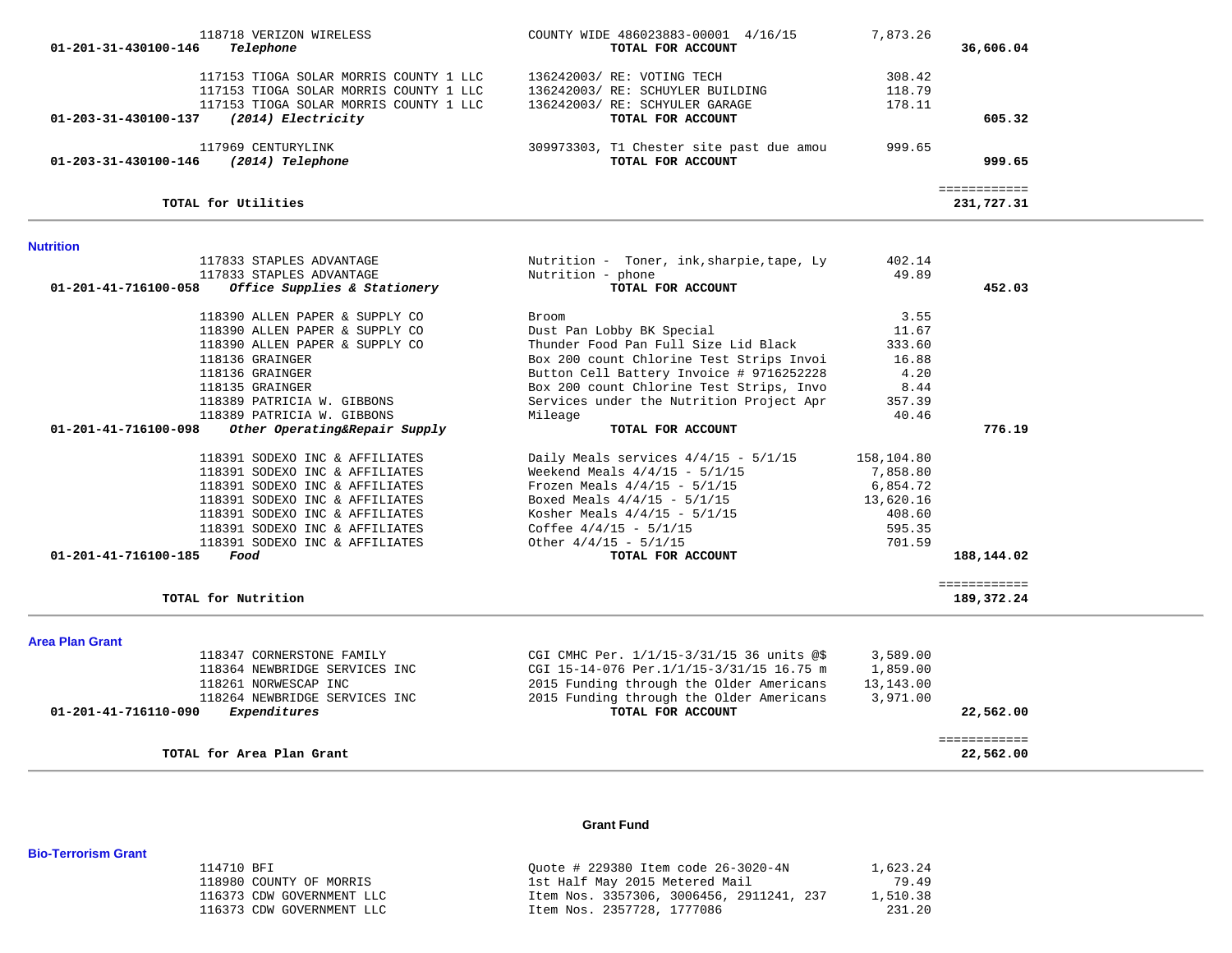|                          | 118450 CABLEVISION                                         | 07876 616465 01 8 Billing period 5/1/201                         | 225.45   |                          |
|--------------------------|------------------------------------------------------------|------------------------------------------------------------------|----------|--------------------------|
|                          | 117878 STAPLES ADVANTAGE                                   | Customer NYC 1054187 Supplies                                    | 1,668.98 |                          |
|                          |                                                            | 117876 TRITEC OFFICE EQUIPMENT INC color copies Machine ID# 6028 | 239.96   |                          |
| 02-213-41-718505-391     | Public Health Emer Grant(7/1/14-6/30/15) TOTAL FOR ACCOUNT |                                                                  |          | 5,578.70                 |
|                          | TOTAL for Bio-Terrorism Grant                              |                                                                  |          | ============<br>5,578.70 |
| <b>DEPARTMENT 741515</b> |                                                            |                                                                  |          |                          |
|                          | 118620 EDWARDS LEARNING CENTER                             | Tehia A.                                                         | 444.00   |                          |
|                          | 118620 EDWARDS LEARNING CENTER                             | Fatha M.                                                         | 444.00   |                          |
|                          | 118685 EDWARDS LEARNING CENTER                             | April monthly reimbursable expenses.                             | 2,467.62 |                          |
|                          | 118588 EDWARDS LEARNING CENTER                             | Tricia G.                                                        | 204.00   |                          |
|                          | 118633 JASON DUCCINI                                       | Reimbursement for travel from 3/17/15 to                         | 67.31    |                          |
|                          | 118684 MARIN REGENTHAL- GARLAND                            |                                                                  | 1.63     |                          |
|                          | 116821 AT&T                                                |                                                                  | 0.85     |                          |
|                          | 118647 ACE HEALTHCARE TRAINING                             | Amanda C.                                                        | 1,500.00 |                          |
|                          | 116783 NCX                                                 |                                                                  | 2.99     |                          |
|                          | 118611 PATRICIA MAGEE                                      |                                                                  | 2.06     |                          |
|                          | 118649 AEROFUND FINANCIAL INC.                             | Tranportation from $4/27/15 - 5/3/15$ .                          | 4,370.98 |                          |
|                          | 118650 AEROFUND FINANCIAL INC.                             | Transportation from 4/20/15 to 4/26/15.                          | 3,873.65 |                          |
|                          | 117514 TRITEC OFFICE EQUIPMENT INC                         |                                                                  | 5.77     |                          |
|                          | 117565 TELESEARCH INC                                      |                                                                  | 22.46    |                          |
|                          | 117565 TELESEARCH INC                                      |                                                                  | 11.17    |                          |
|                          | 117565 TELESEARCH INC                                      | Kathleen B., $W/E = 3/8/15$ .                                    | 518.83   |                          |
|                          | 117565 TELESEARCH INC                                      | Kathleen B., $W/E$ 4/5/15.                                       | 779.36   |                          |
|                          | 117661 TELESEARCH INC                                      |                                                                  | 31.07    |                          |
|                          | 117661 TELESEARCH INC                                      |                                                                  | 27.92    |                          |
|                          | 117661 TELESEARCH INC                                      | Kathleen B., W/E 4/19/15.                                        | 504.73   |                          |
|                          | 117511 TELESEARCH INC                                      |                                                                  | 28.07    |                          |
|                          | 117511 TELESEARCH INC                                      |                                                                  | 25.33    |                          |
|                          | 117511 TELESEARCH INC                                      | Kathleen B., W/E 4/12/15.                                        | 712.56   |                          |
|                          | 118635 TECHNOFORCE LLC                                     |                                                                  | 418.24   |                          |
|                          | 117509 VERIZON                                             |                                                                  | 11.28    |                          |
| 02-213-41-741515-392     | WFNJ-TANF (7/1/14-12/31/15)                                | TOTAL FOR ACCOUNT                                                |          | 16,475.88                |

16,475.88

TOTAL for DEPARTMENT 741515

#### **DEPARTMENT 741520**

| PLI ANIMENI ITIJZU |                                    |                          |          |
|--------------------|------------------------------------|--------------------------|----------|
|                    | 118685 EDWARDS LEARNING CENTER     |                          | 1,721.15 |
|                    | 118633 JASON DUCCINI               |                          | 46.77    |
|                    | 118684 MARIN REGENTHAL- GARLAND    |                          | 1.23     |
|                    | 118597 INFORMATION & TECHNOLOGY    | Ana R.                   | 90.00    |
|                    | 116821 AT&T                        |                          | 0.42     |
|                    | 117537 MANPOWER                    | Sarah D., W/E 4/19/15.   | 918.40   |
|                    | 117510 MANPOWER                    | Sarah D., W/E 4/12/15.   | 918.40   |
|                    | 117518 MANPOWER                    | Sarah D., W/E 4/5/15.    | 734.72   |
|                    | 116783 NCX                         |                          | 1.52     |
|                    | 118611 PATRICIA MAGEE              |                          | 1.55     |
|                    | 118649 AEROFUND FINANCIAL INC.     |                          | 1,092.74 |
|                    | 118650 AEROFUND FINANCIAL INC.     |                          | 968.41   |
|                    | 117514 TRITEC OFFICE EOUIPMENT INC |                          | 4.33     |
|                    | 117565 TELESEARCH INC              |                          | 16.84    |
|                    | 117565 TELESEARCH INC              |                          | 8.37     |
|                    | 117565 TELESEARCH INC              | Abigail P, W/E 4/5/15.   | 812.84   |
|                    | 117661 TELESEARCH INC              |                          | 23.30    |
|                    | 117661 TELESEARCH INC              |                          | 20.94    |
|                    | 117661 TELESEARCH INC              | Teresa S.; W/E 4/19/15.  | 1,121.50 |
|                    | 117661 TELESEARCH INC              | Abigail P., W/E 4/19/15. | 580.60   |
|                    | 117511 TELESEARCH INC              |                          | 21.05    |

============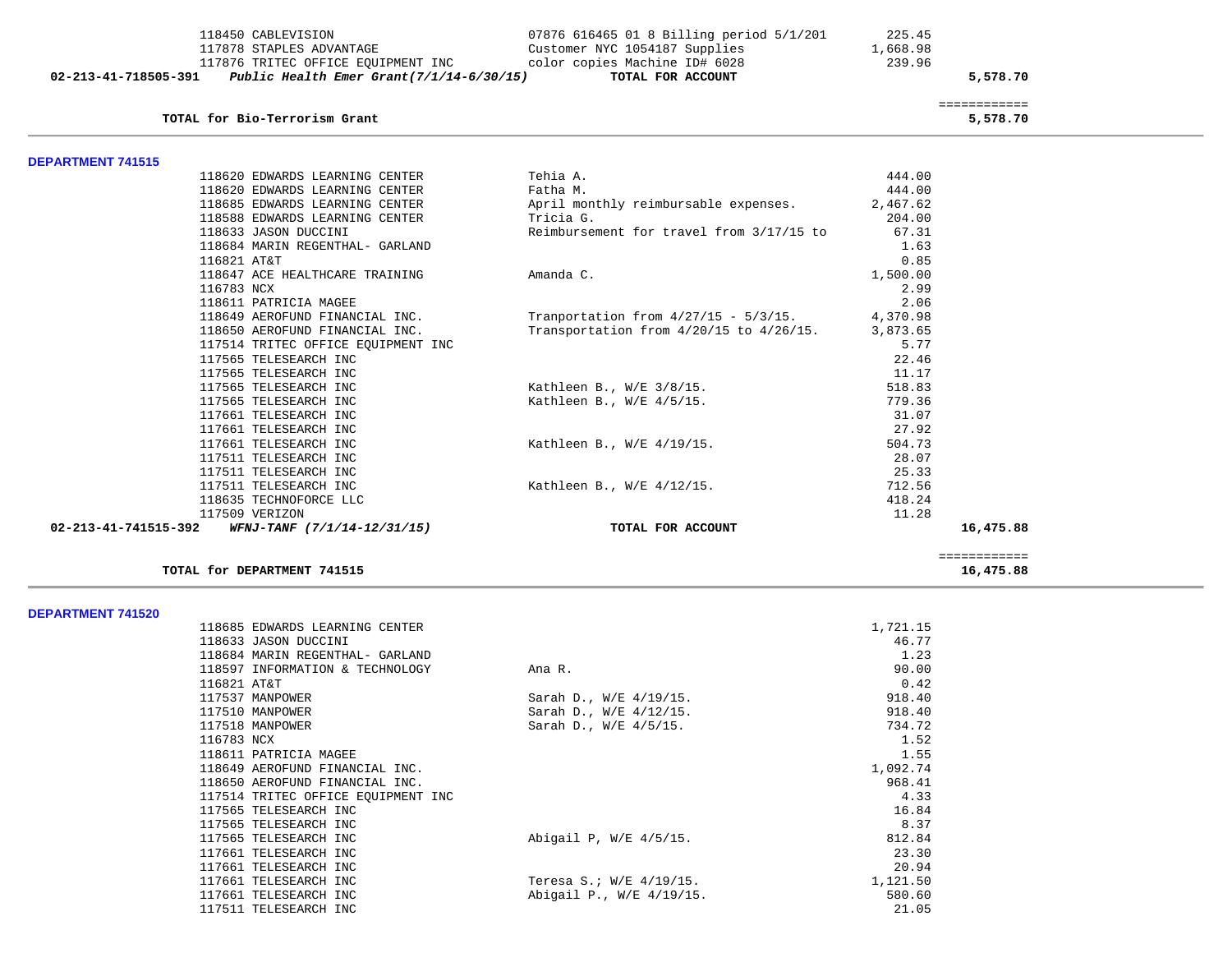|                          | 117511 TELESEARCH INC                             |           |                                          | 19.00    |              |  |
|--------------------------|---------------------------------------------------|-----------|------------------------------------------|----------|--------------|--|
|                          | 117511 TELESEARCH INC                             |           | Teresa S., W/E 4/12/15.                  | 1,121.50 |              |  |
|                          | 117511 TELESEARCH INC                             |           | Abigail P., W/E 4/12/15.                 | 1,016.05 |              |  |
|                          | 118635 TECHNOFORCE LLC                            |           |                                          | 313.68   |              |  |
|                          | 117509 VERIZON                                    |           |                                          | 8.46     |              |  |
|                          | 118699 WARREN COUNTY TECHNICAL SCHOOL             | Ronald J. |                                          | 781.44   |              |  |
| 02-213-41-741520-392     | WFNJ-General Assistance(7/1/14-12/31/15)          |           | TOTAL FOR ACCOUNT                        |          | 12,365.21    |  |
|                          |                                                   |           |                                          |          | ============ |  |
|                          | TOTAL for DEPARTMENT 741520                       |           |                                          |          | 12,365.21    |  |
| <b>DEPARTMENT 741530</b> |                                                   |           |                                          |          |              |  |
|                          | 117565 TELESEARCH INC                             |           | Kevin M., W/E 3/8/15.                    | 818.44   |              |  |
|                          | 117565 TELESEARCH INC                             |           | Kevin M.; W/E 4/5/15.                    | 831.32   |              |  |
|                          | 117661 TELESEARCH INC                             |           | Kevin M., W/E 4/19/15.                   | 950.08   |              |  |
|                          | 117511 TELESEARCH INC                             |           | Kevin M., W/E 4/12/15.                   | 1,039.15 |              |  |
| 02-213-41-741530-392     | WFNJ-WLLP (7/1/14-12/31/15)                       |           | TOTAL FOR ACCOUNT                        |          | 3,638.99     |  |
|                          |                                                   |           |                                          |          | ============ |  |
|                          | TOTAL for DEPARTMENT 741530                       |           |                                          |          | 3,638.99     |  |
| <b>DEPARTMENT 742505</b> |                                                   |           |                                          |          |              |  |
|                          | 118682 JOAN STREHL                                |           |                                          | 26.59    |              |  |
|                          | 118681 LORI L. KINTNER                            |           |                                          | 20.77    |              |  |
|                          | 118684 MARIN REGENTHAL- GARLAND                   |           |                                          | 10.23    |              |  |
|                          | 116821 AT&T                                       |           |                                          | 6.37     |              |  |
|                          | 118611 PATRICIA MAGEE                             |           |                                          | 12.88    |              |  |
|                          | 117514 TRITEC OFFICE EQUIPMENT INC                |           |                                          | 36.07    |              |  |
|                          | 117565 TELESEARCH INC                             |           |                                          | 140.35   |              |  |
|                          | 117565 TELESEARCH INC                             |           |                                          | 69.79    |              |  |
|                          | 117661 TELESEARCH INC                             |           |                                          | 194.19   |              |  |
|                          | 117661 TELESEARCH INC                             |           |                                          | 174.48   |              |  |
|                          | 117511 TELESEARCH INC                             |           |                                          | 175.44   |              |  |
|                          | 117511 TELESEARCH INC                             |           |                                          | 158.33   |              |  |
|                          | 117509 VERIZON                                    |           |                                          | 70.52    |              |  |
|                          | 02-213-41-742505-391 WIA Adult $(7/1/13-6/30/15)$ |           | TOTAL FOR ACCOUNT                        |          | 1,096.01     |  |
|                          |                                                   |           |                                          |          | ============ |  |
|                          | TOTAL for DEPARTMENT 742505                       |           |                                          |          | 1,096.01     |  |
| DEPARTMENT 742510        |                                                   |           |                                          |          |              |  |
|                          | 118640 FORTIS INSTITUTE                           | Elvis T.  |                                          | 80.78    |              |  |
|                          | 118641 FORTIS INSTITUTE                           | Elvis T.  |                                          | 325.74   |              |  |
|                          | 118681 LORI L. KINTNER                            |           | Travel reimbursement from 2/6/15 through | 44.15    |              |  |
|                          | 118684 MARIN REGENTHAL- GARLAND                   |           | 10/30/14 to 4/30/15.                     | 22.50    |              |  |
|                          | 118636 MASTER DRIVING SCHOOL INC                  | Carlos R. |                                          | 3,191.40 |              |  |
|                          | 116821 AT&T                                       |           | 1001-196-9846 March bill for 908-859-32  | 11.25    |              |  |
|                          | 118637 MASTER DRIVING SCHOOL INC                  | Carlos R. |                                          | 798.60   |              |  |
|                          | 118611 PATRICIA MAGEE                             |           | Travel from 4/28/15 to 4/29/15.          | 28.31    |              |  |
|                          | 117514 TRITEC OFFICE EQUIPMENT INC                |           | Copy charges overage                     | 79.35    |              |  |
|                          | 117565 TELESEARCH INC                             |           | Linda B., $W/E$ 4/5/15.                  | 308.77   |              |  |
|                          | 117565 TELESEARCH INC                             |           | Lilly H. W/E 4/5/15.                     | 153.54   |              |  |
|                          | 117661 TELESEARCH INC                             |           | Linda B., W/E 4/19/15                    | 427.19   |              |  |
|                          | 117661 TELESEARCH INC                             |           | Lilly H., W/E 4/19/15                    | 383.85   |              |  |
|                          | 117511 TELESEARCH INC                             |           | Linda B., W/E 4/12/15.                   | 385.96   |              |  |
|                          | 117511 TELESEARCH INC                             |           | Lilly H., W/E 4/12/15                    | 348.33   |              |  |

 117511 TELESEARCH INC Lilly H., W/E 4/12/15 348.33 117509 VERIZON 108-859-3220 143 27Y; bill dtd. 4/4/15.  **02-213-41-742510-391** *WIA Dislocated Worker (7/1/13-6/30/15)* **TOTAL FOR ACCOUNT 6,744.88**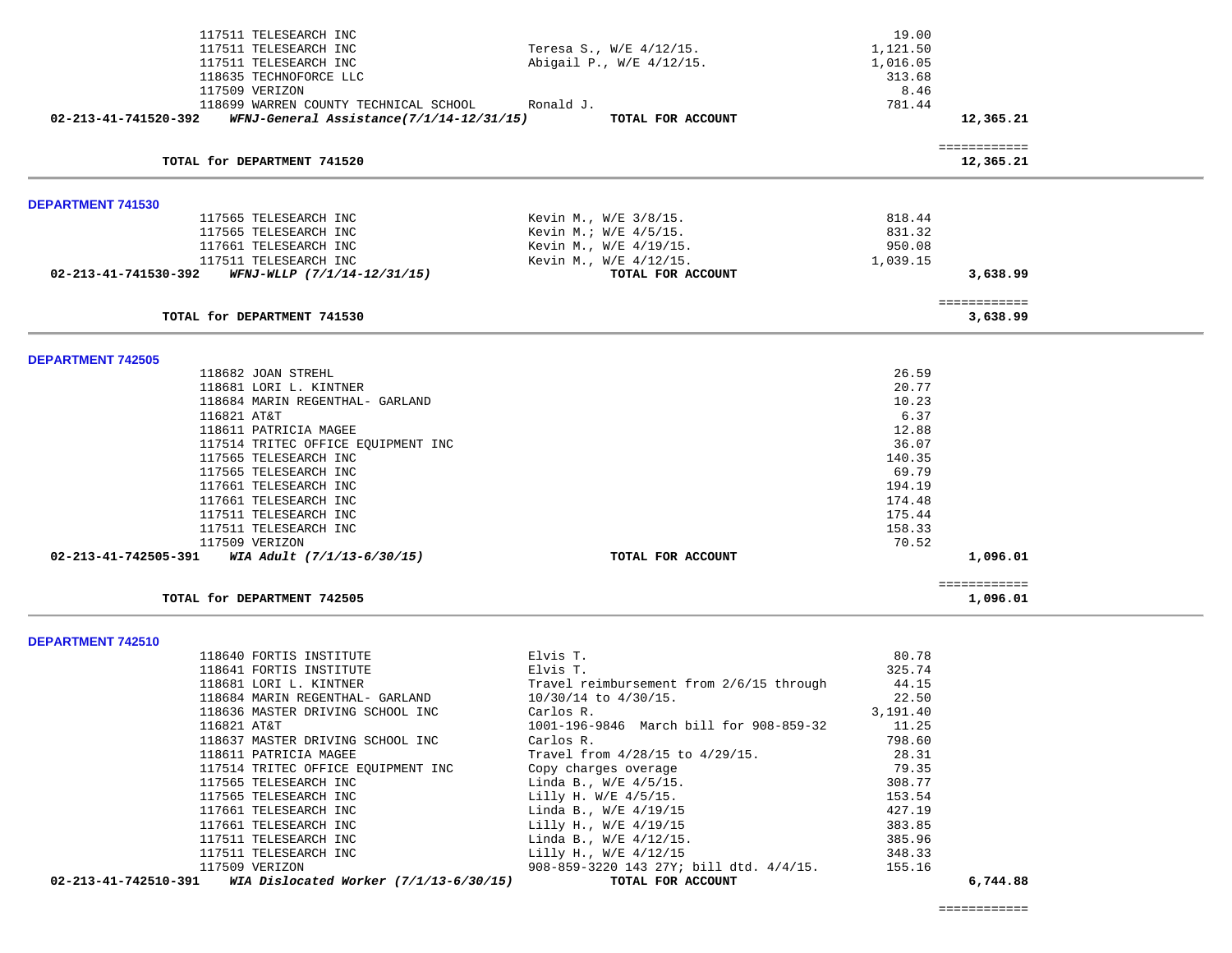-

-

| <b>DEPARTMENT 742520</b>                           |                                          |          |                           |
|----------------------------------------------------|------------------------------------------|----------|---------------------------|
| 118673 LEIGH CARTER                                | Travel reimbursement from 3/17/15 to 4/1 | 84.34    |                           |
| 118684 MARIN REGENTHAL- GARLAND                    |                                          | 5.32     |                           |
| 116821 AT&T                                        |                                          | 2.33     |                           |
| 118611 PATRICIA MAGEE                              |                                          | 6.70     |                           |
| 117514 TRITEC OFFICE EQUIPMENT INC                 |                                          | 18.75    |                           |
| 117565 TELESEARCH INC                              |                                          | 72.98    |                           |
| 117565 TELESEARCH INC                              |                                          | 36.29    |                           |
| 117661 TELESEARCH INC                              |                                          | 100.98   |                           |
| 117661 TELESEARCH INC                              |                                          | 90.73    |                           |
| 117511 TELESEARCH INC                              |                                          | 91.23    |                           |
| 117511 TELESEARCH INC                              |                                          | 82.33    |                           |
| 117509 VERIZON                                     |                                          | 36.67    |                           |
| WIA Youth (7/1/13-6/30/15)<br>02-213-41-742520-391 | TOTAL FOR ACCOUNT                        |          | 628.65                    |
|                                                    |                                          |          | ============              |
| TOTAL for DEPARTMENT 742520                        |                                          |          | 628.65                    |
| <b>DEPARTMENT 742605</b>                           |                                          |          |                           |
| 118610 AMERICAN INSTITUTE OF                       | Asha S.                                  | 4,000.00 |                           |
| 118638 ACE HEALTHCARE TRAINING                     | Margaret A.                              | 1,500.00 |                           |
| 118697 AVTECH INSTITUTE                            | Heidi W.                                 | 264.00   |                           |
| 118590 JERSEY TRACTOR-TRAILER                      | Thomas M.                                | 3,200.00 |                           |
| 118592 JERSEY TRACTOR-TRAILER                      | Keith F.                                 | 3,200.00 |                           |
| 118626 INFORMATION & TECHNOLOGY                    | Andromarque B.                           | 1,706.67 |                           |
| 118667 AVTECH INSTITUTE                            | Gilbert L.                               | 1,557.33 |                           |
| 116783 NCX                                         |                                          | 22.46    |                           |
| 118698 RUTGERS CENTER FOR CONTINUING               | Crissy W.                                | 683.56   |                           |
| 118635 TECHNOFORCE LLC                             |                                          | 2,614.01 |                           |
| 118646 WARREN COUNTY TECHNICAL SCHOOL              | Anita O.                                 | 570.36   |                           |
| 118645 WARREN COUNTY TECHNICAL SCHOOL              | Tammi N.                                 | 570.36   |                           |
| 118628 WARREN COUNTY TECHNICAL SCHOOL              | Julian M.                                | 556.78   |                           |
| 02-213-41-742605-391<br>WIA Adult (7/1/14-6/30/16) | TOTAL FOR ACCOUNT                        |          | 20,445.53                 |
| TOTAL for DEPARTMENT 742605                        |                                          |          | ============<br>20,445.53 |
|                                                    |                                          |          |                           |
| DEPARTMENT 742610                                  |                                          |          |                           |
| 118665 AVTECH INSTITUTE                            | Xiuli S.                                 | 1,194.66 |                           |
| 118664 AVTECH INSTITUTE                            | Herbert V.                               | 2,170.66 |                           |
| 118668 AVTECH INSTITUTE                            | Christopher M.                           | 1,194.66 |                           |
| 118669 AVTECH INSTITUTE                            | Dana A.                                  | 1,973.33 |                           |
| 118671 AVTECH INSTITUTE                            | Tai Ling S.                              | 1,168.00 |                           |
| 118662 BTII INSTITUTE, LLC                         | Oscar D.                                 | 1,600.00 |                           |
| 118661 BTII INSTITUTE, LLC                         | Sandra S.                                | 1,600.00 |                           |
| 118663 BTII INSTITUTE, LLC                         | Elcy C.                                  | 1,600.00 |                           |
| 118642 DENTAL & MEDICAL CAREER                     | Irene P.                                 | 705.00   |                           |
| 118682 JOAN STREHL                                 | Travel from 3/17/15 to 4/21/15.          | 56.49    |                           |
| 118598 FORTIS INSTITUTE                            | Robert W.                                | 280.35   |                           |
| 118624 FORTIS INSTITUTE                            | Janeth L.                                | 827.20   |                           |
| 118625 FORTIS INSTITUTE                            | Amy Z.                                   | 827.20   |                           |
| 118591 JERSEY TRACTOR-TRAILER                      | Darren T.                                | 3,200.00 |                           |
| 118613 JERSEY TRACTOR-TRAILER                      | Jeffrey B.                               | 3,200.00 |                           |
| 118639 FORTIS INSTITUTE                            | Marta B.                                 | 475.20   |                           |
| 118593 JERSEY TRACTOR-TRAILER                      | Christopher H.                           | 3,200.00 |                           |
| 118606 MASTER DRIVING SCHOOL INC                   | Eduardo C.                               | 3,191.40 |                           |
| 118607 MASTER DRIVING SCHOOL INC                   | Hoswald A.                               | 3,191.40 |                           |

118604 MASTER DRIVING SCHOOL INC Edgar R. 3,191.40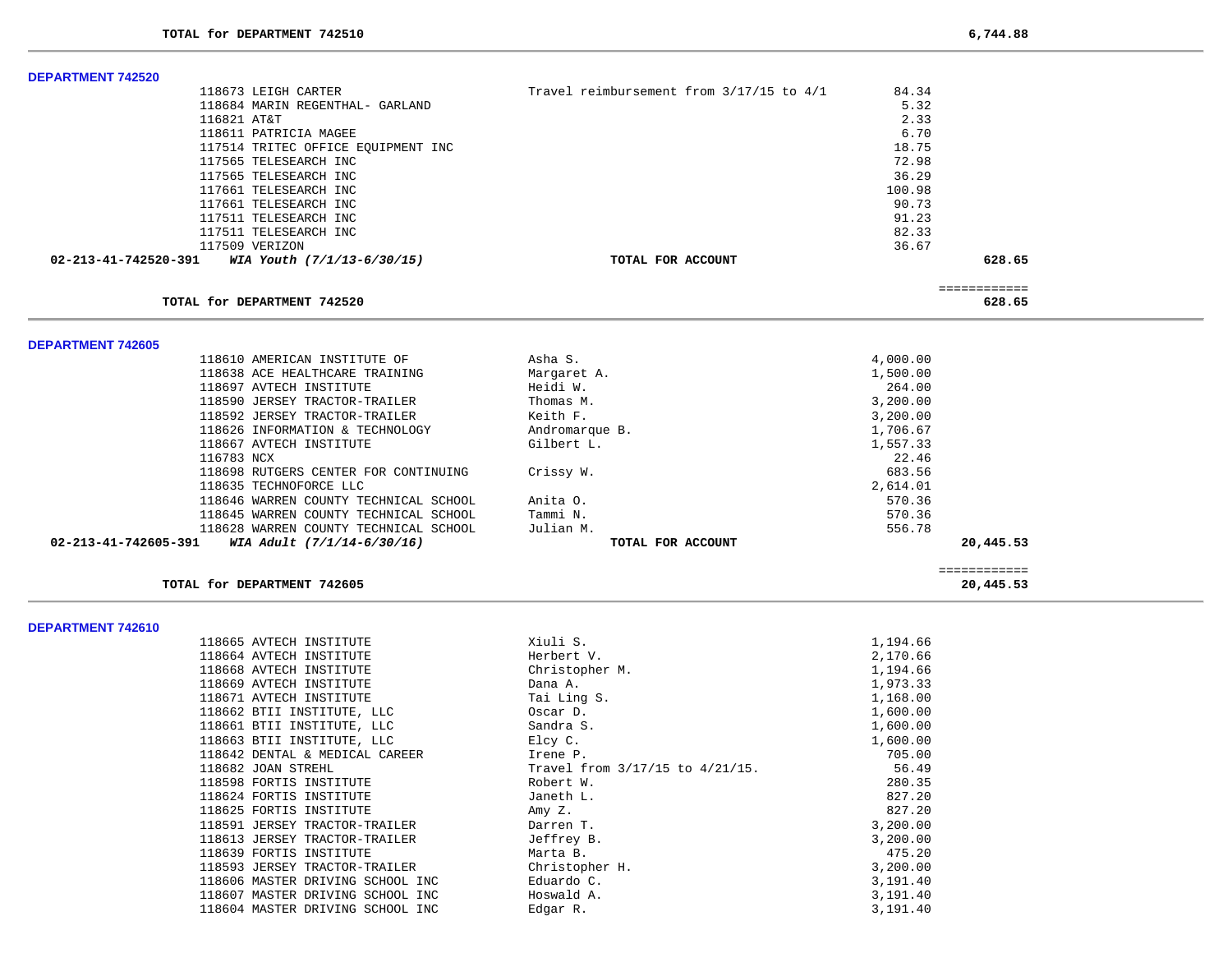| 118594 INFORMATION & TECHNOLOGY                                  | Debbie N.                                                                | 799.20         |              |
|------------------------------------------------------------------|--------------------------------------------------------------------------|----------------|--------------|
| 118595 INFORMATION & TECHNOLOGY                                  | Vasundhara B.                                                            | 639.36         |              |
| 118596 INFORMATION & TECHNOLOGY                                  | Francis K.                                                               | 1,438.56       |              |
| 118980 COUNTY OF MORRIS                                          | 1st Half May 2015 Metered Mail                                           | 203.82         |              |
| 118672 AVTECH INSTITUTE                                          | Donald C.                                                                | 920.00         |              |
| 118666 AVTECH INSTITUTE                                          | Gladys S.                                                                | 1,792.00       |              |
| 118694 AVTECH INSTITUTE                                          | Marissa C.                                                               | 208.00         |              |
| 118695 AVTECH INSTITUTE                                          | Marissa C.                                                               | 800.00         |              |
| 118696 BTII INSTITUTE, LLC                                       | Gloria A.                                                                | 1,600.00       |              |
| 118643 FORTIS INSTITUTE                                          | Monica P.                                                                | 647.68         |              |
| 118589 INFORMATION & TECHNOLOGY                                  | Vasundhara B.                                                            | 800.00         |              |
| 118680 MADISON INSURANCE INC.                                    | Diane Z., $2/2/15$ to $4/3/15$                                           | 4,991.05       |              |
| 118603 MASTER DRIVING SCHOOL INC                                 | Eric R.                                                                  | 3,191.40       |              |
| 118602 MASTER DRIVING SCHOOL INC                                 | Argjent K.                                                               | 3,191.40       |              |
| 118609 NORTHAMPTON COMMUNITY COLLEGE                             | Erick D.                                                                 | 3,200.00       |              |
| 116783 NCX                                                       | Dynamic SLIP/PPP                                                         | 39.65          |              |
| 118615 ROBOTECH CAD SOLUTIONS                                    | Robert R.                                                                | 1,493.00       |              |
| 118616 RUTGERS SCHOOL OF BUSINESS                                | Jennifer M.                                                              | 3,160.00       |              |
| 118617 RUTGERS SCHOOL OF BUSINESS                                | Russell N.                                                               | 530.00         |              |
| 118623 RUTGERS CENTER FOR CONTINUING                             | Kimberly P.                                                              | 2,130.00       |              |
| 118601 RUTGERS CENTER FOR CONTINUING                             | Robert M.                                                                | 2,779.00       |              |
|                                                                  |                                                                          |                |              |
| 118622 RUTGERS CENTER FOR CONTINUING                             | Linda S.                                                                 | 747.80         |              |
| 118692 RUTGERS CENTER FOR CONTINUING                             | Victoria G.                                                              | 670.00         |              |
| 118631 THE INSTITUTE FOR CONTINUING                              | Karen G.                                                                 | 1,012.00       |              |
| 118635 TECHNOFORCE LLC                                           | Monitoring report for (8) sites.                                         | 5,750.82       |              |
| 118608 WILLIAM PATERSON UNIVERSITY                               | Lisa F.                                                                  | 800.00         |              |
| 118700 WARREN COUNTY TECHNICAL SCHOOL                            | Scott F.                                                                 | 781.44         |              |
| 118648 WARREN COUNTY TECHNICAL SCHOOL                            | Elisa F.                                                                 | 570.36         |              |
| 118670 WILLIAM PATERSON UNIVERSITY                               | Leidy M.                                                                 | 2,048.00       |              |
| 118644 WARREN COUNTY TECHNICAL SCHOOL                            | Eric A.                                                                  | 570.36         |              |
| 118683 XCEL PLUMBING & HEATING, INC.                             | Ramona U.                                                                | 1,239.75       |              |
| 02-213-41-742610-391<br>WIA Dislocated Worker $(7/1/14-6/30/16)$ | TOTAL FOR ACCOUNT                                                        |                | 83,591.60    |
|                                                                  |                                                                          |                | ============ |
| TOTAL for DEPARTMENT 742610                                      |                                                                          |                | 83,591.60    |
| <b>DEPARTMENT 742620</b>                                         |                                                                          |                |              |
| 118630 FORTIS INSTITUTE                                          | Lacey M.                                                                 | 478.72         |              |
| 116783 NCX                                                       |                                                                          | 8.23           |              |
| 118635 TECHNOFORCE LLC                                           |                                                                          | 1,359.28       |              |
| WIA Youth (7/1/14-6/30/16)<br>02-213-41-742620-391               | TOTAL FOR ACCOUNT                                                        |                | 1,846.23     |
|                                                                  |                                                                          |                |              |
|                                                                  |                                                                          |                | ============ |
| TOTAL for DEPARTMENT 742620                                      |                                                                          |                | 1,846.23     |
|                                                                  |                                                                          |                |              |
| DEPARTMENT 758510                                                |                                                                          |                |              |
| 118688 CATERERS OF EXCELLENCE/ BON                               | Food for 2 sessions of the Mental Health                                 | 305.00         |              |
| 118128 BOROUGH OF MADISON                                        |                                                                          | 1,792.34       |              |
| 118074 TOWNSHIP OF BOONTON                                       | Madison Municipal Alliance Fiscal Year 2                                 |                |              |
| 02-213-41-758510-392<br>Municipal Alliance (7/1/14-6/30/15)      | Boonton Twp. Municipal Alliance Fiscal Y                                 | 4,565.50       |              |
|                                                                  | TOTAL FOR ACCOUNT                                                        |                | 6,662.84     |
|                                                                  |                                                                          |                | ============ |
| TOTAL for DEPARTMENT 758510                                      |                                                                          |                | 6,662.84     |
|                                                                  |                                                                          |                |              |
| 114313 PCMG, INC.                                                | BRYNE GRANT STATE APPROVED PURCHASE **** Q                               | 1,249.00       |              |
|                                                                  | APP FOR MB/MBA/13"                                                       | 234.00         |              |
| DEPARTMENT 771510<br>114313 PCMG, INC.                           |                                                                          |                |              |
| 114313 PCMG, INC.<br>114313 PCMG, INC.                           | DT10 FOR MAC RTL BOX NET TERMS EN<br>13" GAUNTLET SLEEVE F/MACBOOK-BLACK | 79.99<br>49.95 |              |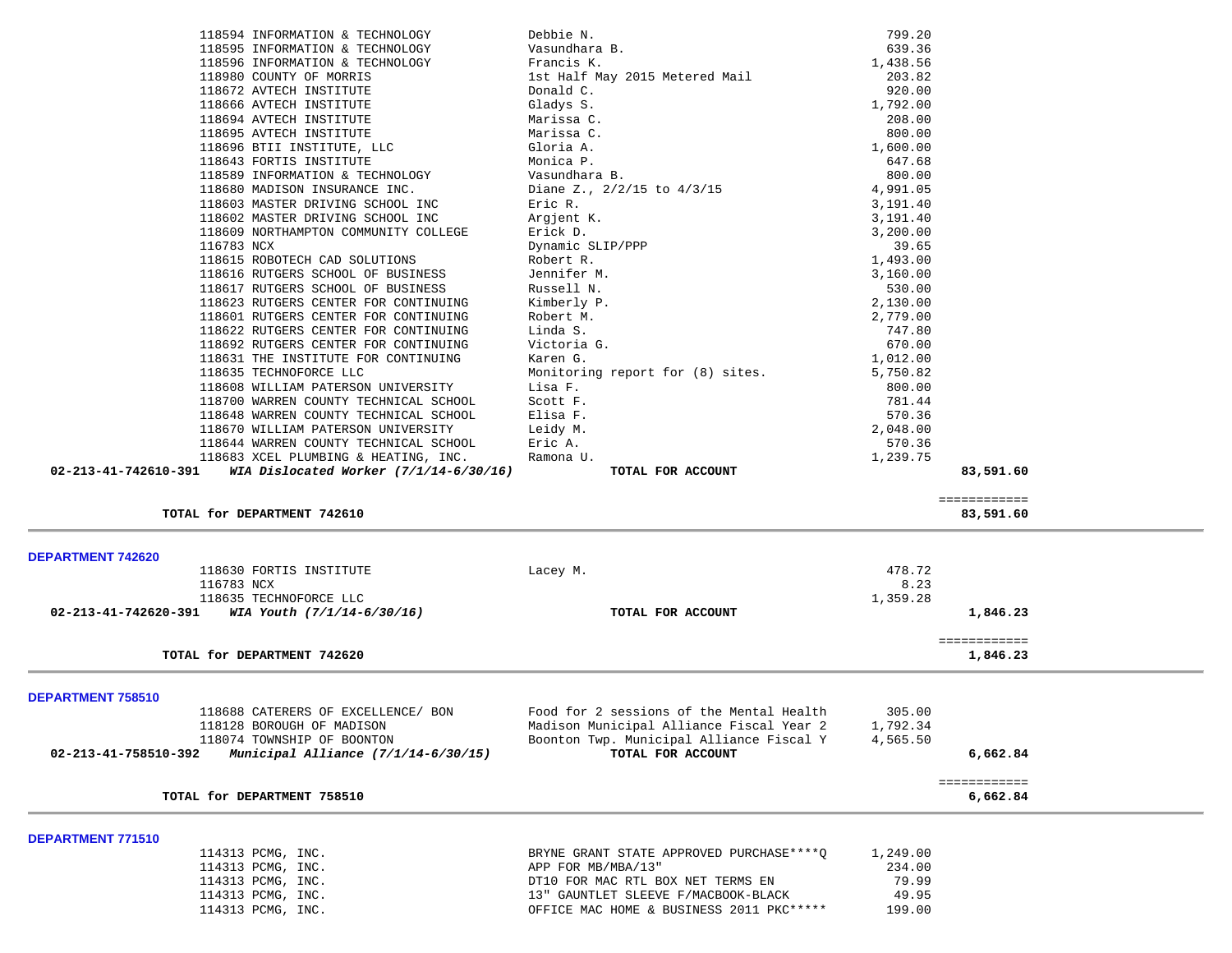|                                       | TOTAL for DEPARTMENT 771510                   |                                          |           | ============<br>1,811.94  |
|---------------------------------------|-----------------------------------------------|------------------------------------------|-----------|---------------------------|
|                                       |                                               |                                          |           |                           |
| <b>DEPARTMENT 774505</b>              |                                               |                                          |           |                           |
|                                       | 117343 MT OLIVE POLICE DEPT.                  | 1/19/15 Call out 1/19/15                 | 165.00    |                           |
|                                       | 117343 MT OLIVE POLICE DEPT.                  | 10/17/15 Callout 10/17/14                | 165.00    |                           |
|                                       | 117400 CHESTER TOWNSHIP POLICE DEPT           | Call out 1/25/15                         | 220.00    |                           |
|                                       | 117400 CHESTER TOWNSHIP POLICE DEPT           | Callout $3/17/15$                        | 220.00    |                           |
|                                       | 117399 MENDHAM BOROUGH                        | Court 1/13/15                            | 220.00    |                           |
|                                       | 117399 MENDHAM BOROUGH                        | Call out 1/18/15                         | 220.00    |                           |
|                                       | 117399 MENDHAM BOROUGH                        | Call out 1/22/15                         | 220.00    |                           |
|                                       | 117399 MENDHAM BOROUGH                        | Call out 2/6/15                          | 220.00    |                           |
|                                       | 117399 MENDHAM BOROUGH                        | Call out 2/13/15                         | 220.00    |                           |
|                                       | 117399 MENDHAM BOROUGH                        | Call out 2/16/15                         | 275.00    |                           |
|                                       | 117399 MENDHAM BOROUGH                        | Call out 3/1/15                          | 220.00    |                           |
|                                       | 117399 MENDHAM BOROUGH                        | Court 3/2/15                             | 275.00    |                           |
|                                       | 117399 MENDHAM BOROUGH                        | Call out $3/14/15$                       | 275.00    |                           |
|                                       | 117399 MENDHAM BOROUGH                        | Call out 3/20/15                         | 220.00    |                           |
|                                       | 117399 MENDHAM BOROUGH                        | Call out 3/27/15                         | 220.00    |                           |
|                                       |                                               |                                          |           |                           |
| 02-213-41-774505-391                  | DRE Call Out (10/1/14-9/30/15)                | TOTAL FOR ACCOUNT                        |           | 3,355.00                  |
|                                       | TOTAL for DEPARTMENT 774505                   |                                          |           | ============<br>3,355.00  |
|                                       |                                               |                                          |           |                           |
| <b>Urban Areas Security Initiativ</b> |                                               |                                          |           |                           |
|                                       | 116157 GRAINGER                               | Item 5Z873 Connector                     | 434.80    |                           |
|                                       | 116157 GRAINGER                               | Item 5W578 Portable Cord                 | 290.27    |                           |
|                                       | 116157 GRAINGER                               | Item 5Z868 Plug                          | 279.60    |                           |
|                                       | 116157 GRAINGER                               |                                          | 849.60    |                           |
|                                       |                                               | Item 6LGH7 Container Dolly               |           |                           |
| 02-213-41-784630-391                  | FFY14 UASI (9/1/14-8/31/16)                   | TOTAL FOR ACCOUNT                        |           | 1,854.27                  |
|                                       | TOTAL for Urban Areas Security Initiativ      |                                          |           | ============<br>1,854.27  |
|                                       |                                               |                                          |           |                           |
| <b>MAPS</b>                           |                                               |                                          |           |                           |
|                                       | 118689 ROUTEMATCH SOFTWARE, INC.              | Annual Technical Support 5/15 - 09/15    | 10,862.52 |                           |
|                                       | 118689 ROUTEMATCH SOFTWARE, INC.              | Annual Support for additional Licenses 1 | 8,802.75  |                           |
|                                       | 02-213-41-786305-394 MAPS $(1/1/13-12/31/13)$ | TOTAL FOR ACCOUNT                        |           | 19,665.27                 |
|                                       |                                               |                                          |           |                           |
|                                       | TOTAL for MAPS                                |                                          |           | ============<br>19,665.27 |
|                                       |                                               |                                          |           |                           |
| <b>MAPS</b>                           |                                               |                                          |           |                           |
|                                       | 118138 LAUREN BURD                            | Mileage Reimbursement Jan. Mar. Apr. 201 | 123.90    |                           |
|                                       | 118138 LAUREN BURD                            | Tolls, Parking & Meals                   | 52.00     |                           |
|                                       | 118061 STAPLES ADVANTAGE                      | Toner cartridges & general office supple | 429.75    |                           |
|                                       | 118063 TROPICANA CASINO & RESORT              | Hotel room 2 nights AT 65.00 a night L.B | 260.00    |                           |
|                                       | 118063 TROPICANA CASINO & RESORT              | Occupancy & Resort Fee                   | 40.00     |                           |
| 02-213-41-786505-394                  | MAPS (1/1/15-12/31/15)                        | TOTAL FOR ACCOUNT                        |           | 905.65                    |
|                                       | TOTAL for MAPS                                |                                          |           | ============              |
|                                       |                                               |                                          |           | 905.65                    |
| <b>DEPARTMENT 864405</b>              |                                               |                                          |           |                           |
|                                       | 118301 WATERS, MCPHERSON, MCNEILL, P.C.       | Sussex Randolph Building, LP             | 1,152.00  |                           |
|                                       | 118301 WATERS, MCPHERSON, MCNEILL, P.C.       | Randolph Town Center Assoc.              | 6,524.36  |                           |

118301 WATERS, MCPHERSON, MCNEILL, P.C. Randolph Town Center Assoc.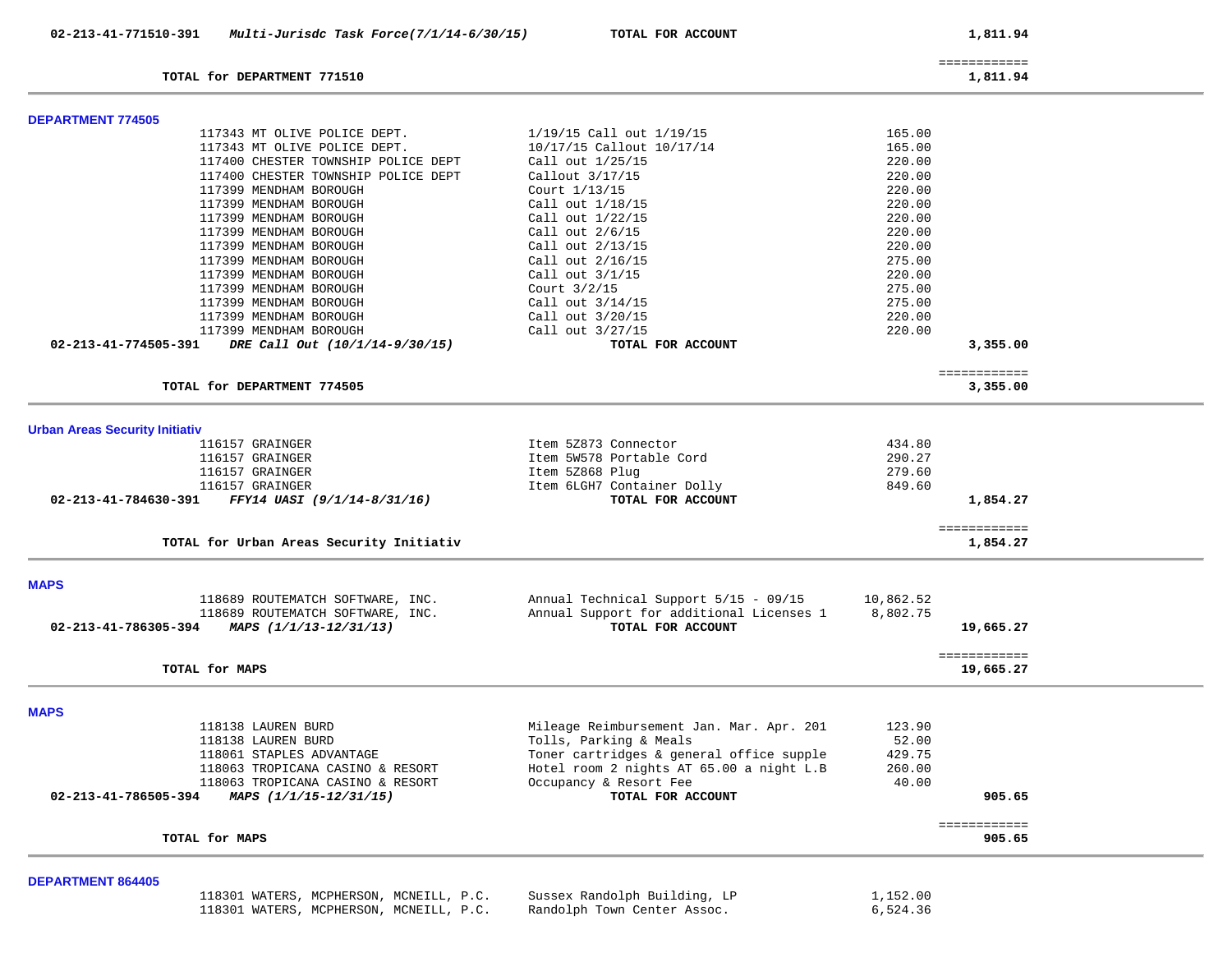============ 7,676.36

| DEPARTMENT 864405<br>TOTAL<br>for | ,676.36 |  |  |  |  |
|-----------------------------------|---------|--|--|--|--|
|-----------------------------------|---------|--|--|--|--|

**County Capital** 

| <b>Analysis/Rehab Dam Conditions</b><br>Conservation Project W02014.043<br>118189 JEFFERSON PATTERSON PARK                                             | 1,600.00                                                                                         |
|--------------------------------------------------------------------------------------------------------------------------------------------------------|--------------------------------------------------------------------------------------------------|
| 04-216-55-953158-951<br>Building & Improvements                                                                                                        | TOTAL FOR ACCOUNT<br>1,600.00                                                                    |
| TOTAL for Analysis/Rehab Dam Conditions                                                                                                                | ============<br>1,600.00                                                                         |
| <b>FeasibilityStudy Wing CommCtr</b><br>118428 CLEARY GIACOBBE ALFIERI &<br>Legal services                                                             | 153.75                                                                                           |
| 04-216-55-953163-909<br>Miscellaneous - Other                                                                                                          | TOTAL FOR ACCOUNT<br>153.75                                                                      |
| TOTAL for FeasibilityStudy Wing CommCtr                                                                                                                | ============<br>153.75                                                                           |
| <b>DEPARTMENT 953202</b>                                                                                                                               |                                                                                                  |
| 118302 WATERS, MCPHERSON, MCNEILL, P.C.<br>Air Products<br>118809 T & M ASSOCIATES<br>Road Resurfacing/Construction/Imprvments<br>04-216-55-953202-909 | 1,600.48<br>T&M Project #MOCY-00090 Roadway Milling<br>6,727.70<br>TOTAL FOR ACCOUNT<br>8,328.18 |
| 118808 TRACKS UNLIMITED, INC.<br>Road Resurfacing/Construction/Imprvments<br>04-216-55-953202-951                                                      | Morris Avenue Reconstruction Project.<br>83,270.61<br>TOTAL FOR ACCOUNT<br>83,270.61             |
| TOTAL for DEPARTMENT 953202                                                                                                                            | ============<br>91,598.79                                                                        |
| <b>DEPARTMENT 953225</b>                                                                                                                               |                                                                                                  |
| 117756 R.S. KNAPP CO. INC.<br>117756 R.S. KNAPP CO. INC.<br>04-216-55-953225-909<br>Bridge Design, Renov, Construc - Var Loc                           | Plans & Specs for Br. 1400-190, Kiel Ave<br>482.75<br>251.80<br>734.55<br>TOTAL FOR ACCOUNT      |
| TOTAL for DEPARTMENT 953225                                                                                                                            | ============<br>734.55                                                                           |
| <b>DEPARTMENT 953270</b><br>118303 WATERS, MCPHERSON, MCNEILL, P.C.<br>Freedom Group<br>Road Design/Construc - var locations<br>04-216-55-953270-909   | 1,426.80<br>TOTAL FOR ACCOUNT<br>1,426.80                                                        |
| TOTAL for DEPARTMENT 953270                                                                                                                            | ============<br>1,426.80                                                                         |
| <b>DEPARTMENT 953291</b><br>118561 D.R. JOHNSON & ASSOCIATES, LLC<br>04-216-55-953291-909<br>Var Roadway Drainage Proj - Public Works                  | General Engineering Services for the per<br>6,122.32<br>TOTAL FOR ACCOUNT<br>6,122.32            |
| TOTAL for DEPARTMENT 953291                                                                                                                            | ============<br>6,122.32                                                                         |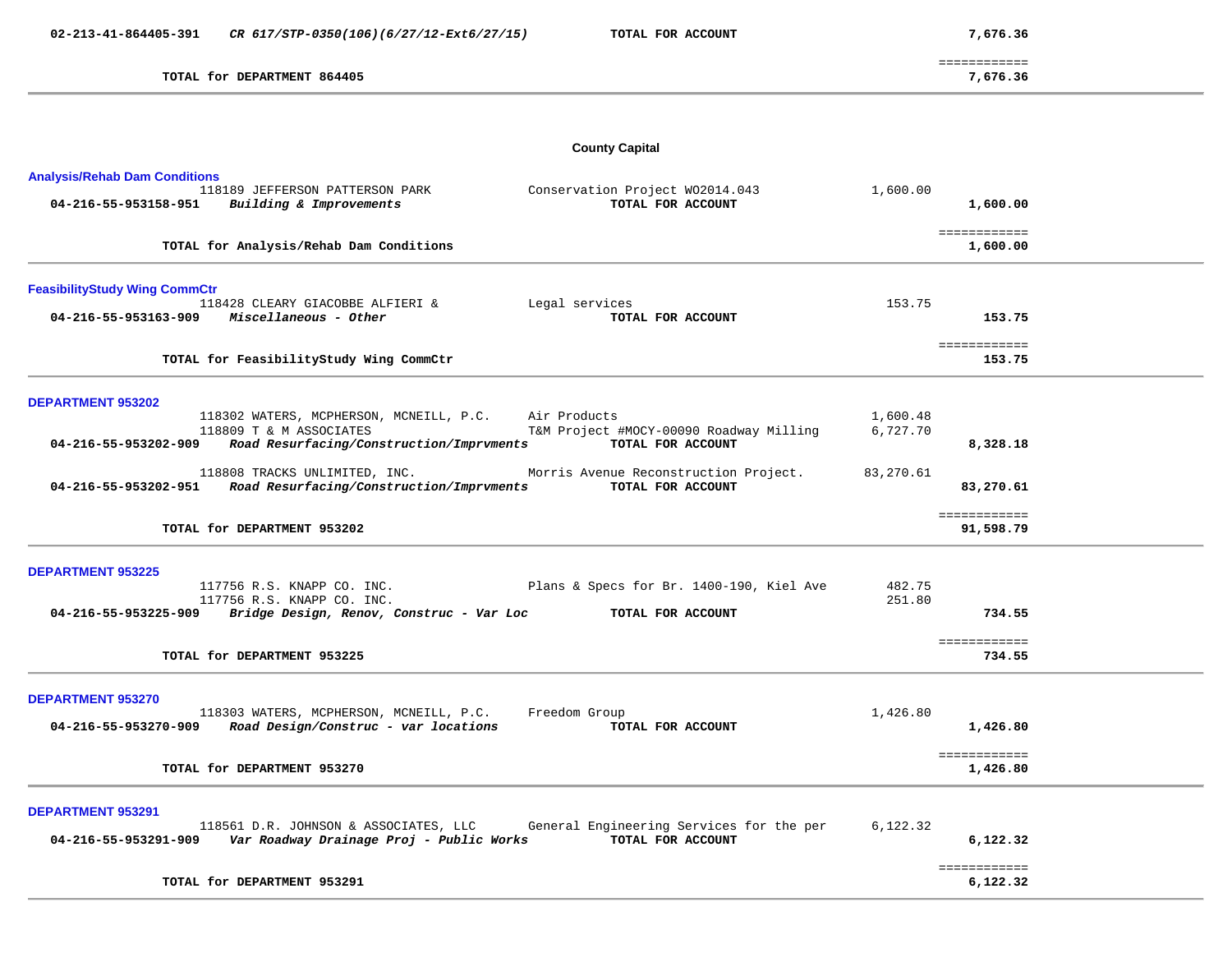| <b>DEPARTMENT 953311</b>                                                                                                                                                                                                         |                                                                                                                                                   |                                          |                           |
|----------------------------------------------------------------------------------------------------------------------------------------------------------------------------------------------------------------------------------|---------------------------------------------------------------------------------------------------------------------------------------------------|------------------------------------------|---------------------------|
| 117912 BINSKY SERVICE LLC<br>117912 BINSKY SERVICE LLC<br>117673 BINSKY SERVICE LLC<br>117673 BINSKY SERVICE LLC                                                                                                                 | RE: A&R - P2/ 04-14-15<br>RE: CH - PREVENTATIVE MAINT./ 04-16-15<br>RE: A&R - REPLACE COILS/ 02-25-15<br>RE: A&R - AIR HANDLER BALANCING/ 03-16-1 | 190.00<br>3,625.00<br>7,933.00<br>285.00 |                           |
| 04-216-55-953311-951<br>Rplc Motors/Pumps/Fans - BldgsGrnds                                                                                                                                                                      | TOTAL FOR ACCOUNT                                                                                                                                 |                                          | 12,033.00                 |
| TOTAL for DEPARTMENT 953311                                                                                                                                                                                                      |                                                                                                                                                   |                                          | ============<br>12,033.00 |
| DEPARTMENT 953312                                                                                                                                                                                                                |                                                                                                                                                   |                                          |                           |
| 117956 CAPOZZI OVERHEAD DOORS, INC. RE: PSTA/ 04-21-15<br>117782 CAPOZZI OVERHEAD DOORS, INC.<br>118242 CAPOZZI OVERHEAD DOORS, INC. RE: COUNTY GARAGE/ 04-29-15<br>04-216-55-953312-951 Rplc Pedestrian/Overhd Doors-BldgsGrnds | RE: HEALTH MGMT - INSTALL 2 NEW ELECTRIC<br>TOTAL FOR ACCOUNT                                                                                     | 352.00<br>3,890.00<br>490.00             | 4,732.00                  |
| TOTAL for DEPARTMENT 953312                                                                                                                                                                                                      |                                                                                                                                                   |                                          | ============<br>4,732.00  |
| <b>DEPARTMENT 953314</b>                                                                                                                                                                                                         |                                                                                                                                                   |                                          |                           |
| 04-216-55-953314-909<br>Repair/Rplcment/Upgrd VarEquip-BldgGrnds                                                                                                                                                                 | 118307 LS ENGINEERING ASSOCIATES CORP. 2014-50 RE: MAIL ROOM AND GARAGE DOOR,<br>TOTAL FOR ACCOUNT                                                | 2,690.00                                 | 2,690.00                  |
| 118272 PANCIELLO CONSTRUCTION LLC<br>04-216-55-953314-951 Repair/Rplcment/Upgrd VarEquip-BldgGrnds                                                                                                                               | RE: CH - CUT OPENING FOR KITCHEN/ 05-06-<br>TOTAL FOR ACCOUNT                                                                                     | 1,740.00                                 | 1,740.00                  |
| TOTAL for DEPARTMENT 953314                                                                                                                                                                                                      |                                                                                                                                                   |                                          | ============<br>4,430.00  |
| <b>DEPARTMENT 953347</b>                                                                                                                                                                                                         |                                                                                                                                                   |                                          |                           |
| 117673 BINSKY SERVICE LLC<br>04-216-55-953347-951 HVAC-Replace or Repair Various Bldgs                                                                                                                                           | RE: A&R - REPLACE COILS/ 02-25-15<br>TOTAL FOR ACCOUNT                                                                                            | 1,282.00                                 | 1,282.00                  |
| TOTAL for DEPARTMENT 953347                                                                                                                                                                                                      |                                                                                                                                                   |                                          | ============<br>1,282.00  |
| <b>DEPARTMENT 953350</b>                                                                                                                                                                                                         |                                                                                                                                                   |                                          |                           |
| 118801 EDGE PROPERTY MAINTENANCE<br>04-216-55-953350-951<br>Security Upgrades OTA                                                                                                                                                | ALTERATION OF CLOSET TO BECOME A SECURIT<br>TOTAL FOR ACCOUNT                                                                                     | 1,534.32                                 | 1,534.32                  |
| TOTAL for DEPARTMENT 953350                                                                                                                                                                                                      |                                                                                                                                                   |                                          | ============<br>1,534.32  |
| <b>DEPARTMENT 953353</b>                                                                                                                                                                                                         |                                                                                                                                                   |                                          |                           |
| 118305 LS ENGINEERING ASSOCIATES CORP.<br>118304 USA ARCHITECTS PLANNERS &<br>04-216-55-953353-909<br>Various Improvements at Courthouse                                                                                         | 2014-60 RE: CH ASBESTOS ABATEMENT<br>RE: COURTHOUSE - DESIGN & CONSTRUCTION,<br>TOTAL FOR ACCOUNT                                                 | 1,440.00<br>4,200.00                     | 5,640.00                  |
| TOTAL for DEPARTMENT 953353                                                                                                                                                                                                      |                                                                                                                                                   |                                          | ============<br>5,640.00  |
| <b>DEPARTMENT 953356</b>                                                                                                                                                                                                         |                                                                                                                                                   |                                          |                           |
| 118810 T & M ASSOCIATES<br>04-216-55-953356-909<br>Various Road-Designs & Construction                                                                                                                                           | T&M Project# MOCY-00100 Roadway Milling<br>TOTAL FOR ACCOUNT                                                                                      | 2,839.20                                 | 2,839.20                  |
| TOTAL for DEPARTMENT 953356                                                                                                                                                                                                      |                                                                                                                                                   |                                          | ============<br>2,839,20  |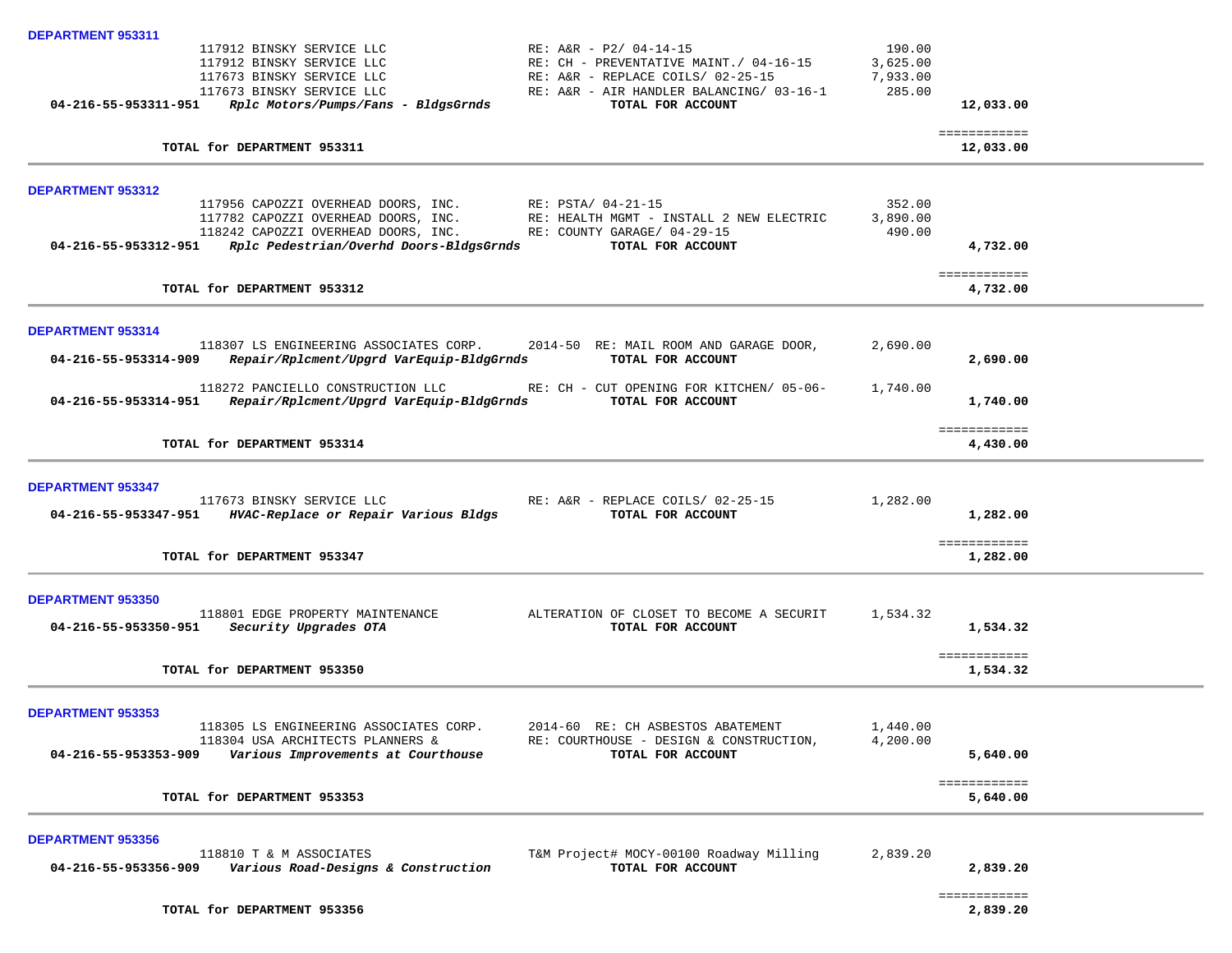| <b>DEPARTMENT 953362</b>                                                                                                                                                                                                    |                                |
|-----------------------------------------------------------------------------------------------------------------------------------------------------------------------------------------------------------------------------|--------------------------------|
| 117339 COMPLETE SECURITY SYSTEMS, INC.<br>$RE: A&R - MALLROOM/ 04-06-15$<br>116094 DELL MARKETING L.P.<br>LATITUDE 15 3000 SERIES (3550) BUILD YOU<br>116094 DELL MARKETING L.P.<br>OptiPlex 3020 SMALL FORM FACTOR - BUILD | 285.00<br>1,402.70<br>1,152.26 |
| TOTAL FOR ACCOUNT<br>04-216-55-953362-951<br>Security Improvement AR Bldg/Courthouse                                                                                                                                        | 2,839.96                       |
| TOTAL for DEPARTMENT 953362                                                                                                                                                                                                 | ============<br>2,839.96       |
| DEPARTMENT 953382                                                                                                                                                                                                           |                                |
| 118983 MCMANIMON, SCOTLAND & BAUMANN LLC Professional Services - Bond Ordinances<br>Road Resurfacing, MV arking lot, Railrd TOTAL FOR ACCOUNT<br>04-216-55-953382-909                                                       | 300.00<br>300.00               |
| TOTAL for DEPARTMENT 953382                                                                                                                                                                                                 | ============<br>300.00         |
| <b>DEPARTMENT 953383</b>                                                                                                                                                                                                    |                                |
| Professional Services - Bond Ordinances<br>118983 MCMANIMON, SCOTLAND & BAUMANN LLC<br>B&G Interior Building Improvements<br>04-216-55-953383-909<br>TOTAL FOR ACCOUNT                                                      | 300.00<br>300.00               |
| TOTAL for DEPARTMENT 953383                                                                                                                                                                                                 | ============<br>300.00         |
| <b>DEPARTMENT 953384</b>                                                                                                                                                                                                    |                                |
| 118983 MCMANIMON, SCOTLAND & BAUMANN LLC<br>Professional Services - Bond Ordinances<br>04-216-55-953384-909<br>Greystone/CAC Improvements<br>TOTAL FOR ACCOUNT                                                              | 300.00<br>300.00               |
| TOTAL for DEPARTMENT 953384                                                                                                                                                                                                 | ============<br>300.00         |
| <b>DEPARTMENT 953385</b>                                                                                                                                                                                                    |                                |
| Professional Services - Bond Ordinances<br>118983 MCMANIMON, SCOTLAND & BAUMANN LLC<br>04-216-55-953385-909<br>Replace Repair Upgrade HVAC Var. Build<br>TOTAL FOR ACCOUNT                                                  | 300.00<br>300.00               |
| TOTAL for DEPARTMENT 953385                                                                                                                                                                                                 | ============<br>300.00         |
| <b>DEPARTMENT 953387</b>                                                                                                                                                                                                    |                                |
| 118983 MCMANIMON, SCOTLAND & BAUMANN LLC Professional Services - Bond Ordinances<br>04-216-55-953387-909 Various Bridge Replacement<br>TOTAL FOR ACCOUNT                                                                    | 300.00<br>300.00               |
| TOTAL for DEPARTMENT 953387                                                                                                                                                                                                 | ============<br>300.00         |
| <b>DEPARTMENT 953388</b>                                                                                                                                                                                                    |                                |
| Professional Services - Bond Ordinances<br>118983 MCMANIMON, SCOTLAND & BAUMANN LLC<br>Equip. & Vehicle Replacement-PPW<br>TOTAL FOR ACCOUNT<br>04-216-55-953388-909                                                        | 300.00<br>300.00               |
| TOTAL for DEPARTMENT 953388                                                                                                                                                                                                 | ============<br>300.00         |
|                                                                                                                                                                                                                             |                                |
| <b>DEPARTMENT 953389</b><br>Professional Services - Bond Ordinances<br>118983 MCMANIMON, SCOTLAND & BAUMANN LLC                                                                                                             | 300.00                         |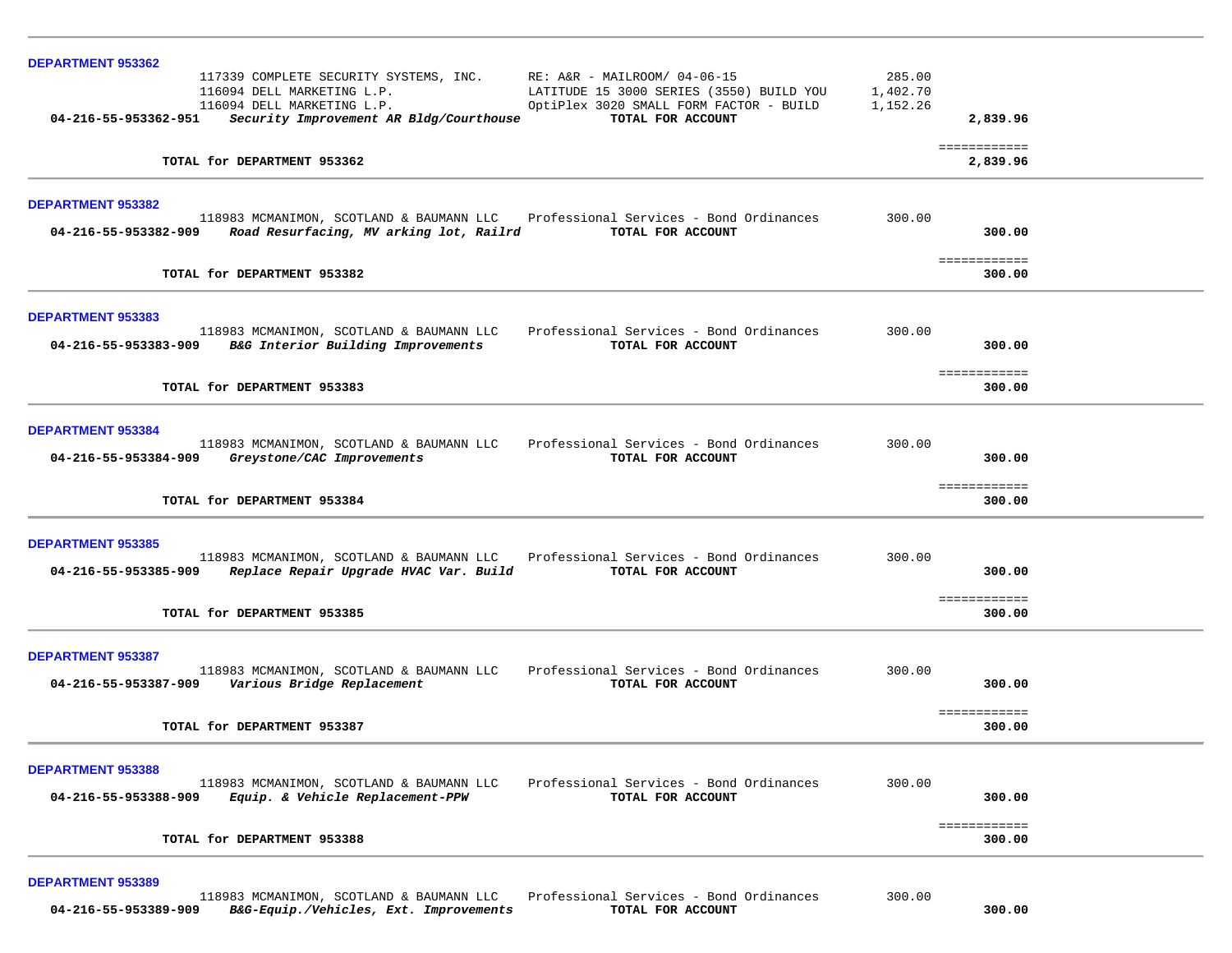| TOTAL for DEPARTMENT 953389                                                                                                                                       |                                                                                                                     |           | -----------<br>300.00     |
|-------------------------------------------------------------------------------------------------------------------------------------------------------------------|---------------------------------------------------------------------------------------------------------------------|-----------|---------------------------|
| <b>DEPARTMENT 954304</b><br>117829 COMPLETE SECURITY SYSTEMS, INC.<br>117646 COMPLETE SECURITY SYSTEMS, INC.<br>04-216-55-954304-956 Var Capital Projects-Sheriff | Chnage Order #1448-02, Bid#14-48, Camera 14,685.00<br>Security System UpGrades/2014, Bid#14-48<br>TOTAL FOR ACCOUNT | 14,112.00 | 28,797.00                 |
| TOTAL for DEPARTMENT 954304                                                                                                                                       |                                                                                                                     |           | ============<br>28,797.00 |
|                                                                                                                                                                   |                                                                                                                     |           |                           |
| <b>DEPARTMENT 954386</b><br>118983 MCMANIMON, SCOTLAND & BAUMANN LLC<br>Construction/Equipment for Pole Barn<br>04-216-55-954386-909                              | Professional Services - Bond Ordinances<br>TOTAL FOR ACCOUNT                                                        | 300.00    | 300.00                    |
| TOTAL for DEPARTMENT 954386                                                                                                                                       |                                                                                                                     |           | ============<br>300.00    |
| <b>DEPARTMENT 955321</b><br>118921 GPC, INC.                                                                                                                      | Painting of Resident Rooms from 12-1 thr<br>TOTAL FOR ACCOUNT                                                       | 10,963.97 | 10,963.97                 |
| TOTAL for DEPARTMENT 955321                                                                                                                                       |                                                                                                                     |           | ============<br>10,963.97 |
| <b>DEPARTMENT 955345</b><br>117199 BUSH INDUSTRIES INC.<br>04-216-55-955345-940 Various Projects - Morris View                                                    | 170012, 3-30-2015<br>TOTAL FOR ACCOUNT                                                                              | 1,478.00  | 1,478.00                  |
| TOTAL for DEPARTMENT 955345                                                                                                                                       |                                                                                                                     |           | ============<br>1,478.00  |
| DEPARTMENT 962231<br>100687 CDW GOVERNMENT LLC<br>04-216-55-962231-955 Acq New & Replacement Computers for IT                                                     | Panasonic TB CF-31<br>TOTAL FOR ACCOUNT                                                                             | 1,928.71  | 1,928.71                  |
| TOTAL for DEPARTMENT 962231                                                                                                                                       |                                                                                                                     |           | ============<br>1,928.71  |
| DEPARTMENT 962267<br>100687 CDW GOVERNMENT LLC<br>04-216-55-962267-955<br>Computer Equip Purchase - IT                                                            | Ouote FKOG315<br>TOTAL FOR ACCOUNT                                                                                  | 1,921.90  | 1,921.90                  |
| TOTAL for DEPARTMENT 962267                                                                                                                                       |                                                                                                                     |           | ============<br>1,921.90  |
| DEPARTMENT 962343<br>118983 MCMANIMON, SCOTLAND & BAUMANN LLC<br>Purchase Various Equip for IT<br>04-216-55-962343-909                                            | Professional Services - Bond Ordinances<br>TOTAL FOR ACCOUNT                                                        | 300.00    | 300.00                    |
| TOTAL for DEPARTMENT 962343                                                                                                                                       |                                                                                                                     |           | ============<br>300.00    |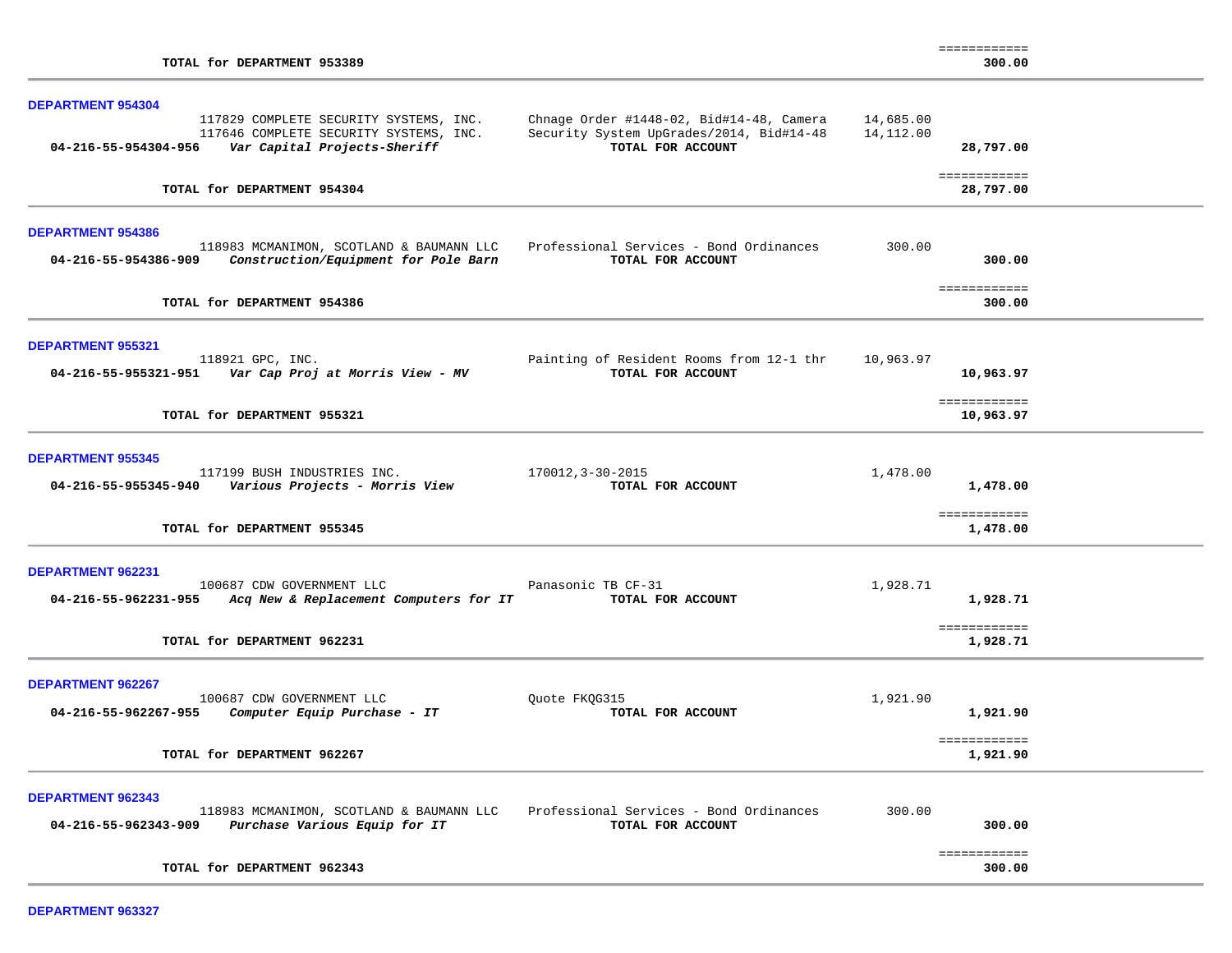| 04-216-55-963327-952                     | 116130 COMMUNICATIONS SERVICE<br>Acq of Radios & Accesor-Law&PublicSafety | Quote 2/24/15, Standard Mobile Speaker M<br>TOTAL FOR ACCOUNT           | 6,179.44         | 6,179.44                   |  |
|------------------------------------------|---------------------------------------------------------------------------|-------------------------------------------------------------------------|------------------|----------------------------|--|
|                                          | TOTAL for DEPARTMENT 963327                                               |                                                                         |                  | ============<br>6,179.44   |  |
| <b>DEPARTMENT 963346</b>                 |                                                                           |                                                                         |                  |                            |  |
| 04-216-55-963346-956                     | 107757 L-3 D.P. ASSOCIATES INC.<br>Purchase Simulators for training LPS   | L-3 PatrolSim Driving Simulator System w<br>TOTAL FOR ACCOUNT           | 107,000.00       | 107,000.00                 |  |
|                                          | TOTAL for DEPARTMENT 963346                                               |                                                                         |                  | ============<br>107,000.00 |  |
|                                          |                                                                           | <b>Dedicated Trust</b>                                                  |                  |                            |  |
| <b>Weights &amp; Measures</b>            |                                                                           |                                                                         |                  |                            |  |
| 13-290-56-575801-888                     | 118954 COUNTY OF MORRIS<br>Weights & Measures                             | TRANSFER FUNDS FOR DEDICATED WEIGHTS & M<br>TOTAL FOR ACCOUNT           | 106,412.38       | 106,412.38                 |  |
|                                          | TOTAL for Weights & Measures                                              |                                                                         |                  | ============<br>106,412.38 |  |
|                                          |                                                                           |                                                                         |                  |                            |  |
| <b>Tax Board</b>                         | 117330 AMANJ                                                              | Registration Ralph T. Meloro, IV Tax Adm                                | 235.00           |                            |  |
|                                          | 116686 AMANJ                                                              | Commissioner William Kersey registration                                | 235.00           |                            |  |
|                                          | 116653 N R A A O CONFERENCE 2015                                          | Ralph T. Meloro, IV Registration                                        | 295.00           |                            |  |
|                                          | 116653 N R A A O CONFERENCE 2015                                          | William Kersey Commissioner                                             | 295.00           |                            |  |
|                                          | 116653 N R A A O CONFERENCE 2015                                          | Michael DiFazio, Commissioner                                           | 295.00           |                            |  |
|                                          | 116653 N R A A O CONFERENCE 2015                                          | Patricia Marsh, Staff                                                   | 295.00           |                            |  |
|                                          | 117858 OFFICE TEAM                                                        | Professional services w/e 4/17/15                                       | 383.67           |                            |  |
|                                          | 117332 OFFICE TEAM<br>117091 OFFICE TEAM                                  | Professional services w/e 4/10/15<br>Professional services $w/e$ 4/3/15 | 639.45<br>383.67 |                            |  |
|                                          | 116535 OFFICE TEAM                                                        | Professional services w/e 3/20/15                                       | 511.56           |                            |  |
|                                          | 117815 RALPH MELORO                                                       | Mileage to Hasbrouck Heights SPA semina                                 | 21.00            |                            |  |
|                                          | 117815 RALPH MELORO                                                       | Mileage to Pennington NJACTB                                            | 38.81            |                            |  |
|                                          | 117815 RALPH MELORO                                                       | Mileage to Pennington NJACTB                                            | 38.81            |                            |  |
|                                          | 116683 SOCIETY OF PROFESSIONAL ASSESSORS I                                | Commissioner Bernard Tyson Registration                                 | 105.00           |                            |  |
|                                          | 116759 SOCIETY OF PROFESSIONAL ASSESSORS I                                | Ralph T. Meloro IV, Tax Adm. Registratio                                | 105.00           |                            |  |
| 13-290-56-577101-888                     | 116685 SOCIETY OF PROFESSIONAL ASSESSORS I<br>Tax Board                   | Commissioner William Kersey registration<br>TOTAL FOR ACCOUNT           | 105.00           | 3,981.97                   |  |
|                                          |                                                                           |                                                                         |                  | ============               |  |
|                                          | TOTAL for Tax Board                                                       |                                                                         |                  | 3,981.97                   |  |
| <b>County Clerk \$1.00 Fund</b>          |                                                                           |                                                                         |                  |                            |  |
|                                          | 113095 COUNTY BUSINESS SYSTEMS INC                                        | privacy panels and gate for enistion des                                | 7,540.00         |                            |  |
| 13-290-56-578401-888                     | County Clerk \$1.00 Fund                                                  | TOTAL FOR ACCOUNT                                                       |                  | 7,540.00                   |  |
|                                          | TOTAL for County Clerk \$1.00 Fund                                        |                                                                         |                  | ============<br>7,540.00   |  |
| <b>Environ Quality &amp; Enforcement</b> |                                                                           |                                                                         |                  |                            |  |
|                                          | 118143 HOOVER TRUCK CENTERS INC                                           | Repair of County Vehicle #14-1, CG2AFM p                                | 6,346.70         |                            |  |
|                                          | 118715 VERIZON WIRELESS                                                   | L&PS / ENVIRONMENTAL SERVICES                                           | 283.51           |                            |  |
|                                          | 118718 VERIZON WIRELESS                                                   | L&PS / ENVIRONMENTAL SERVICES                                           | 282.03           |                            |  |
| 13-290-56-578901-888                     | Environ Quality & Enforcement                                             | TOTAL FOR ACCOUNT                                                       |                  | 6,912.24                   |  |